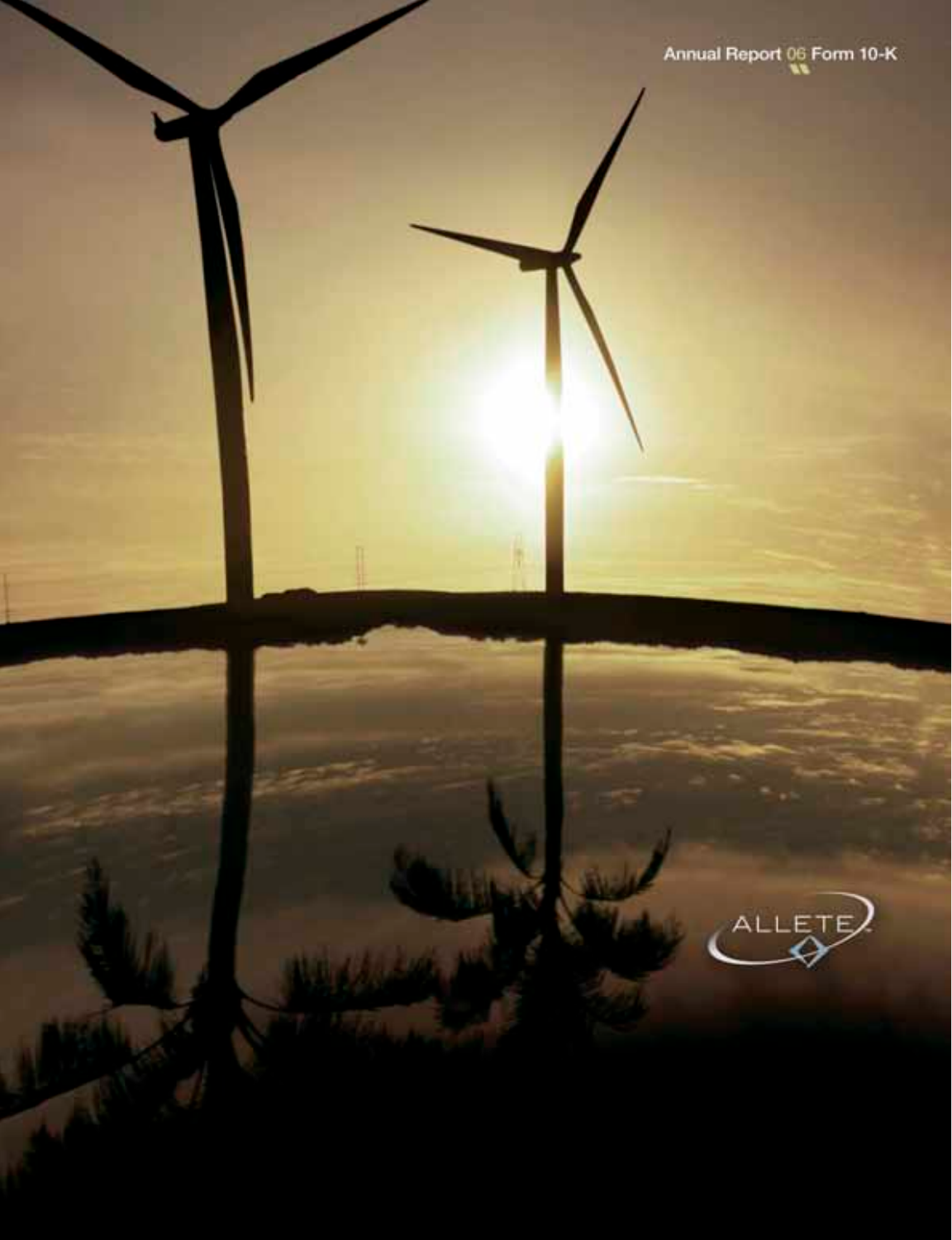

# **DEAR shareholders DEAR shareholders**

ALLETE in 2006 recorded another year of  $\mathbf{STOP}$  growth in earnings from continuing operations. Based on our positive outlook for the future, in January of 2007 we announced a dividend increase of 13 percent, equivalent to \$1.64 per share annually. ALLETE is committed to earning a financial return that rewards its shareholders, allows for reinvestment in its businesses and sustains its growth. To achieve this, we will invest in growth opportunities at our existing businesses and pursue strategic opportunites in other areas. We've attained many of the objectives outlined in the corporate strategy we adopted three years ago, and we're determined to achieve all of them.

Our electric utility, Minnesota Power, is fortunate to serve a region that in recent years has seen taconite mining and processing operate at full production and the petroleum pipeline business continue to grow. A few months ago Minnesota Power signed a long-term agreement to supply electricity to a precious metals mining concern, Polymet Mining. If its business plan is realized, and we believe it will be, the company would join the ranks of our largest power customers. Several other natural resource-based companies have made progress in developing new projects in northeastern Minnesota. If some or all of these projects are completed, Minnesota Power could serve between 100 and 400 megawatts of new electric load.

Our investment in the American Transmission Company, which started in 2006, has begun to yield a significant return and will be a major factor in our earnings growth for 2007. In early 2007, ALLETE will own an estimated eight percent of ATC, a company dedicated to modernizing and making more efficient the electric power grid in the Midwest.

Dedication to preserving the environment is a core value for our company. It's also the impetus behind an ambitious air emissions control upgrade now underway at Minnesota Power generating stations. We plan to invest approximately \$260 million on equipment and processes that will dramatically reduce air emissions. Work on environmental retrofits at the Laskin and Taconite Harbor Energy Centers is underway; construction at Boswell Energy Center is the next step. This investment will substantially increase the size of our regulated utility business. Minnesota Power's embrace of renewable energy is symbolized by a new 50-megawatt wind energy facility in North Dakota that recently began producing electricity and a second, 48-megawatt wind farm that will also be constructed for our use by FPL Energy.

Our real estate business continues to attract keen buyer interest in fast-growing Florida. ALLETE Properties' three major real estate developments, all at different levels of maturation, are moving forward on schedule. Infrastructure is substantially completed for the Town Center at Palm Coast project. We closed our first sales contracts and infrastructure construction is in progress at Palm Coast Park. And the largest of the three projects, Ormond Crossings, received development order approval from the city of Ormond Beach late in 2006.

ALLETE continues to explore opportunities for growing its real estate business, and our search has expanded outside of Florida to other areas of the southeast. We are also thoroughly researching options for investing in a business outside the realm of energy or real estate. With a strong cash position and earnings stream, ALLETE can take a disciplined, diligent approach to making the right decision about diversification.

In closing, I want to thank Peter Johnson and Nick Smith, who are retiring from the ALLETE Board of Directors, for their many years of dedicated service. Their conscientious stewardship of this company will be missed.

Thank you, shareholders, for supporting us as we move forward into a future bright with potential. My fellow employees and I greatly appreciate your investment in ALLETE.

Sincerely,

Donald Shippar *Chairman, President and Chief Executive Officer*

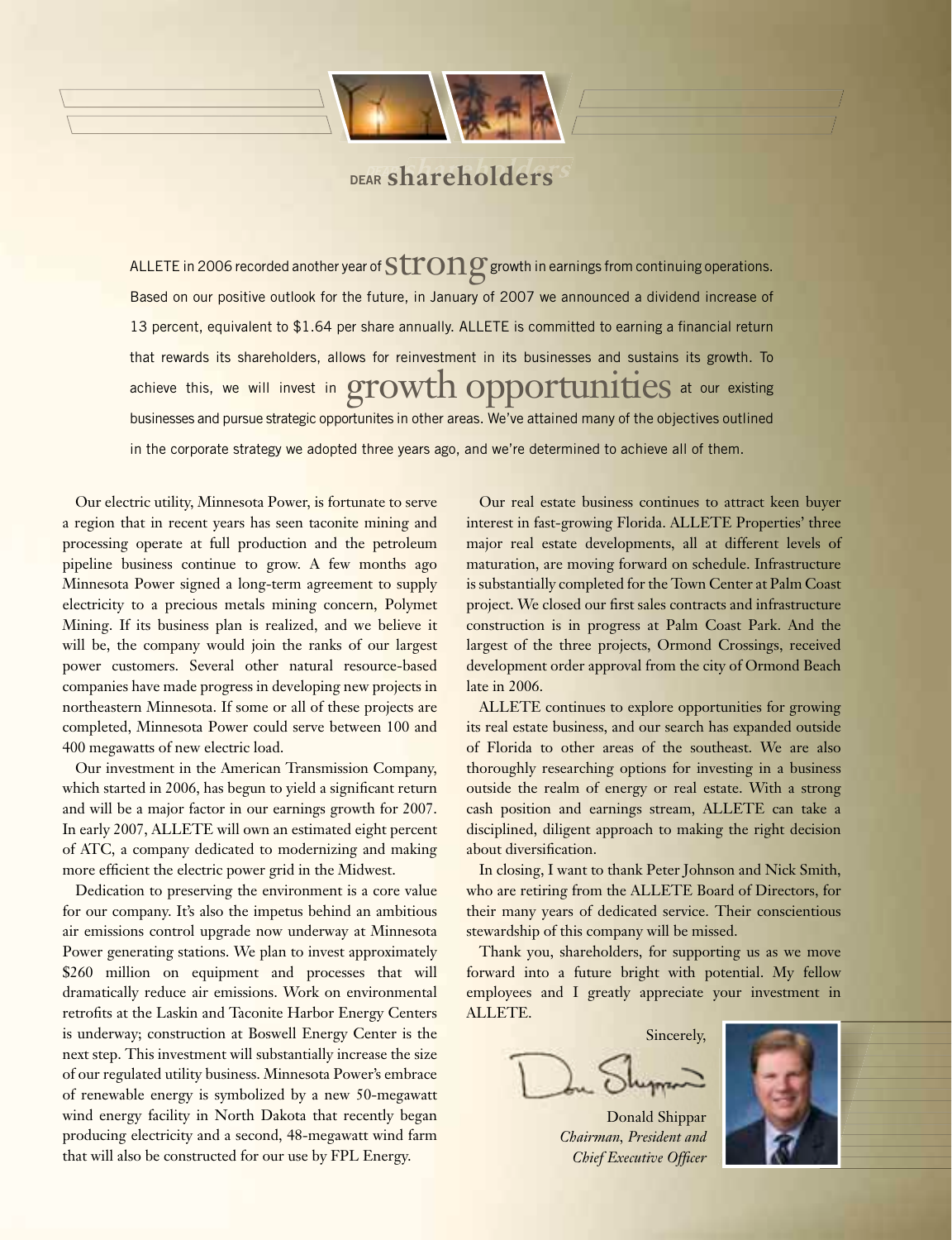# **Form 10-K**

United States Securities and Exchange Commission Washington, D.C. 20549

#### (Mark One)

- $\boxtimes$  Annual Report Pursuant to Section 13 or 15(d) of the Securities Exchange Act of 1934 For the fiscal year ended **December 31, 2006**
- $\Box$  Transition Report Pursuant to Section 13 or 15(d) of the Securities Exchange Act of 1934 For the transition period from example to to to to the transition period from  $\sim$

Commission File No. **1-3548**

# **ALLETE, Inc.**

(Exact name of registrant as specified in its charter)

## **Minnesota 41-0418150**

incorporation or organization)

(State or other jurisdiction of (I.R.S. Employer Identification No.)

# **30 West Superior Street, Duluth, Minnesota 55802-2093**

(Address of principal executive offices, including zip code)

**(218) 279-5000** 

(Registrant's telephone number, including area code)

**Securities Registered Pursuant to Section 12(b) of the Act:** 

 Name of Each Stock Exchange Title of Each Class **Contract Class** on Which Registered

Common Stock, without par value New York Stock Exchange

# **Securities Registered Pursuant to Section 12(g) of the Act:**

None

Indicate by check mark if the registrant is a well-known seasoned issuer, as defined in Rule 405 of the Securities Act.  $Yes \boxtimes No \square$ 

Indicate by check mark if the registrant is not required to file reports pursuant to Section 13 or Section 15(d) of the Act. Yes  $\Box$  No  $\overline{\vee}$ 

Indicate by check mark whether the registrant (1) has filed all reports required to be filed by Section 13 or 15(d) of the Securities Exchange Act of 1934 during the preceding 12 months (or for such shorter period that the registrant was required to file such reports), and (2) has been subject to such filing requirements for the past 90 days. Yes  $\overline{M}$  No  $\overline{\Box}$ 

Indicate by check mark if disclosure of delinquent filers pursuant to Item 405 of Regulation S-K is not contained herein, and will not be contained, to the best of registrant's knowledge, in definitive proxy or information statements incorporated by reference in Part III of this Form 10-K or any amendment to this Form 10-K.  $\boxdot$ 

Indicate by check mark whether the registrant is a large accelerated filer, an accelerated filer or a non-accelerated filer (as defined in Rule 12b-2 of the Act).

Large Accelerated Filer  $\boxdot$  Accelerated Filer  $\Box$  Non-Accelerated Filer  $\Box$ 

Indicate by check mark whether the registrant is a shell company (as defined in Rule 12b-2 of the Act). Yes  $\Box$  No  $\Box$ 

The aggregate market value of voting stock held by nonaffiliates on June 30, 2006, was \$1,427,346,731.

As of February 1, 2007, there were 30,446,854 shares of ALLETE Common Stock, without par value, outstanding.

#### **Documents Incorporated By Reference**

Portions of the Proxy Statement for the 2007 Annual Meeting of Shareholders are incorporated by reference in Part III.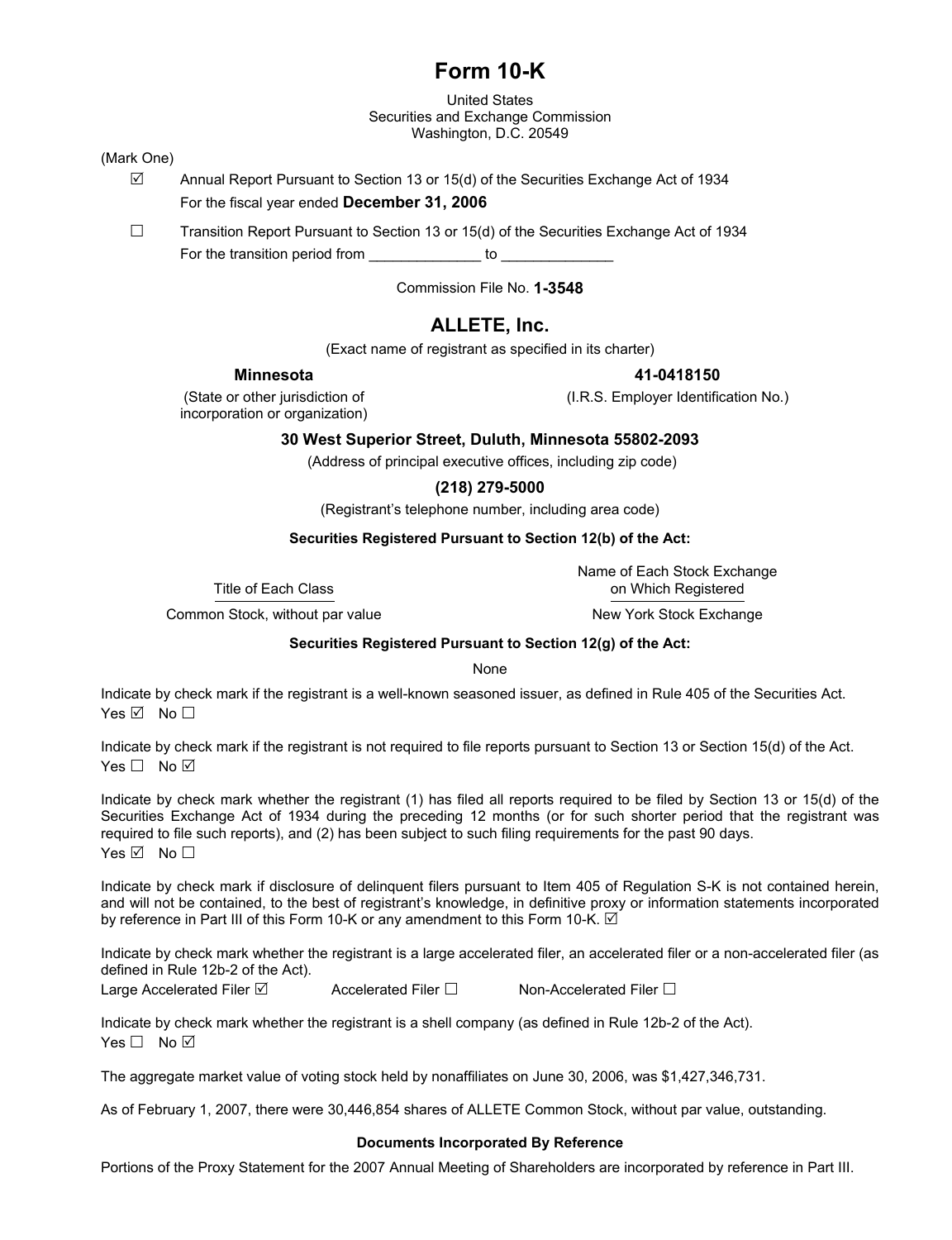#### **Index**

|                   |                                                                                                | $\overline{2}$ |
|-------------------|------------------------------------------------------------------------------------------------|----------------|
|                   |                                                                                                | 4              |
| Part I            |                                                                                                |                |
| Item 1.           |                                                                                                | 5              |
|                   |                                                                                                | 6              |
|                   |                                                                                                | 7              |
|                   |                                                                                                | 9              |
|                   |                                                                                                |                |
|                   |                                                                                                | 10             |
|                   |                                                                                                | 10             |
|                   |                                                                                                | 14             |
|                   |                                                                                                | 14             |
|                   |                                                                                                | 14             |
|                   |                                                                                                | 15             |
|                   |                                                                                                | 15             |
|                   |                                                                                                | 19             |
|                   |                                                                                                | 19             |
|                   |                                                                                                | 19             |
|                   |                                                                                                |                |
|                   |                                                                                                | 20             |
|                   |                                                                                                | 22             |
|                   |                                                                                                | 23             |
| Item 1A.          |                                                                                                | 24             |
| ltem 1B.          |                                                                                                | 27             |
| Item 2.           |                                                                                                | 27             |
| Item 3.           |                                                                                                | 27             |
| ltem 4.           |                                                                                                | 27             |
| Part II           |                                                                                                |                |
| Item 5.           | Market for Registrant's Common Equity, Related Stockholder Matters and                         |                |
|                   |                                                                                                | 28             |
| Item 6.           |                                                                                                | 29             |
| Item 7.           | Management's Discussion and Analysis of Financial Condition and Results of Operations          | 31             |
|                   |                                                                                                | 31             |
|                   |                                                                                                | 34             |
|                   |                                                                                                | 36             |
|                   |                                                                                                | 38             |
|                   |                                                                                                | 40             |
|                   |                                                                                                | 40             |
|                   |                                                                                                | 42             |
|                   |                                                                                                |                |
|                   |                                                                                                | 46             |
|                   |                                                                                                | 50             |
|                   |                                                                                                | 50             |
|                   |                                                                                                |                |
|                   |                                                                                                |                |
| Item 7A.          |                                                                                                | 52             |
| Item 8.           |                                                                                                | 52             |
| ltem 9.           | Changes in and Disagreements with Accountants on Accounting and Financial Disclosure           | -52            |
| Item 9A.          |                                                                                                | -52            |
| Item 9B.          |                                                                                                | 52             |
|                   |                                                                                                |                |
| Part III          |                                                                                                |                |
| Item $10$ .       |                                                                                                | 53             |
| Item $11$ .       |                                                                                                | 53             |
| ltem 12.          | Security Ownership of Certain Beneficial Owners and Management and Related Stockholder Matters | 53             |
| Item $13.$        |                                                                                                | 53             |
| Item $14$ .       |                                                                                                | 53             |
| Part IV           |                                                                                                |                |
| Item $15.$        |                                                                                                | 54             |
| <b>Signatures</b> |                                                                                                | 58             |
|                   |                                                                                                |                |
|                   |                                                                                                | 59             |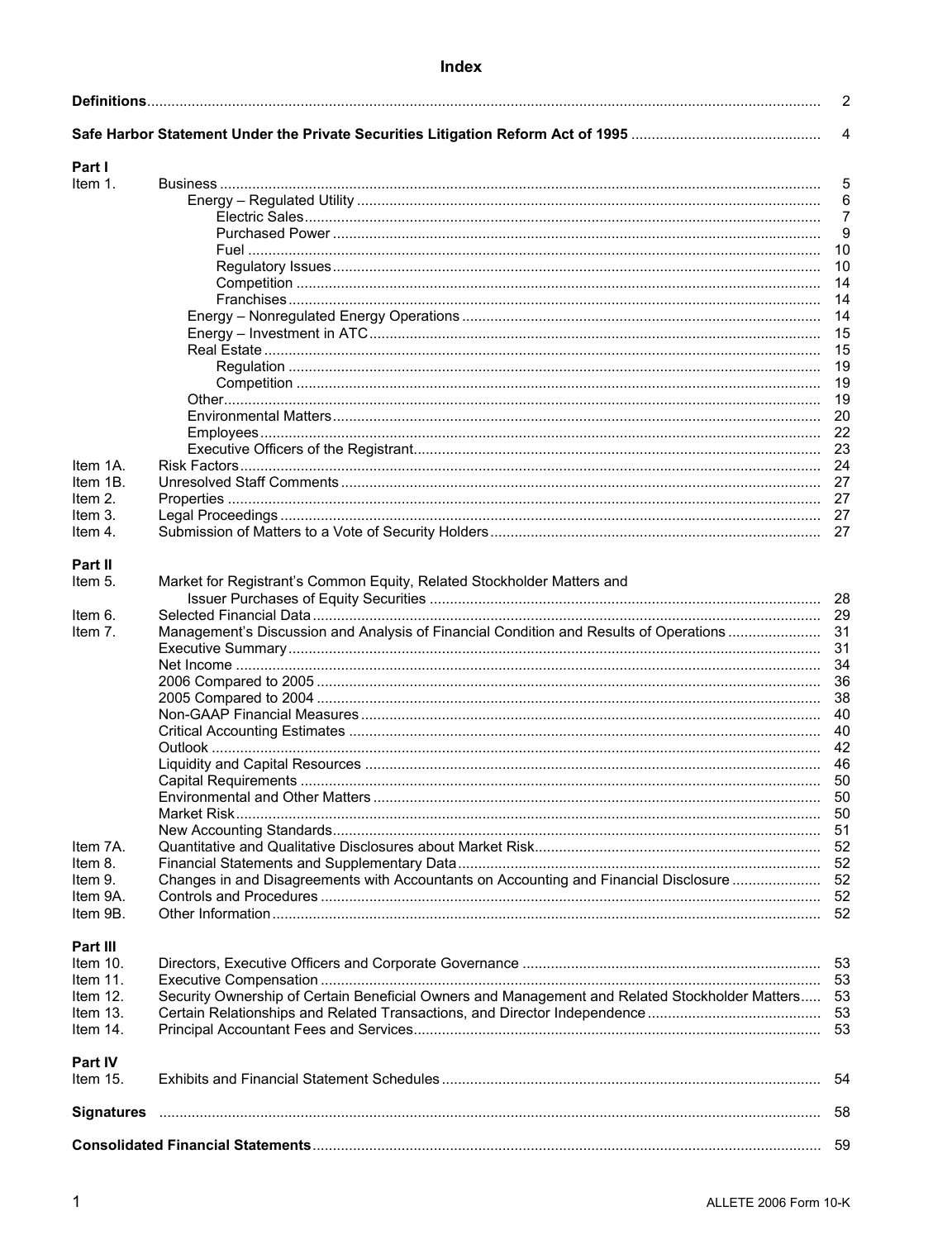# **Definitions**

The following abbreviations or acronyms are used in the text. References in this report to "we," "us" and "our" are to ALLETE, Inc. and its subsidiaries, collectively.

| <b>Abbreviation or Acronym</b>          | <b>Term</b>                                                   |
|-----------------------------------------|---------------------------------------------------------------|
| ADESA                                   | ADESA, Inc.                                                   |
| <b>AICPA</b>                            | American Institute of Certified Public Accountants            |
| <b>ALLETE</b>                           | ALLETE, Inc.                                                  |
| <b>ALLETE Properties</b>                | <b>ALLETE Properties, LLC</b>                                 |
| <b>AREA</b>                             | Arrowhead Regional Emission Abatement                         |
| ATC                                     | American Transmission Company LLC                             |
| <b>BNI Coal</b>                         | BNI Coal, Ltd.                                                |
| <b>Boswell</b>                          | <b>Boswell Energy Center</b>                                  |
| Company                                 | ALLETE, Inc. and its subsidiaries                             |
| <b>Constellation Energy Commodities</b> | Constellation Energy Commodities Group, Inc.                  |
| <b>DOC</b>                              | Minnesota Department of Commerce                              |
| <b>DRI</b>                              | Development of Regional Impact                                |
| <b>EITF</b>                             | <b>Emerging Issues Task Force</b>                             |
| <b>Enventis Telecom</b>                 | Enventis Telecom, Inc.                                        |
| EPA                                     | <b>Environmental Protection Agency</b>                        |
| <b>ESOP</b>                             | Employee Stock Ownership Plan                                 |
| <b>FASB</b>                             | <b>Financial Accounting Standards Board</b>                   |
| <b>FERC</b>                             | Federal Energy Regulatory Commission                          |
| Florida Landmark                        | Florida Landmark Communities, Inc.                            |
| Florida Water                           | Florida Water Services Corporation                            |
| Form 8-K                                | ALLETE Current Report on Form 8-K                             |
| Form 10-K                               | ALLETE Annual Report on Form 10-K                             |
| Form 10-Q                               | ALLETE Quarterly Report on Form 10-Q                          |
| FPL Energy                              | FPL Energy, LLC                                               |
| <b>FPSC</b>                             | Florida Public Service Commission                             |
| <b>FSP</b>                              | <b>Financial Accounting Standards Board Staff Position</b>    |
| <b>GAAP</b>                             | Accounting Principles Generally Accepted in the United States |
| <b>Invest Direct</b>                    | ALLETE's Direct Stock Purchase and Dividend Reinvestment Plan |
| <b>IPO</b>                              | Initial Public Offering                                       |
| kV                                      | Kilovolt(s)                                                   |
| Laskin                                  | Laskin Energy Center                                          |
| MBtu                                    | Million British thermal units                                 |
| Minnesota Power                         | An operating division of ALLETE, Inc.                         |
| Minnkota Power                          | Minnkota Power Cooperative, Inc.                              |
| <b>MISO</b>                             | Midwest Independent Transmission System Operator, Inc.        |
| Moody's                                 | Moody's Investors Service, Inc.                               |
| <b>MPCA</b>                             | Minnesota Pollution Control Agency                            |
| <b>MPUC</b>                             | Minnesota Public Utilities Commission                         |
| MW / MWh                                | Megawatt(s) / Megawatthour(s)                                 |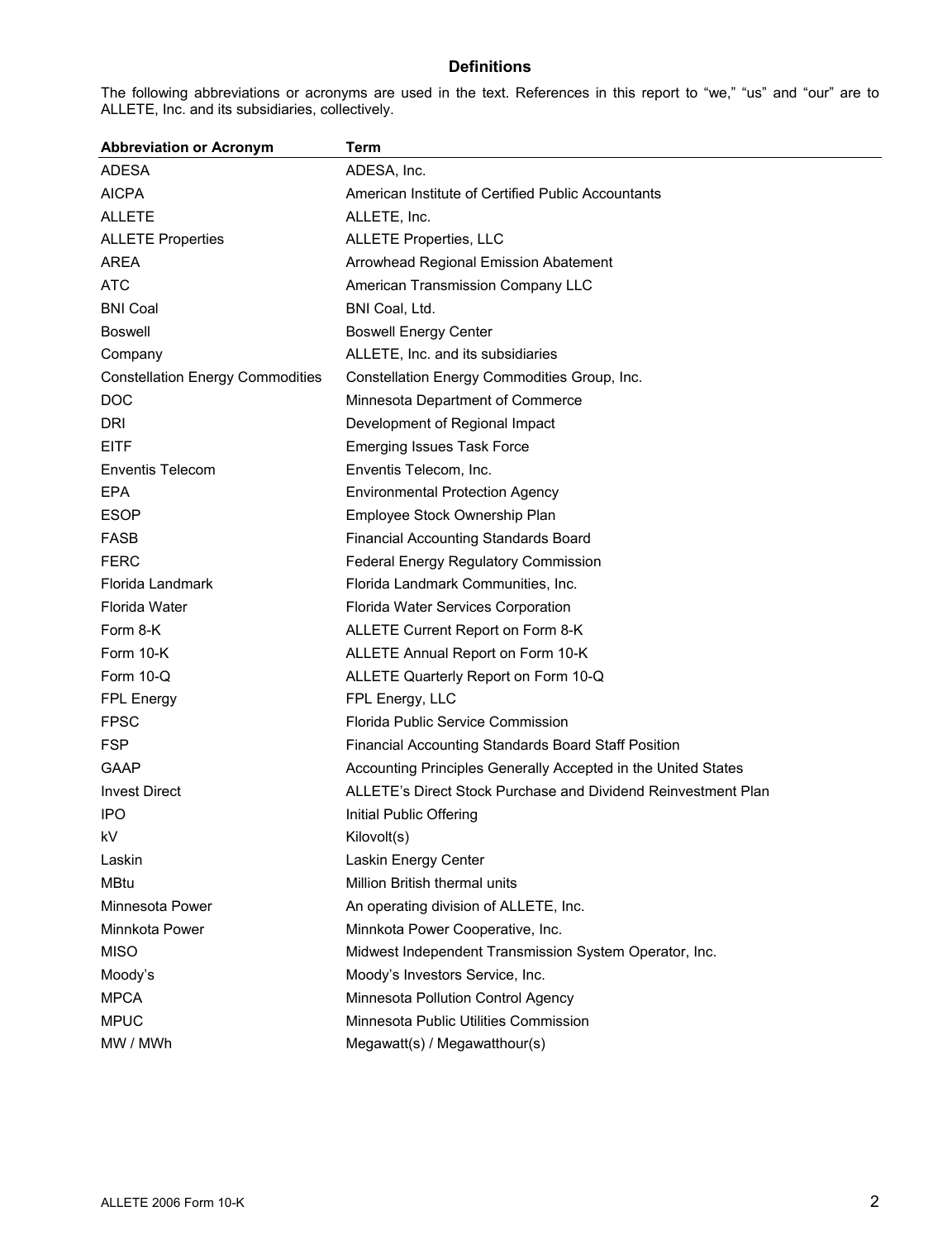# **Definitions (Continued)**

| <b>Abbreviation or Acronym</b> | <b>Term</b>                                                                       |
|--------------------------------|-----------------------------------------------------------------------------------|
| NO <sub>x</sub>                | Nitrogen Oxide                                                                    |
| <b>Northwest Airlines</b>      | Northwest Airlines, Inc.                                                          |
| Note                           | Note to the consolidated financial statements in this Form 10-K                   |
| <b>NPDES</b>                   | National Pollutant Discharge Elimination System                                   |
| <b>NYSE</b>                    | New York Stock Exchange                                                           |
| <b>OAG</b>                     | Office of the Attorney General                                                    |
| Oliver Wind I                  | Oliver Wind I Energy Center                                                       |
| Oliver Wind II                 | Oliver Wind II Energy Center                                                      |
| Palm Coast Park                | Palm Coast Park development project in Florida                                    |
| Palm Coast Park District       | Palm Coast Park Community Development District                                    |
| PolyMet Mining                 | PolyMet Mining, Inc.                                                              |
| <b>PSCW</b>                    | <b>Public Service Commission of Wisconsin</b>                                     |
| <b>PUHCA 1935</b>              | Public Utility Holding Company Act of 1935                                        |
| <b>PUHCA 2005</b>              | Public Utility Holding Company Act of 2005                                        |
| Rainy River Energy             | Rainy River Energy Corporation                                                    |
| <b>SEC</b>                     | Securities and Exchange Commission                                                |
| <b>SFAS</b>                    | Statement of Financial Accounting Standards No.                                   |
| SO <sub>2</sub>                | Sulfur Dioxide                                                                    |
| <b>Split Rock Energy</b>       | Split Rock Energy LLC                                                             |
| Square Butte                   | Square Butte Electric Cooperative                                                 |
| Standard & Poor's              | Standard & Poor's Ratings Services, a division of The McGraw-Hill Companies, Inc. |
| SWL&P                          | Superior Water, Light and Power Company                                           |
| <b>Taconite Harbor</b>         | <b>Taconite Harbor Energy Center</b>                                              |
| <b>Town Center</b>             | Town Center at Palm Coast development project in Florida                          |
| <b>Town Center District</b>    | Town Center at Palm Coast Community Development District                          |
| <b>WDNR</b>                    | Wisconsin Department of Natural Resources                                         |
|                                |                                                                                   |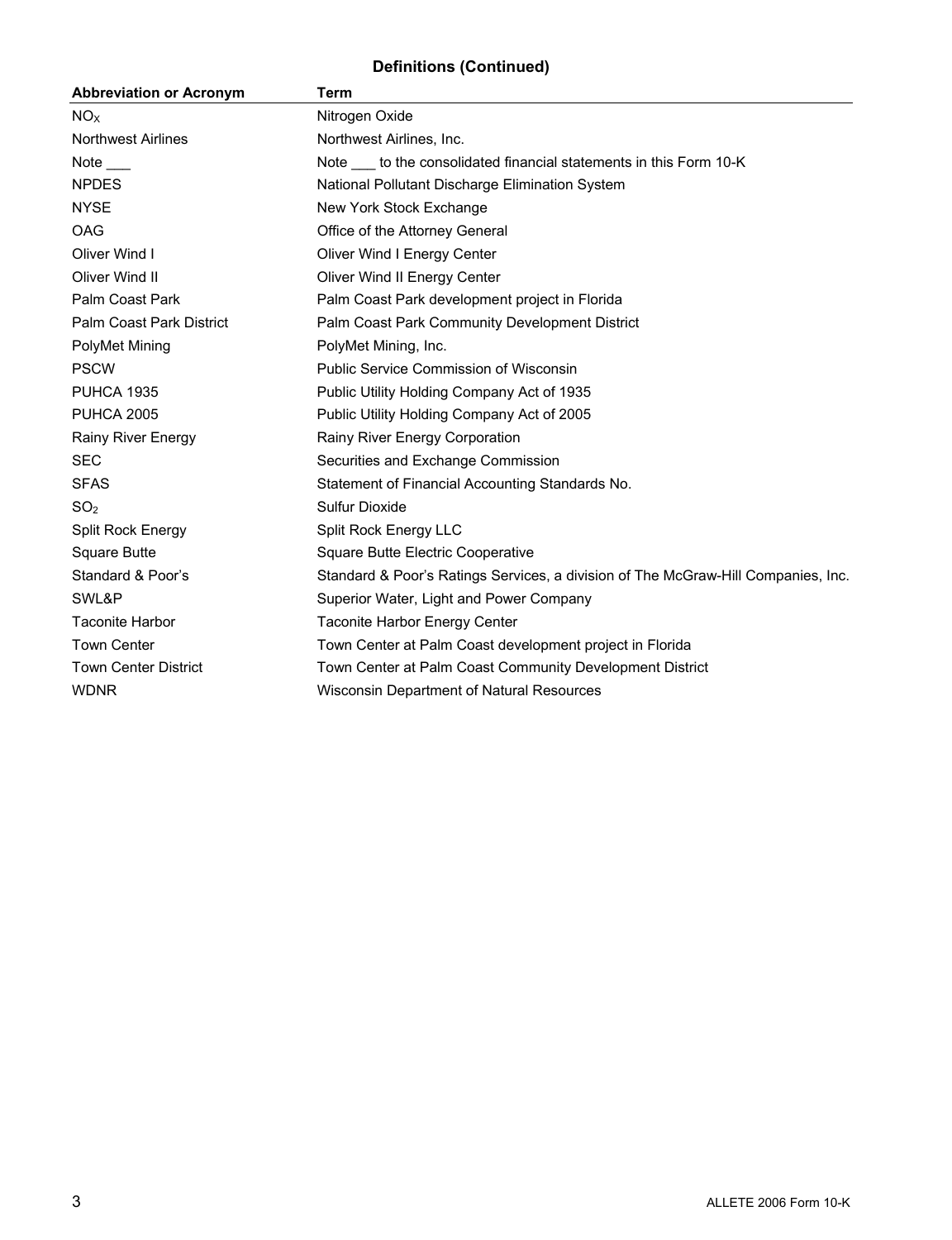# **Safe Harbor Statement Under the Private Securities Litigation Reform Act of 1995**

In connection with the safe harbor provisions of the Private Securities Litigation Reform Act of 1995, we are hereby filing cautionary statements identifying important factors that could cause our actual results to differ materially from those projected in forward-looking statements (as such term is defined in the Private Securities Litigation Reform Act of 1995) made by or on behalf of ALLETE in the Annual Report on Form 10-K, in presentations, in response to questions or otherwise. Any statements that express, or involve discussions as to expectations, beliefs, plans, objectives, assumptions, or future events or performance (often, but not always, through the use of words or phrases such as "anticipates," "believes," "estimates," "expects," "intends," "plans," "projects," "will likely result," "will continue," "could," "may," "potential," "target," "outlook" or similar expressions) are not statements of historical facts and may be forward-looking.

Forward-looking statements involve estimates, assumptions, risks and uncertainties, which are beyond our control and may cause actual results or outcomes to differ materially from those that may be projected. These statements are qualified in their entirety by reference to, and are accompanied by, the following important factors, in addition to any assumptions and other factors referred to specifically:

- our ability to successfully implement our strategic objectives;
- our ability to manage expansion and integrate acquisitions;
- prevailing governmental policies and regulatory actions, including those of the United States Congress, state legislatures, the FERC, the MPUC, the PSCW, and various local and county regulators, and city administrators, about allowed rates of return, financings, industry and rate structure, acquisition and disposal of assets and facilities, real estate development, operation and construction of plant facilities, recovery of purchased power and capital investments, present or prospective wholesale and retail competition (including but not limited to transmission costs), and zoning and permitting of land held for resale;
- effects of restructuring initiatives in the electric industry;
- economic and geographic factors, including political and economic risks;
- changes in and compliance with laws and policies;
- weather conditions;
- natural disasters and pandemic diseases;
- war and acts of terrorism;
- wholesale power market conditions;
- population growth rates and demographic patterns;
- effects of competition, including competition for retail and wholesale customers;
- changes in the real estate market;
- pricing and transportation of commodities;
- changes in tax rates or policies or in rates of inflation;
- unanticipated project delays or changes in project costs;
- availability of construction materials and skilled construction labor for capital projects;
- unanticipated changes in operating expenses and capital expenditures;
- global and domestic economic conditions;
- our ability to access capital markets and bank financing;
- changes in interest rates and the performance of the financial markets;
- our ability to replace a mature workforce, and retain qualified, skilled and experienced personnel; and
- the outcome of legal and administrative proceedings (whether civil or criminal) and settlements that affect the business and profitability of ALLETE.

Additional disclosures regarding factors that could cause our results and performance to differ from results or performance anticipated by this report are discussed in Item 1A under the heading "Risk Factors" beginning on page 24 of this Form 10-K. Any forward-looking statement speaks only as of the date on which such statement is made, and we undertake no obligation to update any forward-looking statement to reflect events or circumstances after the date on which that statement is made or to reflect the occurrence of unanticipated events. New factors emerge from time to time, and it is not possible for management to predict all of these factors, nor can it assess the impact of each of these factors on the businesses of ALLETE or the extent to which any factor, or combination of factors, may cause actual results to differ materially from those contained in any forward-looking statement. Readers are urged to carefully review and consider the various disclosures made by us in this Form 10-K and in our other reports filed with the SEC that attempt to advise interested parties of the factors that may affect our business.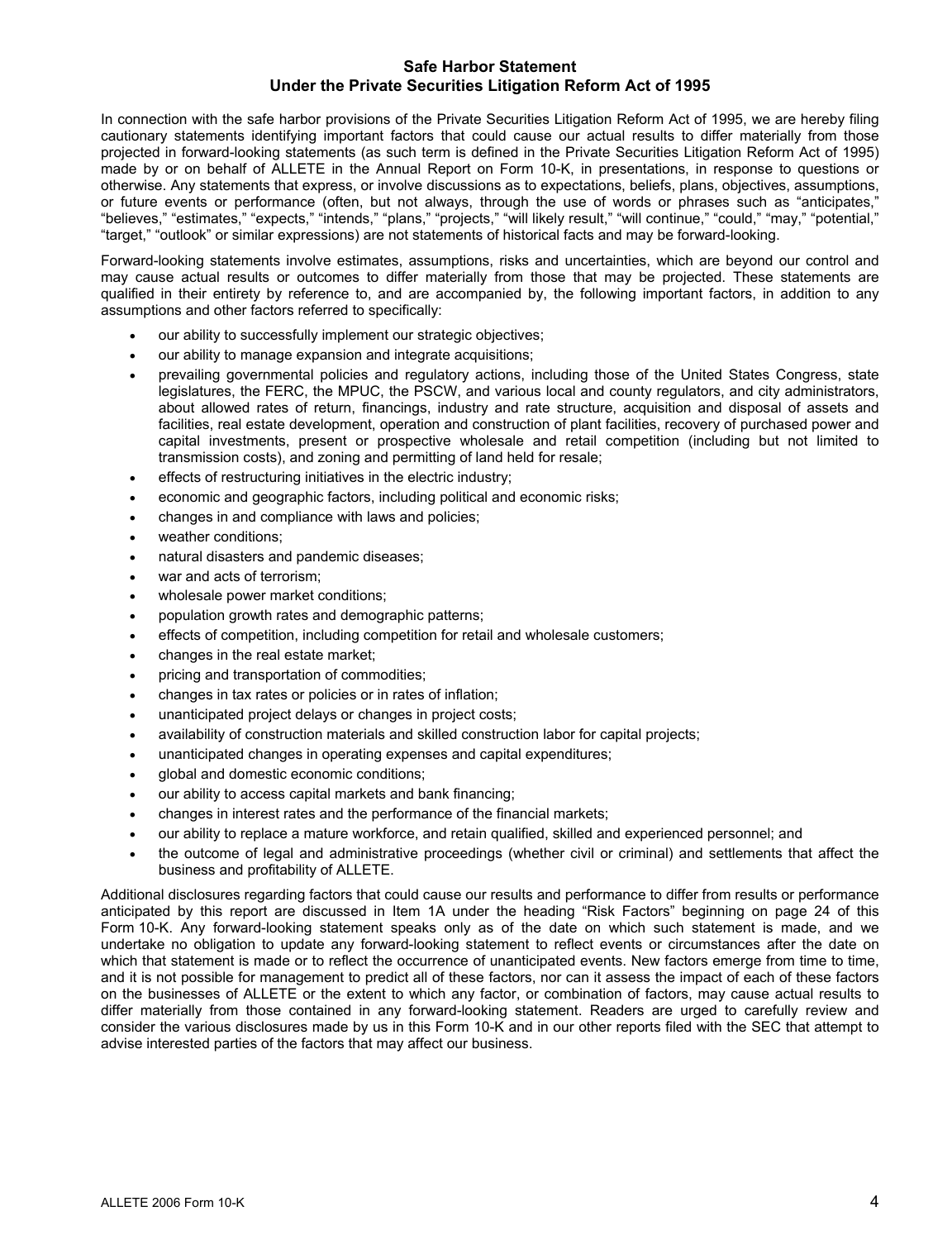#### **Item 1. Business**

ALLETE has been incorporated under the laws of Minnesota since 1906. ALLETE's corporate headquarters are in Duluth, Minnesota. As of December 31, 2006, we had approximately 1,500 employees, 100 of which were part-time. Statistical information is presented as of December 31, 2006, unless otherwise indicated. All subsidiaries are wholly owned unless otherwise specifically indicated. References in this report to "we," "us" and "our" are to ALLETE and its subsidiaries, collectively.

ALLETE makes its SEC filings, including its annual report on Form 10-K, quarterly reports on Form 10-Q, current reports on Form 8-K and any amendments to those reports, available free of charge on ALLETE's Website www.allete.com, as soon as reasonably practicable after they are electronically filed with or furnished to the SEC.

ALLETE is a diversified company providing fundamental products and services. This includes our two core businesses–– **Energy** and **Real Estate**, as well as former operations in the water, paper, telecommunication and automotive industries.

**Energy** is comprised of Regulated Utility, Nonregulated Energy Operations and Investment in ATC.

- **Regulated Utility** includes retail and wholesale rate regulated electric, natural gas and water services in northeastern Minnesota and northwestern Wisconsin under the jurisdiction of state and federal regulatory authorities.
- **Nonregulated Energy Operations** includes our coal mining activities in North Dakota, approximately 50 MW of nonregulated generation and Minnesota land sales.

In 2004 and 2005, Nonregulated Energy Operations also included nonregulated generation from our Taconite Harbor facility in northern Minnesota, and generation secured through the Kendall County power purchase agreement. Effective January 1, 2006, Taconite Harbor was integrated into our Regulated Utility business to help meet forecasted base load energy requirements. In April 2005, the Kendall County power purchase agreement was assigned to Constellation Energy Commodities.

**Investment in ATC** includes our equity ownership interest in ATC.

**Real Estate** includes our Florida real estate operations.

**Other** includes our investments in emerging technologies, and earnings on cash and short-term investments.

| <b>Year Ended December 31</b>                | 2006    | 2005    | 2004    |
|----------------------------------------------|---------|---------|---------|
| Consolidated Operating Revenue - Millions    | \$767.1 | \$737.4 | \$704.1 |
| Percentage of Consolidated Operating Revenue |         |         |         |
| <b>Regulated Utility</b><br>Industrial       |         |         |         |
| <b>Taconite Producers</b>                    | 24%     | 23%     | 25%     |
| Paper and Wood Products                      | 9       | 9       | 9       |
| Pipelines and Other Industries               | 6       | 6       | 7       |
| <b>Total Industrial</b>                      | 39      | 38      | 41      |
| Residential                                  | 10      | 10      | 11      |
| Commercial                                   | 11      | 11      | 11      |
| <b>Municipals</b>                            | 5       | 5       | 4       |
| <b>Other Power Suppliers</b>                 | 12      |         | 5       |
| Other Revenue                                | 6       |         | 7       |
| <b>Total Regulated Utility</b>               | 83      | 78      | 79      |
| Nonregulated Energy Operations               | 9       | 16      | 15      |
| <b>Real Estate</b>                           | 8       | 6       | 6       |
|                                              | 100%    | 100%    | 100%    |

For a detailed discussion of results of operations and trends, see Item 7 Management's Discussion and Analysis of Financial Condition and Results of Operations. For business segment information, see Notes 1 and 2.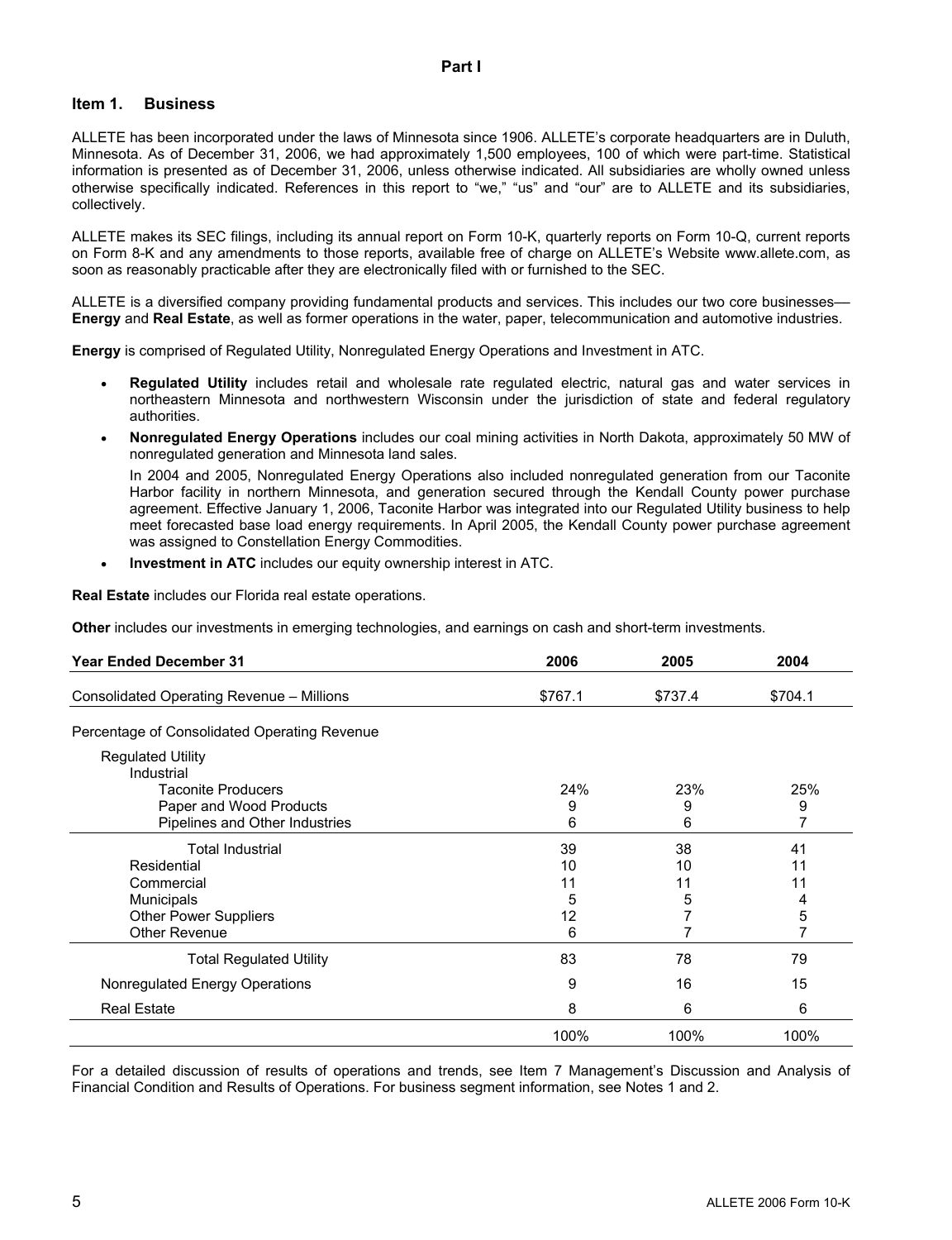**Discontinued Operations.** In the past five years, we also had business operations in the automotive, water and telecommunications industries.

*Spin-Off of Automotive Services.* Through a June 2004 IPO, our Automotive Services business, doing business as ADESA, Inc. (NYSE: KAR), issued 6.3 million shares of common stock, representing 6.6% of ADESA's common stock outstanding. In September 2004, we spun off the business by distributing to ALLETE shareholders all of ALLETE's remaining 93.4% of ADESA common stock.

*Sale of Water Services Businesses.* In early 2005, we completed the exit from our Water Services businesses with the sale of our wastewater assets in Georgia. In mid-2004, we sold our North Carolina water and wastewater assets, and our remaining 72 water and wastewater systems in Florida. Substantially all of our water assets in Florida were sold in 2003, under condemnation or imminent threat of condemnation. The net cash proceeds from the sale of all water and wastewater assets, after transaction costs, retirement of most Florida Water debt and payment of income taxes, were approximately \$300 million.

*Sale of Enventis Telecom.* On December 30, 2005, we sold all the stock of our telecommunications subsidiary, Enventis Telecom for \$35.5 million. The transaction resulted in an after-tax loss of \$3.6 million, which was included in our 2005 loss from discontinued operations. Net cash proceeds realized from the sale were approximately \$29 million after transaction costs, repayment of debt and payment of income taxes.

#### **Energy – Regulated Utility**

**Minnesota Power**, an operating division of ALLETE, provides regulated utility electric service in a 26,000 square-mile service territory in northeastern Minnesota to 140,000 retail customers and wholesale electric service to 16 municipalities. **SWL&P** provides regulated utility electric, natural gas and water service in northwestern Wisconsin to 14,000 electric customers, 12,000 natural gas customers and 10,000 water customers.

Minnesota Power had an annual net peak load of 1,586 MW on July 28, 2006. Our regulated power supply sources are listed below.

| <b>Unit</b><br>Year<br>No.<br><b>Installed</b> |                                                                          | <b>Net Winter</b><br>Capability                     | For the Year Ended<br><b>December 31, 2006</b><br><b>Electric Requirements</b> |               |
|------------------------------------------------|--------------------------------------------------------------------------|-----------------------------------------------------|--------------------------------------------------------------------------------|---------------|
|                                                |                                                                          | <b>MW</b>                                           | <b>MWh</b>                                                                     | $\frac{0}{0}$ |
|                                                |                                                                          |                                                     |                                                                                |               |
|                                                |                                                                          |                                                     |                                                                                |               |
| 1                                              |                                                                          |                                                     |                                                                                |               |
|                                                |                                                                          |                                                     |                                                                                |               |
|                                                |                                                                          |                                                     |                                                                                |               |
|                                                |                                                                          |                                                     |                                                                                |               |
|                                                |                                                                          | 917                                                 | 6,380,647                                                                      | 48.9%         |
| 1                                              | 1953                                                                     | 55                                                  |                                                                                |               |
| $\overline{2}$                                 | 1953                                                                     | 55                                                  |                                                                                |               |
|                                                |                                                                          | 110                                                 | 623,975                                                                        | 4.8           |
|                                                |                                                                          |                                                     |                                                                                |               |
|                                                | 1967                                                                     | 220                                                 | 1,466,803                                                                      | 11.2          |
|                                                |                                                                          |                                                     |                                                                                |               |
| 3 & 4                                          | 1949, 1951                                                               | 50                                                  | 79,731                                                                         | 0.6           |
|                                                |                                                                          | 1,297                                               | 8,551,156                                                                      | 65.5          |
|                                                |                                                                          |                                                     |                                                                                |               |
| Various                                        |                                                                          | 115                                                 | 343,729                                                                        | 2.6           |
|                                                |                                                                          | 1,412                                               | 8,894,885                                                                      | 68.1          |
|                                                |                                                                          |                                                     |                                                                                |               |
|                                                |                                                                          | 299                                                 |                                                                                | 15.9          |
|                                                |                                                                          | 50                                                  | 12.696                                                                         |               |
|                                                |                                                                          |                                                     | 2,071,481                                                                      | 16.0          |
|                                                |                                                                          | 349                                                 | 4,153,877                                                                      | 31.9          |
|                                                |                                                                          | 1,761                                               | 13,048,762                                                                     | 100.0%        |
|                                                | 2<br>$\mathsf 3$<br>4<br>Square Butte burns lignite coal near Center, ND | 1958<br>1960<br>1973<br>1980<br>1, 2 & 3 1957, 1957 | 69<br>69<br>351<br>428                                                         | 2,069,700     |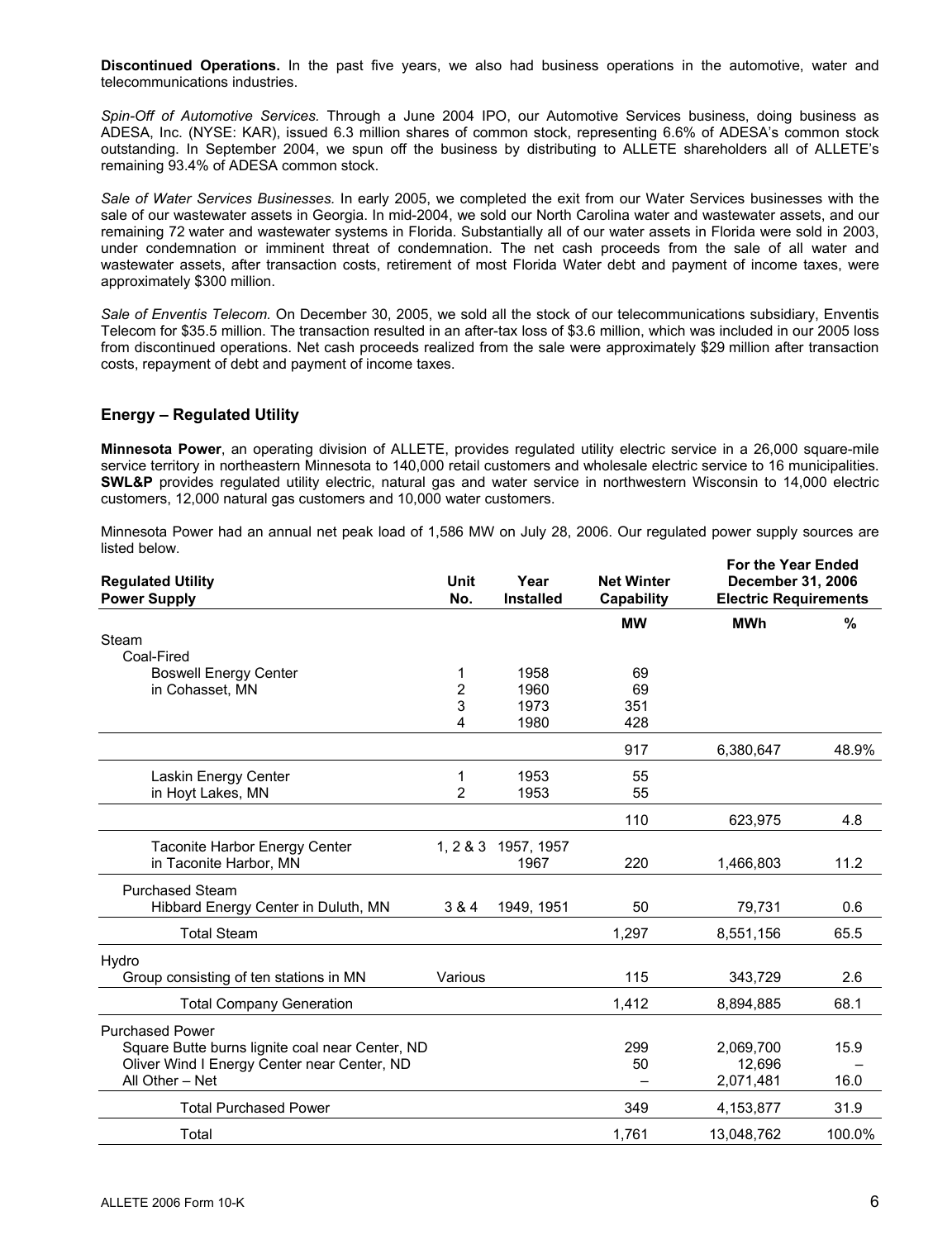We have electric transmission and distribution lines of 500 kV (8 miles), 230 kV (605 miles), 161 kV (43 miles), 138 kV (126 miles), 115 kV (1,209 miles) and less than 115 kV (6,875 miles). We own and operate 169 substations with a total capacity of 9,525 megavoltamperes. Some of our transmission and distribution lines interconnect with other utilities.

We own offices and service buildings, an energy control center and repair shops, and lease offices and storerooms in various localities. Substantially all of our electric plant is subject to mortgages, which collateralize the outstanding first mortgage bonds of Minnesota Power and of SWL&P. Generally, we hold fee interest in our real properties subject only to the lien of the mortgages. Most of our electric lines are located on land not owned in fee, but are covered by appropriate easement rights or by necessary permits from governmental authorities. Wisconsin Public Power, Inc. (WPPI) owns 20% of Boswell Unit 4. WPPI has the right to use our transmission line facilities to transport its share of Boswell generation. (See Note 4.)

**Split Rock Energy** was a joint venture between Minnesota Power and Great River Energy. In March 2004, we terminated our ownership interest upon receipt of FERC approval.

#### **Electric Sales**

Our regulated utility operations include retail and wholesale activities under the jurisdiction of state and federal regulatory authorities. (See Regulatory Issues.)

| <b>Regulated Utility Electric Sales</b><br><b>Year Ended December 31</b> | 2006   | 2005   | 2004   |
|--------------------------------------------------------------------------|--------|--------|--------|
| <b>Millions of Kilowatthours</b>                                         |        |        |        |
| Retail and Municipals                                                    |        |        |        |
| Residential                                                              | 1,100  | 1,102  | 1,053  |
| Commercial                                                               | 1,335  | 1,327  | 1,282  |
| Industrial                                                               | 7,206  | 7,130  | 7.071  |
| Municipals and Other                                                     | 990    | 956    | 902    |
|                                                                          | 10,631 | 10,515 | 10,308 |
| Other Power Suppliers (a)                                                | 2,153  | 1,142  | 918    |
|                                                                          | 12.784 | 11,657 | 11,226 |

*(a) Effective January 1, 2006, Taconite Harbor was redirected from Nonregulated Energy Operations to Regulated Utility.* 

Approximately 60% of the ore consumed by integrated steel facilities in the United States originates from six taconite customers of Minnesota Power. Taconite, an iron-bearing rock of relatively low iron content that is abundantly available in Minnesota, is an important domestic source of raw material for the steel industry. Taconite processing plants use large quantities of electric power to grind the ore-bearing rock, and agglomerate and pelletize the iron particles into taconite pellets. Strong worldwide steel demand, driven largely by extensive infrastructure development in China, has resulted in very robust world iron ore demand and steel pricing. This globalization of demand has positively impacted Minnesota taconite producers, which all produced near their rated capacities in both 2006 and 2005. Annual taconite production in Minnesota was 40 million tons in 2006 (41 million tons in both 2005 and 2004) and is estimated to be 40 million tons in 2007. Recent consolidation activities, combined with the strong steel market, have placed the Minnesota taconite producers in a strong competitive position.

In addition to serving the taconite industry, Minnesota Power also serves a number of customers in the paper and pulp, and wood products industry. In total, we serve four major paper and pulp mills directly and one paper mill indirectly by providing wholesale service to the retail provider of the mill. Minnesota Power also serves four wood products manufacturers. In 2006, approximately 90% of our revenue from this industry sector came from the paper and pulp producers, and 10% came from the wood products customers.

Minnesota Power's paper and pulp customers ran at or very near full capacity in 2006 despite the fact that the industry continued to face high fiber, chemical and energy costs as well as competition from exports in certain grades. Minnesota Power's customers benefited from the temporary or permanent idling of capacity in North America at mills other than those served by Minnesota Power and from the strength of the Euro. Wood products customers ran at reduced capacity levels or were temporarily idled in the last third of 2006 because of high wood prices and a decreasing number of new housing starts.

The pipeline and refining industry is the third key industrial segment served by Minnesota Power with services provided to two crude oil pipelines and one refinery. These customers have a common reliance on the importation of Canadian crude oil. After years of near capacity operation in 2005 and 2006, both pipeline operators are executing expansion plans to transport newly developed Western Canadian crude oil reserves (Alberta Oil Sands) to United States markets. Access to traditional Midwest markets is being expanded to Southern markets as the Canadian supply is displacing domestic production and deliveries imported from the Gulf Coast.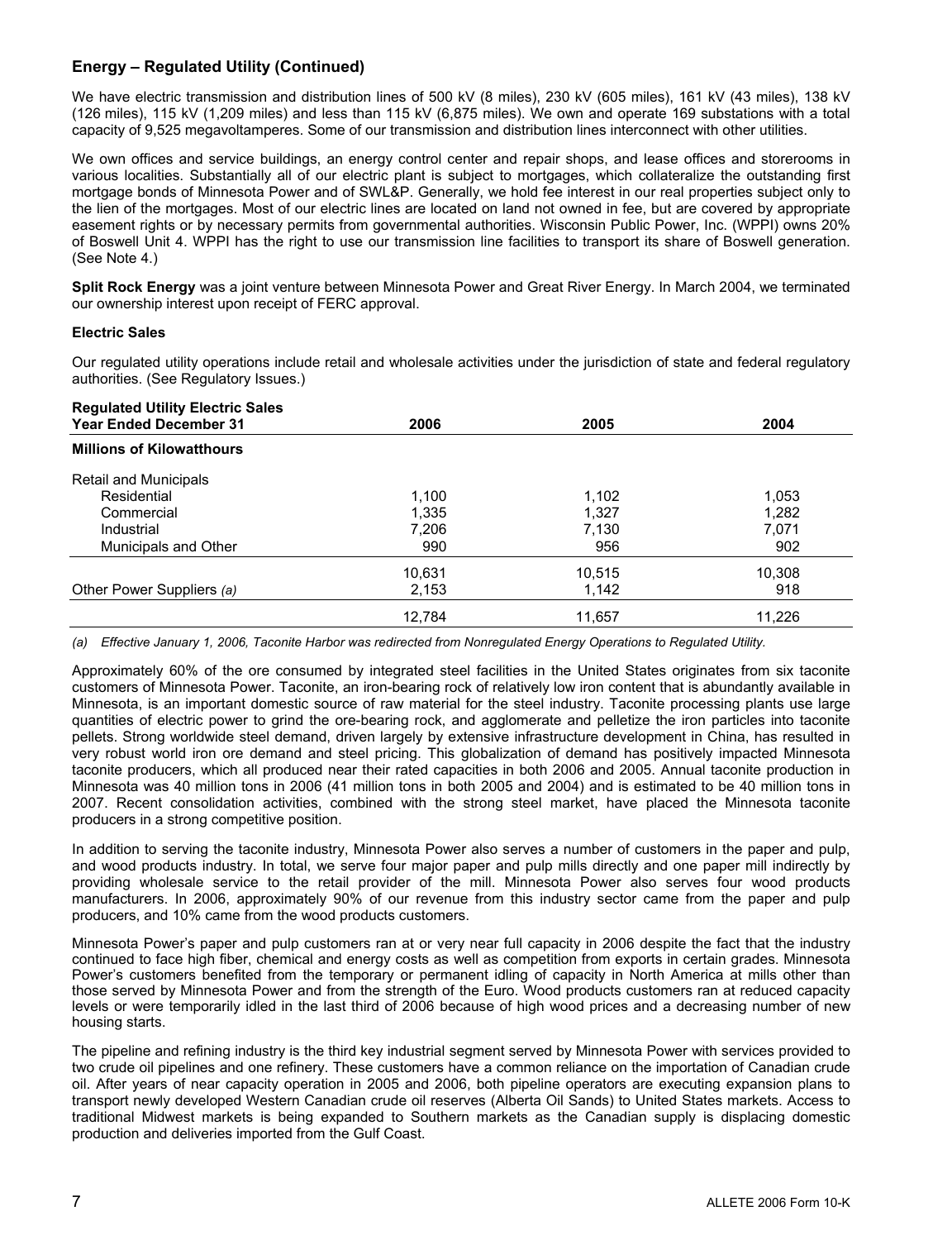**Large Power Customer Contracts.** Minnesota Power has large power customer contracts with 12 customers (Large Power Customers), 11 of which require 10 MW or more of generating capacity and one that requires at least 8 MW of generating capacity. In 2006, a contract for approximately 70 MW was successfully negotiated with PolyMet Mining, a new customer planning to start a copper, nickel and precious metals (non-ferrous) mining operation by late 2008. If PolyMet's environmental permits are received and start-up is achieved, the contract with PolyMet Mining will run through at least 2018. The PolyMet Mining contract requires MPUC approval.

Large Power Customer contracts require Minnesota Power to have a certain amount of generating capacity available. (See Minimum Revenue and Demand Under Contract table below.) In turn, each Large Power Customer is required to pay a minimum monthly demand charge that covers the fixed costs associated with having this capacity available to serve the customer, including a return on common equity. Most contracts allow customers to establish the level of megawatts subject to a demand charge on a biannual (power pool season) or four-month basis and require that a portion of their megawatt needs be committed on a take-or-pay basis for at least a portion of the agreement. In addition to the demand charge, each Large Power Customer is billed an energy charge for each kilowatthour used that recovers the variable costs incurred in generating electricity. Six of the Large Power Customers have interruptible service for a portion of their needs, which provides a discounted demand rate and energy priced at Minnesota Power's incremental cost after serving all firm power obligations. Minnesota Power also provides incremental production service for customer demand levels above the contract take-or-pay levels. There is no demand charge for this service and energy is priced at an increment above Minnesota Power's cost. Incremental production service is interruptible.

All contracts continue past the contract termination date, unless the required advance notice of cancellation has been given. The advance notice of cancellation varies from one to four years. Such contracts minimize the impact on earnings that otherwise would result from significant reductions in kilowatthour sales to such customers. Large Power Customers are required to take all of their purchased electric service requirements from Minnesota Power for the duration of their contracts. The rates and corresponding revenue associated with capacity and energy provided under these contracts are subject to change through the same regulatory process governing all retail electric rates. (See Regulatory Issues – Electric Rates.)

Minnesota Power, as permitted by the MPUC, requires its taconite-producing Large Power Customers to pay weekly for electric usage based on monthly energy usage estimates. The customers receive estimated bills based on Minnesota Power's prediction of the customer's energy usage, forecasted energy prices and fuel clause adjustment estimates. Minnesota Power's five taconite-producing Large Power Customers have generally predictable energy usage on a weekto-week basis, which makes the variance between the estimated usage and actual usage small. Taconite-producing Large Power Customers subject to weekly billings receive interest on the money paid to Minnesota Power within the billing cycle.

| Minimum Annual<br>Demand Revenue (a,b) | <b>Monthly</b><br><b>Megawatts</b> |  |
|----------------------------------------|------------------------------------|--|
|                                        | 390                                |  |
| \$29.3 million                         | 167                                |  |
| \$25.9 million                         | 148                                |  |
| \$25.8 million                         | 148                                |  |
| \$16.1 million                         | 88                                 |  |
|                                        | \$62.5 million                     |  |

*(a) Based on past experience, we believe revenue from our Large Power Customers will be substantially in excess of the minimum contract amounts. For example, in our 2005 Form 10-K we stated 2006 minimum annual revenue from these Large Power Customers would be \$61.3 million. Actual 2006 demand revenue from these Large Power Customers was \$116.9 million.* 

*(b) Although several contracts have a feature that allows demand to go to zero after a two-year advance notice of a permanent closure, this minimum revenue summary does not reflect this occurrence happening in the forecasted period because we believe it is unlikely.*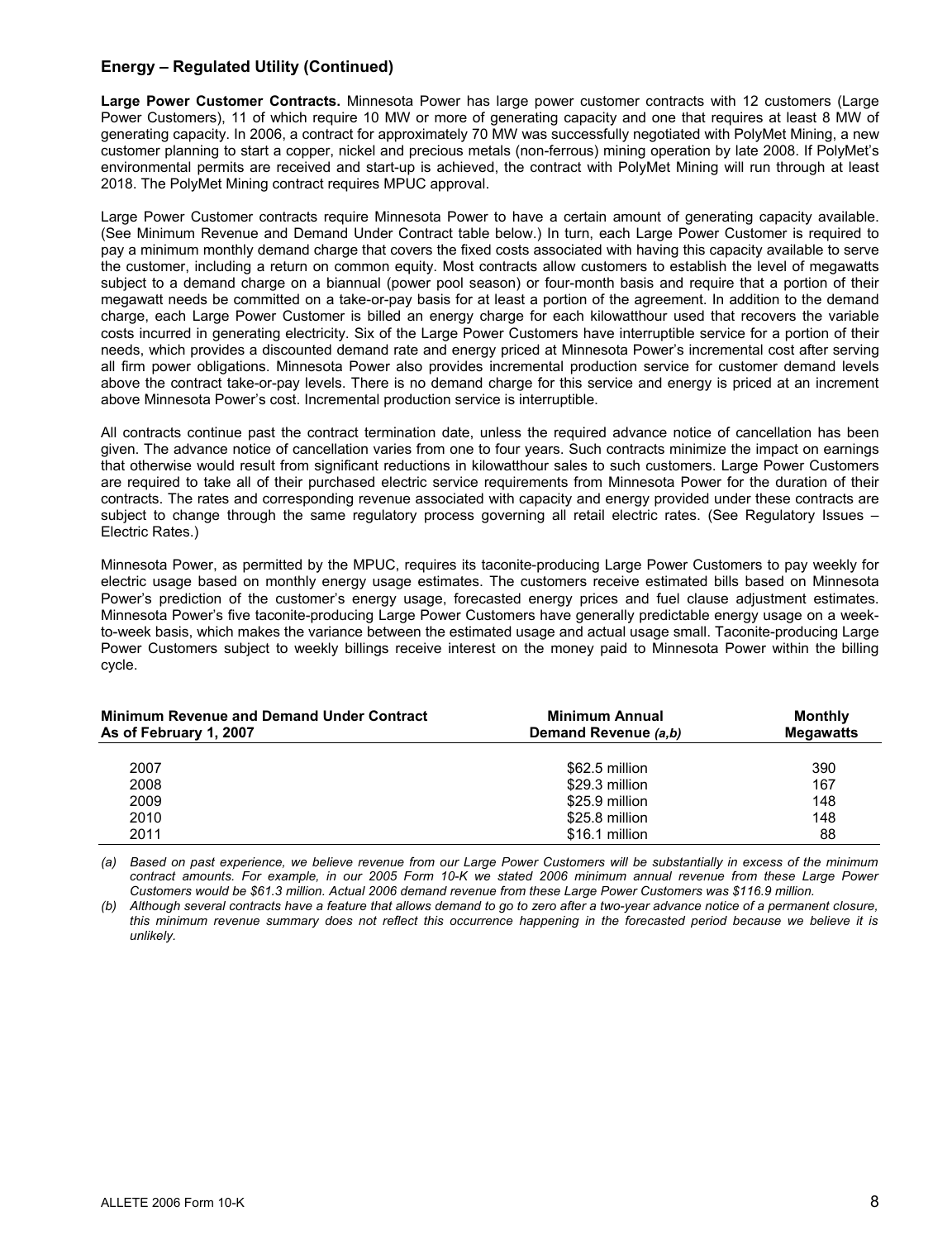#### **Contract Status for Minnesota Power Large Power Customers As of February 1, 2007**

|                                                                                 |                 |                                                    |                                                                              | <b>Earliest</b>         |
|---------------------------------------------------------------------------------|-----------------|----------------------------------------------------|------------------------------------------------------------------------------|-------------------------|
| <b>Customer</b>                                                                 | <b>Industry</b> | Location                                           | Ownership                                                                    | <b>Termination Date</b> |
| Hibbing Taconite Co. (a)                                                        | Taconite        | Hibbing, MN                                        | 62.3% Mittal Steel USA Inc.<br>23% Cleveland-Cliffs Inc<br>14.7% Stelco Inc. | February 28, 2011       |
| Mittal Steel USA - Minorca Mine                                                 | Taconite        | Virginia, MN                                       | Mittal Steel USA Inc.                                                        | December 31, 2012       |
| United States Steel Corporation<br>(USS) Minntac                                | Taconite        | Mt. Iron, MN                                       | <b>USS</b>                                                                   | October 31, 2013        |
| <b>USS Keewatin Taconite</b>                                                    | Taconite        | Keewatin, MN                                       | <b>USS</b>                                                                   | October 31, 2013        |
| United Taconite LLC (a)                                                         | Taconite        | Eveleth, MN                                        | 70% Cleveland-Cliffs Inc<br>30% Laiwu Steel Group                            | February 28, 2011       |
| UPM, Blandin Paper Mill (a)                                                     | Paper           | Grand Rapids, MN                                   | UPM-Kymmene Corporation                                                      | February 28, 2011       |
| Boise White Paper, LLC                                                          | Paper           | International Falls, MN                            | <b>Madison Dearborn</b><br>Partnership                                       | December 31, 2008       |
| Sappi Cloquet LLC (a)                                                           | Paper           | Cloquet, MN                                        | Sappi Limited                                                                | February 28, 2011       |
| Stora Enso North America,<br>Duluth Paper Mill and<br>Duluth Recycled Pulp Mill | Paper and Pulp  | Duluth, MN                                         | Stora Enso Ovi                                                               | August 31, 2013         |
| USG Interiors, Inc. (b)                                                         | Manufacturer    | Cloquet, MN                                        | <b>USG Corporation</b>                                                       | February 28, 2008       |
| Enbridge Energy Company,<br>Limited Partnership (b)                             | Pipeline        | Deer River, MN<br>Floodwood, MN                    | Enbridge Energy Company,<br>Limited Partnership                              | February 28, 2008       |
| Minnesota Pipeline Company (b)                                                  | Pipeline        | Staples, MN<br>Little Falls, MN<br>Park Rapids, MN | 60% Koch Pipeline Co. L.P.<br>40% Marathon Ashland<br>Petroleum LLC          | February 28, 2008       |

*(a) The contract will terminate four years from the date of written notice from either Minnesota Power or the customer. No notice of*  contract cancellation has been given by either party. Thus, the earliest date of cancellation is February 28, 2011.

*(b) The contract will terminate one year from the date of written notice from either Minnesota Power or the customer. No notice of*  contract cancellation has been given by either party. Thus, the earliest date of cancellation is February 28, 2008.

#### **Purchased Power**

Minnesota Power has contracts to purchase capacity and energy from various entities, the largest is with Square Butte. Under an agreement with Square Butte expiring at the end of 2026, Minnesota Power is currently entitled to approximately 60% (55% beginning in 2008; 50% in 2009 and thereafter) of the output of a 455-MW coal-fired generating unit located near Center, North Dakota. (See Note 8.)

In May 2005, Minnesota Power entered into a 25-year agreement with an affiliate of FPL Energy to purchase all of the renewable energy from Oliver Wind I, an approximately 50-MW (nameplate) wind facility in North Dakota. Oliver Wind I commenced commercial operation in late December 2006 and is comprised of 22 new 2.3-MW wind turbines. In addition, in December 2006, Minnesota Power and an affiliate of FPL Energy reached an agreement for Minnesota Power to purchase an additional 48 MW of wind energy from an expansion of Oliver Wind I. If regulatory approvals and permits are received, FPL Energy expects the expansion, Oliver Wind II, to be operational by late 2007. Minnesota Power is also continuing to pursue additional agreements for wind energy from new facilities being planned within Minnesota Power's service territory. The projects, expected to be operational in late 2007 or 2008, would be smaller in size than the North Dakota projects and would be subject to negotiation and execution of power purchase agreements, as well as regulatory approvals.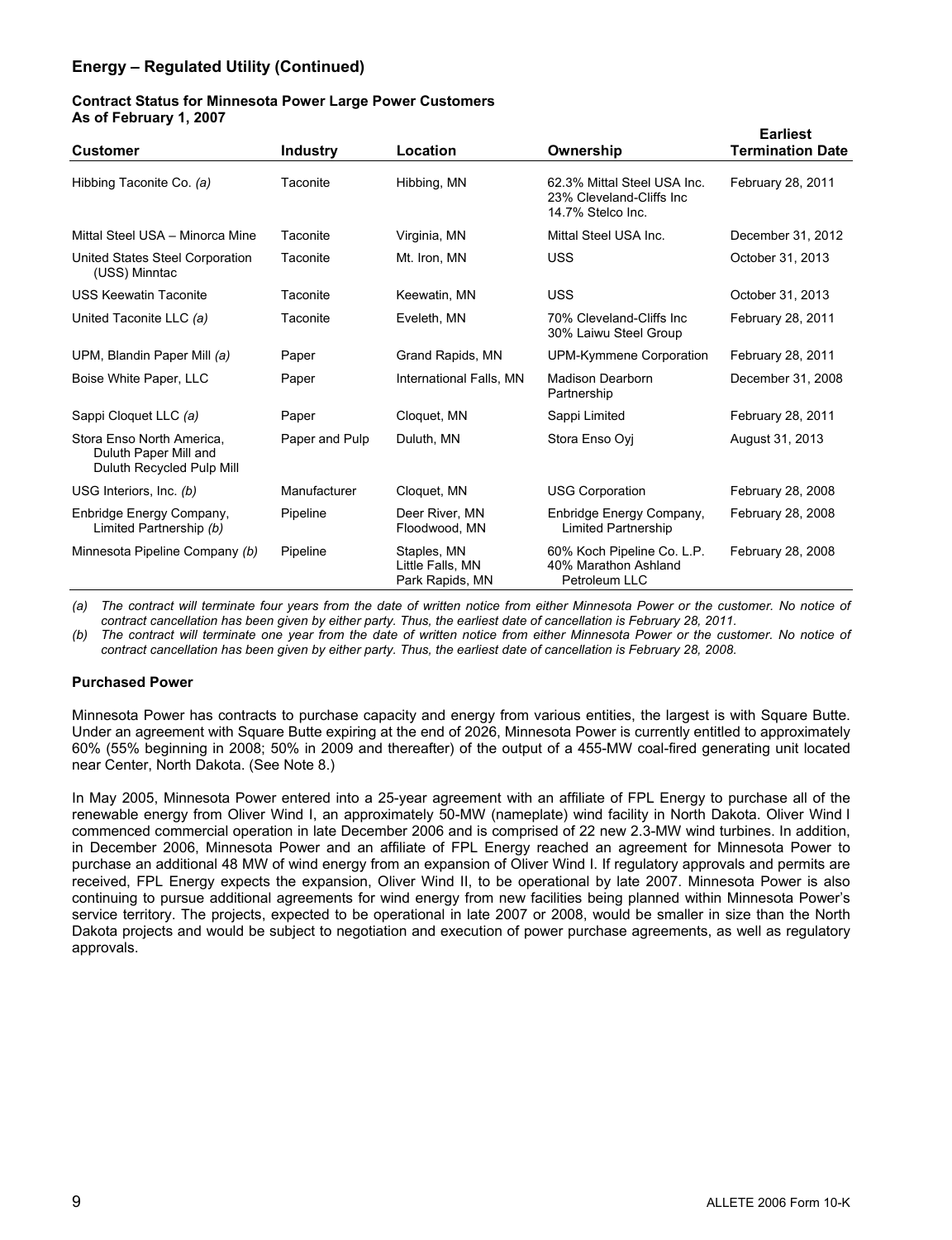#### **Fuel**

Minnesota Power purchases low-sulfur, sub-bituminous coal from the Powder River Basin coal region located in Montana and Wyoming. Coal consumption in 2006 for electric generation at Minnesota Power's coal-fired generating stations was about 5 million tons. As of December 31, 2006, Minnesota Power had a coal inventory of about 800,000 tons. Minnesota Power has two coal supply agreements with expiration dates extending through 2009 and one contract with an initial term expiring in 2008. Under these agreements, Minnesota Power has the tonnage flexibility to procure 70% to 100% of its total coal requirements. In 2007, Minnesota Power will obtain coal under these coal supply agreements and in the spot market. This diversity in coal supply options allows Minnesota Power to manage market price and supply risk and to take advantage of favorable spot market prices. Minnesota Power is exploring future coal supply options. We believe that adequate supplies of low-sulfur, sub-bituminous coal will continue to be available.

In 2001, Minnesota Power and Burlington Northern and Santa Fe Railway Company (Burlington Northern) entered into a long-term agreement under which Burlington Northern transports all of Minnesota Power's coal by unit train from the Powder River Basin directly to Minnesota Power's generating facilities or to a designated interconnection point. Minnesota Power also has agreements with the Canadian National Railway and Midwest Energy Resources Company to transport coal from the Burlington Northern interconnection point to certain Minnesota Power facilities.

# **Coal Delivered to Minnesota Power**

| <b>Year Ended December 31</b>                   | 2006              | 2005              | 2004              |
|-------------------------------------------------|-------------------|-------------------|-------------------|
| Average Price per Ton<br>Average Price per MBtu | \$20.19<br>\$1.10 | \$19.76<br>\$1.08 | \$19.01<br>\$1.04 |
|                                                 |                   |                   |                   |

The Square Butte generating unit operated by Minnkota Power burns North Dakota lignite coal supplied by BNI Coal, in accordance with the terms of a contract expiring in 2027. Square Butte's cost of lignite burned in 2006 was approximately 85 cents per MBtu. The lignite acreage that has been dedicated to Square Butte by BNI Coal is located on lands essentially all of which are under private control and presently leased by BNI Coal. This lignite supply is sufficient to provide fuel for the anticipated useful life of the generating unit.

#### **Regulatory Issues**

We are subject to the jurisdiction of various regulatory authorities. The MPUC has regulatory authority over Minnesota Power's service area in Minnesota, retail rates, retail services, issuance of securities and other matters. The FERC has jurisdiction over the licensing of hydroelectric projects, the establishment of rates and charges for the sale of electricity for resale and transmission of electricity in interstate commerce, and certain accounting and record-keeping practices. The PSCW has regulatory authority over the retail sales of electricity, natural gas and water by SWL&P. The MPUC, FERC and PSCW had regulatory authority over 56%, 8% and 8%, respectively, of our 2006 consolidated operating revenue.

**Electric Rates.** Minnesota Power has historically designed its electric service rates based on cost of service studies under which allocations are made to the various classes of customers. Nearly all retail sales include billing adjustment clauses, which adjust electric service rates for changes in the cost of fuel and purchased energy, recovery of current and deferred conservation improvement program expenditures, and recovery of certain environmental expenditures.

In addition to Large Power Customer contracts, Minnesota Power also has contracts with large industrial and commercial customers with monthly demands of more than 2 MW but less than 10 MW of capacity. The terms of these contracts vary depending upon the customer's demand for power and the cost of extending Minnesota Power's facilities to provide electric service.

Minnesota Power requires that all large industrial and commercial customers under contract specify the date when power is first required. Thereafter, the customer is generally billed monthly for at least the minimum power for which they contracted. These conditions are part of all contracts covering power to be supplied to new large industrial and commercial customers and to current customers as their contracts expire or are amended. All rates and other contract terms are subject to approval by appropriate regulatory authorities.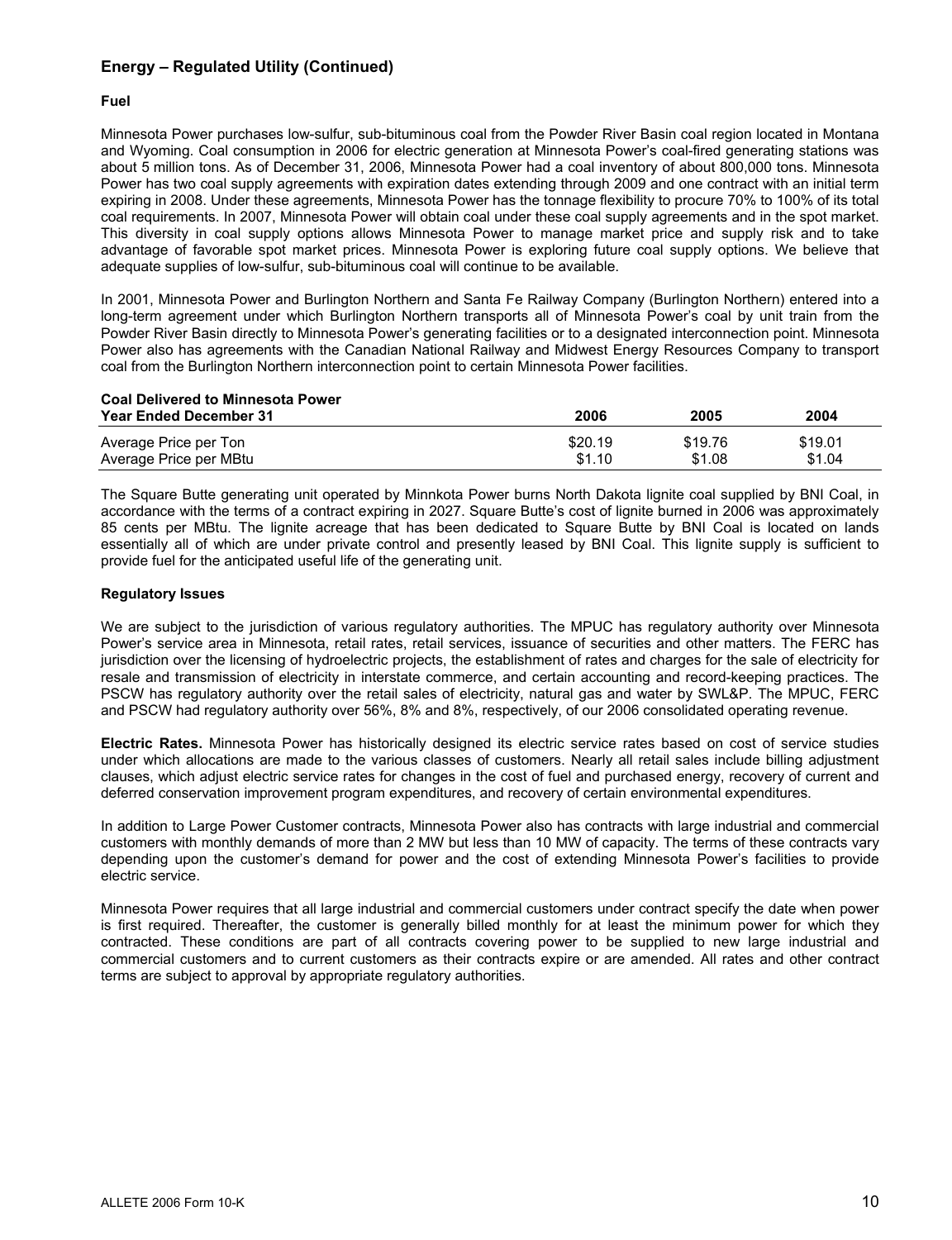**Federal Energy Regulatory Commission.** The FERC has jurisdiction over our wholesale electric service and operations. Minnesota Power's hydroelectric facilities, which are located in Minnesota, are licensed by the FERC.

In August 2005, President Bush signed into law the Energy Policy Act of 2005 (EPAct 2005), which repealed PUHCA 1935 and enacted PUHCA 2005. PUHCA 2005 gives FERC certain authority over books and records of public utility holding companies and their affiliates. It also addresses FERC review and authorization of the allocation of costs for nonpower goods, or administrative or management services when requested by a holding company system or state commission. In addition, EPAct 2005 directs the FERC to issue certain rules addressing electricity reliability, investment in energy infrastructure, fuel diversity for electric generation, and promotion of energy efficiency and wise energy use. The FERC is currently in the process of implementing EPAct 2005. These include (among others):

- rulemaking for implementing long-term transmission rights;
- dockets pertaining to the development and certification of electric reliability organizations, including delegated authority to regional entities for proposing and enforcing reliability standards;
- rules specifying the form of applications for federal construction permits to be issued in the exercise of federal backstop siting authority for transmission projects;
- rulemaking requiring unregulated transmitting utilities to provide open access to their transmission systems;
- various rulemakings regarding the consideration of merger applications under the revised Federal Power Act Section 203;
- a U.S. Department of Energy study/report on the benefits of economic dispatch and a report on recommendations of regional joint boards that considered economic dispatch;
- rulemaking to facilitate transmission market transparency; and
- the energy market manipulation rulemaking.

We continue to monitor FERC activity in these and other proceedings.

*Municipal and Wholesale Customers.* Minnesota Power has contracts with 16 Minnesota municipalities receiving wholesale electric service. One contract expires April 2008 (31,000 MWh purchased in 2006), while the other 15 are for service through at least January 2011. In 2006, these municipal customers purchased 813,000 MWh from Minnesota Power. Minnesota Power also has a contract for wholesale service with Dahlberg Light & Power Company (Dahlberg) in Wisconsin. Dahlberg purchased 111,000 MWh in 2006.

*Midwest Independent Transmission System Operator, Inc. (MISO).* Minnesota Power and SWL&P are members of MISO. MISO was the first regional transmission organization (RTO) approved by the FERC as meeting its Order No. 2000 criteria. Minnesota Power and SWL&P retain ownership of their respective transmission assets and control area functions, but their transmission network is under the regional operational control of MISO, and they take and provide transmission service under MISO open access transmission tariff. MISO continues its efforts to standardize rates, terms and conditions of transmission service over its broad region, which encompasses all or parts of 15 states and one Canadian province, and over 100,000 MW of generating capacity.

*Mid-Continent Area Power Pool (MAPP).* Minnesota Power also participates in MAPP, a power pool operating in parts of eight states in the Upper Midwest and in two provinces in Canada. MAPP functions include a regional transmission committee and a generation reserve-sharing pool. Minnesota Power is also a member of the Midwest Reliability Organization that was established as a regional reliability council within the North American Electric Reliability Council on January 1, 2005.

**Minnesota Public Utilities Commission.** Minnesota Power's retail rates are based on a 1994 MPUC retail rate order that allows for an 11.6% return on common equity dedicated to utility plant. Minnesota Power does not expect to file a request to increase rates for its retail utility operations during 2007. We will, however, continue to monitor the costs of serving our retail customers and evaluate the need for a rate filing in the future. Retail rates will be adjusted without a rate proceeding to reflect recovery of costs related to the Arrowhead Regional Emission Abatement plan (see AREA Plan).

*Large Power Contracts.* In 2006, the MPUC approved Minnesota Power's new electric service agreement through August 2013 with Stora Enso's Duluth mills and a new electric service agreement through February 2011 with Blandin Paper's Grand Rapids facilities. Also in 2006, Minnesota Power reached an agreement with PolyMet Mining to provide all of its electric service needs through at least 2018. PolyMet Mining plans to begin commercial operations by late 2008, pending completion of financing arrangements and receipt of regulatory approvals. Once fully operational, it is anticipated that PolyMet will require approximately 70 MW. The PolyMet Mining electric service agreement requires MPUC approval.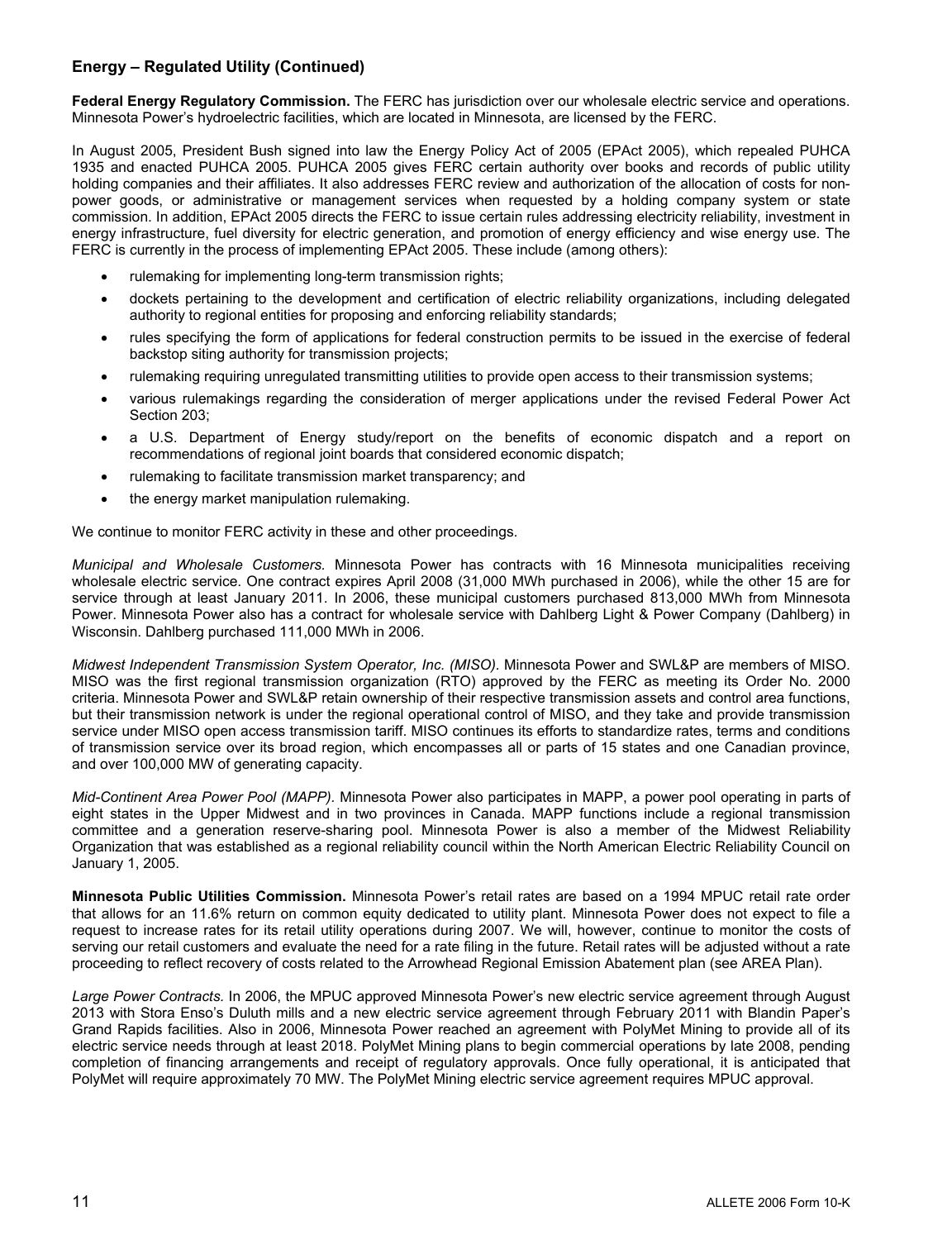*Resource Plan.* In September 2004, Minnesota Power filed its Integrated Resource Plan (Resource Plan) with the MPUC. A November 2006 update to our Advance Forecast contained a revised projection showing our winter peak demand by customers in our service territory is expected to increase at an average annual growth rate of 1.5% through 2011. We project an additional capacity need of approximately 150 MW by 2010, with another 200 MW of capacity need anticipated by 2015. These forecasted capacity needs are a combination of increased customer demand and decreases in our existing capacity supply. Increased demand is anticipated from residential and smaller commercial growth as well as from a positive outlook for our Large Power Customers in northeastern Minnesota. Minnesota Power will also realize a reduction in generating resource supply over the next two years under the terms of a long-term energy supply contract with Square Butte. The combination of increased demand and reduced supply means Minnesota Power will need to secure additional capacity and energy to serve our customers in future years. In the Resource Plan, we provided several options designed to replace the Square Butte reductions and meet the predicted growing demand in the region.

In 2006, the MPUC approved our Resource Plan. One of the key components of the Resource Plan was the redirection of our Taconite Harbor generating facility from Nonregulated Energy Operations to Regulated Utility operations effective January 1, 2006. We have also entered into a 50-MW long-term power purchase agreement with Manitoba Hydro, which will be effective from May 2009 to April 2015. This agreement was executed in June 2006 and filed for approval with the MPUC in January 2007. The MPUC also approved expansion of our renewable generating assets to meet Minnesota's Renewable Energy Objective which seeks a 10% supply of qualified renewable energy resources for each Minnesota utility by 2015. In 2006, Oliver Wind I, a 50-MW wind facility in North Dakota, was constructed and placed in service. We began purchasing Oliver Wind I output under a 25-year power purchase agreement with an affiliate of FPL Energy in late December 2006.

Minnesota Power has executed a power purchase agreement for an additional 48 MW of wind energy from an expansion of Oliver Wind I. The expansion, Oliver Wind II, is expected to be completed and operational by late 2007. Minnesota Power is also pursuing additional agreements for wind energy from new facilities being planned within Minnesota Power's service territory and is considering 10 MW of additional hydro generation through an expansion of the Fond du Lac hydroelectric station.

The Company is required to file its next Resource Plan with the MPUC by November 1, 2007.

We are exploring various construction and purchase options for our anticipated resource needs in 2015. These options include:

- *North Dakota Generation Study*. In December 2005, Minnesota Power, Basin Electric Power Cooperative, Minnkota Power and Montana-Dakota Utilities Company announced a project development agreement to evaluate the feasibility of a joint lignite-fueled generating resource in the vicinity of the existing Milton R. Young generating station (which includes Square Butte) near Center, North Dakota. The feasibility study is currently underway and any final resource decision by Minnesota Power is subject to MPUC and other approvals.
- *Mesaba Energy Project.* Excelsior Energy Inc. (Excelsior) is a Minnesota-based independent energy development company. Excelsior has proposed to construct two 600-MW (net) coal-gasification generation units in northern Minnesota. This project is in the early development stages but may be an option for our long-term forecasted energy and capacity needs. Excelsior says the facility could be operational in 2011, but it needs to obtain necessary permits and financing. In 2003, the Minnesota legislature enacted several provisions that provide Excelsior with special considerations, including requiring utilities within the state to "consider" Excelsior before pursuing new fossil-fuel-fired resource additions. This was done as part of Xcel Energy Inc.'s (Xcel) Prairie Island nuclear waste storage reauthorization. Excelsior is "entitled" to enter into a 450-MW power sales agreement with Xcel, subject to MPUC approval. In December 2005, Excelsior filed with the MPUC a petition for approval of terms and conditions for the sale of power to Xcel under these statutory provisions. Other utilities in the state, including Minnesota Power, "must consider" Excelsior before pursuing new fossil-fuel-fired resource additions. In January 2006, Minnesota Power filed comments with the MPUC in Excelsior's proposed power purchase agreement proceeding. Our comments focused on the importance to the state of maintaining a range of base load energy options including multiple fuel types and generating technologies. In April 2006, the MPUC referred Excelsior's petition to an administrative law proceeding to further develop the record in the case for subsequent MPUC deliberations. Minnesota Power continues to be a participant in these proceedings, focusing its comments on energy policy and infrastructure impacts.
- *Natural Gas Combined Cycle Generation.* Minnesota Power is also continuing to study the feasibility of the construction of a natural gas-fired electric generating facility which could be located in northwestern Wisconsin or northeastern Minnesota.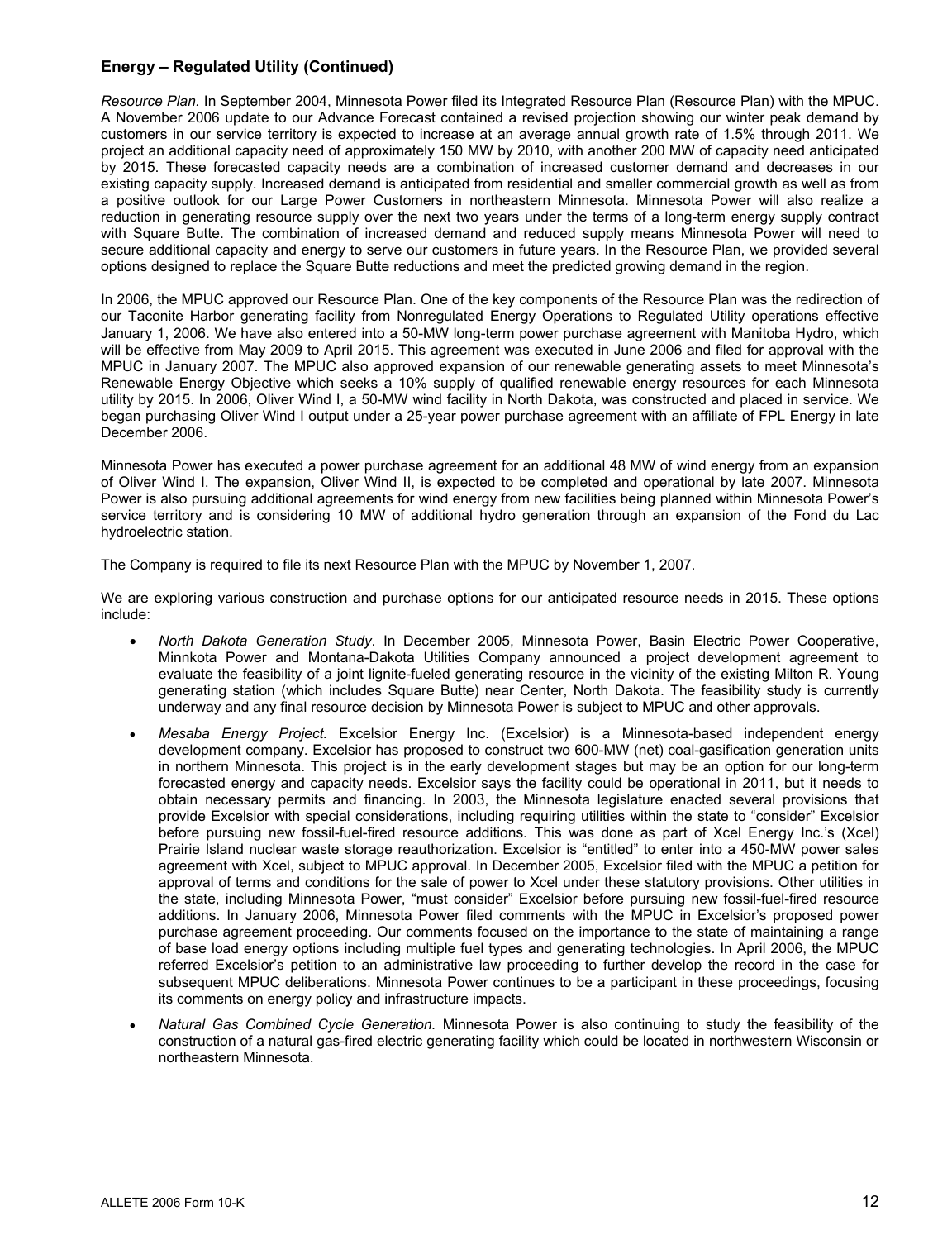*Arrowhead Regional Emission Abatement Plan (AREA Plan).* In May 2006, the MPUC approved Minnesota Power's \$60 million environmental initiative. The AREA Plan approval allows Minnesota Power to recover Minnesota jurisdictional costs for  $SO_2$ ,  $NO<sub>X</sub>$  and mercury emission reductions made at its Taconite Harbor and Laskin facilities without a rate proceeding. The Minnesota cost recovery includes return on investment, depreciation, and incremental operations and maintenance expenses. The AREA Plan is expected to significantly reduce emissions from Taconite Harbor and Laskin, while maintaining a reliable and reasonably-priced energy supply to meet the needs of our customers. We believe that control and abatement technologies applicable to these plants have matured to the point where further significant air emission reductions can be attained in a relatively cost-effective manner.

Taconite Harbor will employ an innovative multi-emission reduction technology, while Laskin will receive a retrofit focused on lowering NO<sub>X</sub> emissions. The Company estimates an emission reduction of over 60% for NO<sub>X</sub> at both facilities and a 65% reduction in SO<sub>2</sub> emissions at Taconite Harbor. Laskin already has relatively low emission levels of SO<sub>2</sub> due to existing emission reduction technology. Additionally, with the emerging technology being applied at Taconite Harbor, there is the potential for a 90% reduction in mercury emissions.

Minnesota Power completed installation of new equipment at the first of two Laskin units in November 2006, with the first of three Taconite Harbor unit installations anticipated to be completed by mid-2007. Work on all units at Taconite Harbor and Laskin is anticipated to be completed by the end of 2008. Cost recovery filings are required to be made 90 days prior to the anticipated in-service date for the equipment at each unit, with rate recovery beginning the month following the inservice date. We began cost recovery of AREA plan costs in December 2006 with the placement in service of Laskin Unit 2. We filed with the MPUC for cost recovery on Laskin Unit 1 in January 2007 and expect to begin cost recovery in May 2007. We anticipate beginning cost recovery on Taconite Harbor Unit 2 in mid-2007 and Taconite Harbor Units 1 and 3 in 2008. AREA plan expenditures as of December 31, 2006, were \$11.4 million.

*Boswell Unit 3 Emission Reduction Plan.* In May 2006, we announced plans to make emission reduction investments at our Boswell Unit 3 generating unit. Plans include reductions of particulate,  $SO_2$ ,  $NO<sub>X</sub>$  and mercury emissions to meet pending federal and state requirements. The estimated capital cost for these reductions is approximately \$200 million, of which \$14 million was spent in 2006 for design engineering and related costs. The balance is expected to be spent from 2007 through 2009. In October 2006, we submitted a filing to the MPCA for approval of the Boswell Unit 3 emission reduction plan. A filing with the MPUC for approval of Minnesota jurisdictional related expenditures on Boswell Unit 3 was made in January 2007 to allow cost recovery on these investments without a rate proceeding. MPUC approval would authorize a cash return on construction work in progress during the construction phase and allow recovery for a return on investment, depreciation, and incremental operations and maintenance expenses once the unit is placed into service in late 2009. We expect to begin cost recovery on construction work in progress in 2008. In 2007, we will be filing with the MPUC a request to extend the asset life for depreciation purposes on Boswell Unit 3 from 8 years to 29 years. We anticipate approval of this filing in 2007.

*Conservation Improvement Programs (CIP).* Minnesota requires investor-owned electric utilities to spend a minimum of 1.5% of gross annual retail electric revenue on CIP each year. These investments are recovered from retail customers through a billing adjustment and amounts included in retail base rates. The MPUC allows utilities to accumulate, in a deferred account for future recovery, all CIP expenditures, as well as a carrying charge on the deferred account balance. Minnesota Power's CIP investment goal was \$3.2 million for 2006 (\$3.2 million for 2005; \$3.1 million for 2004), with actual spending of \$3.8 million in 2006 (\$3.6 million in 2005; \$3.1 million in 2004).

**Public Service Commission of Wisconsin.** SWL&P's current retail rates are based on a December 2006 PSCW retail rate order that became effective January 1, 2007, and allows for an 11.1% return on common equity. New rates reflect a 2.8% average increase in retail utility rates for SWL&P customers (a 2.8% increase in electric rates, a 1.4% increase in natural gas rates and an 8.6% increase in water rates). SWL&P originally requested an average increase in retail utility rates of 5.2% in its 2006 application. The approved rates were lower than originally requested due to the subsequent removal of costs for a new water tower and electric substation from the original request. Both of these projects are now estimated to be in service in late 2008 because of delays in obtaining all the necessary construction approvals. SWL&P plans to file for another rate increase request in 2008. Previously, SWL&P's retail rates were based on a 2005 PSCW retail order that allowed for an 11.7% return on common equity.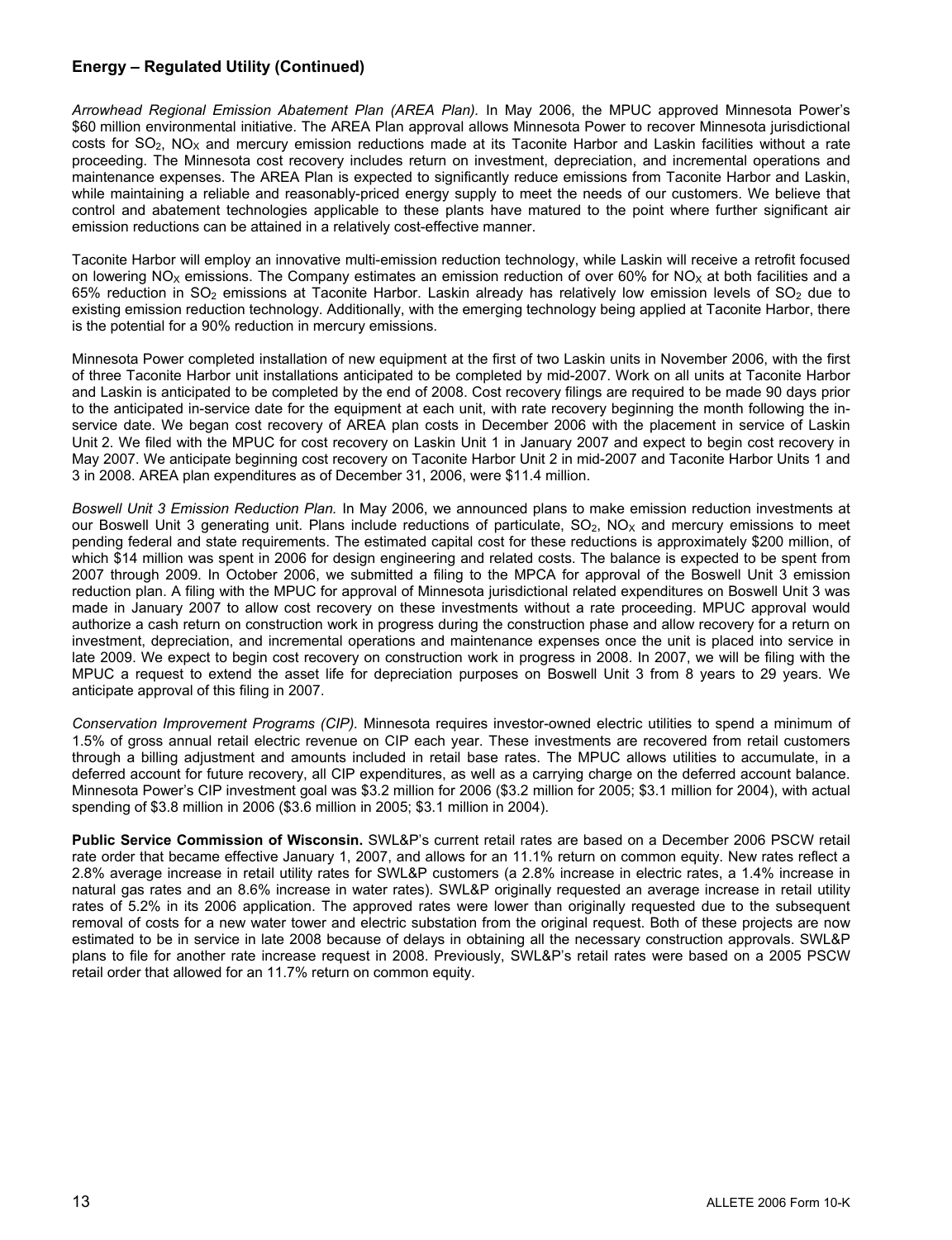#### **Competition**

We believe the overall impact of the EPAct 2005 on the electric utility industry has been positive and are continuing to evaluate the effects on our business as this legislation is being implemented. This federal legislation is designed to bring more certainty to energy markets in which ALLETE participates, as well as to provide investment incentives for energy efficiency, energy infrastructure (such as electric transmission lines) and energy production. The FERC has the responsibility of implementing numerous new standards as a result of the promulgation of EPAct 2005. So far the FERC's regulatory efforts appear to be generally positive for the utility industry.

EPAct 2005's repeal of the PUHCA 1935 should result in more capital flowing into the industry, while providing additional operational flexibility. The PUHCA 1935 repeal may also allow an acceleration of merger activity, as well as spawn moves by state regulators to adopt PUHCA-like regulations, although both events are speculative and difficult to predict.

We cannot predict the timing or substance of any future legislation or regulation.

#### **Franchises**

Minnesota Power holds franchises to construct and maintain an electric distribution and transmission system in 90 cities and towns located within its electric service territory. SWL&P holds similar franchises for electric, natural gas and/or water systems in 15 cities and towns within its service territory. The remaining cities and towns served do not require a franchise to operate within their boundaries. Our exclusive service territories are established by state regulatory agencies.

#### **Energy – Nonregulated Energy Operations**

**BNI Coal** owns and operates a lignite mine in North Dakota. BNI Coal is a low-cost supplier of lignite in North Dakota, producing about 4 million tons annually. Two electric generating cooperatives, Minnkota Power and Square Butte, presently consume virtually all of BNI Coal's production of lignite under cost plus a fixed fee coal supply agreements expiring in 2027. (See Fuel and Note 8.) The mining process disturbs and reclaims approximately 210 acres per year. Laws require that the reclaimed land be at least as productive as it was prior to mining. The average cost to reclaim one acre of land is about \$15,000, however, could be as high as \$30,000. Reclamation costs are included in the cost of coal passed through to customers. In September 2004, BNI Coal entered into a master lease agreement with Farm Credit Leasing Services Corporation (Farm Credit). Under this agreement, BNI Coal leases a dragline that went into operation September 30, 2004. BNI Coal is obligated to make lease payments totaling \$2.8 million annually for the 23-year lease term, which expires in 2027. BNI Coal will have the option at the end of the lease term to renew the lease at a fair market rental, to purchase the dragline at fair market value, or to surrender the dragline to Farm Credit and pay a \$3.0 million termination fee. With lignite reserves of an estimated 600 million tons and new dragline equipment, BNI Coal has ample capacity to expand production.

**Nonregulated generation** consists of approximately 50 MW of generation, the majority of which is dedicated to the needs of one customer. In 2006, we sold 0.2 million MWh of nonregulated generation (1.5 million in 2005; 1.5 million in 2004). Effective January 1, 2006, Taconite Harbor was redirected from our Nonregulated Energy Operations segment to our Regulated Utility segment in accordance with the Company's Resource Plan, as approved by the MPUC.

| <b>Nonregulated Power Supply</b>                | Unit<br>No. | Year<br><b>Installed</b> | Year<br><b>Acquired</b> | <b>Net</b><br>Capability |
|-------------------------------------------------|-------------|--------------------------|-------------------------|--------------------------|
|                                                 |             |                          |                         | <b>MW</b>                |
| Steam                                           |             |                          |                         |                          |
| Wood-Fired (a)                                  |             |                          |                         |                          |
| <b>Cloquet Energy Center</b><br>in Cloquet, MN  | 5           | 2001                     | 2001                    | 22                       |
| Rapids Energy Center (b)<br>in Grand Rapids, MN | 6 & 7       | 1969. 1980               | 2000                    | 30                       |
| Hydro                                           |             |                          |                         |                          |
| Conventional Run-of-River                       |             |                          |                         |                          |
| Rapids Energy Center (b)<br>in Grand Rapids, MN | 4 & 5       | 1917                     | 2000                    |                          |

*(a) Supplemented by coal.* 

*(b) The net generation is primarily dedicated to the needs of one customer.*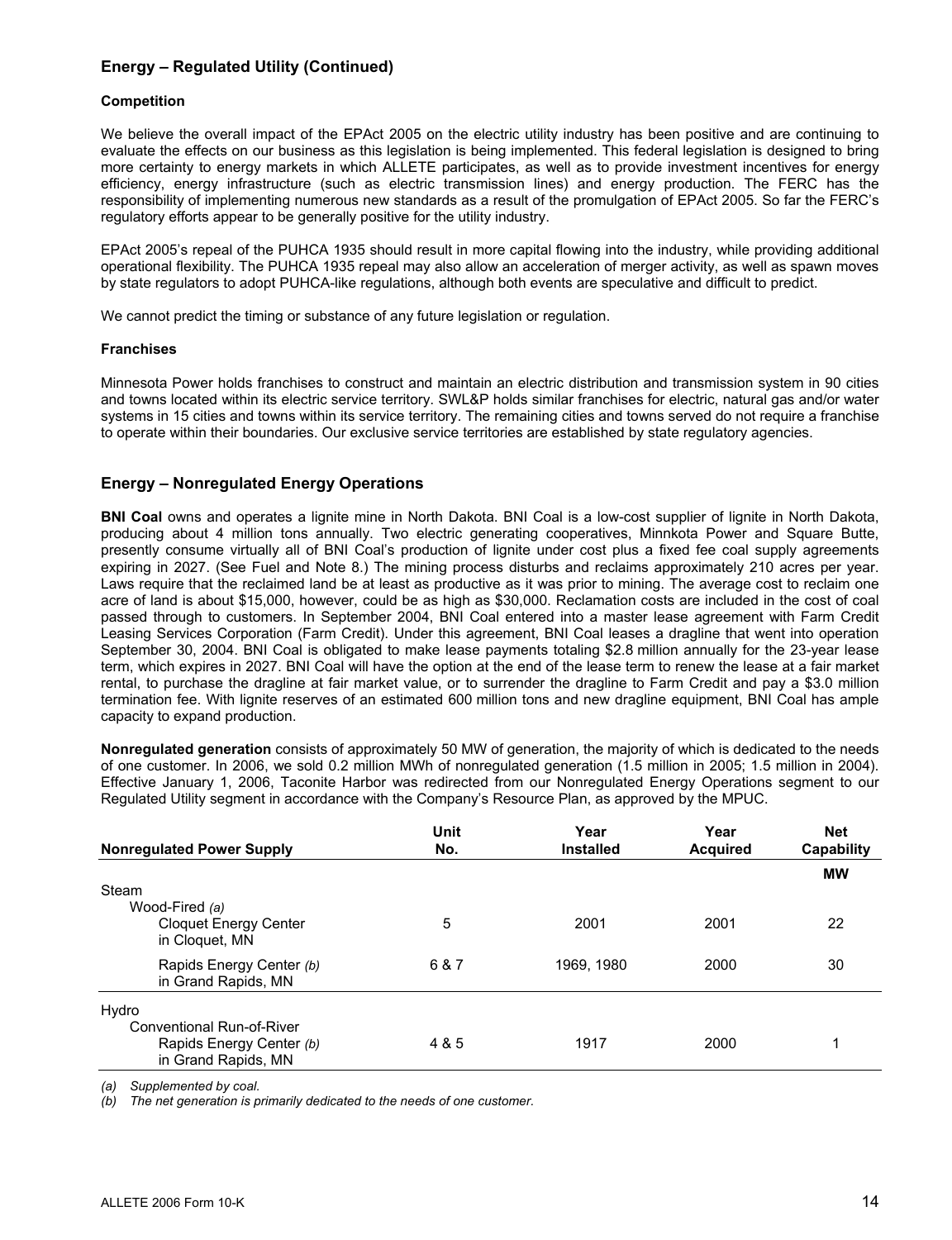# **Energy – Nonregulated Energy Operations (Continued)**

*Taconite Harbor.* In 2002, we commenced operation of the Taconite Harbor generating facilities, which we purchased in 2001. The generation output was primarily sold in the wholesale market and was sold in limited circumstances to Minnesota Power's retail utility customers. Under the terms of our Resource Plan, we have operated the Taconite Harbor facility as a rate-based asset within the Minnesota retail jurisdiction since January 1, 2006. Prior to January 1, 2006, we operated our Taconite Harbor facility as nonregulated generation. (See Energy – Regulated Utility – Minnesota Public Utilities Commission.)

**Rainy River Energy** has been engaged in the acquisition and development of nonregulated generation and wholesale power marketing. On April 1, 2005, Rainy River Energy completed the assignment of its power purchase agreement with LSP-Kendall Energy, LLC, the owner of an energy generation facility located in Kendall County, Illinois, to Constellation Energy Commodities. Rainy River Energy paid Constellation Energy Commodities \$73 million in cash to assume the power purchase agreement, which is in effect through mid-September 2017. In addition, consent, advisory and closing costs of \$4.9 million were incurred to complete the transaction. As a result of this transaction, ALLETE incurred a \$77.9 million (\$50.4 million after tax, or \$1.84 per diluted share) charge in 2005.

**Rainy River Energy Corporation - Wisconsin** continues to study the feasibility of the construction of a natural gas-fired electric generating facility in northwestern Wisconsin. In accordance with the PSCW's final order approving the project, Rainy River Energy Corporation - Wisconsin undertook preliminary site preparation work in late 2003.

**Minnesota Land.** We have about 15,000 acres of land in northern Minnesota, which is available for sale. We acquired this land in 2001 at the time we purchased Taconite Harbor from LTV Steel Mining Co. The cost basis of this land was \$4.3 million at December 31, 2006.

# **Energy – Investment in ATC**

In December 2005, we entered into an agreement with Wisconsin Public Service Corporation and WPS Investments, LLC that provides for our Wisconsin subsidiary, Rainy River Energy Corporation - Wisconsin, to invest \$60 million in ATC. ATC is a Wisconsin-based public utility that owns and maintains electric transmission assets in parts of Wisconsin, Michigan, Minnesota and Illinois. ATC provides transmission service under rates regulated by the FERC that are set in accordance with the FERC's policy of establishing the independent operation and ownership of, and investment in, transmission facilities. In May 2006, the PSCW reviewed and approved the request that allows us to invest in ATC. During 2006, we invested \$51.4 million in ATC. We plan to invest an additional \$8.6 million in ATC in early 2007 to reach our \$60 million investment commitment and estimated 8% ownership interest. As of December 31, 2006, our equity investment balance in ATC was \$53.7 million, representing approximately a 7% ownership interest. (See Note 6.) We will have the opportunity to make additional investments in ATC through general capital calls based upon our pro-rata investment level in ATC.

#### **Real Estate**

ALLETE Properties is our real estate business that has operated in Florida since 1991. ALLETE Properties acquires real estate portfolios and large land tracts at bulk prices, adds value through entitlements and/or infrastructure improvements, and resells the property over time to developers, end-users and investors. ALLETE Properties is focused on acquiring vacant land in Florida and other parts of the southeast United States. Management at ALLETE Properties uses their business relationships, understanding of real estate markets and expertise in the land development and sales processes to provide revenue and earnings growth opportunities to ALLETE.

ALLETE Properties is headquartered in Fort Myers, Florida, the location of its southwest Florida regional office. We also have a regional office in Palm Coast, Florida, which oversees northeast Florida operations.

Southwest Florida operations consist of land sales and a third-party brokerage business, with limited land development activities. Inventory includes commercial and residential land located in Lehigh Acres and Cape Coral. The inventory represents the remaining properties acquired in 1991 from the Resolution Trust Corporation and in 1999 from Avatar Properties, Inc. The operation also generates rental income from a 186,000 square foot retail shopping center located in Winter Haven, Florida. The center is anchored by Macy's and Belk's department stores, along with Staples.

Northeast Florida operations focus on land sales and development activities. Development activities involve mainly zoning, permitting, platting and master infrastructure construction. Development costs are financed through a combination of community development district bonds, bank loans and internally-generated funds. Our three major development projects include Town Center at Palm Coast, Palm Coast Park and Ormond Crossings.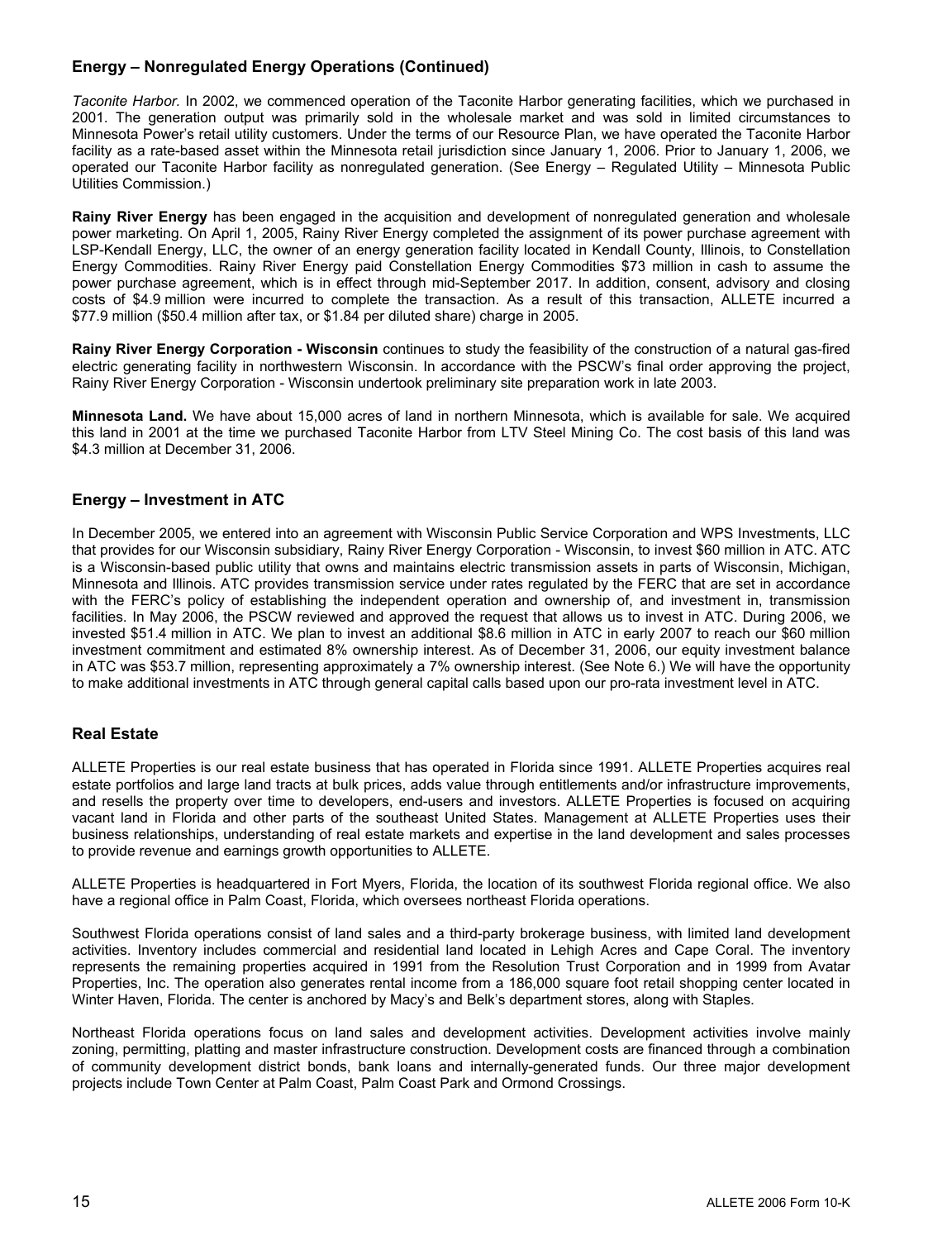**Town Center.** Town Center, which is located in the city of Palm Coast, is a mixed-use development with a neo-traditional downtown core area. Surrounded by major arterial roads, including Interstate 95, Town Center is adjacent to the Florida Hospital-Flagler, the Flagler County Airport and the Flagler Palm Coast High School. Sites have also been set aside for a new city hall, an arts and entertainment center, and other public uses. At build-out, Town Center is expected to include over 2,900 residential units, including lodging facilities, and 3.7 million square feet of various types of commercial space, including a movie theater. Future market conditions will determine how quickly Town Center is built out.

Construction of the major infrastructure improvements commenced in March 2005 and was substantially complete at the end of 2006. Infrastructure improvements include 3.6 miles of roads, a master storm water management system, underground utilities, street lights, sidewalks and bike paths, and extensive landscaping.

In March 2005, the Town Center at Palm Coast Community Development District (Town Center District) issued \$26.4 million of tax exempt, 6% Capital Improvement Revenue Bonds, Series 2005, which are payable over 31 years (by May 1, 2036). The bond proceeds (less capitalized interest, a debt service reserve fund and cost of issuance) were used to pay for the construction of a portion of the major infrastructure improvements at Town Center. The bonds are being repaid by special assessments on all buildable land within Town Center. The special assessments were billed to Town Center landowners beginning in November 2006. To the extent that we still own land at the time of the assessment, we recognize the cost of our portion of these assessments based upon our ownership of benefited property. At December 31, 2006, we owned approximately 73% of the assessable land in the Town Center District. As we sell property, the obligation to pay special assessments will pass to the new landowners.

Additional Town Center development costs not funded through the Town Center District bond financing, estimated at \$30 million (up to \$11 million can be offset through traffic impact fee credits received over the life of the project), are being partially funded through an \$8.5 million revolving development loan. The borrower is Florida Landmark. The development loan is guaranteed by Lehigh Acquisition Corporation. Florida Landmark is a wholly-owned subsidiary of Lehigh Acquisition Corporation which is an 80% owned subsidiary of ALLETE.

Pending land sales under contract for properties at Town Center were \$40.1 million at December 31, 2006. We have the opportunity to receive participation revenue as part of one of these sales contracts. Among the pending Town Center sales contracts is a contract with Developers Realty Corporation (DRC) to develop projects in the downtown core area and a large retail shopping center on a 50-acre tract. DRC has entered into an agreement to form a joint venture with Weingarten Realty Investors (Weingarten). DRC/Weingarten has a commitment from a major national retail anchor for the retail shopping center.

Throughout 2005 and 2006, we focused on platting phases 1 and 2, which include the major roads and lots for a variety of uses, and developing the major infrastructure at Town Center. During that period, our marketing program targeted a blend of office, retail, commercial, residential and mixed-use project developers. In December 2006, a Publix grocery store anchored retail center opened and construction started on an 84,000 square foot medical center. Twenty other projects are in the permitting stage, 11 of which are expected to break ground in 2007. Future marketing efforts will focus on attracting the following additional land uses to Town Center: residential apartments, assisted living facilities, business park uses, and restaurants.

**Palm Coast Park.** Palm Coast Park, which is located in the city of Palm Coast, is a 4,700-acre mixed-use development bisected by a 6-mile segment of U.S. Highway 1 about one mile from an existing Interstate 95 interchange and bounded on the west by a Florida East Coast Railroad rail line. At build-out, the project will include approximately 3.2 million square feet of commercial space and about 3,900 residential units ranging from affordable condominium units and apartments to estate golf course homes. Future market conditions will determine how quickly Palm Coast Park is built out.

In May 2006, the Palm Coast Park Community Development District (Palm Coast Park District) issued \$31.8 million of tax exempt, 5.7% Special Assessment Bonds, Series 2006, which are payable over 31 years (by May 1, 2037). The bond proceeds (less capitalized interest, a debt service reserve fund and cost of issuance) are being used to pay for the construction of the major infrastructure improvements at Palm Coast Park and to mitigate traffic and environmental impacts. The bonds will be repaid by special assessments on all buildable land within Palm Coast Park. The special assessments will be billed to Palm Coast Park landowners beginning in November 2007. To the extent that we still own land at the time of the assessment, we will recognize the cost of our portion of these assessments based upon our ownership of benefited property. At December 31, 2006, we owned approximately 97% of the assessable land in the Palm Coast Park District. As we sell property, the obligation to pay special assessments will pass to the new landowners.

We are funding certain platting and permitting costs; however, the majority of ongoing and future development costs will be funded by Palm Coast Park District bond proceeds. We anticipate that the Palm Coast Park District will need to issue additional bonds to pay for the development of retail commercial, office and industrial lots.

Major infrastructure construction began in December 2006 and is expected to be completed in 2007. Commercial and industrial lots will be offered for sale in 2007, with closings anticipated to begin in 2008.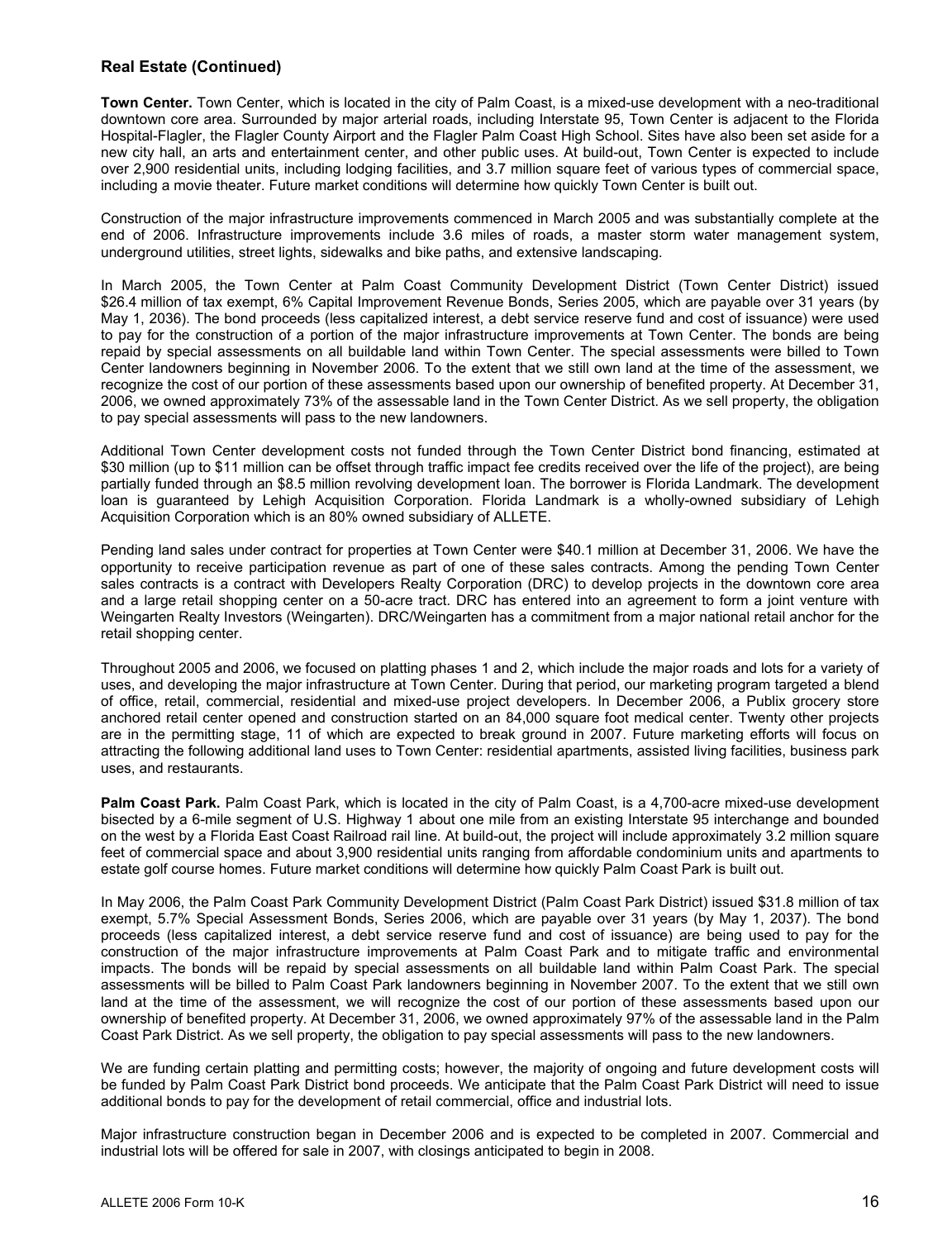Pending land sales under contract for properties at Palm Coast Park were \$62.8 million at December 31, 2006. We have the opportunity to receive participation revenue as part of these sales contracts. One of the pending sales contracts is for the sale of five residential tracts and one commercial tract for \$52.5 million. That sales contract provides for closings in 2007, 2008 and 2009. The project, which is named Sawmill Creek, will include up to 1,469 residential housing units, a championship golf course and neighborhood retail office space, along with a community park and elementary school. Other contracts include a residential tract for an affordable condominium project and a 600-unit single-family residential project that will be connected to the existing Matanzas Woods golf course neighborhood.

**Ormond Crossings.** Ormond Crossings is a 6,000-acre mixed-use development that is located in both the city of Ormond Beach in Volusia County and unincorporated Flagler County. The site is bisected by Interstate 95 and a Florida East Coast Railroad rail line and is adjacent to the city of Ormond Beach airport. Ormond Crossings has three miles of frontage on the east and west sides of Interstate 95 and will have two main entrances each within a mile from an existing U.S. Highway 1 and Interstate 95 interchange.

The Development of Regional Impact (DRI) development order for Ormond Crossings was approved by the city of Ormond Beach in December 2006, and provides for 5 million square feet of various types of commercial land uses and up to 3,700 residential units to be built in four phases. The Flagler County DRI development order is under review by the Flagler County Commission and, if approved, we will receive entitlements for up to 700 additional residential units. Actual build-out, however, will consider market demand as well as infrastructure and mitigation costs. Most of the developable part of Ormond Crossings is located in the city of Ormond Beach, so the project is not dependent upon receiving any further land use approvals from Flagler County. The Flagler County portion of the project will be mainly permitted for a wetland mitigation bank. Applications to permit the wetland mitigation bank were submitted in 2006 to St. Johns River Water Management District and the U.S. Army Corps of Engineers. Wetland mitigation credits will be used in connection with the permitting of development at Ormond Crossings and can also be sold to other developers.

After an agreement is finalized with the Florida Department of Transportation concerning traffic mitigation costs, we will determine the best economic build-out of the project. The agreement and economic analysis are expected to be completed in 2007.

Engineering design and permitting will be ongoing as the project is developed. We anticipate Ormond Crossings land sales closings starting in 2009.

**Other Land.** In addition to the major development projects, land inventories in Florida include 3,300 acres of other property. Several smaller development projects are under way to plat these properties, add infrastructure, and modify and enhance existing entitlements.

Property sale prices may vary depending on location; physical characteristics; parcel size; whether parcels are sold as raw land, partially developed land or individually developed lots; degree and status of entitlement; and whether the land is ultimately purchased for residential, commercial or other form of development. In addition to minimum base price contracts, certain contracts allow us to receive participation revenue from land sales to third parties if various formulabased criteria are achieved.

ALLETE Properties occasionally provides seller financing. At December 31, 2006, outstanding finance receivables were \$18.3 million, with maturities ranging up to ten years. These finance receivables accrue interest at market-based rates and are collateralized by the financed properties.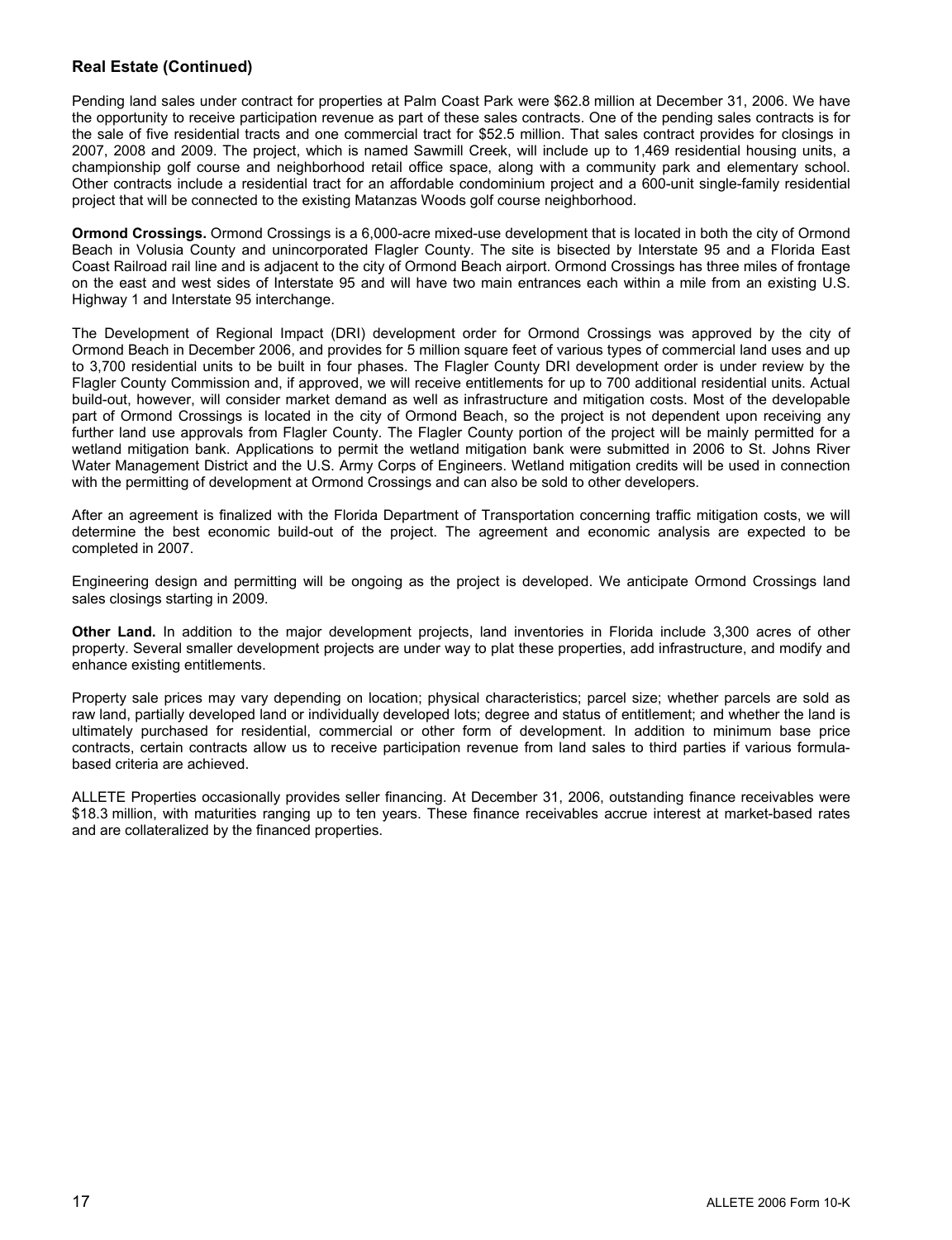| <b>Summary of Development Projects</b><br>For the Year Ended<br>December 31, 2006 | Ownership | Total<br>Acres (a) | Residential<br>Units (b) | Commercial<br>Sq. Ft. $(b, c)$ |
|-----------------------------------------------------------------------------------|-----------|--------------------|--------------------------|--------------------------------|
|                                                                                   |           |                    |                          |                                |
| <b>Town Center</b>                                                                | 80%       |                    |                          |                                |
| At December 31, 2005                                                              |           | 1,480              | 2,833                    | 2,927,700                      |
| Property Sold                                                                     |           | (124)              | (773)                    | (401, 971)                     |
| Change in Estimate (a)                                                            |           |                    | 162                      | 179,581                        |
|                                                                                   |           | 1,356              | 2,222                    | 2,705,310                      |
| Palm Coast Park                                                                   | 100%      |                    |                          |                                |
| At December 31, 2005                                                              |           | 4,705              | 3,600                    | 3,200,000                      |
| <b>Property Sold</b>                                                              |           | (368)              | (200)                    |                                |
| Change in Estimate (a)                                                            |           |                    | 360                      | (43,200)                       |
|                                                                                   |           | 4,337              | 3,760                    | 3,156,800                      |
| <b>Ormond Crossings</b>                                                           | 100%      |                    |                          |                                |
| At December 31, 2005                                                              |           | 5,960              | (d)                      | (d)                            |
| Change in Estimate (a)                                                            |           |                    |                          |                                |
|                                                                                   |           | 5,960              |                          |                                |
|                                                                                   |           | 11,653             | 5,982                    | 5,862,110                      |

*(a) Acreage amounts are approximate and shown on a gross basis, including wetlands and minority interest. Acreage amounts may vary due to platting or surveying activity. Wetland amounts vary by property and are often not formally determined prior to sale.* 

*(b) Estimated and includes minority interest. The actual property breakdown at full build-out may be different than these estimates.* 

*(c) Includes industrial, office and retail square footage.* 

*(d) A development order approval from the city of Ormond Crossings was received in December 2006, for up to 3,700 residential units and 5 million commercial square feet. A development order from Flagler County is currently under review, and if approved, Ormond Crossings will receive entitlements for up to 700 additional residential units*. *Actual build-out, however, will consider market demand as well as infrastructure and mitigation costs.* 

# **Summary of Other Land Inventories For the Year Ended**

| December 31, 2006       | Ownership | <b>Total</b> | <b>Mixed Use</b>         | <b>Residential</b> | Commercial               | <b>Agricultural</b>      |
|-------------------------|-----------|--------------|--------------------------|--------------------|--------------------------|--------------------------|
| Acres (a)               |           |              |                          |                    |                          |                          |
| Palm Coast Holdings     | 80%       |              |                          |                    |                          |                          |
| At December 31, 2005    |           | 2,566        | 1,692                    | 346                | 281                      | 247                      |
| <b>Property Sold</b>    |           | (321)        | (288)                    |                    | (30)                     | (3)                      |
| <b>Contributed Land</b> |           | (12)         |                          |                    | (4)                      | (8)                      |
| Change in Estimate (a)  |           | (97)         |                          |                    | —                        | (97)                     |
|                         |           | 2,136        | 1,404                    | 346                | 247                      | 139                      |
| Lehigh                  | 80%       |              |                          |                    |                          |                          |
| At December 31, 2005    |           | 613          | 390                      | 140                | 74                       | 9                        |
| <b>Property Sold</b>    |           | (390)        | (390)                    |                    | $\overline{\phantom{0}}$ | $\overline{\phantom{0}}$ |
|                         |           |              |                          |                    |                          |                          |
|                         |           | 223          | $\overline{\phantom{0}}$ | 140                | 74                       | 9                        |
| Cape Coral              | 100%      |              |                          |                    |                          |                          |
| At December 31, 2005    |           | 41           |                          | 1                  | 40                       |                          |
| Property Sold           |           | (11)         |                          |                    | (11)                     |                          |
|                         |           | 30           |                          | 1                  | 29                       | $\overline{\phantom{0}}$ |
| Other $(b)$             | 100%      |              |                          |                    |                          |                          |
| At December 31, 2005    |           | 944          |                          |                    |                          | 944                      |
| Property Sold           |           | (10)         |                          |                    |                          | (10)                     |
|                         |           | 934          |                          |                    |                          | 934                      |
|                         |           | 3,323        | 1,404                    | 487                | 350                      | 1,082                    |

*(a) Acreage amounts are approximate and shown on a gross basis, including wetlands and minority interest. Acreage amounts may vary due to platting or surveying activity. Wetland amounts vary by property and are often not formally determined prior to sale. The actual property breakdown at full build-out may be different than these estimates.* 

*(b) Includes land located in Ormond Beach, Florida, and other land located in Palm Coast, Florida not included in development projects.*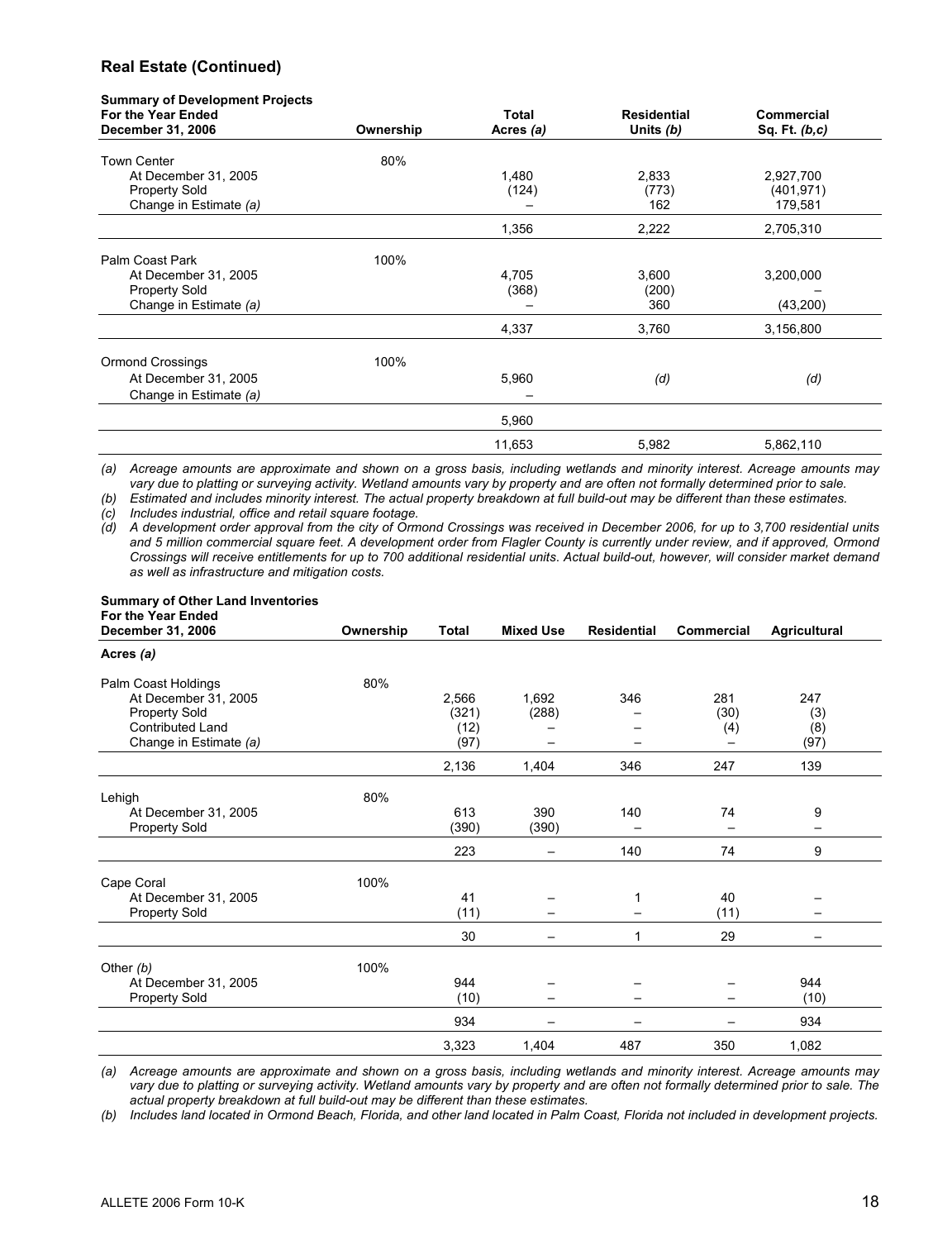#### **Regulation**

A substantial portion of our development properties in Florida is subject to federal, state and local regulations, and restrictions that may impose significant costs or limitations on our ability to develop the properties. Much of our property is vacant land and some is located in areas where development may affect the natural habitats of various protected wildlife species or in sensitive environmental areas such as wetlands.

Development of real property in Florida entails an extensive approval process involving overlapping regulatory jurisdictions. Real estate projects must generally comply with the provisions of the Local Government Comprehensive Planning and Land Development Regulation Act (Growth Management Act), which requires counties and cities to adopt comprehensive plans guiding and controlling future real property development in their respective jurisdictions. In addition, development projects that exceed certain specified regulatory thresholds require approval of a comprehensive DRI application. The DRI review process includes an evaluation of a project's impact on the environment, infrastructure and government services, and requires the involvement of numerous state and local environmental, zoning and community development agencies. Compliance with the Growth Management Act and the DRI process is usually lengthy and costly.

#### **Competition**

The real estate industry is very competitive. Our properties are located in Florida. We are focused on acquiring additional vacant land in Florida and other parts of the southeast United States. This region continues to attract competitive real estate operations at many different levels in the land development pipeline. Competitors include local and out-of-state institutional investors, real estate investment trusts and real estate operators, among others. These competitors, both public and private, compete with us in seeking real estate for acquisition, resources for development and sales to prospective buyers. Consequently, competitive market conditions may influence the timing and profitability of our real estate transactions.

#### **Other**

Our Other segment consists of investments in emerging technologies related to the electric utility industry, and earnings on cash and short-term investments.

**Emerging Technology Portfolio.** As part of our emerging technology portfolio, we have several minority investments in venture capital funds and direct investments in privately-held, start-up companies. Since 1985, we have invested in startup companies, which are developing technologies that may be utilized by the electric utility industry. We are committed to invest an additional \$2.5 million in 2007 and do not have plans to make any additional investments. The investments were first made through emerging technology funds (Funds) initiated by other electric utilities and us. We have also made investments directly in privately-held companies.

Companies in the Funds' portfolios may complete IPOs, and the Funds may, in some instances, distribute publicly tradable shares to us. Some restrictions on sales may apply, including, but not limited to, underwriter lock-up periods that typically extend for 180 days following an IPO.

We account for our investment in venture capital funds under the equity method (see Note 15) and account for our direct investments in privately-held companies under the cost method because of our ownership percentage. The total carrying value of our emerging technology portfolio was \$9.2 million at December 31, 2006, and December 31, 2005. Our policy is to review these investments quarterly for impairment by assessing such factors as continued commercial viability of products, cash flow and earnings. Any impairment would reduce the carrying value of the investment. Our basis in direct investments in privately-held companies included in the emerging technology portfolio was zero at December 31, 2006, and December 31, 2005. In 2005, we recorded \$5.1 million (\$3.3 million after tax) of impairments related to our direct investments in certain privately-held, start-up companies whose future business prospects had significantly diminished. Developments at these companies indicated that future commercial viability was unlikely, as was new financing necessary to continue development. In 2004, we recorded \$6.5 million (\$4.1 million after tax) of impairments.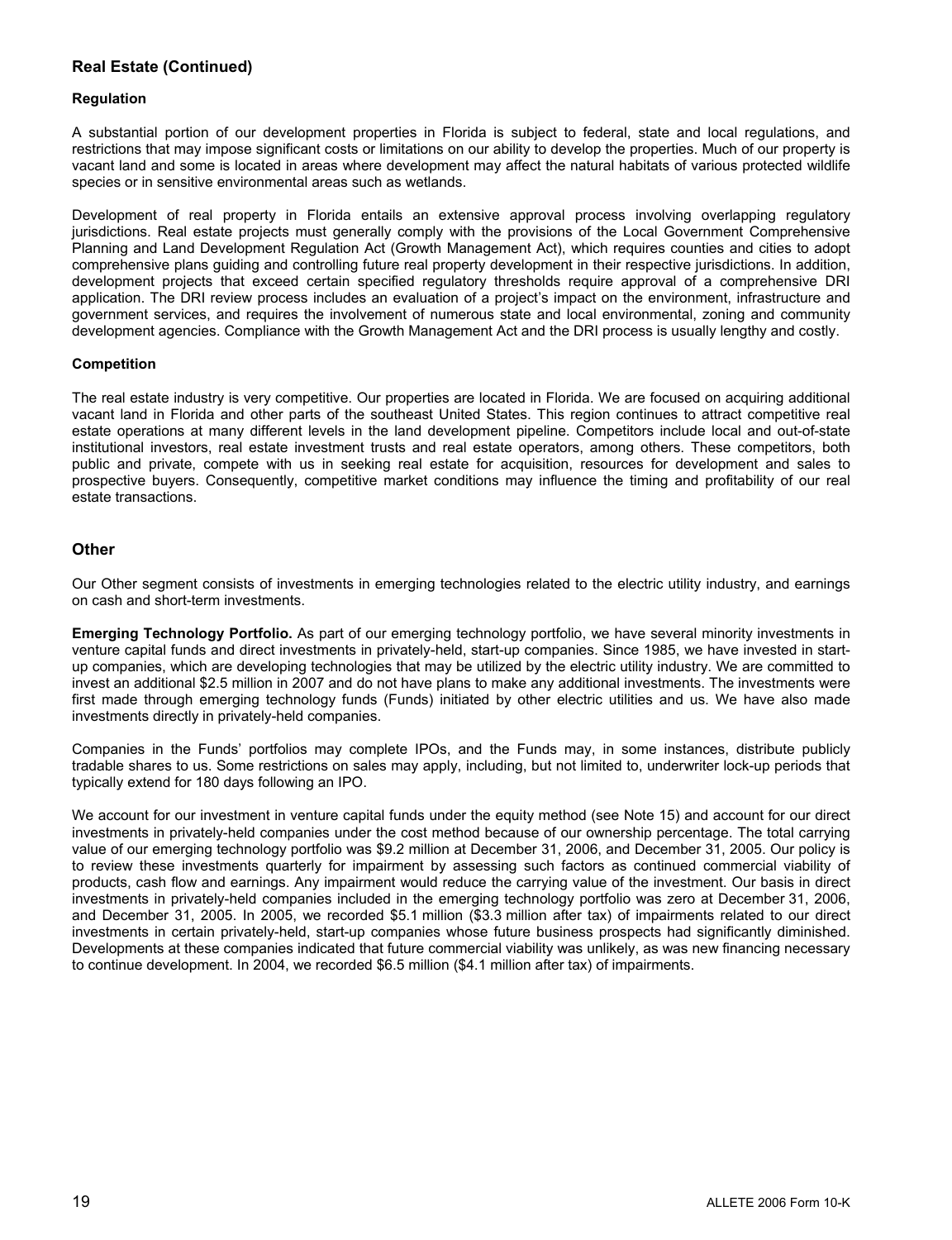#### **Environmental Matters**

Our businesses are subject to regulation of environmental matters by various federal, state and local authorities. We consider our businesses to be in substantial compliance with those environmental regulations currently applicable to their operations and believe all necessary permits to conduct such operations have been obtained. Due to future stricter environmental requirements through legislation and/or rulemaking, we anticipate that potential expenditures for environmental matters will be material and will require significant capital investments. (See Item 7 – Capital Requirements.) We are unable to predict if and when any such stricter environmental requirements will be imposed and the impact they will have on the Company. We review environmental matters on a quarterly basis. Accruals for environmental matters are recorded when it is probable that a liability has been incurred and the amount of the liability can be reasonably estimated, based on current law and existing technologies. These accruals are adjusted periodically as assessment and remediation efforts progress or as additional technical or legal information becomes available. Accruals for environmental liabilities are included in the balance sheet at undiscounted amounts and exclude claims for recoveries from insurance or other third parties. Costs related to environmental contamination treatment and cleanup are charged to expense unless recoverable in rates from customers.

**Air.** *Clean Air Act.* Minnesota Power's generating facilities mainly burn low-sulfur western sub-bituminous coal. Square Butte, located in North Dakota, burns lignite coal. All of these facilities are equipped with pollution control equipment such as scrubbers, bag houses or electrostatic precipitators. Permitted emission requirements are currently being met. The federal Clean Air Act Amendments of 1990 (Clean Air Act) created emission allowances for SO<sub>2</sub>. Each allowance is an authorization to emit one ton of  $SO<sub>2</sub>$ , and each utility must have sufficient allowances to cover its annual emissions. Most Minnesota Power facilities have surplus  $SO<sub>2</sub>$  emission allowances, which were sufficient to cover the transfer of Taconite Harbor's generating assets to our Regulated Utility effective January 1, 2006, as approved by the MPUC. Square Butte is meeting its  $SO<sub>2</sub>$  emission allowance requirements through increased use of its existing scrubber.

In accordance with the Clean Air Act, the EPA has established  $NO_x$  limitations for electric generating units. To meet  $NO_x$ limitations, Minnesota Power installed advanced low-emission burner technology and associated control equipment to operate the Boswell and Laskin facilities at or below the compliance emission limits.  $NO<sub>X</sub>$  limitations at Taconite Harbor and Square Butte are currently being met by combustion tuning.

*Clean Air Interstate Rule and Clean Air Mercury Rule.* In March 2005, the EPA announced the final Clean Air Interstate Rule (CAIR) that reduces and permanently caps emissions of  $SO_2$  and  $NO<sub>X</sub>$  in the eastern United States. The CAIR includes Minnesota as one of the 28 states it considers an "eastern" state. The EPA also announced the final Clean Air Mercury Rule (CAMR) that reduces and permanently caps electric utility mercury emissions nationwide. The CAIR and the CAMR regulations have been challenged in the court system, which may delay implementation or modify provisions. Minnesota Power is participating in a legal challenge to the CAIR, but is not participating in the challenge of the CAMR. However, if the CAMR and the CAIR do go into effect, Minnesota Power expects to be required to (1) make emissions reductions, (2) purchase mercury,  $SO_2$  and  $NO<sub>X</sub>$  allowances through the EPA's cap-and-trade system, or (3) use a combination of both.

We believe that CAIR contains flaws in its methodology and application, which will cause Minnesota Power to incur significantly higher compliance costs. Minnesota Power petitioned that the EPA review its CAIR determinations that affected Minnesota. In July 2005, Minnesota Power also filed a Petition for Review with the U.S. Court of Appeals for the District of Columbia Circuit. The Company also filed a Petition for Reconsideration with the EPA. In November 2005, the EPA agreed to reconsider certain aspects of its CAIR, including the Minnesota Power petition addressing modeling used to determine Minnesota's inclusion in the CAIR region and claims about inequities in the  $SO<sub>2</sub>$  allowance methodology. In March 2006, the EPA announced that it would not make any changes to the CAIR as a result of the Petitions for Reconsideration. Petitions for Review, including Minnesota Power's, remain pending at the Court of Appeals. If the Petition for Review is successful, the Company expects to incur lower compliance costs, consistent with the rules applicable to those states considered "western" states under the CAIR. Resolution of the CAIR Petition for Review with the Court of Appeals is anticipated in 2008.

*Mercury Emissions.* The Minnesota mercury emissions budget under the first phase of the CAMR, requiring roughly a 20% reduction in nationwide utility mercury emissions beginning in 2010, is similar to current Minnesota statewide emissions requirements. The second phase allocation, requiring approximately a 70% reduction in nationwide utility mercury emissions effective in 2018, will require that Minnesota generation sources provide for substantial mercury emission reductions or procure mercury emission credits from other sources that have a surplus of allowances. However, mercury emission reductions expected as a result of implementing AREA at Taconite Harbor, and implementation of the 2006 Minnesota Mercury Emission Reduction Law which applies to Boswell Units 3 and 4, are anticipated to meet Minnesota Power's 2018 emission reduction requirements of the second phase of CAMR. (See Minnesota Mercury Emission Law.) Minnesota Power is continuing to review the new mercury rule and considers the outcome of legal challenges as being critical before specific compliance measures can be established or assessed.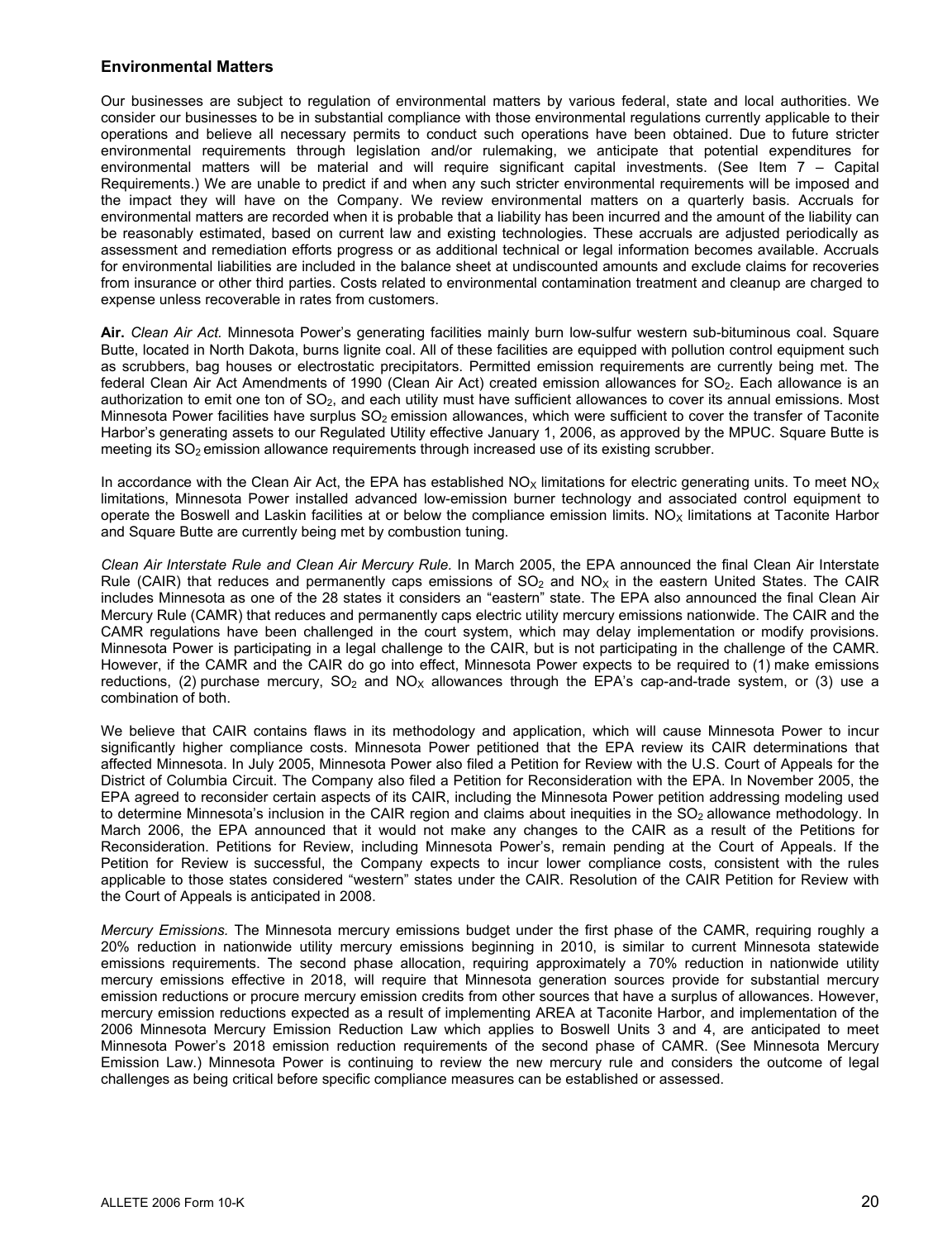# **Environmental Matters (Continued)**

*Minnesota Mercury Emission Law.* This legislation requires Minnesota Power to file mercury emission reduction plans for its Boswell Units 3 and 4. The Boswell Unit 3 emission reduction plan was filed with the MPCA in October 2006. Minnesota Power is required to install mercury emission reduction technology and equipment by December 31, 2010. The next step will be to file a mercury emissions reduction plan for Boswell Unit 4 by July 1, 2011, with implementation no later than December 31, 2014. One plan must attain the mercury reduction goal of 90%. Alternate mercury plans, with the percentage of reduction elected by the utility, are also required to be filed. Minnesota Power may apply mercury emissions achieved under its Arrowhead Regional Emission Abatement plan at Taconite Harbor toward the reduction goal required under approved plans for Boswell Units 3 and 4. Filed plans must be reviewed and approved by the MPCA and the MPUC under criteria that include, among other things, technical feasibility, environmental benefit, cost effectiveness and rate impact. The new law encourages multi-emission reduction plans and also extends a statutory provision for current cost recovery outside of a rate case for approved emission reduction expenditures, including mercury and other types of emissions, from 2006 through 2013. The legislation generally comports with Minnesota Power's plans for its Boswell Units 3 and 4 mercury and other emission reduction retrofits. Total pollution control capital costs planned for Boswell Unit 3 are estimated at approximately \$200 million, of which \$14 million was spent in 2006 for design engineering and related costs. The balance is expected to be spent from 2007 through 2009. The Boswell Unit 3 emission reduction plan provides significant cost-effective emission reductions through the use of integrated control technologies appropriate for the size, location and use of Boswell Unit 3. Minnesota Power anticipates that costs for these expenditures will be recovered from retail customers on a current basis, subject to approval by the MPUC. (See Regulatory Issues – Minnesota Public Utilities Commission – Boswell Unit 3 Emission Reduction Plan.)

*New Source Review Rules.* In December 2002, the EPA issued changes to the existing New Source Review rules, which modified the procedures for MPCA review of projects at our electric generating facilities. These changes have been incorporated in Minnesota and have not had a material impact on our operations. In October 2003, the EPA announced additional changes clarifying the application of certain sections of the New Source Review rules. In December 2003, the U.S. Court of Appeals for the District of Columbia Circuit (Court) stayed the implementation of the October 2003 rule pending further review. In March 2006, the Court vacated most of the EPA's 2003 rule. These changes are not expected to have a material impact on Minnesota Power.

**Water.** The Federal Water Pollution Control Act requires National Pollutant Discharge Elimination System (NPDES) permits to be obtained from the EPA (or, when delegated, from individual state pollution control agencies) for any wastewater discharged into navigable waters. We have obtained all necessary NPDES permits, including NPDES storm water permits for applicable facilities, to conduct our operations.

*FERC Licenses.* Minnesota Power holds FERC licenses authorizing the ownership and operation of seven hydroelectric generating projects with a total generating capacity of about 115 MW.

*Laskin NPDES Permit Modification.* In June 2006, Minnesota Power filed an application with the MPCA for a variance from a wastewater discharge standard for mercury included in its NPDES permit for Laskin. The variance requested an extension for Laskin to meet mercury discharge requirements which will become effective March 23, 2007, as set forth in Laskin's NPDES permit issued by the MPCA in May 2005. In view of the EPA's proposed changes relating to the implementation of mercury water policy and recent developments in mercury treatment technologies, the MPCA believes it is more appropriate at this time to forego the processing of mercury variances. Instead, a permit modification will be used which will contain a compliance schedule that specifies interim actions and limits that lead to compliance with the final limits by March 31, 2010. This approach will allow Minnesota Power to further investigate treatment alternatives. In October 2006, Minnesota Power submitted a letter withdrawing its variance request. However, we are continuing discussions on interim limits with the MPCA. The MPCA placed a draft permit modification on 30-day public notice on December 20, 2006. The comment period for the draft permit modification closes March 7, 2007.

**Solid and Hazardous Waste.** The Resource Conservation and Recovery Act of 1976 regulates the management and disposal of solid wastes and hazardous wastes. As a result of this legislation, the EPA has promulgated various hazardous waste rules. We are required to notify the EPA of hazardous waste activity and, consequently, routinely submit the necessary reports to the EPA. State environmental agencies are responsible for administering solid and hazardous waste rules on the local level with oversight by the EPA. We are in material compliance with these rules.

*PCB Inventories.* In response to the EPA Region V's request for utilities to participate in the Great Lakes Initiative by voluntarily removing remaining polychlorinated biphenyl (PCB) inventories, Minnesota Power replaced its remaining PCB capacitor banks in 2005. PCB-contaminated oil in substation equipment was largely replaced by the end of 2006.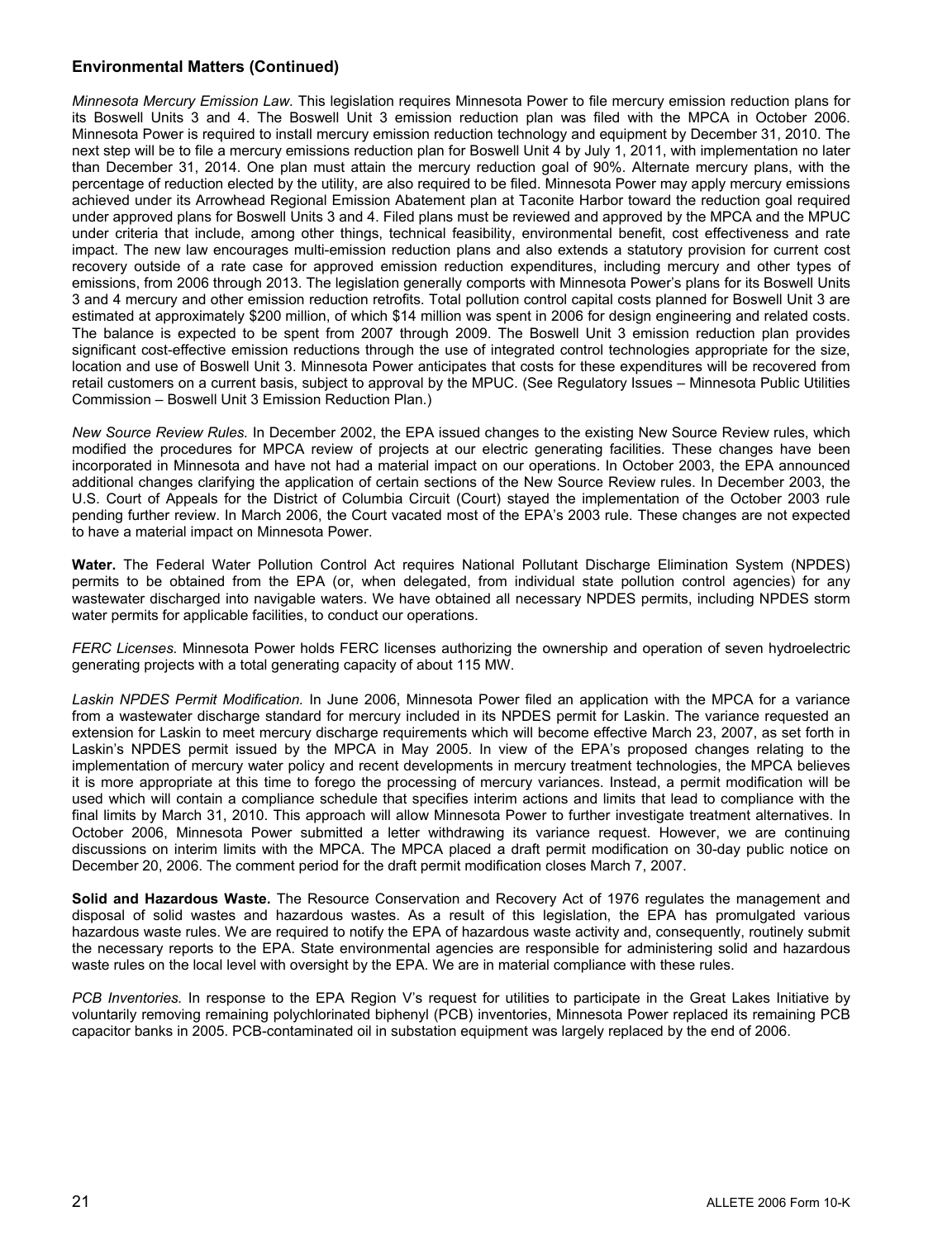# **Environmental Matters (Continued)**

*SWL&P Manufactured Gas Plant.* In May 2001, SWL&P received notice from the WDNR that the city of Superior had found soil contamination on property adjoining a former Manufactured Gas Plant (MGP) site owned and operated by SWL&P from 1889 to 1904. The WDNR requested SWL&P to initiate an environmental investigation. The WDNR also issued SWL&P a Responsible Party letter in February 2002. In February 2003, SWL&P submitted a Phase II environmental site investigation report to the WDNR. This report identified some MGP-like chemicals that were found in the soil near the former plant site. The investigation continued through the fall of 2006. It is anticipated that the final report for this portion of the investigation will be completed during the first quarter of 2007. Although it is not possible to quantify the total potential clean-up costs until the investigation is completed, a \$0.5 million liability was recorded in December 2003 based on initial studies to address the known areas of contamination. The Company has recorded a corresponding amount as a regulatory asset. The PSCW has approved SWL&P's deferral of these MGP environmental investigation and potential clean-up costs for future recovery in rates, subject to a regulatory prudency review. In May 2005, the PSCW approved the collection through rates of \$150,000 of site investigation costs that had been incurred at the time SWL&P filed its 2006 rate request. In December 2006, the PSCW approved the recovery of an additional \$186,000 of site investigation costs that were incurred through 2005. ALLETE maintains pollution liability insurance coverage that includes coverage for SWL&P. A claim has been filed with respect to this matter. The insurance carrier has issued a reservation of rights letter and the Company continues to work with the insurer to determine the availability of insurance coverage.

#### **Employees**

At December 31, 2006, ALLETE had approximately 1,500 employees, of which 1,400 were full-time.

Minnesota Power and SWL&P have 612 employees who are members of the International Brotherhood of Electrical Workers (IBEW), Local 31. The labor agreement with Local 31 expires on January 31, 2009.

BNI Coal has 94 employees who are members of the IBEW Local 1593. BNI Coal and Local 1593 have a labor agreement, which expires on March 31, 2008.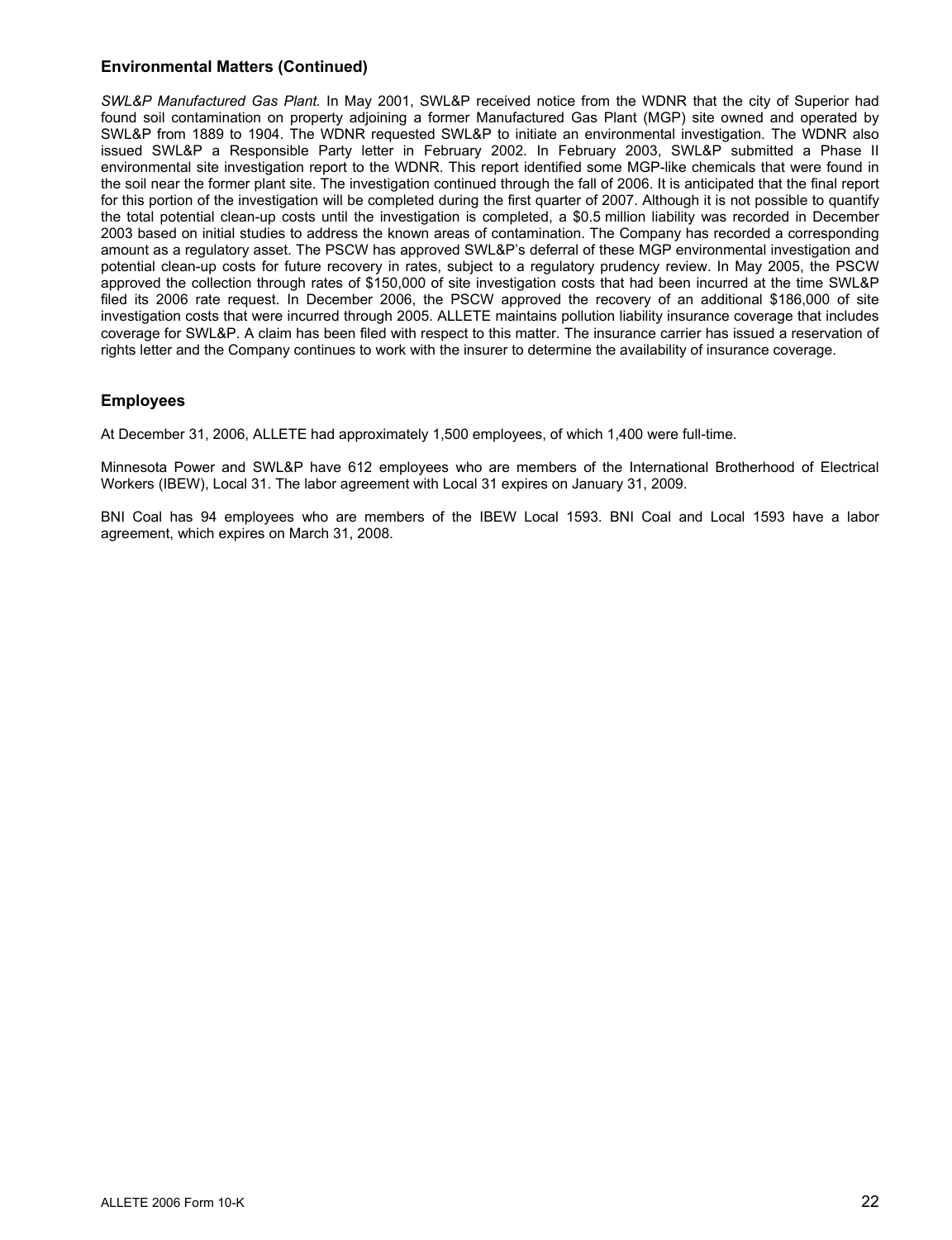# **Executive Officers of the Registrant**

| Donald J. Shippar, Age 57<br>Chairman. President and Chief Executive Officer<br><b>President and Chief Executive Officer</b><br>Executive Vice President – ALLETE and President – Minnesota Power<br>President and Chief Operating Officer - Minnesota Power | January 1, 2006<br>January 21, 2004<br>May 13, 2003<br>January 1, 2002 |
|--------------------------------------------------------------------------------------------------------------------------------------------------------------------------------------------------------------------------------------------------------------|------------------------------------------------------------------------|
| Deborah A. Amberg, Age 41<br>Senior Vice President, General Counsel and Secretary<br>Vice President, General Counsel and Secretary                                                                                                                           | January 1, 2006<br>March 8, 2004                                       |
| Steven Q. DeVinck, Age 47<br>Controller                                                                                                                                                                                                                      | July 12, 2006                                                          |
| Laura A. Holquist, Age 45<br>President - ALLETE Properties                                                                                                                                                                                                   | September 6, 2001                                                      |
| Mark A. Schober, Age 51<br>Senior Vice President and Chief Financial Officer<br>Senior Vice President and Controller<br>Vice President and Controller                                                                                                        | July 1, 2006<br>February 1, 2004<br>April 18, 2001                     |
| Donald W. Stellmaker, Age 49<br>Treasurer                                                                                                                                                                                                                    | July 24, 2004                                                          |
| Timothy J. Thorp, Age 52<br>Vice President - Investor Relations<br>Vice President - Investor Relations and Corporate Communications                                                                                                                          | July 1, 2004<br>November 16, 2001                                      |
| Claudia Scott Welty, Age 54<br>Senior Vice President and Chief Administrative Officer                                                                                                                                                                        | February 1, 2004                                                       |

All of the executive officers have been employed by us for more than five years in executive or management positions. Prior to election to the positions shown above, the following executives held other positions with the Company during the past five years.

*Ms. Amberg* was a Senior Attorney.

*Mr. DeVinck* was Director of Nonutility Business Development, and Assistant Controller*.*

*Mr. Stellmaker* was Director of Financial Planning.

*Ms. Welty* was Vice President Strategy and Technology Development.

There are no family relationships between any of the executive officers. All officers and directors are elected or appointed annually.

The present term of office of the executive officers listed above extends to the first meeting of our Board of Directors after the next annual meeting of shareholders. Both meetings are scheduled for May 8, 2007.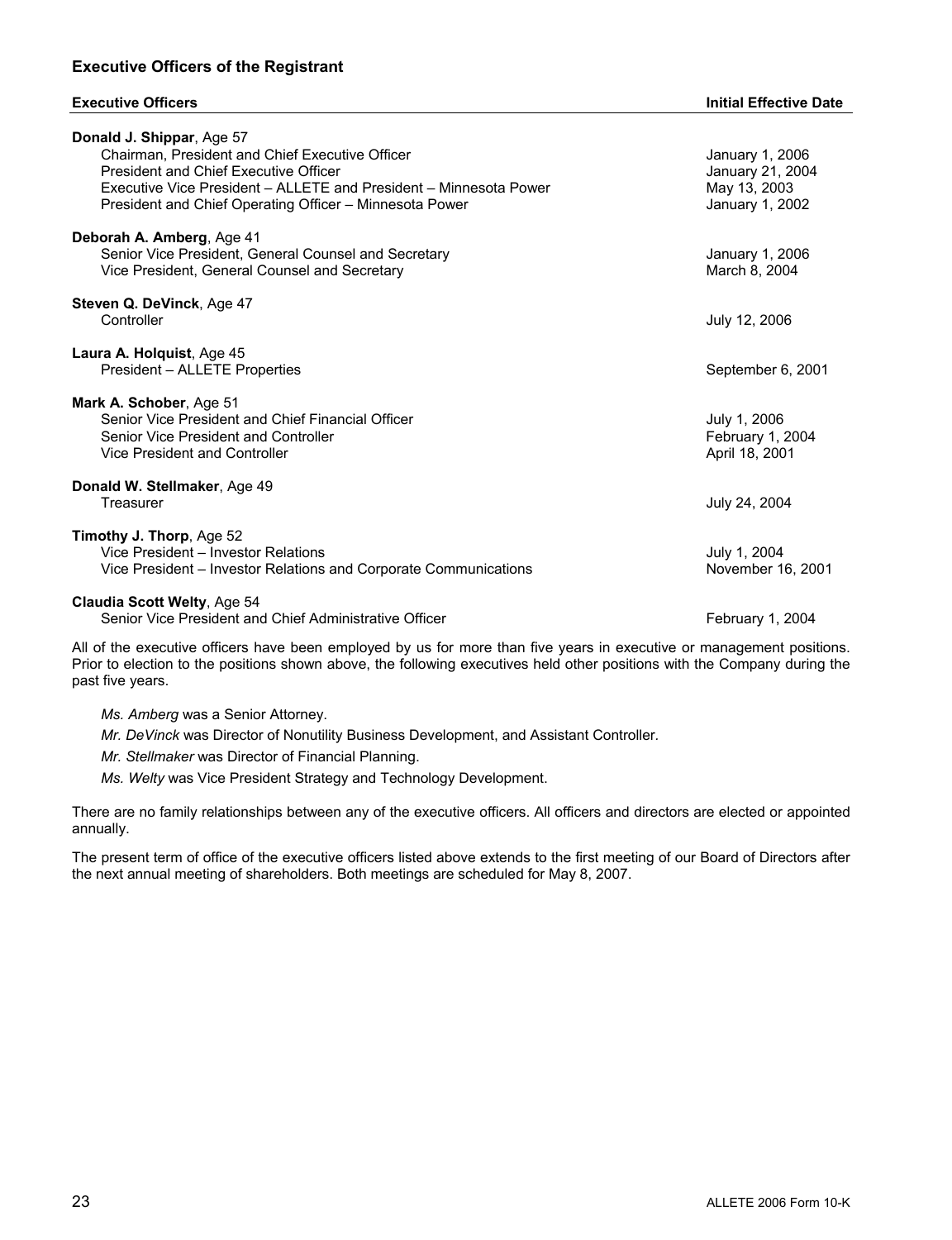#### **Item 1A. Risk Factors**

Readers are cautioned that forward-looking statements, including those contained in this Form 10-K, should be read in conjunction with our disclosures under the heading: "Safe Harbor Statement Under the Private Securities Litigation Reform Act of 1995" located on page 4 of this Form 10-K and the factors described below. The risks and uncertainties described in this Form 10-K are not the only ones facing our Company. Additional risks and uncertainties that we are not presently aware of, or that we currently consider immaterial, may also affect our business operations. Our business, financial condition or results of operations could suffer if the concerns set forth below are realized.

#### **Our Regulated Utility results of operations could be negatively impacted if our Large Power Customers experience an economic down cycle or fail to compete effectively in the global economy.**

Our 12 Large Power Customers account for approximately 33% of our 2006 consolidated operating revenue (one of these customers accounted for 12%). These customers are involved in cyclical industries that by their nature are adversely impacted by economic downturns and are subject to strong competition in the global marketplace. An economic downturn or failure to compete effectively in the global economy could have a material adverse effect on their operations and, consequently, could negatively impact our results of operations and the communities that we serve.

#### **Our Regulated Utility is subject to extensive governmental regulations that may have a negative impact on our business and results of operations.**

We are subject to prevailing governmental policies and regulatory actions, including those of the United States Congress, state legislatures, the FERC, the MPUC and the PSCW. These governmental regulations relate to allowed rates of return, financings, industry and rate structure, acquisition and disposal of assets and facilities, operation and construction of plant facilities, recovery of purchased power and capital investments, and present or prospective wholesale and retail competition (including but not limited to transmission costs). These governmental regulations significantly influence our operating environment and may affect our ability to recover costs from our customers. We are required to have numerous permits, approvals and certificates from the agencies that regulate our business. We believe the necessary permits, approvals and certificates have been obtained for existing operations and that our business is conducted in accordance with applicable laws; however, we are unable to predict the impact on our operating results from the future regulatory activities of any of these agencies. Changes in regulations or the imposition of additional regulations could have an adverse impact on our results of operations.

#### **Our Regulated Utility and Nonregulated Energy Operations could be significantly impacted by initiatives designed to reduce the impact of greenhouse gas emissions such as carbon dioxide from our generating facilities.**

Proposals for voluntary initiatives and mandatory controls are being discussed both in the United States and worldwide to reduce greenhouse gases such as carbon dioxide, a by-product of burning fossil fuels. We currently use coal as the primary fuel in 96% of the energy produced by our generating facilities.

We have implemented greenhouse gas emission reduction or offset measures at our Regulated Utility and Nonregulated Energy Operations generating facilities. These efforts currently result in over one million tons of carbon dioxide reductions or offsets annually. We are participating in research and study initiatives to mitigate the potential impact to our business. There is no assurance that our current reduction efforts will mitigate the impact of any new regulations.

We cannot be certain whether new laws or regulations will be adopted to reduce greenhouse gases and what effect any such laws or regulations would have on us. If any new laws or regulations are implemented, they could have a material effect on our results of operations, particularly if those costs are not fully recoverable from customers.

#### **Our Regulated Utility and Nonregulated Energy Operations pose certain environmental risks which could adversely affect our results of operations and financial condition.**

We are subject to extensive environmental laws and regulations affecting many aspects of our present and future operations, including air quality, water quality, waste management, reclamation and other environmental considerations. These laws and regulations can result in increased capital, operating and other costs, as a result of compliance, remediation, containment and monitoring obligations, particularly with regard to laws relating to power plant emissions. These laws and regulations generally require us to obtain and comply with a wide variety of environmental licenses, permits, inspections and other approvals. Both public officials and private individuals may seek to enforce applicable environmental laws and regulations. We cannot predict the financial or operational outcome of any related litigation that may arise.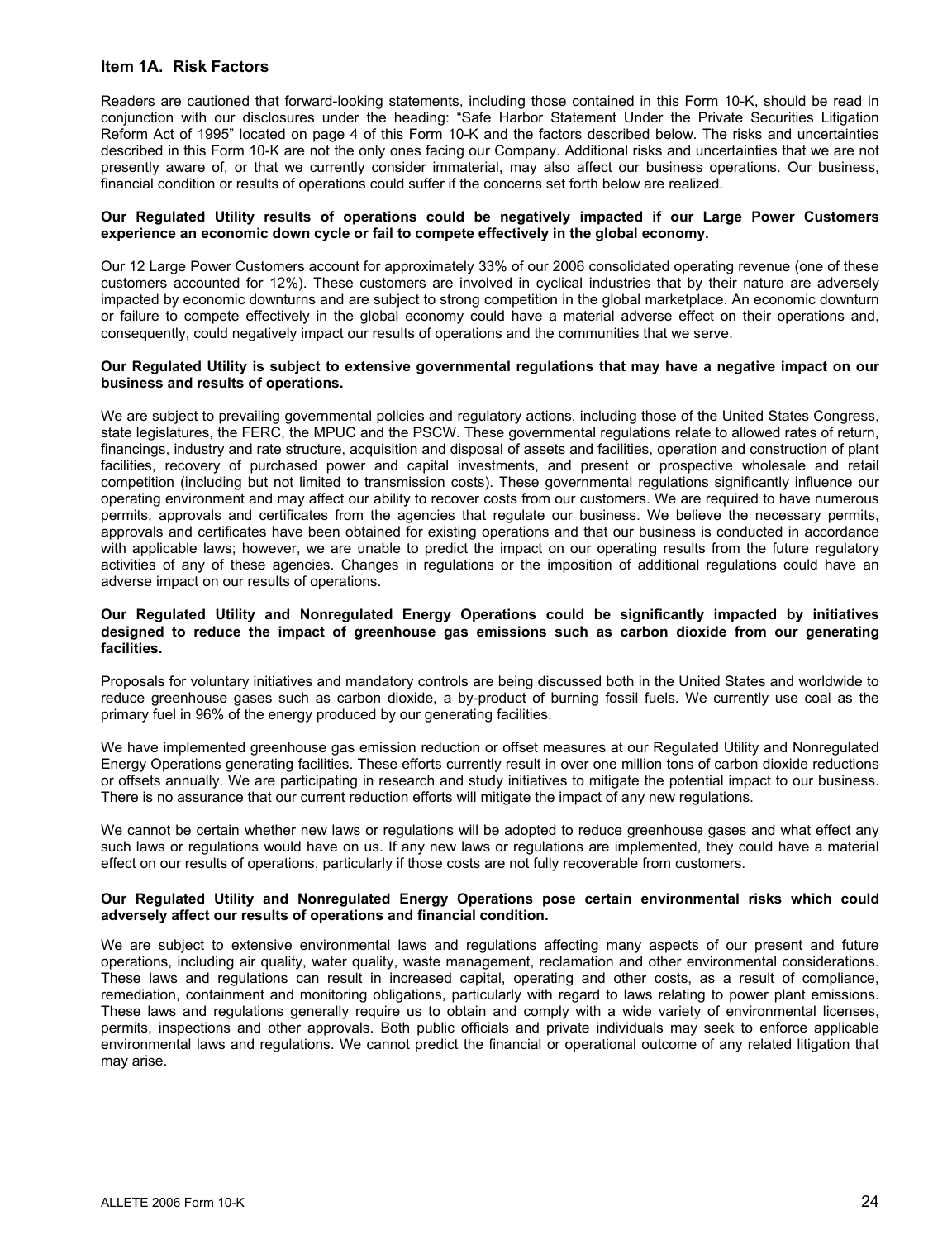# **Risk Factors (Continued)**

There are no assurances that existing environmental regulations will not be revised or that new regulations seeking to protect the environment will not be adopted or become applicable to us. Revised or additional regulations, which result in increased compliance costs or additional operating restrictions, particularly if those costs are not fully recoverable from customers, could have a material effect on our results of operations.

We cannot predict with certainty the amount or timing of all future expenditures related to environmental matters because of the difficulty of estimating such costs. There is also uncertainty in quantifying liabilities under environmental laws that impose joint and several liability on all potentially responsible parties.

#### **The operation and maintenance of our generating facilities in our Regulated Utility and Nonregulated Energy Operations involve risks that could significantly increase the cost of doing business.**

The operation of generating facilities involves many risks, including start-up risks, breakdown or failure of facilities, the dependence on a specific fuel source, or the impact of unusual or adverse weather conditions or other natural events, as well as the risk of performance below expected levels of output or efficiency, the occurrence of any of which could result in lost revenue, increased expenses or both. A significant portion of Minnesota Power's facilities was constructed many years ago. In particular, older generating equipment, even if maintained in accordance with good engineering practices, may require significant capital expenditures to keep operating at peak efficiency. This equipment is also likely to require periodic upgrading and improvements due to changing environmental standards and technological advances. (See Item I – Environmental Matters.) Minnesota Power could be subject to costs associated with any unexpected failure to produce power, including failure caused by breakdown or forced outage, as well as repairing damage to facilities due to storms, natural disasters, wars, terrorist acts and other catastrophic events. Further, our ability to successfully and timely complete capital improvements to existing facilities or other capital projects is contingent upon many variables and subject to substantial risks. Should any such efforts be unsuccessful, we could be subject to additional costs and/or the write-off of our investment in the project or improvement.

#### **Our Regulated Utility and Nonregulated Energy Operations must have adequate and reliable transmission and distribution facilities to deliver electricity to its customers.**

Minnesota Power depends on transmission and distribution facilities owned by other utilities, and transmission facilities primarily operated by MISO, as well as its own such facilities, to deliver the electricity it produces and sells to its customers, and to other energy suppliers. If transmission capacity is inadequate, our ability to sell and deliver electricity may be hindered, we may have to forego sales or we may have to buy more expensive wholesale electricity that is available in the capacity-constrained area. The cost to acquire or provide service may exceed the cost to serve other customers, resulting in lower gross margins. In addition, any infrastructure failure that interrupts or impairs delivery of electricity to our customers could negatively impact the satisfaction of our customers with our service.

#### **In our Regulated Utility and Nonregulated Energy Operations the price of electricity and fuel may be volatile.**

Volatility in market prices for electricity and fuel may result from:

- severe or unexpected weather conditions;
- seasonality;
- changes in electricity usage:
- transmission or transportation constraints, inoperability or inefficiencies;
- availability of competitively priced alternative energy sources;
- changes in supply and demand for energy;
- changes in power production capacity;
- outages at Minnesota Power's generating facilities or those of our competitors;
- changes in production and storage levels of natural gas, lignite, coal, or crude oil and refined products;
- natural disasters, wars, sabotage, terrorist acts or other catastrophic events; and
- federal, state, local and foreign energy, environmental, or other regulation and legislation.

Since fluctuations in fuel expense related to our regulated utility operations are passed on to customers through our fuel clause, risk of volatility in market prices for fuel and electricity mainly impacts our nonregulated operations at this time.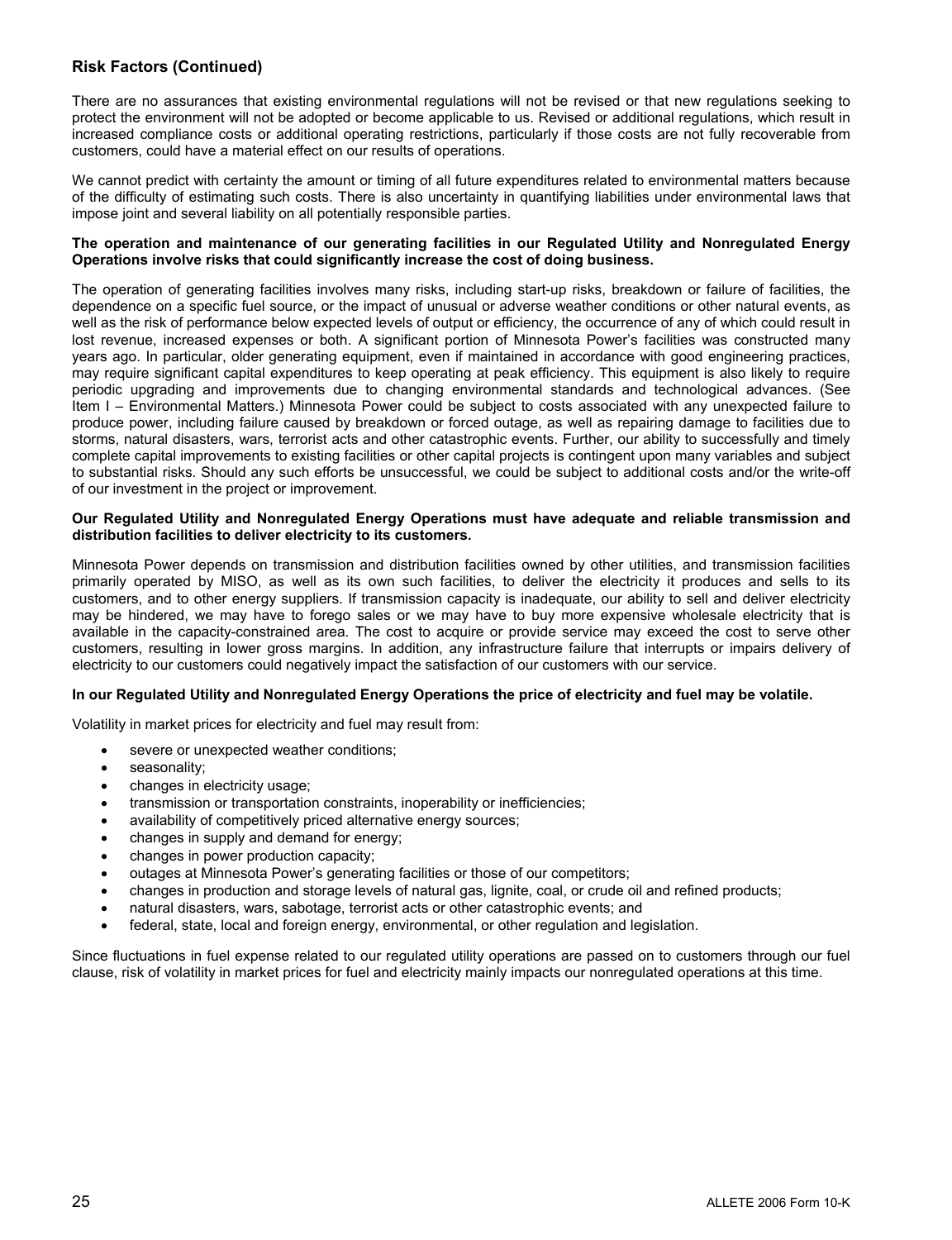# **Risk Factors (Continued)**

#### **We are dependent on good labor relations.**

We believe our relations to be good with our approximately 1,500 employees. Failure to successfully renegotiate labor agreements could adversely affect the services we provide and our results of operations. Approximately 700 of these employees are members of either the International Brotherhood of Electrical Workers Local 31 or Local 1593. The labor agreement with Local 31 at Minnesota Power and SWL&P expires on January 31, 2009, and the labor agreement with Local 1593 at BNI Coal expires on March 31, 2008.

#### **A downturn in economic conditions could adversely affect our real estate business.**

The ability of our real estate business to generate revenue is directly related to the Florida real estate market, the national and local economy in general, and changes in interest rates. While conditions in the Florida real estate market may fluctuate over time, continued demand for land is dependent on long-term prospects for strong, in-migration population expansion.

#### **We are exposed to risks associated with real estate development.**

Our real estate development activities entail risks that include construction delays or cost overruns, which may increase project development costs. In addition, the effects of the rebuilding efforts due to destructive weather, including hurricanes, could cause increased prices for construction materials and create labor shortages which could increase our development costs.

Our real estate development activities require significant capital expenditures. We obtain funds for our capital expenditures through cash flow from operations and financings, including the financings of the community development districts in which our development projects are located. We cannot be certain that the funds available from these sources will be sufficient to fund our required or desired capital expenditures for development. If we are unable to obtain sufficient funds, we may have to defer or otherwise limit our development activities.

#### **Our real estate business is subject to extensive regulation through Florida laws regulating planning and land development which makes it difficult and expensive for us to conduct our operations.**

Development of real property in Florida entails an extensive approval process involving overlapping regulatory jurisdictions. Real estate projects must generally comply with the provisions of the Local Government Comprehensive Planning and Land Development Regulation Act (Growth Management Act). In addition, development projects that exceed certain specified regulatory thresholds require approval of a comprehensive DRI application.

The Growth Management Act requires counties and cities to adopt comprehensive plans guiding and controlling future real property development in their respective jurisdictions. After a local government adopts its comprehensive plan, all development orders and development permits must be consistent with the plan. Each plan must address such topics as future land use, capital improvements, traffic circulation, sanitation, sewage, potable water, drainage and solid waste disposal. The local governments' comprehensive plans must also establish "levels of service" with respect to certain specified public facilities and services to residents. Local governments are prohibited from issuing development orders or permits if facilities and services are not operating at established levels of service, or if the projects for which permits are requested will reduce the level of service for public facilities below the level of service established in the local government's comprehensive plan. If the proposed development would reduce the established level of services below the level set by the plan, the development order will require that, at the outset of the project, the developer either sufficiently improve the services to meet the required level or provide financial assurances that the additional services will be provided as the project progresses.

The Growth Management Act, in some instances, can significantly affect the ability of developers to obtain local government approval in Florida. In many areas, infrastructure funding has not kept pace with growth. As a result, substandard facilities and services can delay or prevent the issuance of permits. Consequently, the Growth Management Act could adversely affect our ability to develop future real estate projects.

The DRI review process includes an evaluation of a project's impact on the environment, infrastructure and government services, and requires the involvement of numerous state and local environmental, zoning and community development agencies. Local government approval of any DRI is subject to appeal to Florida's Governor and Cabinet by the Florida Department of Community Affairs, and adverse decisions by the Governor and Cabinet are subject to judicial appeal. The DRI approval process is usually lengthy and costly, and conditions, standards or requirements may be imposed on a developer with respect to a particular project, which may materially increase the cost of the project.

Changes in the Growth Management Act or DRI review process or the enactment of new laws regarding the development of real property could adversely affect our ability to develop future real estate projects.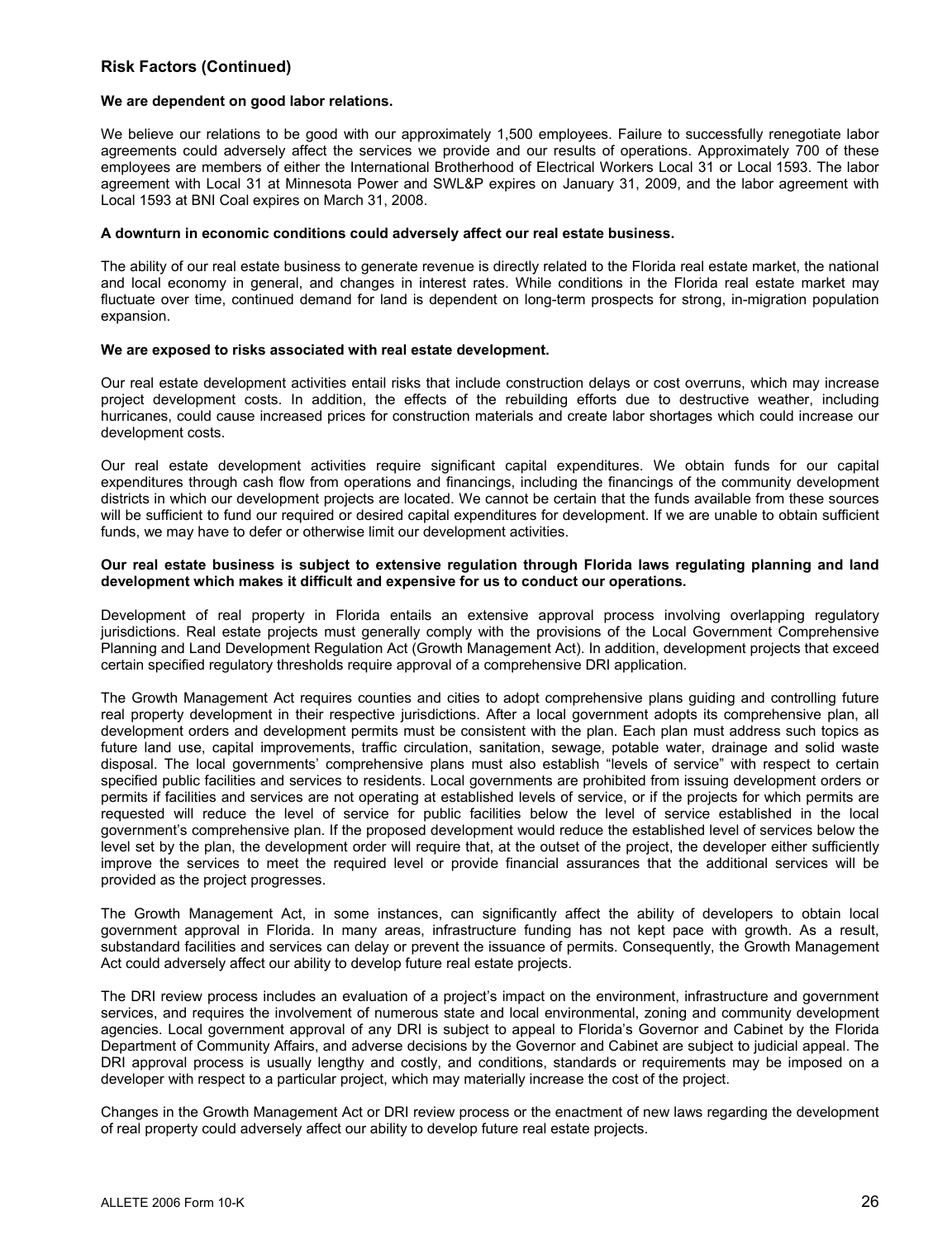# **Risk Factors (Continued)**

#### **Competition for land could adversely affect our real estate business.**

Over the past few years, we have experienced an increase in competition for suitable land in the southeast United States real estate market. The availability of undeveloped land for purchase that meets our internal criteria depends on a number of factors outside our control, including land availability in general, competition with other developers and land buyers for desirable property, inflation in land prices, zoning, allowable development density and other regulatory requirements. Our long-term ability to acquire land suitable for development at reasonable prices in locations where we feel there is a viable market is crucial in maintaining our business success.

#### **If we are not able to retain our executive officers and key employees, we may not be able to implement our business strategy and our business could suffer.**

The success of our business heavily depends on the leadership of our executive officers, all of whom are employees-atwill and none of whom are subject to any agreements not to compete. If we lose the service of one or more of our executive officers or key employees, or if one or more of them decides to join a competitor or otherwise compete directly or indirectly with us, we may not be able to successfully manage our business or achieve our business objectives. We may have difficulty in retaining and attracting customers, developing new services, negotiating favorable agreements with customers and providing acceptable levels of customer service.

# **Item 1B. Unresolved Staff Comments**

None.

# **Item 2. Properties**

Properties are included in the discussion of our business in Item 1 and are incorporated by reference herein.

#### **Item 3. Legal Proceedings**

Material legal and regulatory proceedings are included in the discussion of our business in Item 1 and are incorporated by reference herein.

We are involved in litigation arising in the normal course of business. Also in the normal course of business, we are involved in tax, regulatory and other governmental audits, inspections, investigations and other proceedings that involve state and federal taxes, safety, compliance with regulations, rate base and cost of service issues, among other things. We do not expect the outcome of these matters to have a material effect on our financial position or results of operations.

# **Item 4. Submission of Matters to a Vote of Security Holders**

No matters were submitted to a vote of security holders during the fourth quarter of 2006.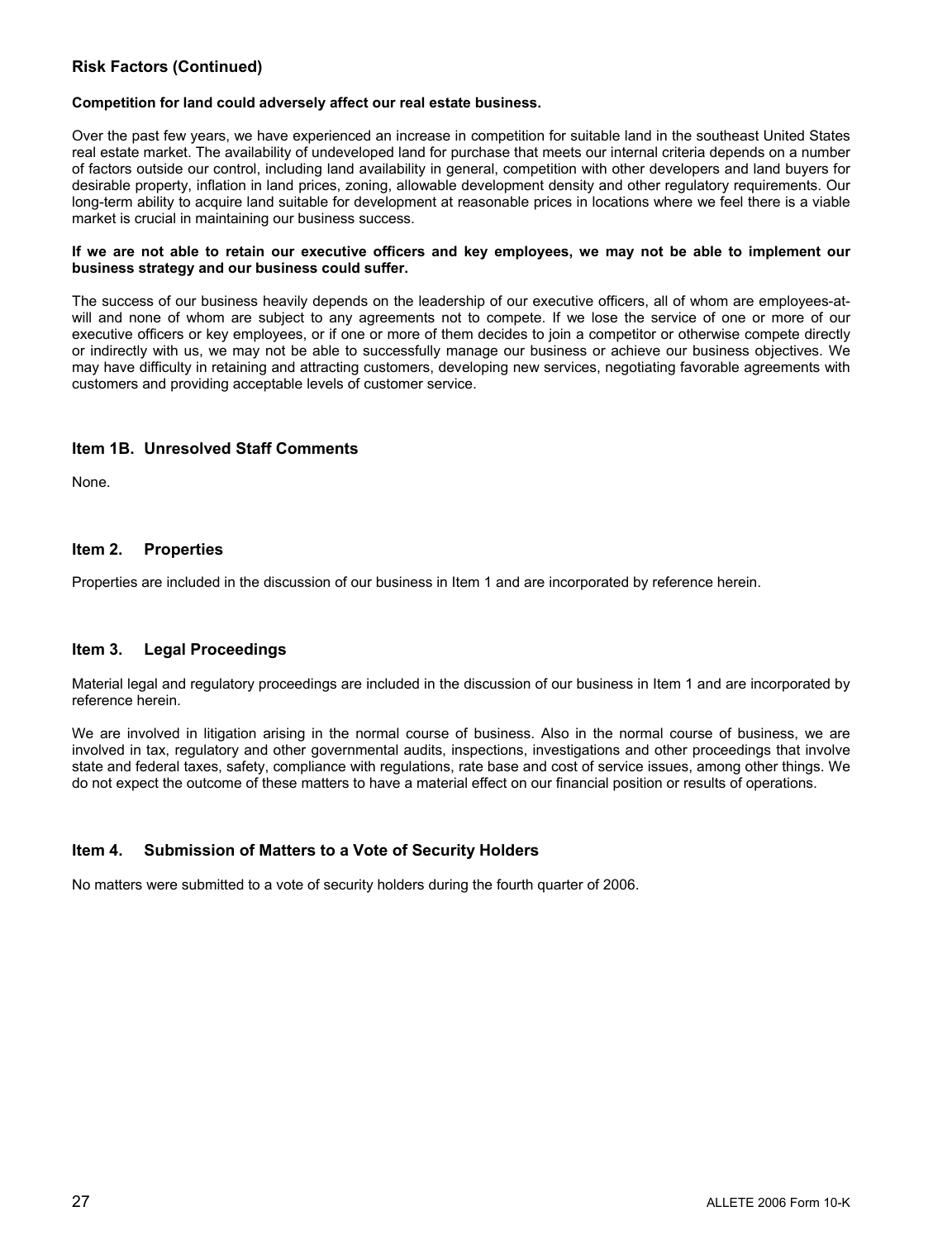#### **Part II**

#### **Item 5. Market for Registrant's Common Equity, Related Stockholder Matters and Issuer Purchases of Equity Securities**

We have paid dividends without interruption on our common stock since 1948. A quarterly dividend of \$0.41 per share on our common stock will be paid on March 1, 2007, to the holders of record on February 15, 2007. Our common stock is listed on the New York Stock Exchange under the symbol ALE and our CUSIP number is 018522300. Dividends paid per share, and the high and low prices for our common stock for the periods indicated as reported by the New York Stock Exchange on its NYSEnet website, are in the accompanying chart.

The amount and timing of dividends payable on our common stock are within the sole discretion of our Board of Directors. In 2006, we paid out 53% of our per share earnings in dividends.

Our Articles of Incorporation, and Mortgage and Deed of Trust contain provisions, which under certain circumstances would restrict the payment of common stock dividends. As of December 31, 2006, no retained earnings were restricted as a result of these provisions. At February 1, 2007, there were approximately 31,000 common stock shareholders of record.

| Quarter      | 2006               |         |                  | 2005               |         |                  |  |
|--------------|--------------------|---------|------------------|--------------------|---------|------------------|--|
|              | <b>Price Range</b> |         | <b>Dividends</b> | <b>Price Range</b> |         | <b>Dividends</b> |  |
|              | High               | Low     | Paid             | High               | Low     | Paid             |  |
| First        | \$47.81            | \$42.99 | \$0.3625         | \$44.40            | \$35.65 | \$0.3000         |  |
| Second       | 48.55              | 44.34   | 0.3625           | 50.33              | 40.12   | 0.3150           |  |
| <b>Third</b> | 49.30              | 43.26   | 0.3625           | 51.70              | 42.80   | 0.3150           |  |
| Fourth       | 47.84              | 42.55   | 0.3625           | 47.36              | 41.28   | 0.3150           |  |
| Annual Total |                    |         | \$1.4500         |                    |         | \$1.2450         |  |

**Common Stock Repurchases.** We did not repurchase any ALLETE common stock during the fourth quarter of 2006.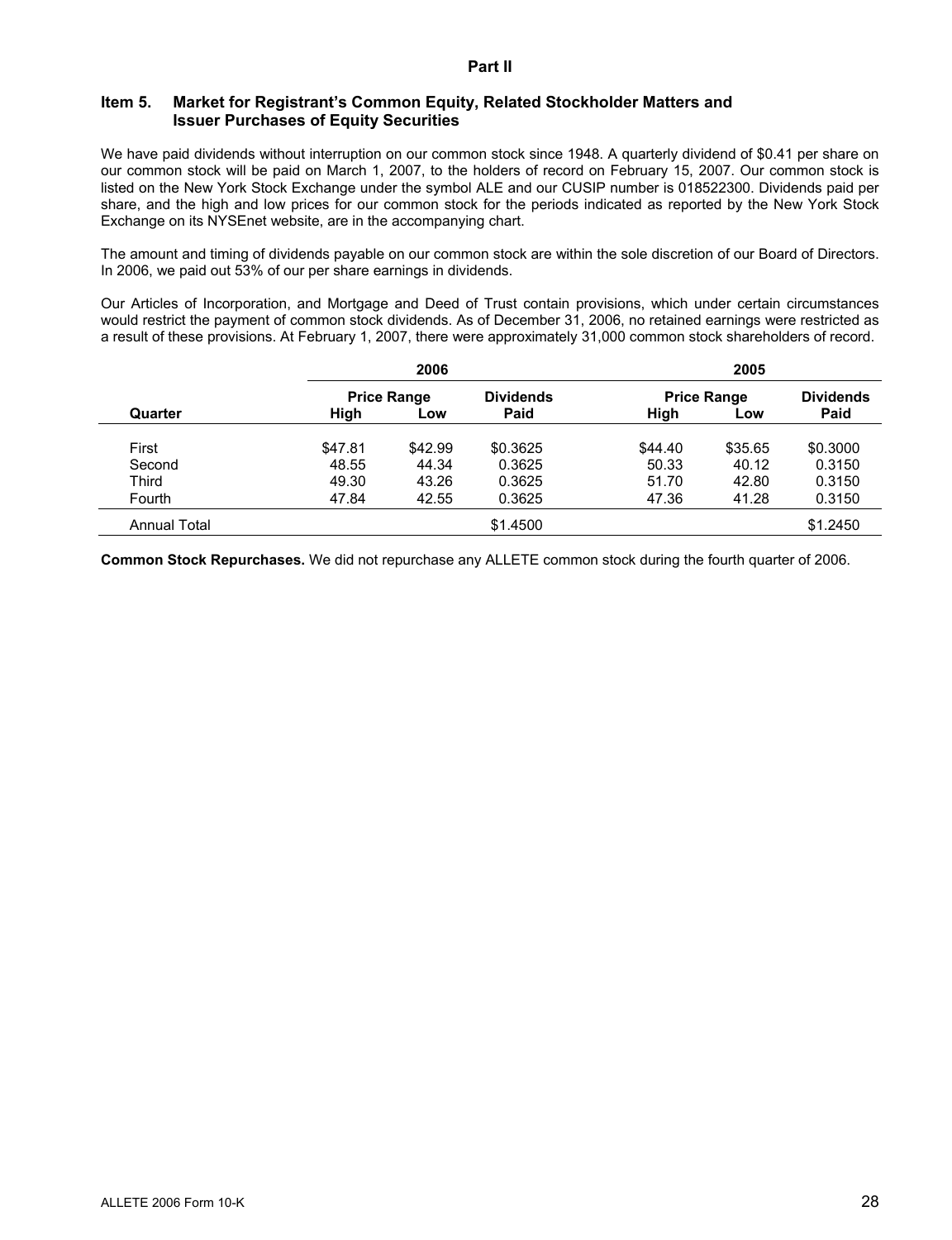#### **Item 6. Selected Financial Data**

Financial results by segment for the periods presented were impacted by the integration of our Taconite Harbor facility into the Regulated Utility segment effective January 1, 2006. The redirection of Taconite Harbor from our Nonregulated Energy Operations segment to our Regulated Utility segment was in accordance with the Company's Resource Plan, as approved by the MPUC. Under the terms of our Resource Plan, we have operated the Taconite Harbor facility as a ratebased asset within the Minnesota retail jurisdiction since January 1, 2006. Prior to January 1, 2006, we operated our Taconite Harbor facility as nonregulated generation (non-rate base generation sold at market-based rates primarily to the wholesale market). Historical financial results of Taconite Harbor for periods prior to the 2006 redirection are included in our Nonregulated Energy Operations segment.

Operating results of our Water Services businesses, our Automotive Services business and our telecommunications business are included in discontinued operations, and accordingly, amounts have been restated for all periods presented. (See Note 13.) Common share and per share amounts have also been adjusted for all periods to reflect our September 20, 2004, one-for-three common stock reverse split.

|                                                         | 2006                     | 2005                     | 2004        | 2003                     | 2002        |
|---------------------------------------------------------|--------------------------|--------------------------|-------------|--------------------------|-------------|
| <b>Millions</b>                                         |                          |                          |             |                          |             |
| <b>Balance Sheet</b>                                    |                          |                          |             |                          |             |
| Assets                                                  |                          |                          |             |                          |             |
| <b>Current Assets</b>                                   | \$<br>287.7              | 373.5<br>\$              | 355.0<br>\$ | 216.1<br>\$              | 184.8<br>\$ |
| Discontinued Operations - Current                       |                          | 0.4                      | 13.1        | 483.9                    | 477.3       |
| Property, Plant and Equipment                           | 921.6                    | 860.4                    | 849.6       | 888.2                    | 852.0       |
| Investments                                             | 189.1                    | 117.7                    | 124.5       | 175.7                    | 170.9       |
| <b>Other Assets</b>                                     | 135.0 $(a)$              | 44.6                     | 52.8        | 59.0                     | 61.9        |
| Discontinued Operations - Other                         |                          | 2.2                      | 36.4        | 1,278.4                  | 1,400.3     |
|                                                         | \$1,533.4                | \$1,398.8                | \$1,431.4   | \$3,101.3                | \$3,147.2   |
| Liabilities and Shareholders' Equity                    |                          |                          |             |                          |             |
| <b>Current Liabilities</b>                              | \$<br>143.5              | \$<br>106.7              | \$<br>91.7  | \$<br>182.1              | \$<br>436.2 |
| Discontinued Operations - Current                       |                          | 13.0                     | 24.5        | 344.1                    | 302.0       |
| Long-Term Debt                                          | 359.8                    | 387.8                    | 389.4       | 513.9                    | 566.9       |
| Mandatorily Redeemable Preferred Securities             |                          |                          |             |                          | 75.0        |
| <b>Other Liabilities</b>                                | 364.3(a)                 | 288.5                    | 295.3       | 300.1                    | 292.2       |
| <b>Discontinued Operations</b>                          |                          |                          |             | 300.9                    | 242.5       |
| Shareholders' Equity                                    | 665.8                    | 602.8                    | 630.5       | 1,460.2                  | 1,232.4     |
|                                                         | \$1,533.4                | \$1,398.8                | \$1,431.4   | \$3,101.3                | \$3,147.2   |
| <b>Income Statement</b>                                 |                          |                          |             |                          |             |
| <b>Operating Revenue</b>                                |                          |                          |             |                          |             |
| <b>Regulated Utility</b>                                | \$639.2                  | \$575.6                  | \$555.0     | \$510.0                  | \$497.9     |
| Nonregulated Energy Operations                          | 65.0                     | 113.9                    | 106.8       | 106.6                    | 84.7        |
| <b>Real Estate</b>                                      | 62.6                     | 47.5                     | 41.9        | 42.6                     | 33.6        |
| Other                                                   | 0.3                      | 0.4                      | 0.4         | 0.4                      | 0.3         |
| <b>Total Operating Revenue</b>                          | 767.1                    | 737.4                    | 704.1       | 659.6                    | 616.5       |
| <b>Operating Expenses</b>                               |                          |                          |             |                          |             |
| Fuel and Purchased Power                                | 281.7                    | 273.1                    | 286.2       | 252.5                    | 234.8       |
| Operating and Maintenance                               | 296.0                    | 293.5                    | 270.1       | 260.5                    | 254.4       |
| Kendall County Charge                                   | 48.7                     | 77.9<br>47.8             | 46.9        | 48.9                     | 47.0        |
| Depreciation                                            |                          |                          |             |                          |             |
| <b>Total Operating Expenses</b>                         | 626.4                    | 692.3                    | 603.2       | 561.9                    | 536.2       |
| Operating Income from Continuing Operations             | 140.7                    | 45.1                     | 100.9       | 97.7                     | 80.3        |
| Other Income (Expense)                                  |                          |                          |             |                          |             |
| <b>Interest Expense</b>                                 | (27.4)                   | (26.4)                   | (31.7)      | (50.5)                   | (49.3)      |
| Other                                                   | 14.9                     | 1.1                      | (12.2)      | 2.3                      | 6.9         |
| <b>Total Other Expense</b>                              | (12.5)                   | (25.3)                   | (43.9)      | (48.2)                   | (42.4)      |
| Income from Continuing Operations                       |                          |                          |             |                          |             |
| Before Minority Interest and Income Taxes               | 128.2                    | 19.8                     | 57.0        | 49.5                     | 37.9        |
| Minority Interest                                       | 4.6                      | 2.7                      | 2.1         | 2.6                      | 1.0         |
| Income from Continuing Operations Before Income Taxes   | 123.6                    | 17.1                     | 54.9        | 46.9                     | 36.9        |
| Income Tax Expense (Benefit)                            | 46.3                     | (0.5)                    | 16.4        | 17.7                     | 12.3        |
| Income from Continuing Operations Before                |                          |                          |             |                          |             |
| Change in Accounting Principle                          | 77.3                     | 17.6                     | 38.5        | 29.2                     | 24.6        |
| Income (Loss) from Discontinued Operations - Net of Tax | (0.9)                    | (4.3)                    | 73.7        | 207.2                    | 112.6       |
| Change in Accounting Principle - Net of Tax             | $\overline{\phantom{a}}$ | $\overline{\phantom{m}}$ | $(7.8)$ (b) | $\overline{\phantom{0}}$ |             |
| Net Income                                              | 76.4                     | 13.3                     | 104.4       | 236.4                    | 137.2       |
| <b>Common Stock Dividends</b>                           | 40.7                     | 34.4                     | 79.7        | 93.2                     | 89.2        |
| Earnings Retained in (Distributed from) Business        | 35.7<br>\$               | \$(21.1)                 | \$24.7      | \$143.2                  | \$48.0      |

*(a) Included \$86.1 million of assets and \$107.6 million of liabilities reflecting the adoption of SFAS 158 "Employers' Accounting for Defined Benefit Pension and Other Postretirement Plans." (See Notes 2 and 16.)* 

*(b) Reflected the cumulative effect on prior years (to December 2003) of changing to the equity method of accounting for investments in limited liability companies included in our emerging technology portfolio. (See Note 15.)*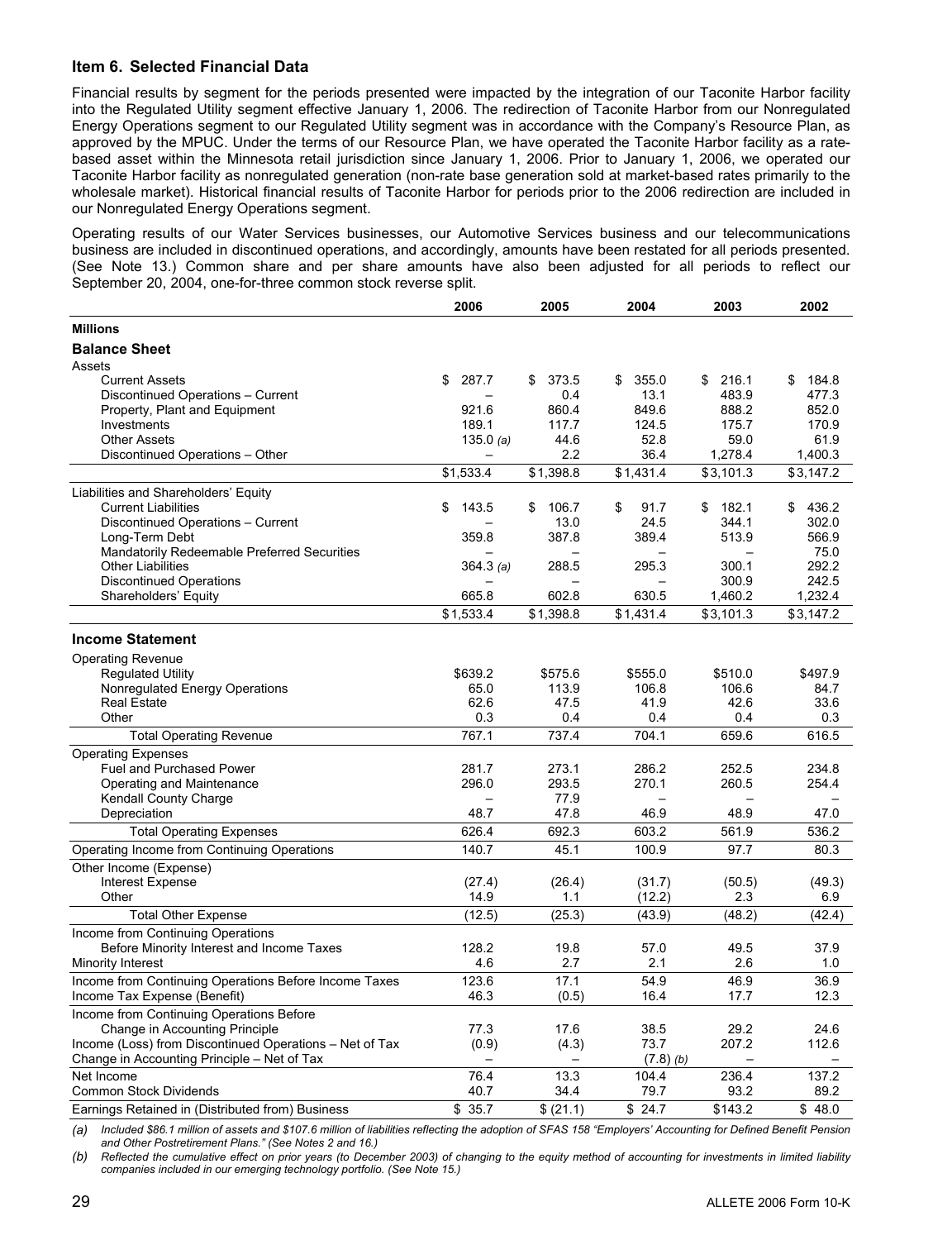|                                                                   | 2006              | 2005              | 2004         | 2003                     | 2002         |
|-------------------------------------------------------------------|-------------------|-------------------|--------------|--------------------------|--------------|
| Shares Outstanding - Millions                                     |                   |                   |              |                          |              |
| Year-End                                                          | 30.4              | 30.1              | 29.7         | 29.1                     | 28.5         |
| Average (a)                                                       |                   |                   |              |                          |              |
| Basic                                                             | 27.8              | 27.3              | 28.3         | 27.6                     | 27.0         |
| <b>Diluted</b>                                                    | 27.9              | 27.4              | 28.4         | 27.8                     | 27.2         |
| Diluted Earnings (Loss) Per Share<br><b>Continuing Operations</b> | \$2.77            | $$0.64$ (c,d)     | $$1.35$ (e)  | \$1.05                   | \$0.91(h)    |
| <b>Discontinued Operations</b>                                    | (0.03)            | (0.16)            | 2.59         | 7.47(g)                  | 4.13         |
| Change in Accounting Principle                                    | $\qquad \qquad -$ | $\qquad \qquad -$ | (0.27)       | $\overline{\phantom{0}}$ |              |
|                                                                   | \$2.74            | \$0.48            | \$3.67       | \$8.52                   | \$5.04       |
| Return on Common Equity                                           | 12.1%             | $2.2\%$ (c,d)     | 8.3%         | 17.7%                    | 11.4%        |
| Common Equity Ratio                                               | 63.1%             | 60.7%             | 61.7%        | 64.4%                    | 51.7%        |
| Dividends Paid Per Share                                          | \$1.4500          | \$1.2450          | \$2.8425     | \$3.3900                 | \$3.3000     |
| Dividend Payout Ratio                                             | 53%               | 259% (c,d)        | 77%          | 40%                      | 66%          |
| Book Value Per Share at Year-End                                  | \$21.90           | \$20.03           | \$21.23      | \$50.18                  | \$43.24      |
| Employees at Year-End                                             | 1,468             | 1,459             | 1,515        | 13,115                   | 14,181       |
| Income (Loss)                                                     |                   |                   |              |                          |              |
| <b>Regulated Utility</b>                                          | \$46.8(h)         | \$45.7            | \$37.7       | \$32.4                   | \$46.0       |
| Nonregulated Energy Operations                                    | 3.7(b)            | $(48.5)$ (c)      | (2.9)        | 1.1                      | $(11.3)$ (h) |
| Investment in ATC                                                 | 1.9               |                   |              |                          |              |
| <b>Real Estate</b>                                                | 22.8              | 17 <sub>5</sub>   | 14.3         | 13.6                     | 10.8         |
| Other                                                             | 2.1               | $2.9$ (d)         | $(10.6)$ (e) | (17.9)                   | (20.9)       |
| <b>Continuing Operations</b>                                      | 77.3              | 17.6              | 38.5         | 29.2                     | 24.6         |
| <b>Discontinued Operations</b>                                    | (0.9)             | (4.3)             | 73.7         | 207.2(g)                 | 112.6        |
| Change in Accounting Principle                                    |                   |                   | $(7.8)$ (f)  |                          |              |
| Net Income                                                        | \$76.4            | \$13.3            | \$104.4      | \$236.4                  | \$137.2      |
| Average Electric Customers - Thousands                            | 153.7             | 151.8             | 150.1        | 148.2                    | 146.8        |
| Electric Sales - Millions of MWh                                  |                   |                   |              |                          |              |
| <b>Regulated Utility</b>                                          | 12.8 (b)          | 11.7              | 11.2         | 11.1                     | 11.1         |
| Nonregulated Energy Operations                                    | 0.2(b)            | 1.5               | 1.5          | 1.5                      | 1.2          |
| Company Use and Losses                                            | 0.3               | 0.5               | 0.9          | 0.7                      | 0.7          |
|                                                                   | 13.3              | 13.7              | 13.6         | 13.3                     | 13.0         |
| Power Supply - Millions of MWh                                    |                   |                   |              |                          |              |
| <b>Regulated Utility</b>                                          |                   |                   |              |                          |              |
| <b>Steam Generation</b>                                           | 8.6(h)            | 7.2               | 6.5          | 7.1                      | 7.2          |
| <b>Hydro Generation</b>                                           | 0.3               | 0.5               | 0.5          | 0.4                      | 0.5          |
| Long-Term Purchases - Square Butte<br><b>Purchased Power</b>      | 2.1<br>2.1        | 2.3<br>2.1        | 2.0<br>3.0   | 2.3<br>1.9               | 2.3<br>1.8   |
|                                                                   |                   |                   |              |                          |              |
|                                                                   | 13.1              | 12.1              | 12.0         | 11.7                     | 11.8         |
| Nonregulated Energy Operations                                    |                   |                   |              |                          |              |
| Steam                                                             | 0.2(b)            | 1.4               | 1.3          | 1.3                      | 0.9          |
| <b>Purchased Power</b>                                            |                   | 0.2               | 0.3          | 0.3                      | 0.3          |
|                                                                   | 0.2               | 1.6               | 1.6          | 1.6                      | 1.2          |
|                                                                   | 13.3              | 13.7              | 13.6         | 13.3                     | 13.0         |
| Coal Sold - Millions of Tons                                      | 4.2               | 4.5               | 4.2          | 4.3                      | 4.6          |
| <b>Real Estate Sales</b>                                          |                   |                   |              |                          |              |
| Town Center - Commercial Square Feet                              | 401,971           | 643,000           |              |                          |              |
| <b>Residential Units</b>                                          | 773               |                   |              |                          |              |
| Palm Coast - Residential Units                                    | 200               |                   |              |                          |              |
| Other Land<br>- Acres                                             | 732               | 1,102             | 1,479        | 1,394                    | 641          |
| Lots                                                              | $\qquad \qquad -$ | 7                 | 211          | 265                      | 1,425        |
| <b>Capital Additions - Millions</b>                               |                   |                   |              |                          |              |
| <b>Continuing Operations</b>                                      | \$109.4           | \$58.6            | \$57.8       | \$68.7                   | \$81.7       |
| <b>Discontinued Operations</b>                                    |                   | 4.5               | 21.4         | 67.6                     | 119.5        |
|                                                                   | \$109.4           | \$63.1            | \$79.2       | \$136.3                  | \$201.2      |

*(a) Excludes unallocated ESOP shares.* 

*(b) Effective January 1, 2006, our Taconite Harbor generating facility was redirected from Nonregulated Energy Operations to Regulated Utility.* 

*(c) Impacted by a \$50.4 million, or \$1.84 per share, charge related to the assignment of the Kendall County power purchase agreement. (See Note 10.)* 

*(d) Impacted by a \$2.5 million, or \$0.09 per share, deferred tax benefit due to comprehensive state tax planning initiatives and a \$3.7 million, or \$0.13 per share, current tax benefit due to a positive resolution of income tax audit issues.* 

*(e) Included a \$10.9 million, or \$0.38 per share, after-tax debt prepayment cost incurred as part of ALLETE's financial restructuring in preparation for the spin-off of Automotive Services (see Note 11) and an \$11.5 million, or \$0.41 per share, gain on the sale of ADESA shares related to the Company's ESOP (see Note 17).* 

*(f) Reflected the cumulative effect on prior years (to December 2003) of changing to the equity method of accounting for investments in limited liability companies included in our emerging technology portfolio. (See Note 15.)* 

*(g) Included a \$71.6 million, or \$2.59 per share, gain on the sale of the Water Services businesses.* 

*(h) Included a \$5.5 million, or \$0.20 per share, charge related to the indefinite delay of a generation project in Superior, Wisconsin.*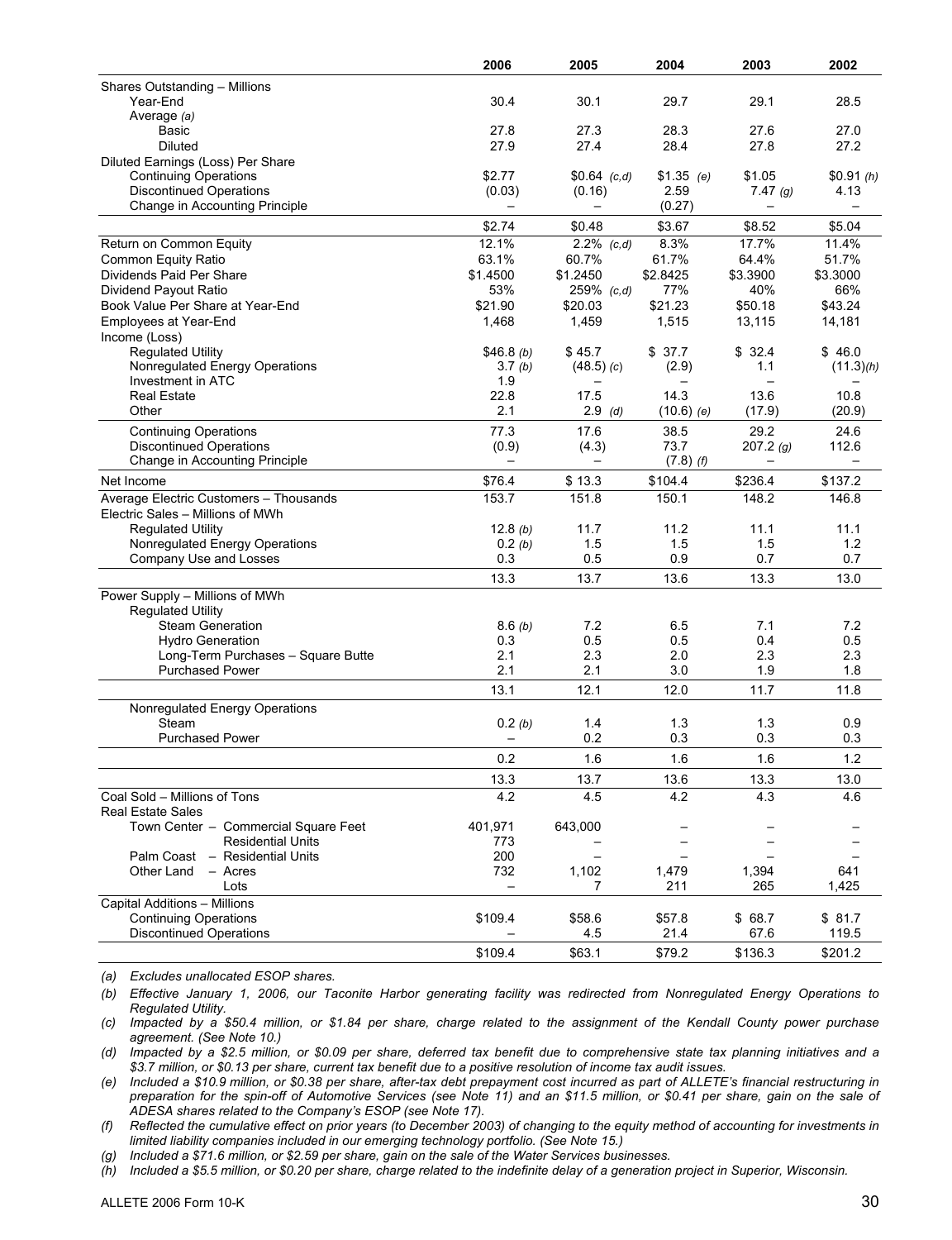# **Item 7. Management's Discussion and Analysis of Financial Condition and Results of Operations**

The following discussion should be read in conjunction with our consolidated financial statements and notes to those statements and the other financial information appearing elsewhere in this report. In addition to historical information, the following discussion and other parts of this report contain forward-looking information that involves risks and uncertainties. Readers are cautioned that forward-looking statements should be read in conjunction with our disclosures in this Form 10-K under the headings: "Safe Harbor Statement Under the Private Securities Litigation Reform Act of 1995" located on page 4 and "Risk Factors" located in Item 1A. The risks and uncertainties described in this Form 10-K are not the only ones facing our Company. Additional risks and uncertainties that we are not presently aware of, or that we currently consider immaterial, may also affect our business operations. Our business, financial condition or results of operations could suffer if the concerns set forth in this Form 10-K are realized.

#### **Executive Summary**

ALLETE is a diversified company providing fundamental products and services since 1906. This includes our two core businesses––**Energy** and **Real Estate**, as well as our former operations in the water, paper, telecommunications and automotive industries.

**Energy** is comprised of Regulated Utility, Nonregulated Energy Operations and Investment in ATC.

- **Regulated Utility** includes retail and wholesale rate regulated electric, natural gas and water services in northeastern Minnesota and northwestern Wisconsin under the jurisdiction of state and federal regulatory authorities.
- **Nonregulated Energy Operations** includes our coal mining activities in North Dakota, approximately 50 MW of nonregulated generation and Minnesota land sales.

In 2004 and 2005, Nonregulated Energy Operations also included nonregulated generation (non-rate base generation sold at market-based rates primarily to the wholesale market) from our Taconite Harbor facility in northern Minnesota, and generation secured through the Kendall County power purchase agreement.

**Investment in ATC** includes our equity ownership interest in ATC.

**Real Estate** includes our Florida real estate operations.

**Other** includes our investments in emerging technologies, and earnings on cash and short-term investments.

We are committed to earning a financial return that rewards our shareholders, allows for reinvestment in our businesses, and sustains our growth. We strive to grow earnings and dividends that will result in a total shareholder return that is superior to that of similar companies. Our goal is to earn a financial return that will allow us to provide dividend increases while at the same time fund our growth initiatives.

Our management believes that we can best grow earnings through the combined financial performance of a limited number of significant business units. In addition to providing earnings growth opportunities, this mix of diverse businesses helps mitigate the potential financial risk inherent in the economic cycles of each individual business.

We believe that, in order to enhance our ability to achieve our long-term annual earnings growth goals, we must pursue a strategy of further expansion of our energy and/or real estate businesses, and/or a new industry segment outside of these two businesses. We will be disciplined and patient in our approach, with the direct involvement of our senior executives and Board of Directors.

We have provided fundamental products and services for 100 years, and we expect that our diversification efforts beyond our existing Energy and Real Estate businesses will generally be similarly focused. We currently anticipate that the size of an investment in a new industry segment could be in the range of \$100 million to \$500 million.

We achieved several milestones during 2006 that lay the groundwork for future success. These achievements include:

- Commencing ALLETE's investment in ATC;
- Starting construction on an aggressive air emissions control plan with current cost recovery;
- Purchasing electricity from a new 50-MW wind facility in North Dakota and signing an agreement to purchase power from a second 48-MW wind facility;
- Maintaining a high level of electric sales to industrial customers;
- Signing a long-term contract for approximately 70 MW with a new large industrial customer, PolyMet Mining;
- Receiving development order approval for our Ormond Crossings real estate project; and
- Closing the first sales contracts at our Palm Coast Park development.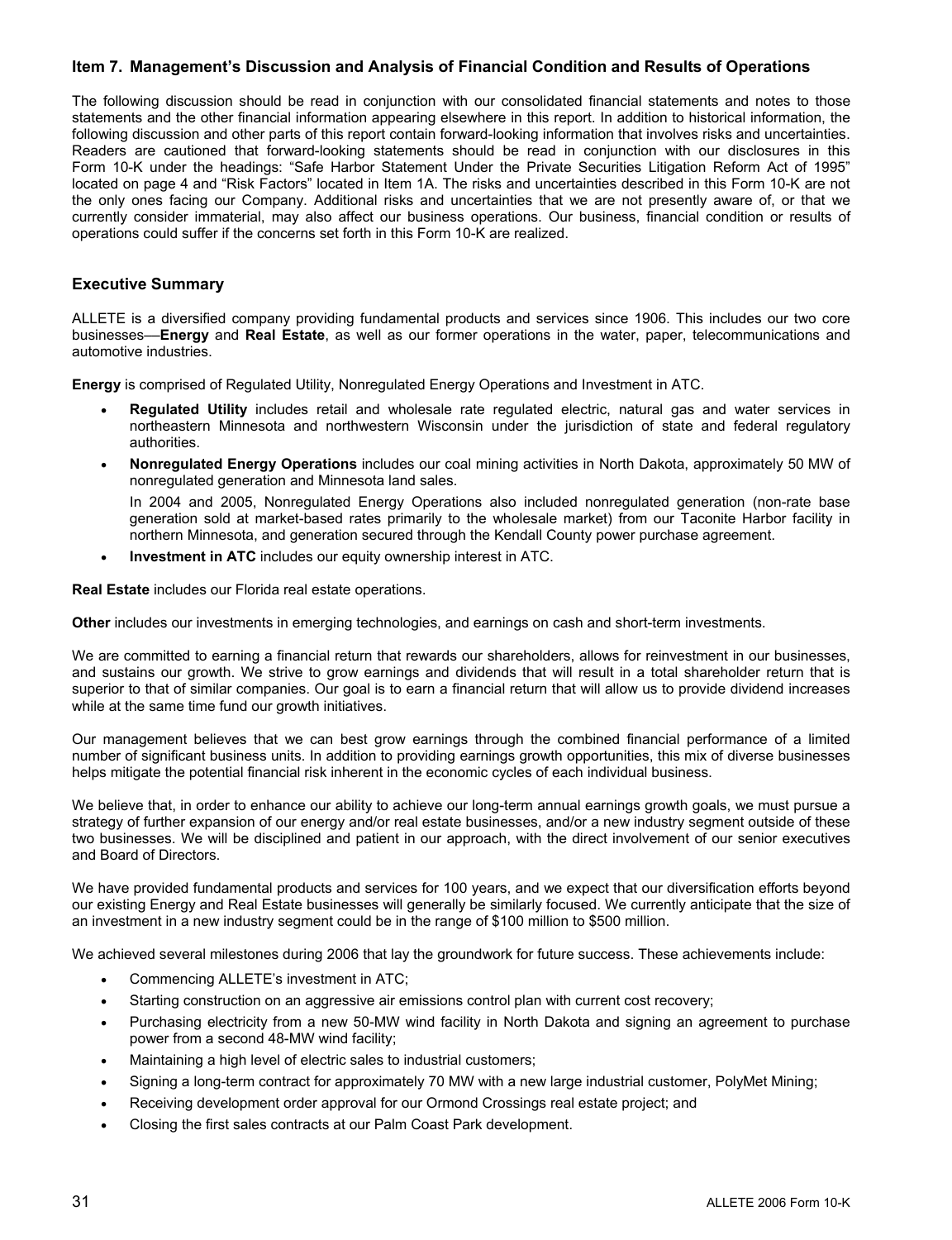# **Executive Summary (Continued)**

|                                                   | 2006(a)     | 2005          | 2004         |
|---------------------------------------------------|-------------|---------------|--------------|
| <b>Millions Except Per Share Amounts</b>          |             |               |              |
| <b>Operating Revenue</b>                          |             |               |              |
| <b>Regulated Utility</b>                          | \$639.2     | \$575.6       | \$555.0      |
| Nonregulated Energy Operations                    | 65.0        | 113.9         | 106.8        |
| <b>Real Estate</b>                                | 62.6        | 47.5          | 41.9         |
| Other                                             | 0.3         | 0.4           | 0.4          |
|                                                   | \$767.1     | \$737.4       | \$704.1      |
|                                                   |             |               |              |
| <b>Operating Expenses</b>                         |             |               |              |
| <b>Regulated Utility</b>                          | \$543.8     | \$486.0       | \$476.3      |
| Nonregulated Energy Operations                    | 61.4        | 186.6 $(b)$   | 108.6        |
| <b>Real Estate</b><br>Other                       | 18.3<br>2.9 | 15.6<br>4.1   | 15.1<br>3.2  |
|                                                   |             |               |              |
|                                                   | \$626.4     | \$692.3       | \$603.2      |
| Interest Expense                                  |             |               |              |
| <b>Regulated Utility</b>                          | \$20.2      | \$17.4        | \$18.5       |
| Nonregulated Energy Operations                    | 3.3         | 6.6           | 4.9          |
| <b>Real Estate</b>                                |             | 0.1           | 0.3          |
| Other                                             | 3.9         | 2.3           | 8.0          |
|                                                   | \$27.4      | \$26.4        | \$31.7       |
|                                                   |             |               |              |
| Other Income (Expense)                            |             |               |              |
| <b>Regulated Utility</b>                          | \$<br>0.9   | \$0.7         | \$<br>0.1    |
| Nonregulated Energy Operations                    | 2.2         | 1.7           | 0.6          |
| Investment in ATC                                 | 3.0         |               |              |
| Other                                             | 8.8         | (1.3)         | $(12.9)$ (d) |
|                                                   | \$14.9      | \$1.1         | \$(12.2)     |
| Income (Loss)                                     |             |               |              |
| <b>Regulated Utility</b>                          | \$46.8      | \$45.7        | \$37.7       |
| Nonregulated Energy Operations                    | 3.7         | $(48.5)$ (b)  | (2.9)        |
| Investment in ATC                                 | 1.9         |               |              |
| <b>Real Estate</b>                                | 22.8        | 17.5          | 14.3         |
| Other                                             | 2.1         | $2.9$ (c)     | $(10.6)$ (d) |
| <b>Continuing Operations</b>                      | 77.3        | 17.6          | 38.5         |
| <b>Discontinued Operations</b>                    | (0.9)       | (4.3)         | 73.7         |
| Change in Accounting Principle                    |             |               | (7.8)        |
| Net Income                                        | \$76.4      | \$13.3        | \$104.4      |
|                                                   |             |               |              |
| Diluted Average Shares of Common Stock            | 27.9        | 27.4          | 28.4         |
| Diluted Earnings (Loss) Per Share of Common Stock |             |               |              |
| <b>Continuing Operations</b>                      | \$2.77      | $$0.64$ (b,c) | \$1.35(d)    |
| <b>Discontinued Operations</b>                    | (0.03)      | (0.16)        | 2.59         |
| Change in Accounting Principle                    | —           |               | (0.27)       |
|                                                   | \$2.74      | \$0.48        | \$3.67       |
| Return on Common Equity                           | 12.1%       | $2.2\%$ (b,c) | 8.3%         |
|                                                   |             |               |              |

*(a) Effective January 1, 2006, our Taconite Harbor generating facility was redirected from Nonregulated Energy Operations to Regulated Utility.* 

*(b) Impacted by a \$77.9 million (\$50.4 million after tax, or \$1.84 per share) charge related to the assignment of the Kendall County power purchase agreement in April 2005. (See Note 10.)* 

*(c) Impacted by a \$2.5 million, or \$0.09 per share, deferred tax benefit due to comprehensive state tax planning initiatives and a \$3.7 million, or \$0.13 per share, current tax benefit due to a positive resolution of income tax audit issues.* 

*(d) Included an \$18.5 million (\$10.9 million after tax, or \$0.38 per share) debt prepayment cost incurred as part of ALLETE's financial restructuring in preparation for the spin-off of Automotive Services and an \$11.5 million, or \$0.41 per share, gain on the sale of ADESA shares related to our ESOP.*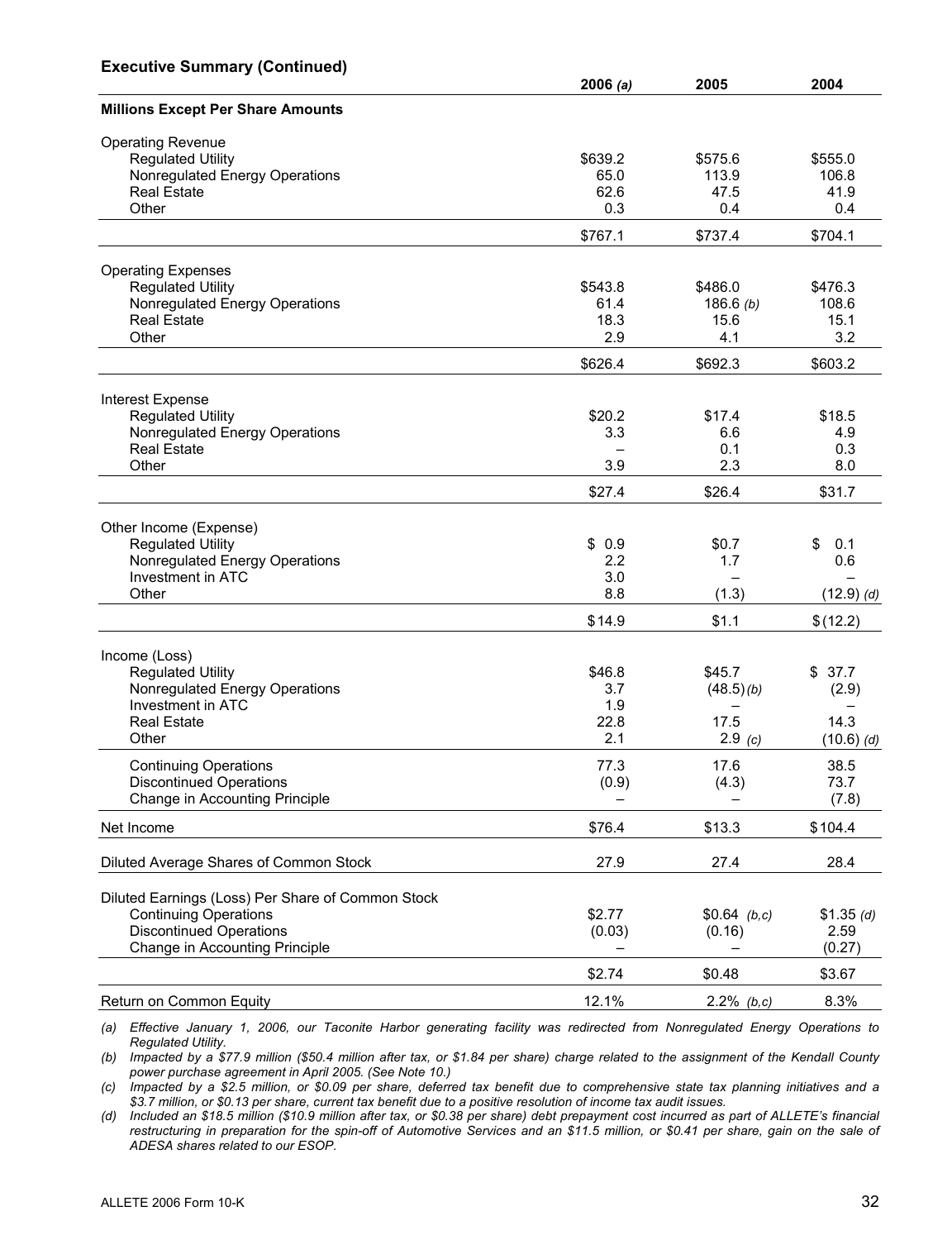# **Executive Summary (Continued)**

Net income for 2006 was \$76.4 million, or \$2.74 per diluted share (\$13.3 million, or \$0.48 per diluted share for 2005; \$104.4 million, or \$3.67 per diluted share for 2004). Net income for 2006 was up \$63.1 million from 2005 reflecting:

- the absence of the Kendall County Charge (\$50.4 million recorded in 2005);
- the absence of Kendall County operating losses (\$1.9 million recorded in 2005);
- the absence of emerging technology impairments (\$3.3 million recorded in 2005);
- the absence of the loss on the sale of our telecommunication business (\$3.6 million recorded in 2005);
- increased income from Real Estate (\$5.3 million);
- increased earnings on cash and short-term investments (\$2.6 million);
- income from our investment in ATC (\$1.9 million in 2006); and
- increased income from Regulated Utility (\$1.1 million).

These factors were partially offset by the absence of tax benefits recorded in 2005—a \$3.7 million current tax benefit due to the positive resolution of income tax audit issues and a \$2.5 million deferred tax benefit due to comprehensive state tax planning initiatives.

Financial results for continuing operations for the periods discussed in this Form 10-K were significantly impacted by the following five transactions not representative of ongoing operations:

- **Kendall County Charge.** In 2005, we incurred a \$77.9 million (\$50.4 million after tax, or \$1.84 per share) charge due to the assignment of the Kendall County power purchase agreement to Constellation Energy Commodities (Kendall County Charge). (See Note 10.)
- **Positive Resolution of Tax Audit Issues.** In 2005, we recognized a \$3.7 million, or \$0.13 per share, current tax benefit due to a positive resolution of income tax audit issues.
- **State Tax Planning Initiatives.** In 2005, we implemented comprehensive state tax planning initiatives, which resulted in current and ongoing tax savings, and a deferred tax benefit of \$2.5 million, or \$0.09 per share.
- **Debt Prepayment Cost.** In 2004, we incurred an \$18.5 million (\$10.9 million after tax, or \$0.38 per share) debt prepayment cost as part of ALLETE's financial restructuring in preparation for the spin-off of Automotive Services.
- **Gain on Sale of ADESA Shares.** In 2004, we recognized a nontaxable \$11.5 million, or \$0.41 per share, gain on the sale of ADESA shares related to our ESOP. (See Note 17.)

Income from continuing operations was \$77.3 million, or \$2.77 per diluted share, for 2006, an increase of \$59.7 million, or \$2.13 per diluted share, from 2005. Excluding the three 2005 transactions not representative of ongoing operations mentioned above, 2006 diluted earnings per share from continuing operations was up 23% from 2005, exceeding our expected earnings growth for 2006 of 15% to 20%. (See Non-GAAP Financial Measures.)

Financial results by segment for the periods presented and discussed in this Form 10-K were impacted by the integration of our Taconite Harbor facility into the Regulated Utility segment effective January 1, 2006. The redirection of Taconite Harbor from our Nonregulated Energy Operations segment to our Regulated Utility segment was in accordance with the Company's Resource Plan, as approved by the MPUC, to help meet forecasted base load energy requirements. Under the terms of our Resource Plan, we have operated the Taconite Harbor facility as a rate-based asset within the Minnesota retail jurisdiction since January 1, 2006. Prior to January 1, 2006, we operated our Taconite Harbor facility as nonregulated generation. Historical financial results of Taconite Harbor for periods prior to the 2006 redirection are included in our Nonregulated Energy Operations segment.

| <b>Kilowatthours Sold</b>          | 2006   | 2005   | 2004   |
|------------------------------------|--------|--------|--------|
| <b>Millions</b>                    |        |        |        |
| <b>Regulated Utility</b>           |        |        |        |
| <b>Retail and Municipals</b>       |        |        |        |
| Residential                        | 1,100  | 1,102  | 1,053  |
| Commercial                         | 1,335  | 1.327  | 1,282  |
| Industrial                         | 7,206  | 7.130  | 7.071  |
| <b>Municipals</b>                  | 911    | 877    | 823    |
| Other                              | 79     | 79     | 79     |
| <b>Total Retail and Municipals</b> | 10,631 | 10,515 | 10,308 |
| <b>Other Power Suppliers</b>       | 2,153  | 1,142  | 918    |
| <b>Total Regulated Utility</b>     | 12.784 | 11,657 | 11,226 |
| Nonregulated Energy Operations     | 240    | 1,521  | 1,496  |
| <b>Total Kilowatthours Sold</b>    | 13.024 | 13.178 | 12.722 |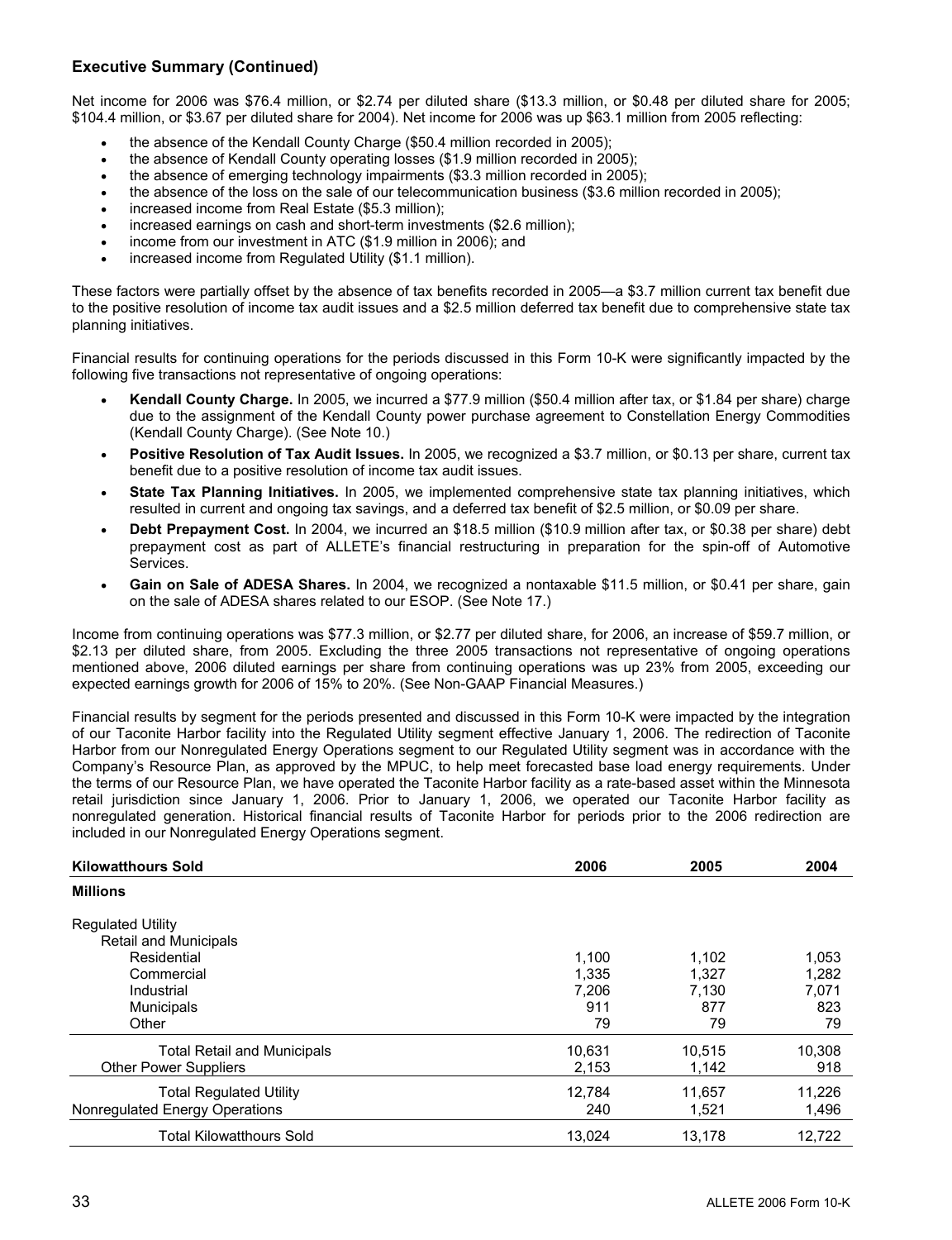# **Executive Summary (Continued)**

| <b>Real Estate</b>                                          | 2006     |               |            | 2005        |              | 2004          |  |
|-------------------------------------------------------------|----------|---------------|------------|-------------|--------------|---------------|--|
| <b>Revenue and Sales Activity</b>                           | Quantity | <b>Amount</b> | Quantity   | Amount      | Quantity     | <b>Amount</b> |  |
| <b>Dollars in Millions</b>                                  |          |               |            |             |              |               |  |
| Revenue from Land Sales<br><b>Town Center Sales</b>         |          |               |            |             |              |               |  |
| Commercial Sq. Ft.                                          | 401,971  | \$10.8        | 643,000    | \$15.2      |              |               |  |
| <b>Residential Units</b>                                    | 773      | 12.9          |            |             |              |               |  |
| Palm Coast Park<br><b>Residential Unit</b>                  | 200      | 3.0           |            |             |              |               |  |
| <b>Other Land Sales</b><br>Acres<br>Lots                    | 732      | 24.4          | 1,102<br>7 | 38.1<br>0.4 | 1,479<br>211 | \$32.8<br>4.5 |  |
| Contract Sales Price (a)                                    |          | 51.1          |            | 53.7        |              | 37.3          |  |
| Revenue Recognized from<br><b>Previously Deferred Sales</b> |          | 9.7           |            |             |              |               |  |
| Deferred Revenue                                            |          | (3.8)         |            | (10.0)      |              | (1.5)         |  |
| Adjustments (b)                                             |          | (0.9)         |            | (1.7)       |              |               |  |
| Revenue from Land Sales                                     |          | 56.1          |            | 42.0        |              | 35.8          |  |
| <b>Other Revenue</b>                                        |          | 6.5           |            | 5.5         |              | 6.1           |  |
|                                                             |          | \$62.6        |            | \$47.5      |              | \$41.9        |  |

*(a) Reflected total contract sales price on closed land transactions. Land sales are recorded using a percentage-of-completion method. (See Critical Accounting Estimates and Note 2.)* 

*(b) Contributed development dollars, which are credited to cost of real estate sold.* 

# **Net Income**

**Regulated Utility** contributed income of \$46.8 million in 2006 (\$45.7 million in 2005; \$37.7 million in 2004). Earnings were slightly higher in 2006 than 2005 as demand from our industrial customers continued to be strong. Kilowatthour sales to industrial customers increased 76 million, or 1%, in 2006. Overall, Regulated Utility kilowatthour sales increased 1,127 million, or 10%, reflecting the inclusion of Taconite Harbor and its pre-existing wholesale energy sales obligations in Regulated Utility since January 1, 2006.

In 2005, income was higher than 2004 due to a 4% increase in overall regulated utility kilowatthour electric sales. Healthier economic conditions in Minnesota Power's service territory combined with warmer weather in the summer of 2005 contributed to the increase in kilowatthour sales. Higher pension expense (\$1.0 million) and an increase in maintenance expense (\$2.0 million) were partially offset by the absence of Split Rock Energy expenses (\$1.2 million) and lower interest expense (\$0.6 million).

**Nonregulated Energy Operations** reported income of \$3.7 million in 2006 (a loss of \$48.5 million in 2005; a loss of \$2.9 million in 2004). In April 2005, we completed the assignment of our Kendall County power purchase agreement to Constellation Energy Commodities. As a result of this transaction, we incurred a charge to operating expenses totaling \$50.4 million after tax in the second quarter of 2005. In 2006, financial results reflected the absence of income from Taconite Harbor, which is now reported as part of Regulated Utility, and operating losses from Kendall County (\$1.9 million in 2005; \$8.5 million in 2004). In 2004, the Kendall County operating loss included a \$0.7 million cost to terminate a transmission contract.

Income from our coal operations was up \$0.2 million from 2005 primarily due to a 16% increase in the delivery price per ton reflecting higher reimbursable coal production expenses. Tons of coal sold were down 7% from 2005 in part due to an outage at Minnkota Power's Unit 1 in 2006. In 2005, income from our coal operations was up \$1.3 million from 2004, primarily due to a 7% increase in tons of coal sold.

**Investment in ATC** contributed income of \$1.9 million in 2006. We began investing in ATC in May 2006. As of December 31, 2006, our equity investment balance in ATC was \$53.7 million, representing approximately a 7% ownership interest. (See Notes 6 and 8.)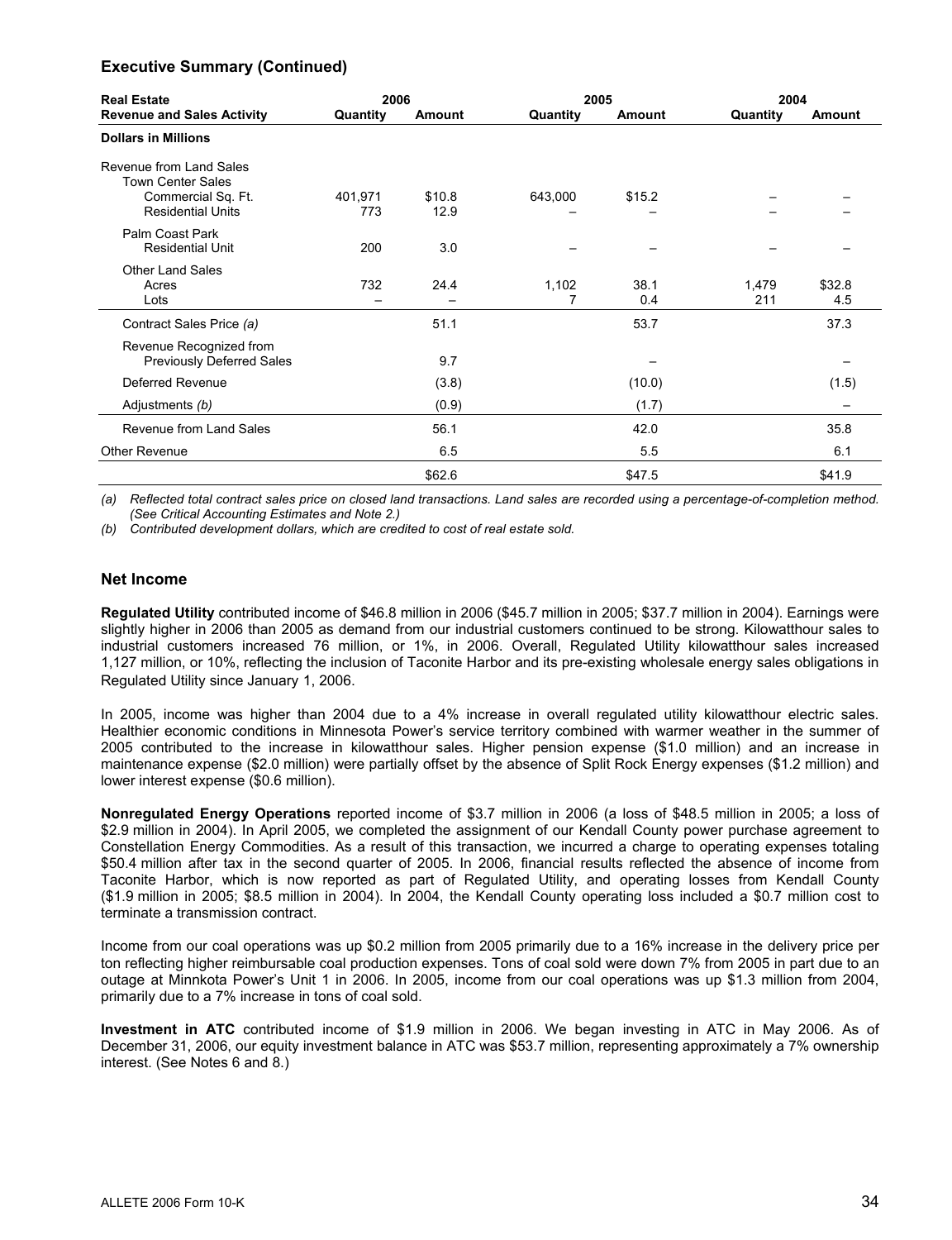# **Net Income (Continued)**

**Real Estate** contributed income of \$22.8 million in 2006 (\$17.5 million in 2005; \$14.3 million in 2004), reflecting continued strong demand for real estate in Florida. Income was higher in 2006 primarily due to the recognition of deferred earnings from prior land sales. The timing of the closing of real estate sales varies from period to period and impacts comparisons between years. As of December 31, 2006, we had \$4.1 million of deferred profit on sales of real estate, before taxes and minority interest, on our balance sheet. Most of this deferred profit relates to Town Center which will be recognized over the next several years as development obligations are completed. Since land is being sold before completion of the project infrastructure, revenue and cost of real estate sold are recorded using a percentage-of-completion method as development obligations are completed. (See Note 2.)

| <b>Real Estate</b><br><b>Pending Contracts</b><br><b>At December 31, 2006</b> | Quantity (a)     | Contract<br><b>Sales Price</b> |
|-------------------------------------------------------------------------------|------------------|--------------------------------|
| <b>Dollars in Millions</b>                                                    |                  |                                |
| <b>Town Center</b><br>Commercial Sq. Ft.<br><b>Residential Units</b>          | 786.400<br>1,010 | \$24.2<br>15.9                 |
| Palm Coast Park<br>Commercial Sq. Ft.<br><b>Residential Units</b>             | 50,000<br>2.409  | 2.5<br>60.3                    |
| Other Land (b)<br>Acres                                                       | 196              | 10.9                           |
| <b>Total Pending Land Sales Under Contract</b>                                |                  | \$113.8                        |

*(a) Acreage amounts are approximate and shown on a gross basis, including wetlands and minority interest. Acreage amounts may*  vary due to platting or surveying activity. Wetland amounts vary by property and are often not formally determined prior to sale. *Commercial square feet and residential units are estimated and include minority interest. The actual property allocation at full buildout may be different than these estimates.* 

*(b) Includes land located in Ormond Beach and Palm Coast in northeast Florida and other land located in Cape Coral in southwest Florida, all of which are not included in development projects.* 

At December 31, 2006, total pending land sales under contract were \$113.8 million and are anticipated to close at various times through 2012. Prices on these contracts range from \$20 to \$50 per commercial square foot, \$8,000 to \$34,000 per residential unit and \$11,000 to \$1,774,200 per acre for all other properties. Prices per acre are stated on a gross acreage basis and are dependent on the type and location of the properties sold. The majority of the other properties under contract are zoned commercial or mixed use. In addition to minimum base price contracts, certain contracts allow us to receive participation revenue from land sales to third parties if various formula-based criteria are achieved.

If a purchaser defaults under terms of a contract, our remedies generally include retention of the purchaser's deposit and the ability to remarket the property to other prospective buyers. In many cases, the purchaser has also incurred significant costs in planning, designing and marketing of the property under contract before the contract closes.

**Other** reflected income of \$2.1 million in 2006 (\$2.9 million of income in 2005; a \$10.6 million loss in 2004). In 2006, income from Other was down \$0.8 million from 2005 primarily due to the absence of tax benefits recorded in 2005––a \$3.7 million current tax benefit due to the positive resolution of income tax audit issues and a \$2.5 million deferred tax benefit due to comprehensive state tax planning initiatives. In addition, a \$0.9 million increase in interest expense was more than offset by a \$2.6 increase in earnings on cash and short-term investments, the absence of impairments of \$3.3 million related to certain investments in our emerging technology portfolio and the absence of a \$0.6 million charge recognized in 2005 for the probable payment under our guarantee of Northwest Airlines debt.

In 2005, income from Other was up \$13.5 million from 2004. Financial results for 2005 reflected the \$3.7 million current tax benefit and the \$2.5 million deferred tax benefit previously mentioned, a \$3.4 million decline in interest expense as a result of lower debt balances, and a \$1.9 million increase in earnings on cash and short-term investments. Cash was higher in 2005 than 2004 due to proceeds received from the sale of Enventis Telecom in 2005 as well as earnings on proceeds received from the sale of our Water Services businesses in 2004 and 2003, and proceeds received from ADESA in 2004. Equity losses related to investments in venture capital funds declined in 2005 (\$0 in 2005; \$1.6 million in 2004) as did impairments related to certain investments in our emerging technology portfolio (\$3.3 million in 2005; \$4.1 million in 2004). Financial results for 2004 also included an \$11.5 million gain on the sale of ADESA stock related to our ESOP (see Note 17), which was partially offset by a \$10.9 million debt prepayment cost associated with the retirement of long-term debt as a part of our financial restructuring in preparation for the spin-off of ADESA.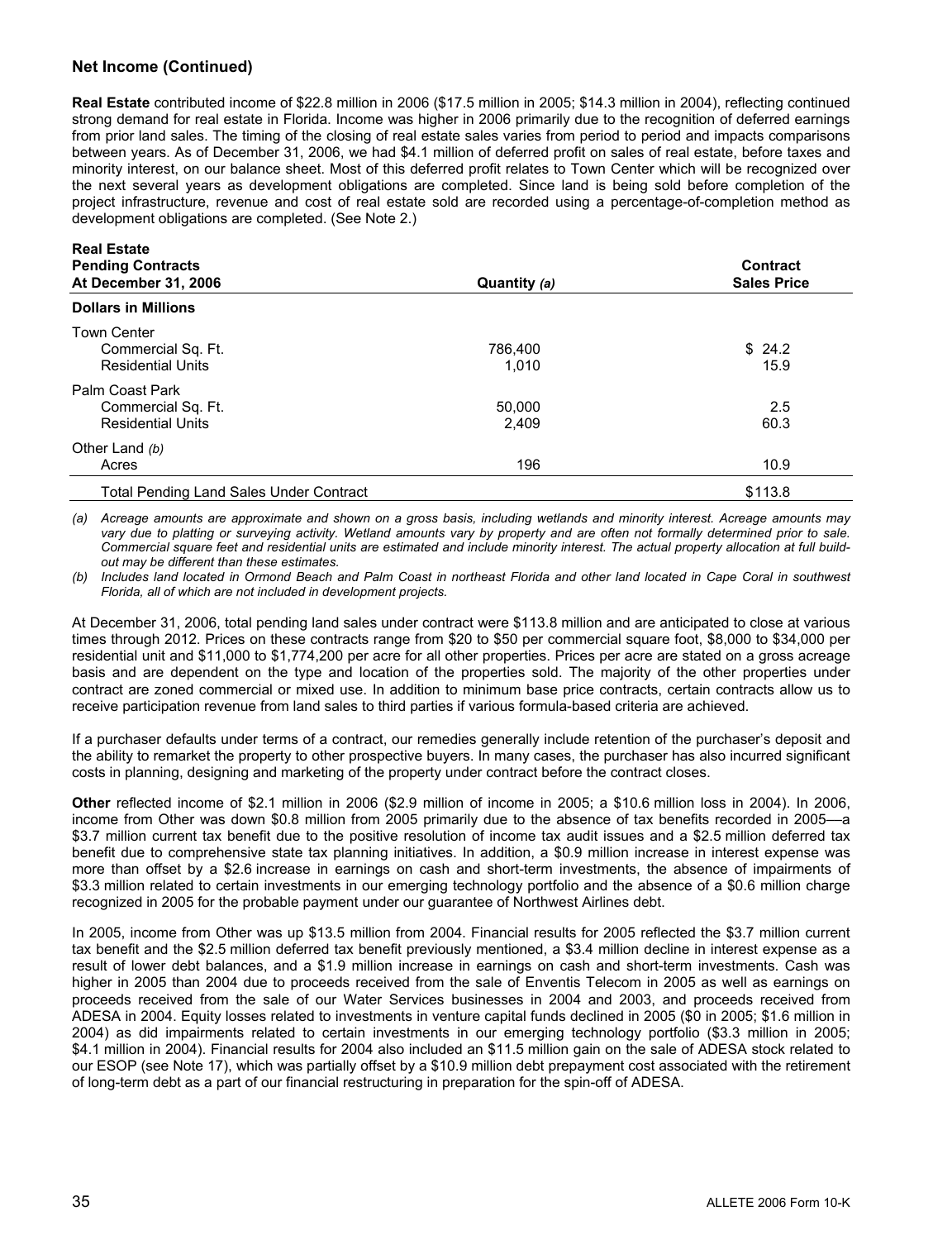# **Net Income (Continued)**

**Discontinued Operations** includes our Automotive Services business that was spun off on September 20, 2004, costs incurred by ALLETE associated with the spin-off of ADESA, our Water Services businesses that we sold over the threeyear period from 2003 to 2005 and our telecommunications business, which we sold in December 2005. Discontinued operations reflected a \$0.9 million loss in 2006 (a \$4.3 million loss in 2005; \$73.7 million of income in 2004).

In 2006, discontinued operations reflected a \$0.9 million loss resulting from additional legal and administrative expenses related to exiting the Water Services businesses (a \$2.5 million loss in 2005; a \$1.3 million loss in 2004). In 2005, administrative and other expenses were incurred to support Florida Water transfer proceedings. A \$1.0 million rate-base settlement charge related to the sale of 63 of Florida Water systems to Aqua Utilities Florida, Inc. was also recorded in 2005. Gains in 2004 from the sale of our North Carolina assets and the remaining systems in Florida were offset by an adjustment to gains reported in 2003. The adjustment to gains reported in 2003 resulted primarily from an arbitration award in December 2004 relating to a gain-sharing provision on a system sold in 2003. The majority of our Florida systems were sold in the fourth quarter of 2003. North Carolina assets were sold in June 2004. Our wastewater assets in Georgia were sold in February 2005.

Automotive Services contributed income of \$74.4 million in 2004.

Financial results for our telecommunications business reflected a loss of \$1.8 million in 2005 (income of \$0.6 million in 2004). In 2005, we recorded a \$3.6 million loss on the sale of this business. In 2005, income from operations was \$1.2 million higher than 2004 primarily due to increased margins on telecommunication services.

**Change in Accounting Principle** reflected the cumulative effect on prior years (to December 31, 2003) of changing to the equity method of accounting for investments in limited liability companies included in our emerging technology portfolio. (See Note 15.)

### **2006 Compared to 2005**

#### **Regulated Utility**

*Operating revenue* was up \$63.6 million, or 11%, from 2005, reflecting increased kilowatthour sales and increased fuel clause recoveries. Electric sales increased 1,127 million kilowatthours, or 10%, mostly due to the addition of Taconite Harbor wholesale power obligations to the Regulated Utility segment effective January 1, 2006. In 2006, the majority of Taconite Harbor sales are reflected in sales to other power suppliers. Sales to other power suppliers were 2,153 million kilowatthours and \$94.3 million (1,142 million kilowatthours and \$52.8 million in 2005). Absent the inclusion of pre-existing Taconite Harbor wholesale energy sales obligations, sales to other power suppliers were down reflecting less excess energy available for sale due to more planned outages at Company generating facilities in 2006 than 2005. Electric sales to retail and municipal customers increased 116 million kilowatthours, or 1%, and \$23.5 million, mainly due to strong demand from industrial customers. Fuel clause recoveries were higher in 2006 as a result of increased fuel and purchased power expenses in 2006. Natural gas revenue was down \$2.8 million from 2005 reflecting decreased usage due to warmer weather in 2006.

*Operating expenses* were up \$57.8 million, or 12%, from 2005.

*Fuel and Purchased Power Expense.* Fuel and purchased power expense was up \$38.0 million from 2005, reflecting the inclusion of Taconite Harbor operations beginning in 2006 (\$22.8 million) and increased purchased power expense due to higher prices paid for purchased power, less Company hydro generation available as a result of below normal precipitation levels, and planned maintenance at Company generating facilities in 2006.

*Other Operating Expenses.* In total, other operating expenses were up \$19.8 million from 2005. Employee compensation was up \$7.3 million primarily due to the inclusion of Taconite Harbor, annual wage increases and the inclusion of union employees in our results sharing compensation awards program. Depreciation expense increased \$4.8 million primarily due to the inclusion of Taconite Harbor and a full year of depreciation of projects capitalized in 2005. In total, plant maintenance expense increased \$4.7 million reflecting the inclusion of Taconite Harbor maintenance in 2006 (\$4.0 million), increased planned maintenance expense at Boswell Unit 4 (\$1.6 million) and increased equipment fuel expenses (\$0.9 million) partially offset by a decrease in maintenance expense at Boswell Unit 3 (\$1.8 million). In 2005, planned maintenance was performed at Boswell Unit 3 while the unit was down due to a cooling tower failure. Pension expense increased \$2.2 million primarily due to a reduction in the discount rate (5.50% in 2006; 5.75% in 2005). Insurance expense was up \$1.0 million due to increased premiums. Vegetation management expense was up \$0.7 million due to more completed in 2006. Property taxes were up \$0.7 million due to higher mill rates in 2006. Purchased natural gas expense was down \$2.7 million due to decreased natural gas sales.

*Interest expense* was up \$2.8 million, or 16%, from 2005, reflecting the inclusion of Taconite Harbor in 2006 partially offset by lower effective interest rates (5.92% in 2006; 6.07% in 2005).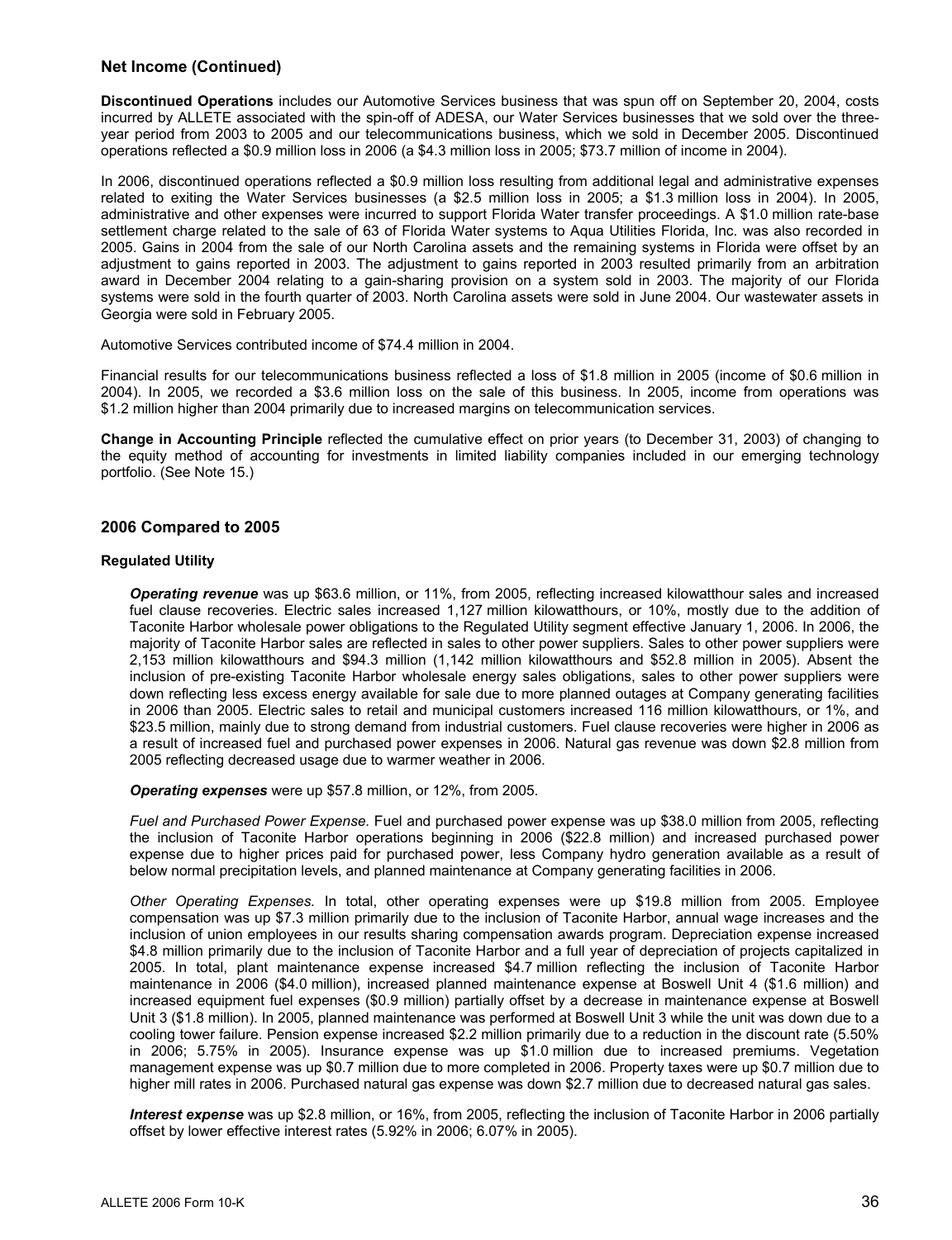# **2006 Compared to 2005 (Continued)**

### **Nonregulated Energy Operations**

*Operating revenue* was down \$48.9 million, or 43%, from 2005 due to the absence of revenue from Taconite Harbor (\$55.1 million in 2005) and Kendall County (\$3.1 million in 2005). Effective January 1, 2006, Taconite Harbor is reported as part of Regulated Utility. Kendall County operations ceased to be included with our operations effective April 1, 2005, when the Company assigned the power purchase agreement to Constellation Energy Commodities. Coal revenue, realized under cost plus a fixed fee agreements, was up \$3.7 million from 2005 reflecting a 16% increase in the delivery price per ton due to higher reimbursable coal production expenses (see operating expenses below). In 2006, tons of coal sold were down 7% from 2005 in part due to an outage at Minnkota Power's Unit 1 in 2006.

*Operating expenses* were down \$125.2 million, or 67%, from 2005 reflecting the absence of a \$77.9 million charge related to the assignment of the Kendall County power purchase agreement to Constellation Energy Commodities on April 1, 2005, expenses related to Taconite Harbor (\$49.3 million in 2005) and other expenses related to Kendall County (\$6.3 million in 2005) that were incurred prior to April 1, 2005. Expenses related to coal operations were up \$3.4 million reflecting increased equipment lease costs (\$1.3 million), higher fuel expenses (\$0.6 million) and increased parts and supplies (\$0.9 million).

*Interest expense* was down \$3.3 million, or 50%, primarily due to the absence of Taconite Harbor in 2006.

*Other income (expense)* reflected \$0.5 million more income in 2006 due to increased Minnesota land sales.

### **Investment in ATC**

*Other income (expense)* reflected \$3.0 million of income in 2006 from our equity investment in ATC, resulting from our share of ATC's earnings.

#### **Real Estate**

*Operating revenue* was up \$15.1 million, or 32%, from 2005, due to the recognition of revenue from prior land sales at our Town Center development project, which are accounted for under the percentage-of-completion method. Revenue from land sales was \$56.1 million in 2006 which included \$9.7 million of previously deferred revenue. In 2005, revenue from land sales was \$42.0 million. Sales at Town Center represented 773 residential units and the rights to build up to 401,971 square feet of commercial space in 2006 (643,000 commercial square feet in 2005). Sales at Palm Coast Park represented 200 residential units in 2006. In 2006, 732 acres of other land were sold (1,102 acres and 7 lots in 2005). The first land sales for Town Center were recorded in June 2005 and the first land sales at Palm Coast Park were recorded in August 2006. At December 31, 2006, revenue of \$5.6 million (\$11.5 million at December 31, 2005) was deferred and will be recognized on a percentage-of-completion basis as development obligations are completed.

*Operating expenses* were up \$2.7 million, or 17%, from 2005 reflecting a \$1.6 million increase in the cost of real estate sold (\$10.2 million in 2006; \$8.6 million in 2005) due to the recognition of the cost of real estate sold at our Town Center development project which were previously deferred under the percentage-of-completion method. Selling expenses increased \$0.6 million due to higher broker commission in 2006 and recognition of prior year's selling expenses at our Town Center development project which were previously deferred under the percentage-ofcompletion method. Property tax expense was \$0.2 million higher in 2006 due to increased assessment values and higher rates. At December 31, 2006, cost of real estate sold totaling \$1.3 million (\$2.2 million at December 31, 2005) and selling expenses of \$0.2 million (\$0.3 million at December 31, 2005), primarily related to Town Center land sales, were deferred until development obligations are completed.

#### **Other**

*Operating expenses* were down \$1.2 million, or 29%, from 2005, reflecting lower general and administrative expenses in 2006.

*Interest expense* was up \$1.6 million, or 70%, from 2005, reflecting interest on additional taxes owed on the gain on the sale of our Florida Water assets and state tax audits, and higher variable rates in 2006.

*Other income (expense)* reflected \$10.1 million more income in 2006 due to a \$4.4 million increase in earnings on cash and short-term investments due to higher rates and higher average balances in 2006, the absence of \$5.1 million of impairments related to certain investments in our emerging technology portfolio recorded in 2005 and the absence of a \$1.0 million charge recognized in 2005 for the probable payment under our guarantee of Northwest Airlines debt.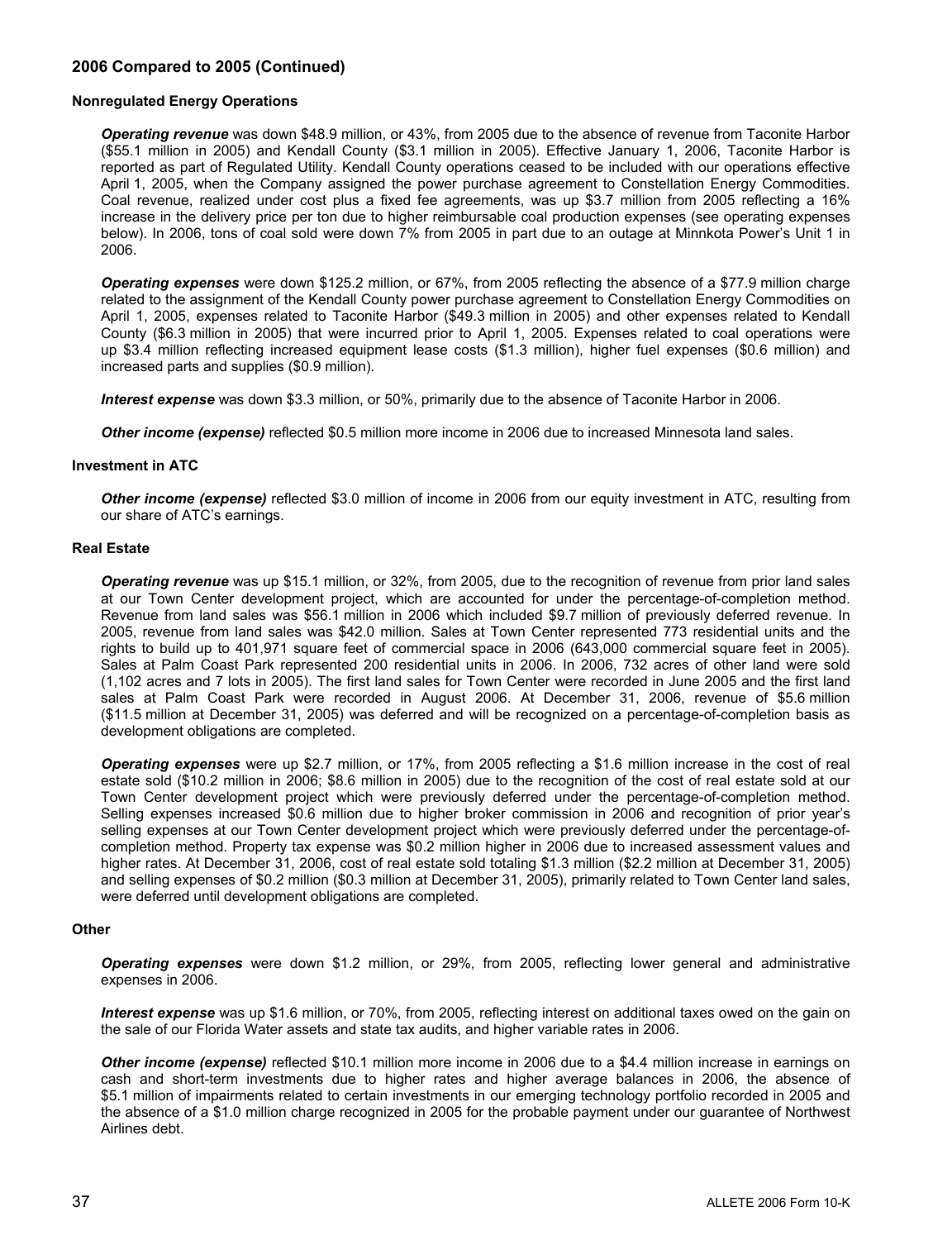# **2006 Compared to 2005 (Continued)**

### **Income Taxes**

For the year ended December 31, 2006, the effective tax rate from continuing operations before minority interest was 36.1% (2.5% benefit for the year ended December 31, 2005). The increase in the effective rate compared to last year was primarily due to the lower income from continuing operations in 2005 as a result of the Kendall County Charge, and one-time tax benefits realized in 2005 for adjustments to our deferred tax assets and liabilities as a result of comprehensive state tax planning initiatives, and positive resolution of audit issues. The effective rate of 36.1% for the year ended December 31, 2006, was less than the combined state and federal statutory rate because of investment tax credits, deductions for Medicare health subsidies, depletion and the expected use of state capital loss carryforwards.

### **2005 Compared to 2004**

#### **Regulated Utility**

*Operating revenue* was up \$20.6 million, or 4%, from 2004. Revenue from other power suppliers was up \$15.4 million from 2004 due to a 224 million, or 24%, increase in kilowatthour sales and higher market prices. In 2005, changes in scheduled plant outages resulted in more energy available for sale than in 2004. Transmission revenue was up \$4.2 million from 2004, reflecting increased MISO-related revenue. Revenue from sales to retail and municipal customers was down \$2.4 million, primarily due to lower fuel clause recoveries in 2005. (See operating expenses below.) Kilowatthour sales to retail and municipal customers remained strong—up 207 million, or 2%, from 2004, reflecting increased usage. Residential and municipal customer usage was higher in 2005 due to higher than normal summer temperatures in 2005. Commercial usage was higher due to stronger economic conditions in our electric service territory in 2005. Sales to industrial customers were similar to last year because, as in 2004, the Company's industrial customers were operating at high production levels, with taconite and paper production at or near capacity. Overall, regulated utility kilowatthour sales were up 431 million, or 4%, from 2004. Revenue from natural gas sales was up \$2.5 million due to increased prices in the natural gas component of sales.

*Operating expenses* were up \$9.7 million, or 2%, from 2004. Fuel and purchased power expense was down \$1.4 million from 2004 due to fewer outages. In 2004, increased purchased power was necessitated by outages at Company generating facilities and the Square Butte generating facility. Maintenance expense was up \$3.4 million from 2004, reflecting planned maintenance performed at Boswell Units 1, 2 and 3 during 2005, partially offset by lower maintenance expense related to Boswell Unit 4 and Laskin Unit 1. In 2004, maintenance expense increased due to maintenance scheduled for 2005 and 2006 that was performed while Boswell Unit 4 was down as a result of a generator failure. Other operating expenses were \$7.7 million higher in 2005––MISO transmission costs increased \$4.1 million, natural gas purchases increased \$2.6 million due to higher prices and pension expense increased \$1.7 million primarily due to a reduction in the discount rate (5.75% in 2005; 6.00% in 2004). These increases were partially offset by the absence of \$2.0 million of expenses related to Split Rock Energy, which we exited in March 2004.

*Interest expense* was down \$1.1 million from 2004, primarily due to lower effective interest rates (6.07% in 2005; 6.67% in 2004).

#### **Nonregulated Energy Operations**

*Operating revenue* was up \$7.1 million, or 7%, from 2004. Revenue from Taconite Harbor increased \$14.0 million from 2004, primarily due to higher demand as a result of two 5-year contracts (175 MW in total) that began in May 2005. Coal revenue, realized under cost plus a fixed fee agreements, was up \$5.0 million from 2004, reflecting a 7% increase in tons of coal sold and an 8% increase in the delivery price per ton due to higher reimbursable coal production expenses. (See operating expenses below.) BNI Coal sold fewer tons of coal in 2004 due to a scheduled outage at the Square Butte generating facility. Revenue from Kendall County was down \$13.4 million from 2004, reflecting the absence of operations since April 2005 when the Kendall County power purchase agreement was assigned to Constellation Energy Commodities. Overall, nonregulated kilowatthour sales were up 2% from 2004.

*Operating expenses* were up \$78.0 million, or 72%, from 2004, primarily due to the \$77.9 million charge related to the assignment of the Kendall County power purchase agreement to Constellation Energy Commodities in April 2005. Nonregulated generation fuel and purchased power expense was down \$11.7 million from 2004, reflecting the absence of Kendall County operations. Operating and maintenance expenses at Taconite Harbor were higher in 2005, reflecting a \$2.3 million increase in  $SO_2$  emission allowance expense, a \$1.0 million increase in contract services due to a longer than anticipated scheduled outage as well as unscheduled outages, and a \$1.2 million increase in depreciation expense as a result of capitalized projects being completed and placed into operation. Expenses related to our coal operations were up \$3.9 million, in part due to higher expenses associated with equipment repairs, increased fuel costs and a \$2.1 million increase in lease expense related to the dragline.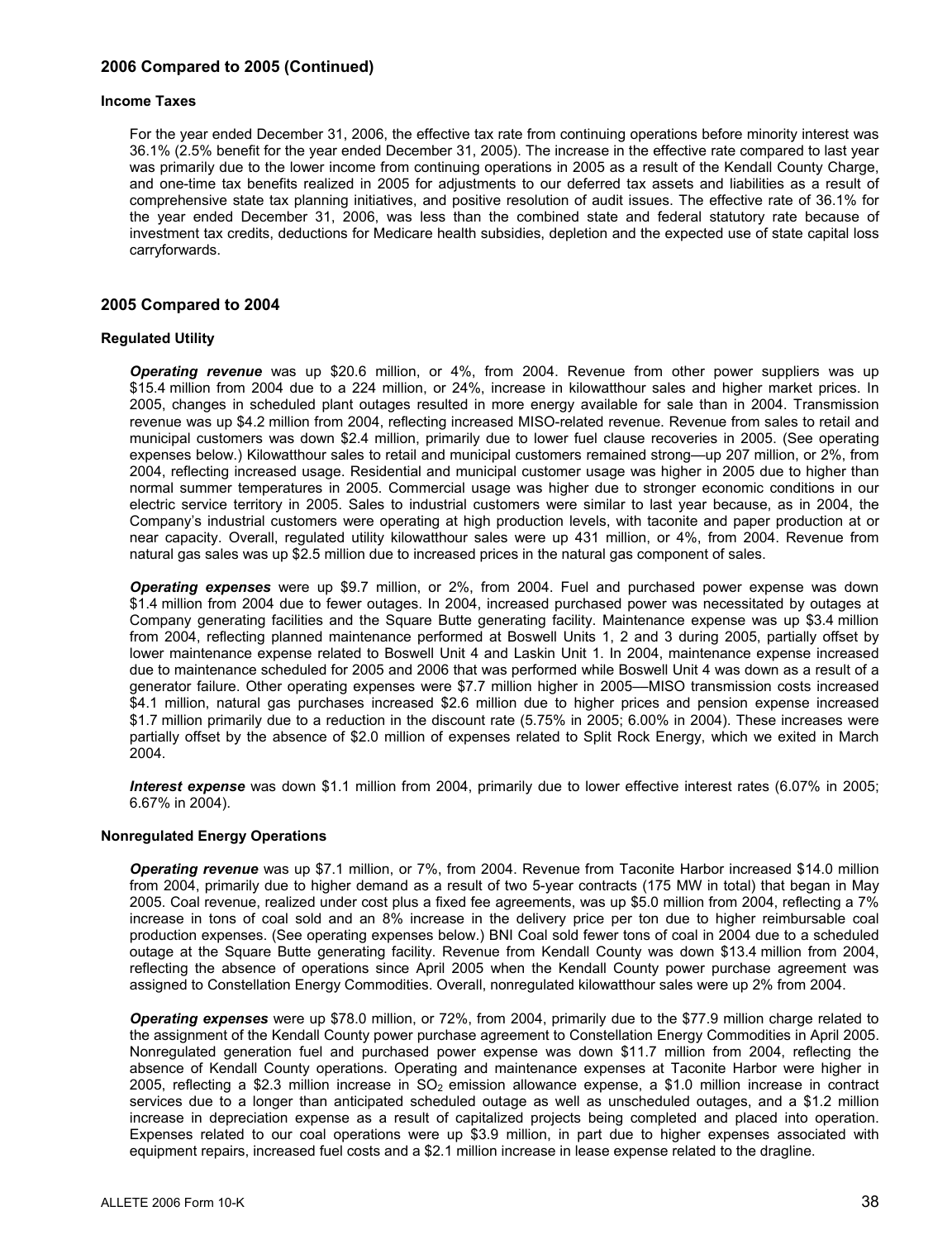# **2005 Compared to 2004 (Continued)**

### **Nonregulated Energy Operations (Continued)**

*Interest expense* was up \$1.7 million from 2004, reflecting higher allocations in 2005.

*Other income (expense)* reflected \$1.1 million more income in 2005. Income from customer contract services was up \$0.4 million from 2004. Income from Minnesota land sales was up \$0.7 million from 2004, primarily due to an adjustment recorded as a result of an MPUC land reevaluation.

### **Real Estate**

*Operating revenue* was up \$5.6 million, or 13%, from 2004, reflecting strong land sales offset by the deferral of revenue associated with certain real estate sales. Revenue from land sales was \$42.0 million in 2005 (\$35.8 million in 2004). Town Center land sales accounted for \$4.5 million of land sale revenue in 2005. In 2005, revenue of \$10.0 million, primarily related to Town Center land sales, was deferred until development obligations are completed (\$1.5 million in 2004). Revenue from lot sales was lower in 2005 because in January 2004 we sold the remaining 184 lots at Sugarmill Woods for \$3.9 million, essentially exiting the lot sales business. In 2005, 1,102 acres and 7 lots were sold. Town Center sales included assignments of rights to build up to 643,000 square feet of commercial space. In 2004, 1,479 acres and 211 lots were sold. Revenue from our brokerage business, Cape Properties, Inc., was down \$0.7 million, reflecting unusually strong sales in 2004.

*Operating expenses* were up \$0.5 million, or 3%, from 2004. Cost of real estate sold was \$2.1 million higher in 2005 (\$8.6 million in 2005; \$6.5 million in 2004) due to the type and location of real estate sold. In 2005, cost of real estate sold totaling \$2.2 million (\$0.4 million in 2004) and selling expense of \$0.3 million, primarily related to Town Center land sales, were deferred until development obligations are completed. Expenses for our brokerage business were down \$0.2 million due to unusually strong sales in 2004. Selling expenses were down \$1.1 million from 2004 due to lower transaction costs and fewer brokerage commissions on 2005 sales. Property taxes were down \$0.3 million from 2004, reflecting a reduction in land owned.

### **Other**

*Operating expenses* were up \$0.9 million, or 28%, from 2004, primarily due to increased compensation expenses.

*Interest expense* was down \$5.7 million from 2004, primarily due to lower debt balances. The Company repaid a \$53 million balance on a credit agreement in April 2004 and \$125 million of 7.80% Senior Notes in July 2004. A combination of internally-generated funds, proceeds from the sale of our Water Services assets and proceeds received from ADESA were used to repay the debt.

*Other income (expense)* reflected \$11.6 million less expense in 2005. Other income (expense) in 2005 reflected a \$3.2 million increase in earnings on excess cash, a \$1.2 million decrease in equity losses from our emerging technology investments and a \$1.0 million charge to recognize the probable payment under our guarantee of Northwest Airlines debt. We also recorded \$5.1 million of impairments related to certain investments in our emerging technology portfolio in 2005 (\$6.5 million in 2004). In 2004, other income (expense) included an \$18.5 million debt prepayment cost related to the early redemption of \$125 million in senior notes, an \$11.5 million gain on the sale of ADESA shares held in our ESOP (see Note 17), and \$0.9 million of income from a rabbi trust established to secure certain deferred executive compensation.

**Income Taxes.** The effective tax rate from continuing operations before minority interest was a 2.5% benefit in 2005 (28.8% expense in 2004). Income taxes in 2005 were affected by three major items, the adjustment of our deferred taxes from comprehensive state tax planning initiatives, a current tax benefit from the positive resolution of audit issues and the inability to use state capital loss carryforwards. The adjustment of our deferred tax assets and liabilities resulted in a deferred tax benefit. We received an audit report resolving open issues that resulted in a current tax benefit. These items decreased our overall tax expense. The emerging technology investment impairments recorded in March 2005 and the Kendall County Charge recorded in April 2005 created capital losses. The current benefit for these items was limited to a federal benefit for income tax purposes. The state tax benefit from these items is not expected to be realized currently or in future periods. The benefit related to these state net capital loss carryforwards was fully offset by a valuation allowance. This resulted in an increase in our overall tax expense. Current taxes also increased in 2005 due to the expiration of the accelerated depreciation deduction allowed by the Jobs and Growth Tax Relief Act of 2003, which expired December 31, 2004. An increase in the Federal Medicare subsidy and the new Domestic Manufacturing Deduction contributed to lower taxes in 2005. Income taxes for 2004 were primarily affected as a result of the benefit of the nontaxable gain from the sale of ADESA common stock in our ESOP. (See Note 13.)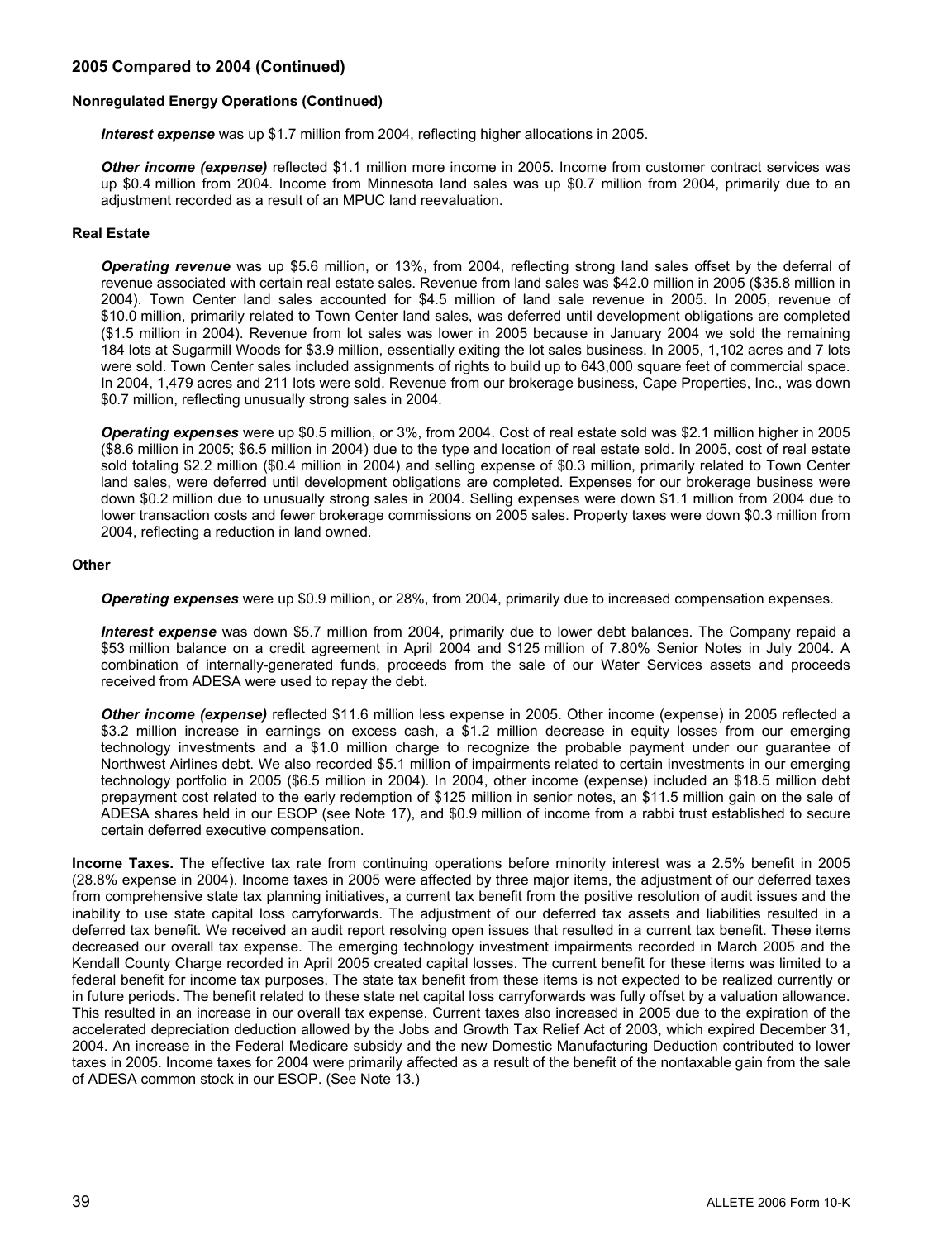# **Non-GAAP Financial Measures**

We prepare financial statements in accordance with GAAP. Along with this information, we disclose and discuss certain non-GAAP financial information in our quarterly earnings releases, on investor conference calls and during investor conferences and related events. Management believes that non-GAAP financial data supplements our GAAP financial statements by providing investors with additional information which enhances the investors' overall understanding of our financial performance and the comparability of our operating results from period to period. The presentation of this additional information is not meant to be considered in isolation or as a substitute for our results of operations prepared and presented in accordance with GAAP.

As earlier mentioned, financial results for 2005 were significantly impacted by the following transactions:

- A \$50.4 million after tax, or \$1.84 per share, charge due to the assignment of the Kendall County power purchase agreement to Constellation Energy Commodities (see Note 10);
- A \$3.7 million, or \$0.13 per share, current tax benefit due to a positive resolution of income tax audit issues; and
- A \$2.5 million, or \$0.09 per share, deferred tax benefit due to comprehensive state tax planning initiatives.

In 2004, financial results were significantly impacted by the following transactions:

- A \$10.9 million after tax, or \$0.38 per share, debt prepayment cost as part of ALLETE's financial restructuring in preparation for the spin-off of Automotive Services (see Note 11); and
- An \$11.5 million after tax, or \$0.41 per share, gain on the sale of ADESA shares related to our ESOP (see Note 17).

Since these transactions significantly impacted the financial results from continuing operations in 2005 and 2004, we believe that for comparative purposes and a more accurate reflection of our ongoing operations, it is useful to present diluted earnings per share from continuing operations for each applicable period excluding the impact of these items. The table below reconciles actual reported diluted earnings per share from continuing operations before change in accounting principle to the adjusted results that exclude these transactions in the respective periods.

| For the Year Ended December 31                              | 2006   | 2005   | 2004   |
|-------------------------------------------------------------|--------|--------|--------|
| <b>Diluted Earnings Per Share of Common Stock</b>           |        |        |        |
| Continuing Operations Before Change in Accounting Principle | \$2.77 | \$0.64 | \$1.35 |
| Add: Kendall County Charge                                  |        | 1.84   |        |
| Debt Prepayment Cost                                        |        |        | 0.38   |
| Less: Gain on Sale of ADESA Shares                          |        |        | 0.41   |
| Positive Resolution of Tax Audit Issues                     |        | 0.13   |        |
| State Tax Planning Initiatives                              |        | 0.09   |        |
|                                                             | \$2.77 | \$2.26 | \$1.32 |

### **Critical Accounting Estimates**

The preparation of financial statements and related disclosures in conformity with generally accepted accounting principles requires management to make various estimates and assumptions that affect amounts reported in the consolidated financial statements. These estimates and assumptions may be revised, which may have a material effect on the consolidated financial statements. Thus, actual results could differ from the amounts reported and disclosed herein. These policies are discussed with the Audit Committee of our Board of Directors on a regular basis. The following represent the policies we believe are most critical to our business and the understanding of our results of operations.

**Real Estate Revenue and Expense Recognition.** We account for sales of real estate in accordance with SFAS 66, "Accounting for Sales of Real Estate." Revenue from commercial and residential properties is recorded at the time of closing using the full profit recognition method, provided that cash collections are at least 20% of the contract price and the other requirements of SFAS 66 are met. However, if we are obligated to perform significant development activities subsequent to the date of the sale, we recognize revenue using the percentage-of-completion method. This method of accounting requires that we recognize gross profit based upon the relationship of development costs incurred to the total estimated costs to develop the parcels. During each reporting period, we must estimate the total costs to be incurred until project completion, including development overhead and interest capitalization costs. These total cost estimates will impact the recognition of profit on sales. The costs are allocated to each lot or parcel based on the relative sales value method. These estimates affect the amount of costs relieved as each lot is sold and incorrect estimates may result in a misstatement of the cost of real estate sold. Additionally, we must estimate the selling price of each individual lot or parcel that is included in inventory for inclusion in the inventory cost model. If the estimated selling prices of the lots are inaccurate, a material difference in the timing of recording cost of real estate sold for the lots sold could occur.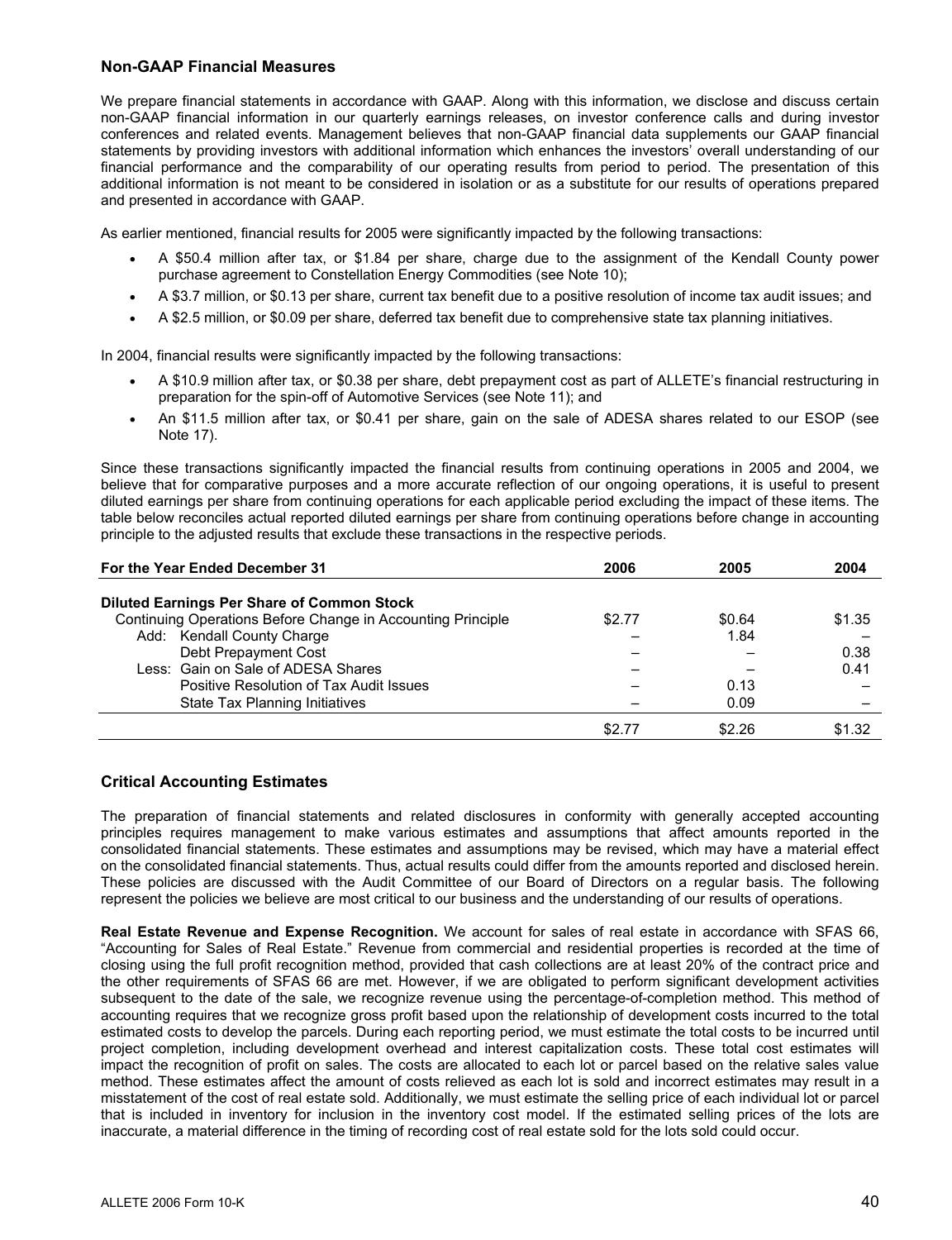# **Critical Accounting Estimates (Continued)**

We record land held for sale at the lower of cost or fair value, which is determined by the evaluation of individual land parcels. Real estate costs include the cost of land acquired, subsequent development costs and costs of improvements, capitalized development period interest, real estate taxes and payroll costs of certain employees devoted directly to the development effort. Based on the relative sales value of the parcels within each development project, we capitalize the real estate costs incurred to the cost of real estate parcels in accordance with SFAS 67, "Accounting for Costs and Initial Rental Operations of Real Estate Projects." When real estate is sold, we include the actual costs incurred and the estimate of future completion costs allocated to the parcel(s) sold, based upon the relative sales value method in the cost of real estate sold. We include land held for sale in Investments on our consolidated balance sheet. In certain cases, we pay fees or construct improvements to mitigate offsite traffic impacts. In return, we receive traffic impact fee credits. We recognize revenue from the sale of traffic impact fee credits when payment is received. In addition to minimum base price contracts, certain contracts allow us to receive participation revenue from land sales to third parties if various formulabased criteria are achieved.

We annually review the real estate carrying value for impairment. If circumstances indicate that the carrying value may not be recoverable, we record an impairment and adjust the related assets to their estimated fair value less costs to sell.

**Impairment of Long-Lived Assets.** We account for our long-lived assets at depreciated historical cost. A long-lived asset is tested for recoverability whenever events or changes in circumstances indicate that its carrying amount may not be recoverable. We conduct this assessment using SFAS 144, "Accounting for the Impairment and Disposal of Long-Lived Assets." Judgments and uncertainties affecting the application of accounting for asset impairment include economic conditions affecting market valuations, changes in our business strategy, and changes in our forecast of future operating cash flows and earnings. We would recognize an impairment only if the carrying amount of a long-lived asset is not recoverable from its undiscounted future cash flows. Management judgment is involved in both deciding if testing for recoverability is necessary and in estimating undiscounted future cash flows.

**Pension and Postretirement Health and Life Actuarial Assumptions.** We account for our pension and postretirement benefit obligations in accordance with the provisions of SFAS 158, "Employers' Accounting for Defined Benefit Pension and Other Postretirement Plans," SFAS 87, "Employers' Accounting for Pensions," and SFAS 106, "Employers' Accounting for Postretirement Benefits Other Than Pensions." These standards require the use of assumptions in determining our obligations and annual cost of our pension and postretirement benefits. An important actuarial assumption for pension and other postretirement benefit plans is the expected long-term rate of return on plan assets. In establishing this assumption, we consider the diversification and allocation of plan assets, the actual long-term historical performance for the type of securities invested in, the actual long-term historical performance of plan assets and the impact of current economic conditions, if any, on long-term historical returns. Our pension asset allocation is approximately 65% equity, 30% fixed-rate and 5% other securities. Equity securities consist of a mix of market capitalization sizes and also include investments in real estate and venture capital funds. We currently use an expected long-term rate of return of 9% in our actuarial determination of our pension and other postretirement expense. We annually review our expected long-term rate of return assumption and will adjust it to respond to any changing market conditions. A 1/2% decrease in the expected long-term rate of return would increase the annual expense for pension and other postretirement benefits by approximately \$1 million after tax; conversely, a 1/2% increase in the expected long-term rate of return would decrease the annual expense by approximately \$1 million after tax.

Currently for plan valuation purposes, we use a discount rate of 5.75%. The discount rate is determined considering highquality long-term corporate bond rates at the valuation date. The discount rate is compared to the Citigroup Pension Discount Curve adjusted for ALLETE's specific cash flows. We believe the adjusted discount curve used in this comparison does not materially differ in duration and cash flows for our pension obligation. The Audit Committee of the Board of Directors annually reviews and approves the rate of return and discount rate used for pension valuation and accounting purposes. (See Note 16.)

**Regulatory Accounting.** Our regulated utility operations are subject to the provisions of SFAS 71, "Accounting for the Effects of Certain Types of Regulation" (SFAS 71). SFAS 71 requires us to reflect the effect of regulatory decisions in our financial statements. Regulatory assets or liabilities arise as a result of a difference between accounting principles generally accepted in the U.S. and the accounting principles imposed by the regulatory agencies. Regulatory assets generally represent incurred costs that have been deferred as they are probable of recovery in customer rates. Regulatory liabilities generally represent obligations to make refunds to customers and amounts collected in rates for which the related costs have not yet been incurred.

We recognize regulatory assets and liabilities in accordance with applicable state and federal regulatory rulings. The recoverability of regulatory assets is periodically assessed by considering factors such as, but not limited to, changes in regulatory rules and rate orders issued by applicable regulatory agencies. The assumptions and judgments used by regulatory authorities may have an impact on the recovery of costs, the rate of return on invested capital, and the timing and amount of assets to be recovered by rates. A change in these assumptions may result in a material impact on our results of operations. (See Note 5.)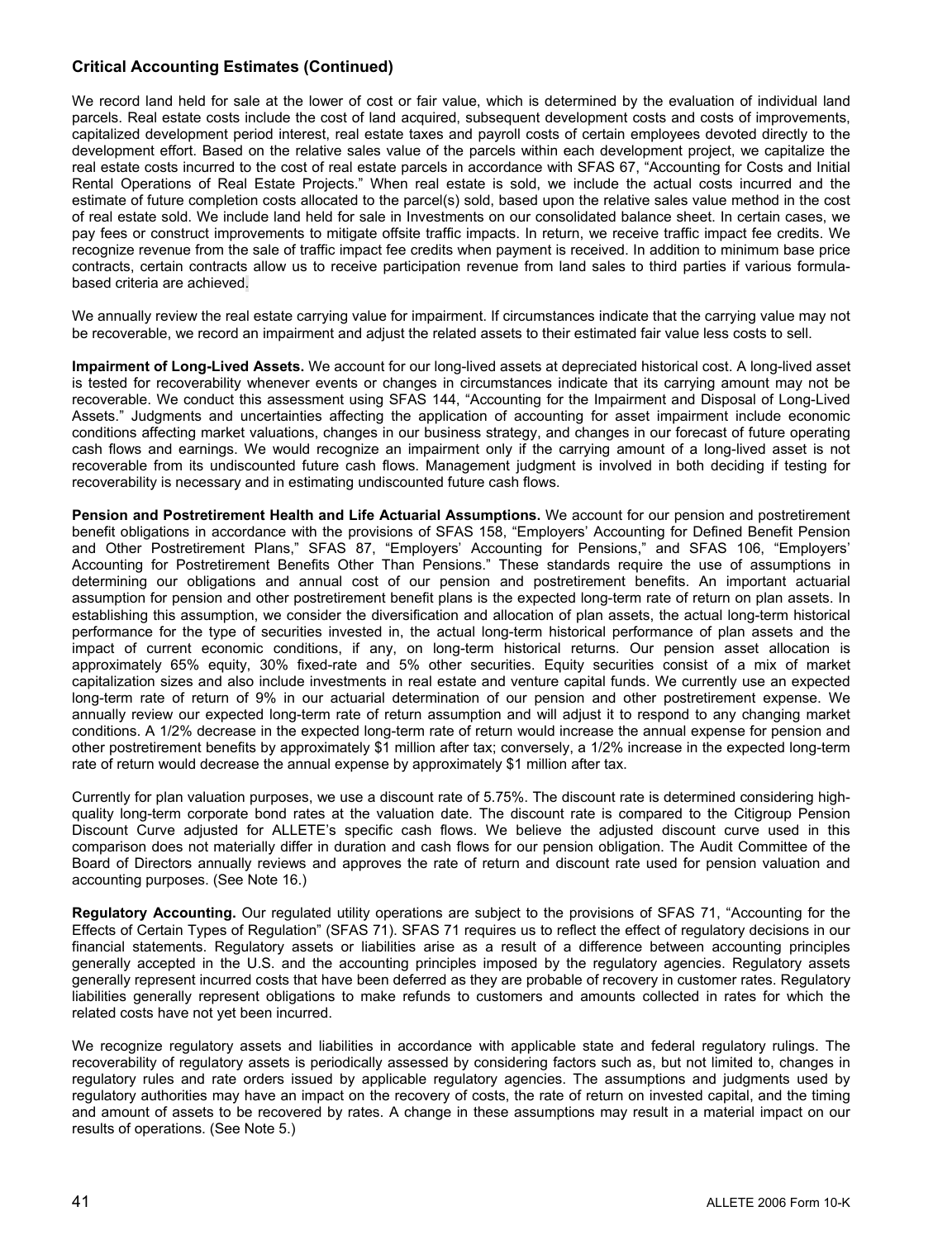# **Critical Accounting Estimates (Continued)**

**Valuation of Investments.** As part of our emerging technology portfolio, we have several minority investments in venture capital funds and direct investments in privately-held, start-up companies. We account for our investment in venture capital funds under the equity method and account for our direct investments in privately-held companies under the cost method because of our ownership percentage. These investments are included in Investments on our consolidated balance sheet. Our policy is to review these investments for impairment on a quarterly basis by assessing such factors as continued commercial viability of products, cash flow and earnings. Any impairment would reduce the carrying value of the investment and be recognized as a loss. In 2006, we did not record an impairment loss on these investments (\$5.1 million pretax in 2005).

**Provision for Environmental Remediation.** Our businesses are subject to regulation by various federal, state and local authorities concerning environmental matters. We review environmental matters on a quarterly basis. Accruals for environmental matters are recorded when it is probable that a liability has been incurred and the amount of the liability can be reasonably estimated, based on current law and existing technologies. These accruals are adjusted periodically as assessment and remediation efforts progress, or as additional technical or legal information becomes available. Accruals for environmental liabilities are included in the balance sheet at undiscounted amounts and exclude claims for recoveries from insurance or other third parties. Costs related to environmental contamination treatment and cleanup are charged to expense. We do not currently anticipate that potential expenditures for environmental remediation and cleanup will be material; however, if we become subject to more stringent remediation at known sites, if we discover additional contamination or previously unknown sites, or if we become subject to related personal or property damage, we could incur material costs in connection with our environmental remediation.

**Taxation.** We are required to make judgments regarding the potential tax effects of various financial transactions and our ongoing operations to estimate our obligations to taxing authorities. These tax obligations include income, real estate and use taxes. These judgments include reserves for potential adverse outcomes regarding tax positions that we have taken. We must also assess our ability to generate capital gains to realize tax benefits associated with capital losses expected to be generated in future periods. Capital losses may be deducted only to the extent of capital gains realized during the year of the loss or during the three prior or five succeeding years for federal purposes, and fifteen succeeding years for Minnesota purposes. As of December 31, 2006, we have, where appropriate, recorded a valuation allowance against our deferred tax assets associated with realized capital losses and impairments to reduce the deferred tax assets to the amount we estimate is more likely than not to be realized. While we believe the resulting tax reserve balances as of December 31, 2006, reflect the most likely outcome of these tax matters in accordance with SFAS 109, "Accounting for Income Taxes," the ultimate amount of capital losses resulting in tax benefits could differ from the net amount of deferred tax assets at December 31, 2006.

### **Outlook**

ALLETE is committed to earning a financial return that rewards its shareholders, allows for reinvestment in its businesses and sustains growth. In the last 10 years, our average annual total shareholder return was 17%. By comparison, the Standard & Poor's 500 Index averaged 8% for the same period. We believe that, in order to enhance our ability to achieve our long-term annual earnings growth goals, we must pursue a strategy of further expansion of our energy and/or real estate businesses, and/or a new industry segment outside of these two businesses.

**Earnings Guidance.** In 2007, we expect ALLETE's diluted earnings per share from continuing operations to be in the range of \$2.95 to \$3.05. The growth in earnings per share is expected to come primarily from our larger full-year investment in ATC. We also expect increased sales at our Real Estate operations and continued strong sales at our Regulated Utility operations. This earnings projection does not include an impact from any investment we may make in new growth opportunities.

**Energy.** As part of our strategy, we will leverage the strengths of our Regulated Utility business to improve our strategic and financial outlook and seek growth opportunities in close geographic proximity to existing operations in the Midwest. In addition, we will evaluate growth opportunities through merger, acquisition or asset additions in our region. We believe our energy businesses are well positioned to successfully deal with the issues affecting the electric utility industry and to compete successfully. Our access to and ownership of low-cost power are our greatest strengths. We anticipate that we will have ready access to sufficient funds for capital investments. We believe electric industry deregulation is unlikely in Minnesota or Wisconsin in the next five years.

*Rate Cases*. Minnesota Power does not expect to file a request to increase rates for its retail utility operations during 2007. We will, however, continue to monitor the costs of serving our retail customers and evaluate the need for a rate filing in the future. Minnesota Power's retail rates are based on a 1994 MPUC retail rate order.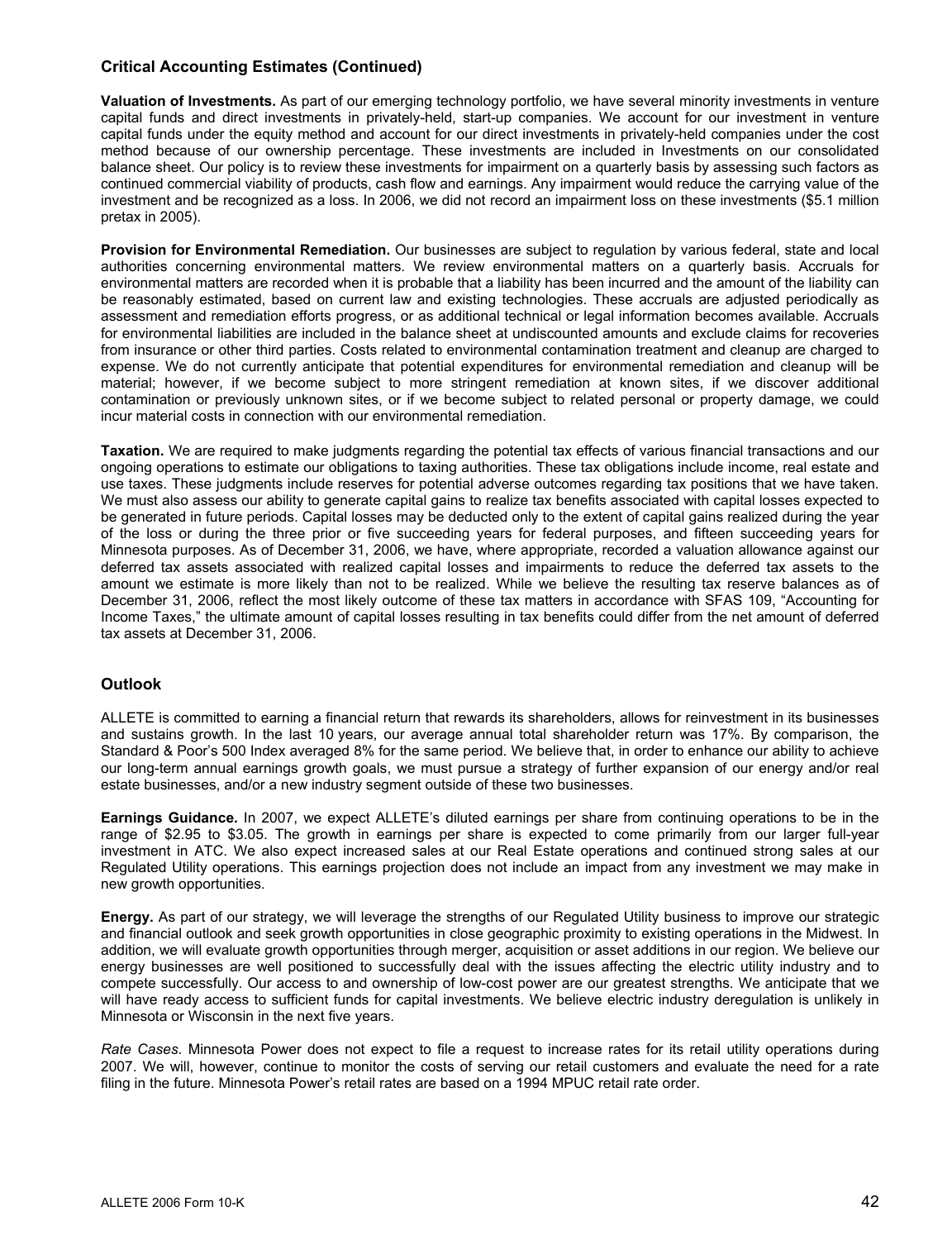In May 2006, SWL&P filed an application with the PSCW for authority to increase retail utility rates on its electric, natural gas and water services an average of 5.2%, and requested an 11.7% return on common equity. An order was issued in December 2006 that allows for an 11.1% return on common equity. New rates became effective January 1, 2007, and reflect a 2.8% average increase in retail utility rates for SWL&P customers (a 2.8% increase in electric rates, a 1.4% increase in natural gas rates and an 8.6% increase in water rates). The rate case allowed for a \$1.7 million increase in annual revenue requirements. The approved rates were lower than originally requested due to the subsequent removal of costs for a new water tower and electric substation from the original request. Both of these projects are now estimated to be in service in late 2008 because of delays in obtaining all the necessary construction approvals. SWL&P plans to file for another rate increase request in 2008.

*Industrial Customers.* Approximately 50% of our Regulated Utility kilowatthour sales are made to our Large Power Customers in the taconite, paper and pulp, and pipeline industries. Based on our research of the taconite industry, Minnesota taconite production for 2007 is anticipated to be about 40 million tons (production was 40 million tons in 2006; 41 million tons in 2005 and in 2004).

There was a slight slowdown for two of our customers in the paper industry in late December 2006 and early January 2007 due to slightly lower demand for their products and a need to balance orders with inventory. It is not known whether this trend will continue further into 2007. In addition, the wood products industry is operating at reduced levels reflecting a decrease in the number of new housing starts.

Our pipeline customers continued to operate at or above historic pumping levels during 2006 and forecast operating at record pumping levels in 2007. As Western Canadian oil sands reserves continue to develop and expand, pipeline operators served by the Company are executing expansion plans to transport additional crude oil supply to United States markets. We believe we are strategically positioned to serve these expanding pipeline facilities as Canadian supply continues to grow and displace domestic and imported Gulf Coast production.

Several natural resource-based companies have been making significant progress developing new projects in northeastern Minnesota. Minnesota Power has actively supported these projects which include paper, ferrous and nonferrous developments. If some or all of these projects are completed, Minnesota Power could serve between 100 MW and 400 MW of new load. In 2006, a contract for approximately 70 MW was successfully negotiated with PolyMet Mining, a new customer planning to start a copper, nickel and precious metals (non-ferrous) mining operation in late 2008. If PolyMet's environmental permits are received and start-up is achieved, the contract with PolyMet Mining will run through at least 2018. The PolyMet Mining electric service agreement requires MPUC approval.

*Additional Generation Needs.* In 2006, the MPUC approved our Resource Plan, which detailed our forecasted retail energy needs and our projected demand along with our energy sourcing options to meet these projected requirements. We project an additional capacity need of approximately 150 MW by 2010, with another 200 MW of capacity needed by 2015. One of the key components in meeting our future needs was the redirection of our Taconite Harbor generating facility from Nonregulated Energy Operations to Regulated Utility operations effective January 1, 2006. We have also entered into a 50-MW long-term power purchase agreement with Manitoba Hydro which extends from May 2009 to April 2015 that is pending regulatory approval. We began purchasing the output from the 50-MW Oliver Wind I project in North Dakota under a 25-year power purchase agreement with an affiliate of FPL Energy in late December 2006. In January 2007, we announced plans for a second, 48-MW North Dakota wind project (Oliver Wind II) that is expected to be operational by the end of 2007, pending regulatory and other approvals. In addition, we are continuing to pursue the purchase of renewable energy from a new 25-MW to 30-MW wind facility that would be located in northeastern Minnesota, subject to a power purchase agreement and regulatory approvals.

We are also exploring construction and purchase options for our anticipated resource needs by 2015. Minnesota Power, Basin Electric Power Cooperative, Minnkota Power and Montana-Dakota Utilities Company are continuing a study that will evaluate the feasibility of a joint lignite-fueled generating resource in the vicinity of the existing Milton R. Young generating station (which includes Square Butte) near Center, North Dakota. We are also continuing to study the feasibility of the construction of a natural gas-fired electric generating facility which could be located in northwestern Wisconsin or northeastern Minnesota. Any final resource decision by Minnesota Power is subject to MPUC and other approvals.

We anticipate that our winter peak demand requirements by customers in our service territory will increase at an average annual growth rate of 1.5% through 2011. We continue to make investments to maintain and improve the integrity of our generating, transmission and distribution assets, and maintain environmental compliance.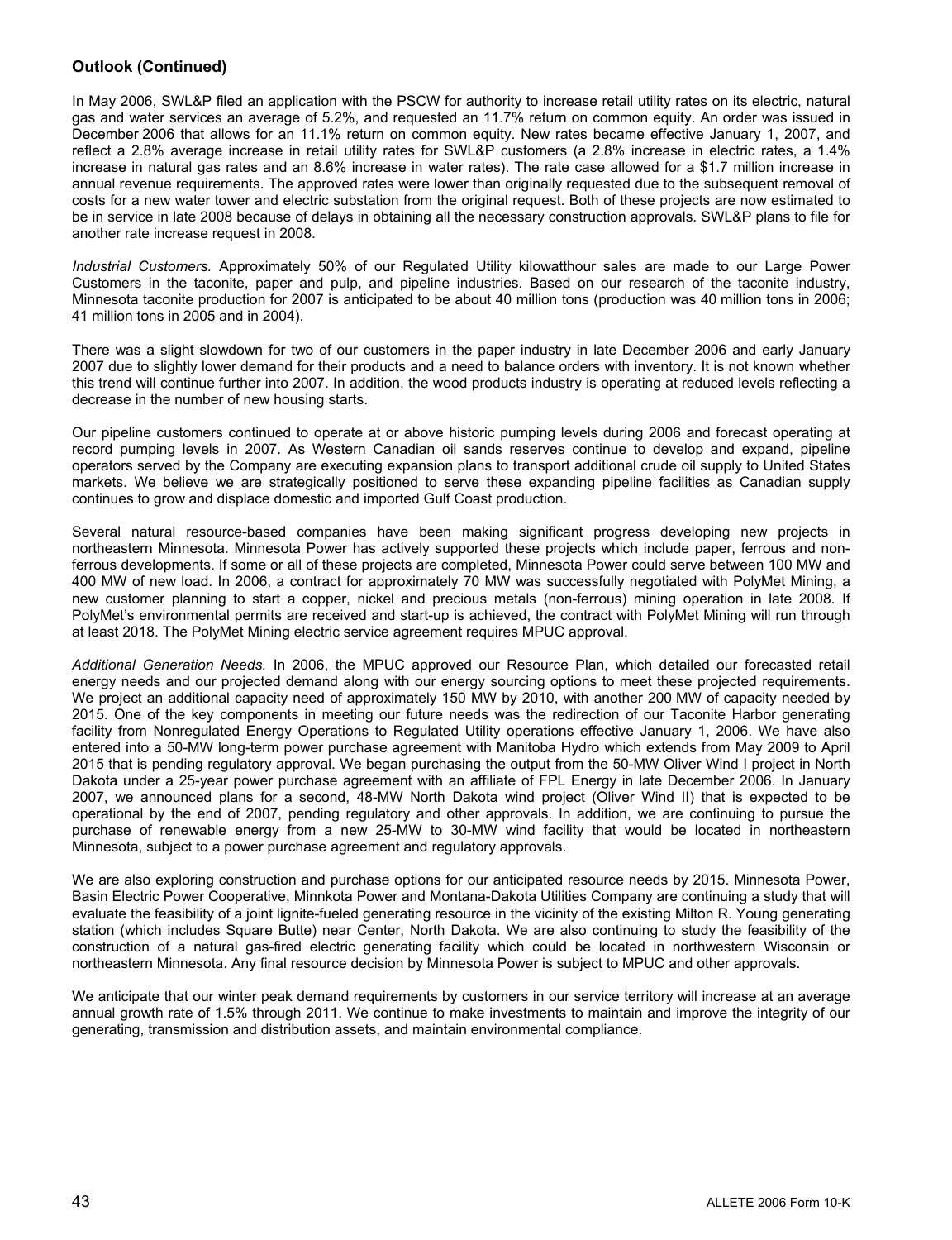*AREA and Boswell Unit 3 Emission Reduction Plans.* In May 2006, the MPUC approved our filing for cost recovery of planned expenditures to reduce emissions to meet pending federal requirements at Taconite Harbor and Laskin under the AREA Plan. The AREA Plan approval allows Minnesota Power to recover Minnesota jurisdictional costs for SO<sub>2</sub>, NO<sub>X</sub> and mercury emission reductions made at these facilities without a rate proceeding. Minnesota cost recovery from retail customers will include return on investment, depreciation, and incremental operations and maintenance expenses. Minnesota Power completed installation of new equipment at the first of two Laskin units at the end of November 2006, with the first of three Taconite Harbor unit installations anticipated to be completed by mid-2007. Work on all units at Taconite Harbor and Laskin is anticipated to be completed by the end of 2008. Cost recovery filings are required to be made 90 days prior to the anticipated in-service date for the equipment at each unit, with rate recovery beginning the month following the in-service date. We began cost recovery of AREA plan costs in December 2006 with the placement in service of Laskin Unit 2. We filed with the MPUC for cost recovery on Laskin Unit 1 in January 2007 and expect to begin cost recovery in May 2007. We anticipate beginning cost recovery on Taconite Harbor Unit 2 in mid-2007 and Taconite Harbor Units 1 and 3 in 2008. AREA plan expenditures as of December 31, 2006, were \$11.4 million.

In May 2006, we announced plans to make emission reduction investments at our Boswell Unit 3 generating unit. Plans include reductions of particulate,  $SO_2$ ,  $NO<sub>X</sub>$  and mercury emissions to meet pending federal and state requirements. The estimated capital cost for these reductions is approximately \$200 million, \$14 million of which was spent in 2006 for design engineering and related costs. The balance is expected to be spent from 2007 through 2009 and is included in the \$233 million the Company expects to spend for environmental upgrades from 2007 through 2011. (See Capital Requirements.) In October 2006, we submitted a filing to the MPCA for approval of the Boswell Unit 3 emission reduction plan. A filing with the MPUC for approval of Minnesota jurisdictional related expenditures on Boswell Unit 3 was made in January 2007 to allow cost recovery on these investments from retail customers without a rate proceeding. MPUC approval would authorize a cash return on construction work in progress during the construction phase and allow recovery for a return on investment, depreciation, and incremental operations and maintenance expenses once the unit is placed into service in late 2009. We expect to begin cost recovery on construction work in progress in 2008. In 2007, we will be filing with the MPUC a request to extend the asset life for depreciation purposes on Boswell Unit 3 from 8 years to 29 years. We anticipate approval of this filing in 2007. This extension will reduce 2007 depreciation expense by approximately \$5 million.

*CAIR and CAMR.* In March 2005, the EPA issued its Clean Air Interstate Rule (CAIR) which would reduce emissions of SO<sub>2</sub> and NO<sub>X</sub>. In November 2005, the EPA granted reconsideration of the CAIR. Minnesota Power filed comments for reconsideration arguing that the state of Minnesota did not belong in CAIR and that  $SO<sub>2</sub>$  allocations proposed under the CAIR were unfair. CAIR was finalized by the EPA in March 2006 when the EPA determined it would not make any changes to the CAIR as a result of the petitions for reconsideration. Petitions for Review, including Minnesota Power's, remain pending at the Court of Appeals, with resolution of the Petitions for Review anticipated in 2008. In March 2005, the EPA issued its Clean Air Mercury Rule (CAMR). The EPA granted reconsideration of the CAMR in October 2005 and finalized the rule in early 2006. Minnesota Power is not participating in the Petitions for Review of the CAMR. The final outcomes of these regulatory proceedings are expected to require significant capital investments in the 2008 to 2012 timeframe. (See Capital Requirements.)

*MISO and Fuel Clause.* As a result of MISO Day 2 implementation in April 2005, energy transactions to serve retail customers are sourced through wholesale transactions with MISO as the counterparty. We filed a petition with the MPUC in February 2005 to amend our fuel clause to accommodate costs and revenue related to MISO Day 2 market implementation. In April 2005, the MPUC approved interim ratemaking treatment of MISO Day 2 costs, which allowed these costs to be recovered through the fuel clause, subject to refund with interest.

In December 2005, the MPUC issued an order which denied recovery through the fuel clause of uplift charges, congestion revenue and expenses, and administrative costs related to Minnesota Power's MISO Day 2 market activities. This denial created a refund obligation. Minnesota Power requested rehearing of the order in a filing made with the MPUC in January 2006. Three other Minnesota utilities affected by the order also filed for rehearing, as did the DOC and MISO. In February 2006, the MPUC granted rehearing of the MISO Day 2 docket and suspended the refund obligation for charges recovered through the fuel clause denied in the December 2005 order. The MPUC also ordered a review of MISO Day 2 costs to determine which costs should be recovered on a current basis through the fuel clause and which costs were more appropriately deferred for potential recovery through base rates. The Company worked with other Minnesota utilities, the DOC and other stakeholders to review MISO Day 2 costs and to prepare a joint report and recommendations. The joint report and recommendations were filed with the MPUC in June 2006. A technical conference on the report was held with the MPUC on October 31, 2006. At a hearing November 9, 2006, the MPUC approved current recovery of nearly all MISO Day 2 charges.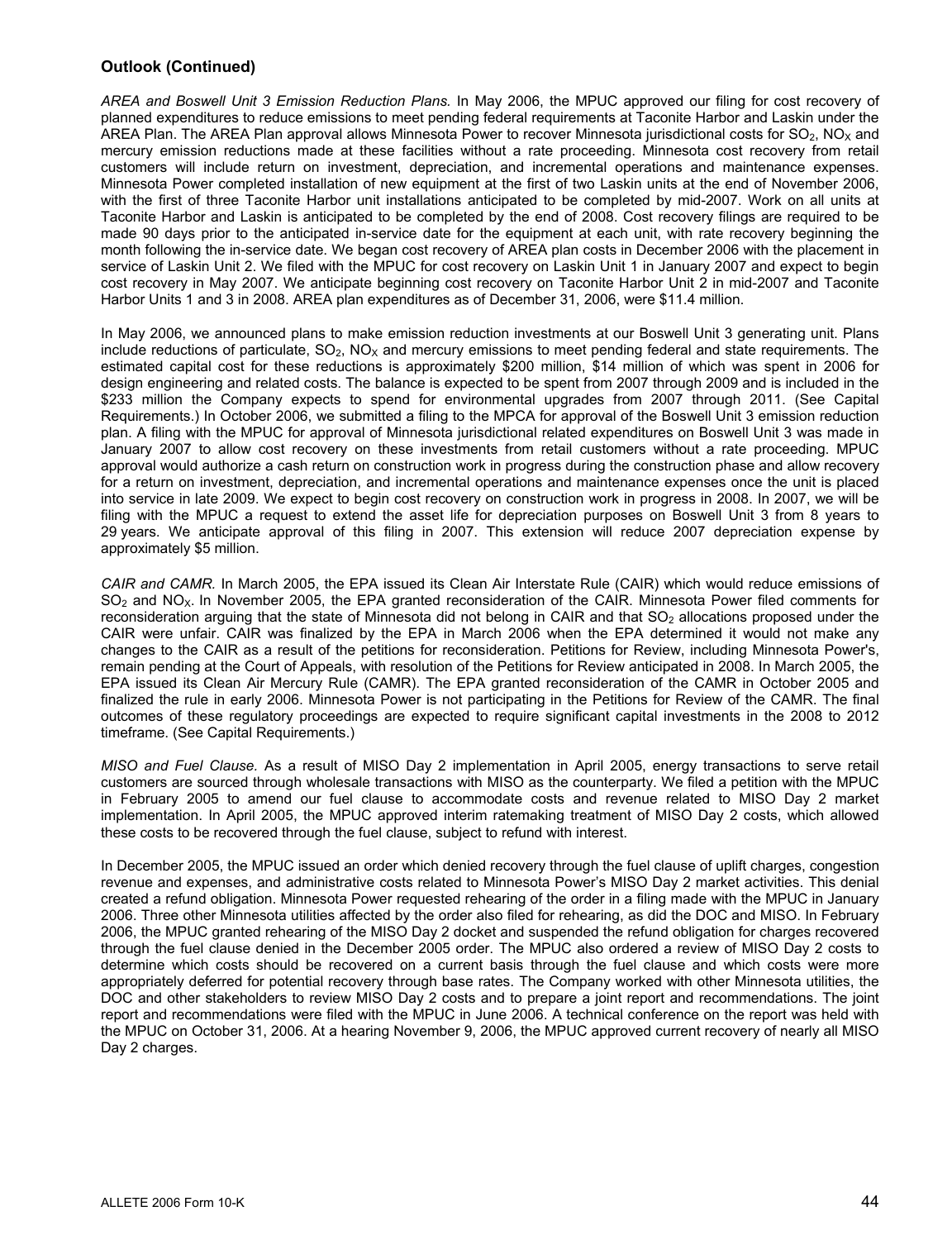On December 20, 2006, the MPUC issued an order allowing Minnesota Power and the other utilities involved in the MISO Day 2 proceeding to continue recovering MISO Day 2 charges through the Minnesota retail fuel clause except for MISO Day 2 administrative charges. On January 8, 2007, this order was challenged by the Minnesota OAG, which has sought reconsideration. The rehearing has been opposed by Minnesota Power and the other utilities, as well as MISO. The reconsideration request is currently pending before the MPUC. The MPUC has until March 9, 2007, to act on the Minnesota OAG's request. The order, if upheld, grants deferred accounting treatment for three MISO Day 2 charge types that were determined to be administrative charges. Under the order, Minnesota Power would refund through customer bills approximately \$2 million of administrative charges previously collected through the fuel clause between April 1, 2005, and December 31, 2006, and record these administrative charges as a regulatory asset. Minnesota Power would be permitted to continue accumulating MISO Day 2 administrative charges after December 31, 2006, as a regulatory asset until it files its next rate case, at which time recovery for such charges will be determined. This order would remove the subject to refund requirement of the two interim orders, and include extensive fuel clause reporting requirements that would be reviewed in Minnesota Power's monthly and annual fuel clause filings with the MPUC. There would be no impact on earnings as a result of this ruling. The Company is unable to predict the outcome of this matter.

As a result of the MPUC's December 2006 order allowing recovery of nearly all MISO Day 2 charges through the fuel clause, on December 28, 2006, Minnesota Power rescinded its December 2005 Letter of Intent to Withdraw from MISO.

*Investment in ATC.* In December 2005, we entered into an agreement with Wisconsin Public Service Corporation and WPS Investments, LLC that provides for our Wisconsin subsidiary, Rainy River Energy Corporation - Wisconsin, to invest \$60 million in ATC. In May 2006, the PSCW reviewed and approved the request that allows us to invest in ATC. During 2006, we invested \$51.4 million in ATC. We plan to invest an additional \$8.6 million in ATC in early 2007 to reach our \$60 million investment commitment and estimated 8% ownership interest. As of December 31, 2006, our equity investment balance in ATC was \$53.7 million, representing approximately a 7% ownership interest. (See Note 6.) We will have the opportunity to make additional investments in ATC through general capital calls based upon our pro-rata investment level in ATC.

**Real Estate.** We have a diversified mix of property under contract and available for sale––residential, commercial and industrial––in desirable Florida locations (see Item 1 – Real Estate). A large portion of our real estate inventory is located in Florida's Flagler and Volusia Counties, an area with one of the fastest growing populations in the United States. We expect this population growth to continue, which will increase the demand for real estate in the area. Rapid residential growth over the past few years in our markets has created a steady demand for our commercial properties. As of December 31, 2006, we had \$113.8 million of pending contracts scheduled to close over the next several years. We believe the long-term growth indicators for Florida real estate remain strong.

Progress continues on our three major planned development projects in Florida—Town Center, which will be a new downtown for Palm Coast; Palm Coast Park, which is located in northwest Palm Coast; and Ormond Crossings, which is located in Ormond Beach along Interstate 95. Other ongoing land sales and rental income at the retail shopping center in Winter Haven provide us with additional revenue.

ALLETE Properties plans to maximize the value of the property it currently owns through entitlement, infrastructure improvements and orderly sales of properties. In addition to managing its current real estate inventory, ALLETE Properties is focused on identifying, acquiring and entitling vacant land in Florida and other parts of the southeast United States.

As of December 31, 2006, we had \$4.1 million of deferred profit on sales of real estate, before taxes and minority interest, on our balance sheet. Most of the deferred profit relates to Town Center which will be recognized over the next several years as development obligations are completed.

*Town Center.* Throughout 2005 and 2006, our marketing program targeted a blend of office, retail commercial, residential and mixed-use project developers. In 2006, a Publix grocery store anchored retail center opened and construction started on an 84,000 square foot medical center. Twenty other projects are in the permitting stage, 11 of which are expected to break ground in 2007. Future marketing efforts will focus on attracting the following additional land uses to Town Center: residential apartments, assisted living facilities, business park uses and restaurants.

Pending land sales under contract for properties at Town Center totaled \$40.1 million at December 31, 2006. We have the opportunity to receive participation revenue as part of one of these sales contracts. Among the pending Town Center sales contracts is a contract with Developers Realty Corporation (DRC) to develop projects in the downtown core area and a large retail shopping center on a 50-acre tract. DRC has entered into an agreement to form a joint venture with Weingarten Realty Investors (Weingarten). DRC/Weingarten has a commitment from a major national retail anchor for the retail shopping center.

Sites have also been set aside for a new city hall, an arts and entertainment center, and other public uses. At build-out, Town Center is expected to include over 2,900 residential units, including lodging facilities and 3.7 million square feet of various types of commercial space, including a movie theater. Future market conditions will determine how quickly Town Center is built out.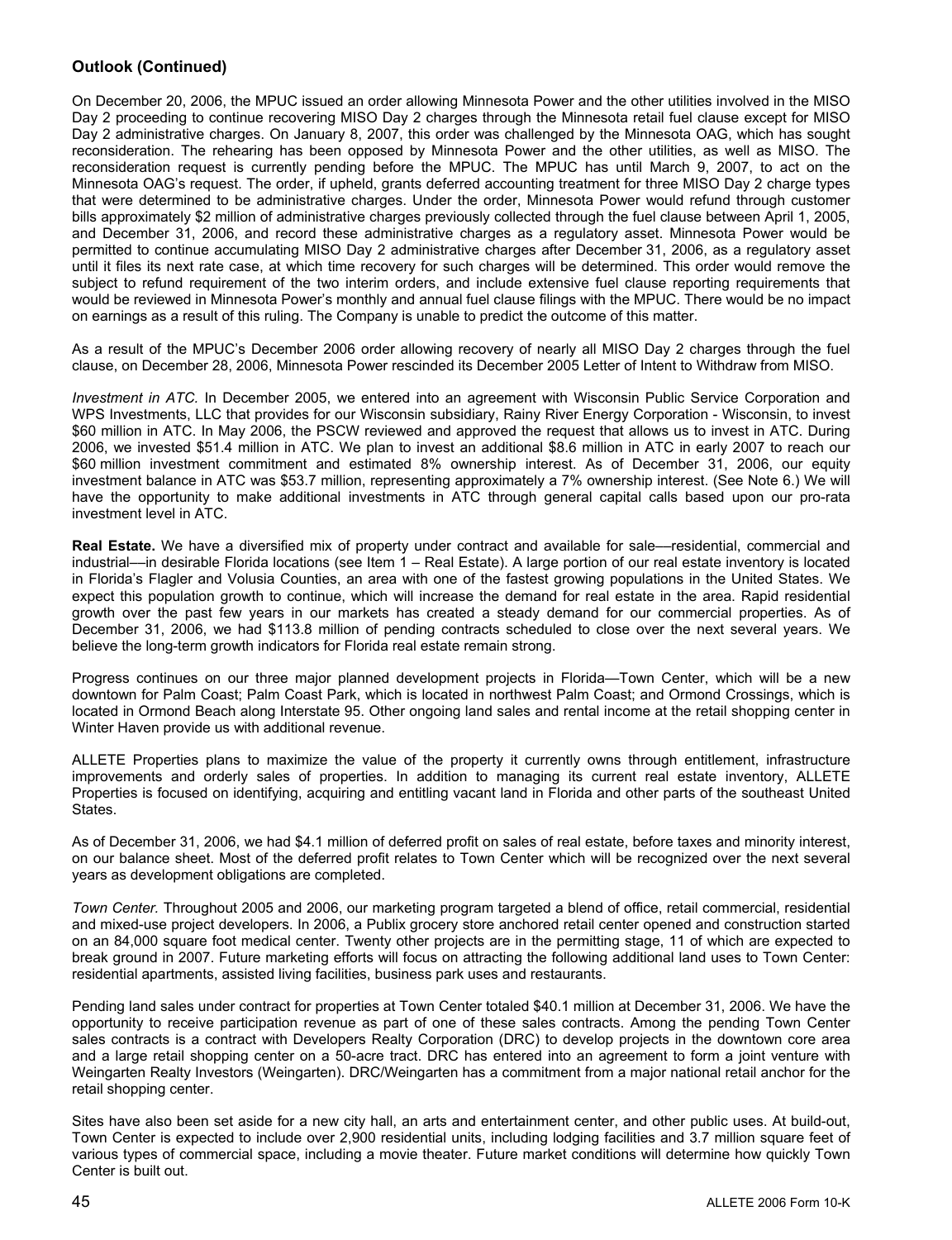*Palm Coast Park.* We began selling property at Palm Coast Park in August 2006. Three developers who have purchased land at Palm Coast Park have started planning, engineering design and permitting of their respective projects. Since land is being sold before completion of the project infrastructure, revenue and cost of real estate sold are recorded using a percentage-of-completion method.

In 2006, the Palm Coast Park District issued \$31.8 million of tax-exempt, 5.7% Special Assessment Bonds, the majority of which will be used to fund the construction of the major infrastructure improvements at Palm Coast Park, and to mitigate traffic and environmental impacts at Palm Coast Park. Major infrastructure construction began in December 2006 and is expected to be completed in 2007. Commercial and industrial lots will be offered for sale in 2007, with closings anticipated to begin in 2008. We anticipate that the Palm Coast Park District will need to issue additional bonds to pay for the development of residential and commercial properties.

At December 31, 2006, pending land sales under contract for properties at Palm Coast Park totaled \$62.8 million. We have the opportunity to receive participation revenue as part of these sales contracts. One of the pending sales contracts, for the sale of five residential tracts and one commercial tract for a total of \$52.5 million, provides for closings in 2007, 2008 and 2009. The project, which is named Sawmill Creek, will include up to 1,469 residential housing units, a championship golf course and neighborhood retail office space, along with a community park and an elementary and middle school. Other pending land sale contracts include a residential tract for an affordable condominium project and a 600-unit single-family residential project that will be connected to the existing Matanzas Woods golf course neighborhood.

*Ormond Crossings.* In December 2006, we received DRI approval from the city of Ormond Beach for our 6,000-acre Ormond Crossings project. This is a key approval necessary to develop up to 3,700 residential units and 5 million commercial square feet within Ormond Crossings. Most of Ormond Crossings is located in the city of Ormond Beach in Volusia County; the remainder of the development is an adjacent piece of unincorporated land in neighboring Flagler County. A development order from Flagler County is under review by the Flagler County Commission and, if approved, we will receive entitlements for up to 700 additional residential units. Actual build-out of Ormond Crossings, however, will consider market demand as well as infrastructure and mitigation costs.

After an agreement is finalized with the Florida Department of Transportation concerning traffic mitigation costs, we will determine the best economic build-out of the project. The agreement and economic analysis are expected to be completed in 2007.

Engineering design and permitting will be ongoing as the project is developed and sites are sold. We anticipate Ormond Crossings land sales closings starting in 2009.

**Other.** We have the potential to recognize gains or losses on the sale of investments in our emerging technology portfolio. We plan to sell investments in our emerging technology portfolio as shares are distributed to us. Some restrictions on sales may apply, including, but not limited to, underwriter lock-up periods that typically extend for 180 days following an initial public offering. We have committed to make additional investments in certain emerging technology holdings. The total future commitment was \$2.5 million at December 31, 2006, and is expected to be invested in 2007. We do not have plans to make any additional investments beyond this commitment.

**Income Taxes.** ALLETE's aggregate federal and multi-state statutory tax rate is expected to be approximately 40% for 2007. On an ongoing basis ALLETE, has certain tax credits and other tax adjustments that will reduce the expected effective tax rate to approximately 38% for 2007. These tax credits and adjustments historically have included items such as investment tax credits, depletion allowances, Medicare prescription reimbursement as well as other items. The effective rate will also be impacted by such items as changes in income from operations before minority interest and income taxes, state and federal tax law changes that become effective during the year, business combinations and configuration changes, tax planning initiatives and resolution of prior years' tax matters. Based upon our earnings per share guidance for 2007, we expect our effective tax rate for 2007 to approximate 38%.

### **Liquidity and Capital Resources**

#### **Cash Flow Activities**

Our strategy includes growing our businesses both internally by expanding facilities, services and operations (see Capital Requirements), and externally through acquisitions.

We believe our financial condition is strong, as evidenced by cash and cash equivalents of \$44.8 million, \$104.5 million of short-term investments and a debt to total capital ratio of 37% at December 31, 2006.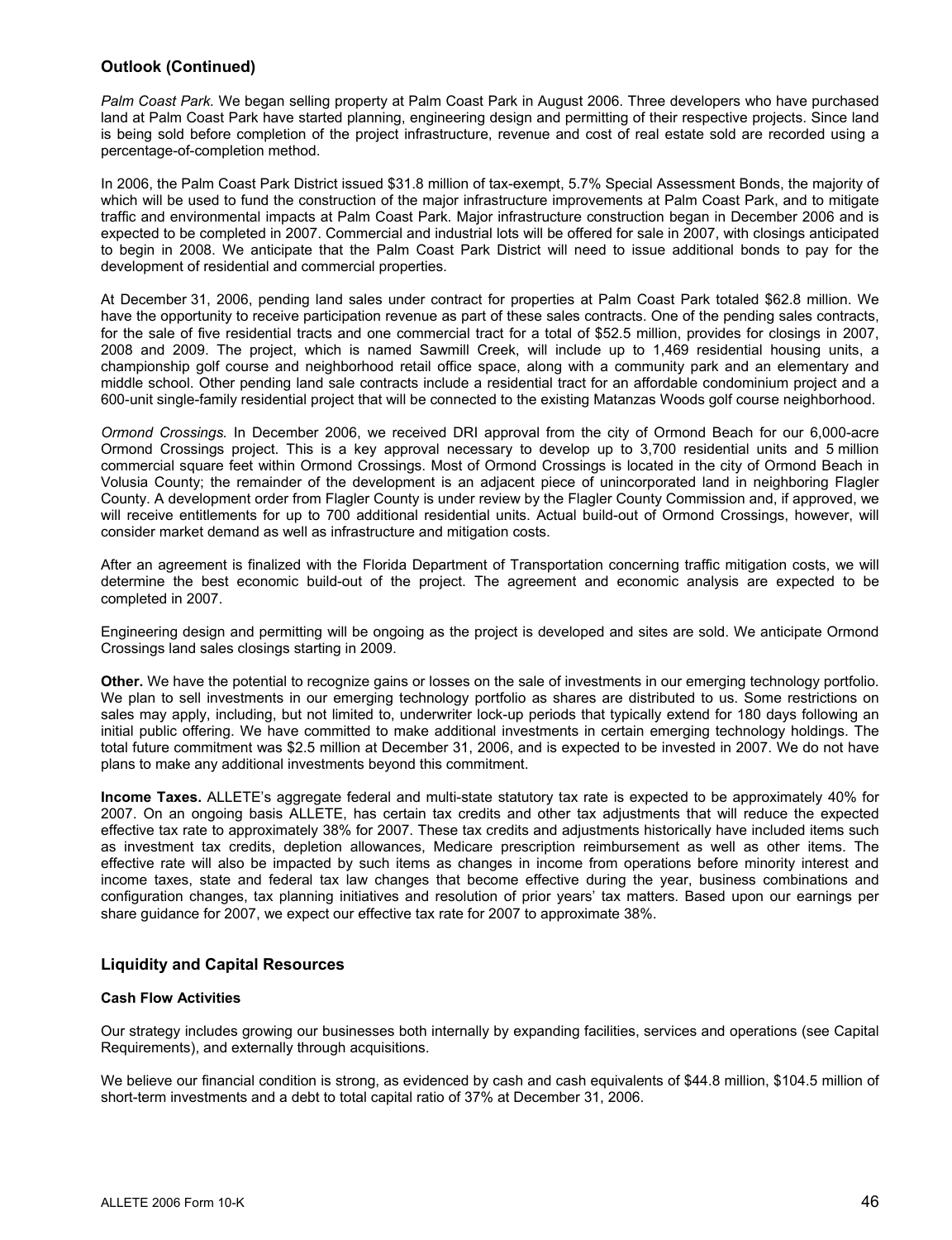# **Liquidity and Capital Resources (Continued)**

**Operating Activities.** Cash from operating activities was \$142.5 million for 2006 (\$53.5 million for 2005; \$175.0 million for 2004). Cash from operating activities was higher in 2006 than 2005, primarily due to the \$77.9 million Kendall County Charge in 2005 and related \$24.3 million federal tax refund received in 2006. Cash also increased \$4.4 million in 2006 due to the collection of customer receivables which were up as a result of colder weather in December 2005. Other differences between 2006 and 2005 include an additional \$9 million cash used for inventories in 2006 and the payment of approximately \$13 million of 2005 accrued liabilities. Additional inventories primarily reflect coal purchases in anticipation of maintenance on coal handling equipment.

Cash from operating activities was lower in 2005 than 2004 due to the absence of cash from discontinued operations (\$2.3 million in 2005; \$108.8 million in 2004). In 2004, we spun off our Automotive Services business and essentially completed the exit from our Water Services businesses. The lower cash from operations was partially offset by the collection of a \$6.7 million outstanding receivable at December 31, 2004, from ATC for work on the Duluth-to-Wausau transmission line and other receivables, and an additional \$7.5 million of deferred profit on real estate activities.

**Investing Activities.** Cash used for investing activities was \$154.7 million for 2006 (cash from investing activities of \$3.9 million for 2005; cash used for investing activities of \$126.5 million for 2004). Gross proceeds from the sale of available-for-sale securities were \$608.8 million in 2006 (\$376.0 million in 2005; \$1.9 million in 2004) and purchases were \$596.4 million (\$343.7 million in 2005; \$149.5 million in 2004). Cash used for investing activities was higher in 2006 than 2005, primarily due to \$51.4 million invested in ATC and a \$43.7 million increase in expenditures for property, plant and equipment due to major environmental construction projects.

Cash from investing activities was higher in 2005 than 2004, primarily due to a \$179.9 million increase in net proceeds received from the sale of short-term investments and \$35.5 million received from the sale of Enventis Telecom. These increases were partially offset by the absence of \$66.0 million proceeds received in 2004 from the sale of our remaining Water Services businesses and \$12.0 million received from Split Rock Energy in 2004 upon termination of the joint venture.

**Financing Activities.** Cash used for financing activities was \$32.6 million for 2006 (\$13.9 million for 2005; \$228.7 million for 2004). Cash used for financing activities was higher in 2006 than 2005 primarily due to an additional \$7.2 million in dividends paid as a result of more shares outstanding, a higher dividend rate and fewer shares of common stock issued under our long-term incentive compensation plan. In 2006, we refinanced \$77.8 million of long-term debt at lower rates.

Cash used for financing activities was lower in 2005 than 2004 primarily due to significant debt repayment (\$35.7 million in 2005; \$241.1 million in 2004). In 2005, we refinanced \$35 million of long-term debt at a lower rate. In 2004, we repaid \$3.5 million of industrial development revenue bonds and \$125 million of senior notes, and refinanced \$111 million of pollution control refunding revenue bonds at a lower rate. In addition, \$53 million from a previous credit agreement was paid off early in 2004. Proceeds from the sale of our Water Services assets in 2003 and 2004, and proceeds received from ADESA in 2004 were used to repay the debt in 2004. Cash used for financing activities was also lower in 2005 than 2004 due to lower dividends paid following the spin-off of Automotive Services.

In 2006, our Town Center development project was financed with tax-exempt bonds issued by the Town Center District and a revolving development loan. In March 2005, the Town Center District issued \$26.4 million of tax-exempt, 6% Capital Improvement Revenue Bonds, Series 2005, which are payable over 31 years (by May 1, 2036). The bond proceeds (less capitalized interest, a debt service reserve fund and cost of issuance) were used to pay for the construction of a portion of the major infrastructure improvements at Town Center. The bonds are payable from and secured by the revenue derived from assessments imposed, levied and collected by the Town Center District. The assessments represent an allocation of the costs of the improvements, including bond financing costs, to the lands within the Town Center District benefiting from the improvements. The assessments were billed to Town Center landowners beginning in November 2006. To the extent that we still own land at the time of the assessment, we recognize the cost of our portion of these assessments, based upon our ownership of benefited property. At December 31, 2006, we owned approximately 73% of the assessable land in the Town Center District.

Our Palm Coast Park development project in Florida is being financed with tax-exempt bonds issued by the Palm Coast Park District. In May 2006, Palm Coast Park District issued \$31.8 million of tax-exempt, 5.7% Special Assessment Bonds, Series 2006 which are payable over 31 years (by May 1, 2037). The bond proceeds (less capitalized interest, a debt service reserve fund and cost of issuance) are being used to fund the construction of the major infrastructure improvements at Palm Coast Park, and to mitigate traffic and environmental impacts. The bonds are payable from and secured by the revenue derived from assessments imposed, levied and collected by the Palm Coast Park District. The assessments represent an allocation of the costs of the improvements, including bond financing costs, to the lands within the Palm Coast Park District benefiting from the improvements. The assessments will be billed to Palm Coast Park landowners beginning in November 2007. To the extent that we still own land at the time of the assessment, we will recognize the cost of our portion of these assessments, based upon our ownership of benefited property. At December 31, 2006, we owned 97% of the assessable land in the Palm Coast Park District.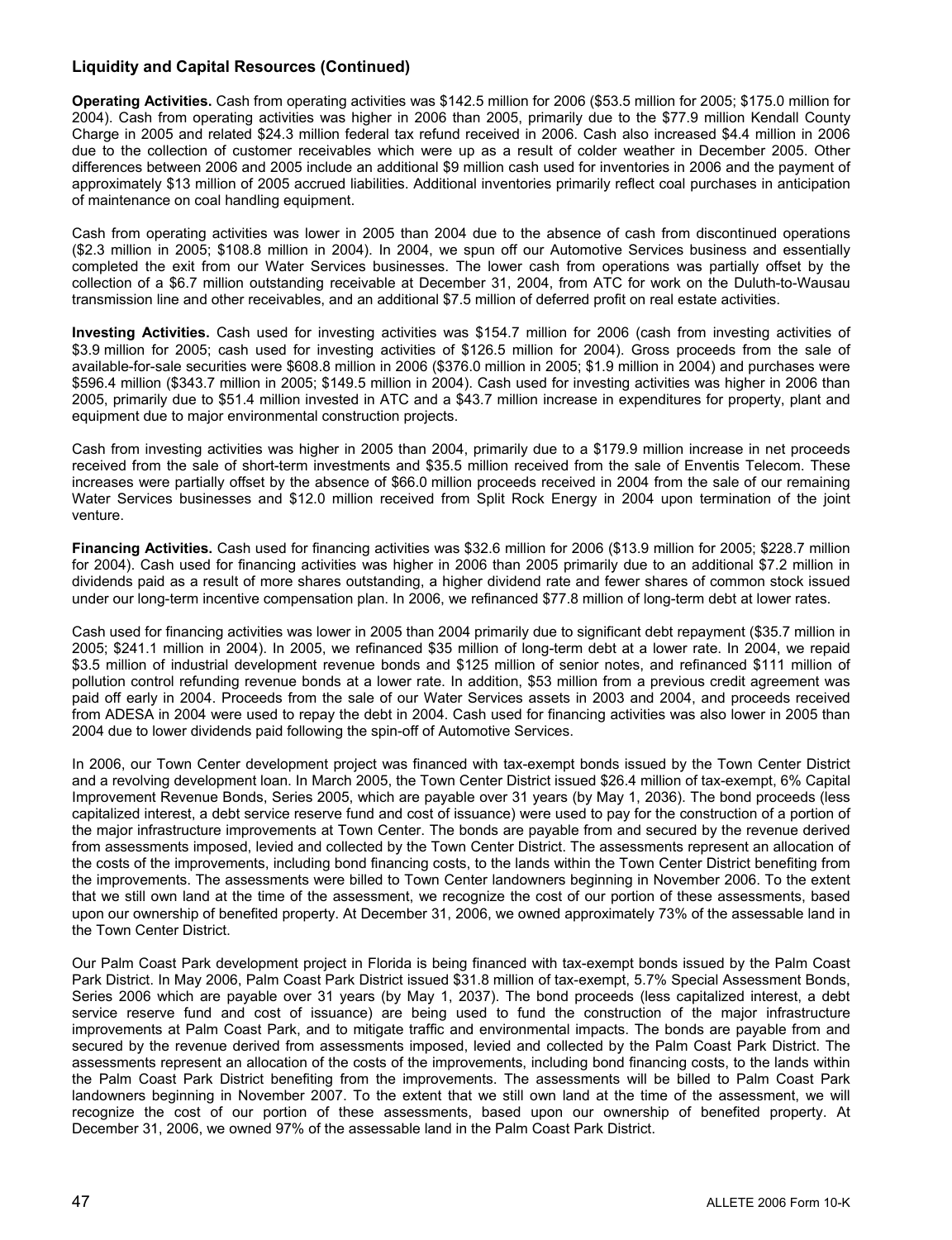# **Liquidity and Capital Resources (Continued)**

**Working Capital.** Additional working capital, if and when needed, generally is provided by the sale of commercial paper. We have 0.6 million original issue shares of our common stock available for issuance through *Invest Direct*, our direct stock purchase and dividend reinvestment plan. We have bank lines of credit aggregating \$170.0 million, the majority of which expire in January 2012. In January 2006, we renewed, increased and extended a committed, syndicated, unsecured revolving credit facility with LaSalle Bank National Association, as Agent, for \$150 million (Line) with a maturity date of January 11, 2011. The Line was subsequently extended for an additional year in December 2006 and currently matures on January 11, 2012. At our request and subject to certain conditions, the Line may be increased to \$200 million and extended for two additional 12-month periods. We may prepay amounts outstanding under the Line in whole or in part at our discretion. Additionally, we may irrevocably terminate or reduce the size of the Line prior to maturity. The Line may be used for general corporate purposes, working capital and to provide liquidity in support of our commercial paper program. The amount and timing of future sales of our securities will depend upon market conditions and our specific needs. We may sell securities to meet capital requirements, to provide for the retirement or early redemption of issues of long-term debt, to reduce short-term debt and for other corporate purposes.

#### **Securities**

In March 2001, ALLETE, ALLETE Capital II and ALLETE Capital III, jointly filed a registration statement with the SEC, pursuant to Rule 415 under the Securities Act of 1933. The registration statement, which has been declared effective by the SEC, relates to the possible issuance of a remaining aggregate amount of \$387 million of securities, which may include ALLETE common stock, first mortgage bonds and other debt securities, and ALLETE Capital II and ALLETE Capital III preferred trust securities. ALLETE also previously filed a registration statement, which has been declared effective by the SEC, relating to the possible issuance of \$25 million of first mortgage bonds and other debt securities. We may sell all or a portion of the remaining registered securities if warranted by market conditions and our capital requirements. Any offer and sale of the above-mentioned securities will be made only by means of a prospectus meeting the requirements of the Securities Act of 1933 and the rules and regulations thereunder.

In March 2006, we issued \$50 million in principal amount of First Mortgage Bonds, 5.69% Series due March 1, 2036, in the private placement market. Proceeds were used to redeem \$50 million in principal amount of First Mortgage Bonds, 7% Series due March 1, 2008.

In July 2006, the Collier County Industrial Development Authority (Authority or Issuer) issued \$27.8 million of Industrial Development Variable Rate Demand Refunding Revenue Bonds Series 2006 due 2025 (Refunding Bonds) on behalf of ALLETE. The interest rate on these bonds was 3.94% at December 31, 2006. Pursuant to a financing agreement between the Authority and ALLETE dated as of July 1, 2006, ALLETE is obligated to make payments to the Issuer sufficient to pay all principal and interest on the Refunding Bonds. ALLETE's obligations under the financing agreement are supported by a direct pay letter of credit. Proceeds from the Refunding Bonds and internally generated funds were used to redeem \$29.1 million of outstanding Collier County Industrial Development Refunding Revenue Bonds 6.5% Series 1996 due 2025 on August 9, 2006. As a result of an early redemption premium, we recognized a \$0.6 million pre-tax charge to other expense in the third quarter of 2006.

On February 1, 2007, we issued \$60 million in principal amount of First Mortgage Bonds, 5.99% Series due February 1, 2027, in the private placement market. Proceeds were used to retire \$60 million in principal amount of First Mortgage Bonds, 7% Series on February 15, 2007.

#### **Financial Covenants**

Our lines of credit and letters of credit supporting certain long-term debt arrangements contain financial covenants. The most restrictive covenant requires ALLETE to maintain a quarterly ratio of its funded debt to total capital of less than or equal to .65 to 1.00. Failure to meet this covenant could give rise to an event of default, if not corrected after notice from the lender, in which event ALLETE may need to pursue alternative sources of funding. Some of ALLETE's debt arrangements contain "cross-default" provisions that would result in an event of default if there is a failure under other financing arrangements to meet payment terms or to observe other covenants that would result in an acceleration of payments due. As of December 31, 2006, ALLETE was in compliance with its financial covenants.

#### **Off-Balance Sheet Arrangements**

Off-balance sheet arrangements are discussed in Note 8.

#### **Contractual Obligations and Commercial Commitments**

Our long-term debt obligations, including long-term debt due within one year, represent the principal amount of bonds, notes and loans which are recorded on our consolidated balance sheet, plus interest. The table below assumes the interest rate in effect at December 31, 2006, remains constant through the remaining term.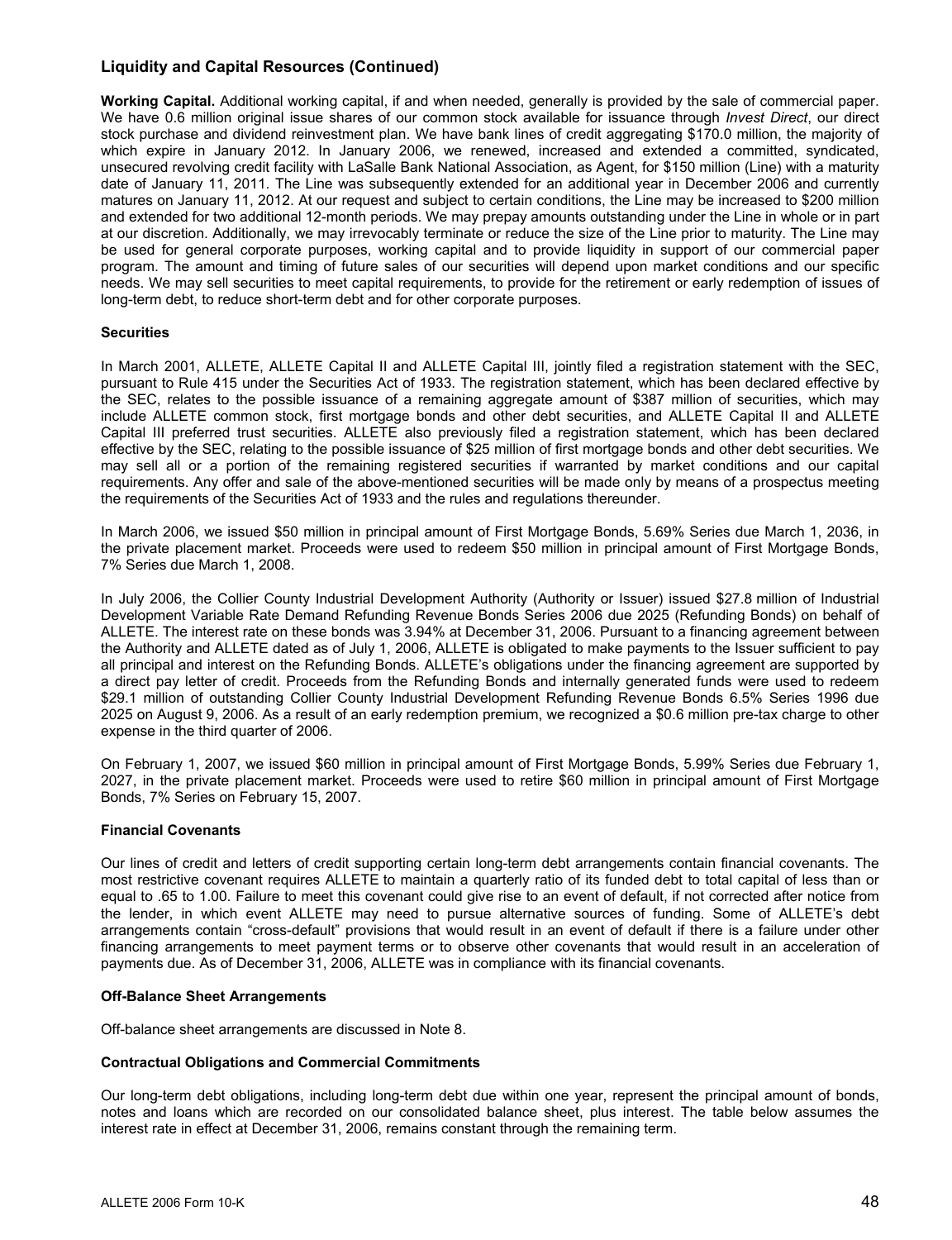# **Liquidity and Capital Resources (Continued)**

Unconditional purchase obligations represent our Square Butte power purchase agreements, and minimum purchase commitments under coal and rail contracts.

Under our power purchase agreement with Square Butte that extends through 2026, we are obligated to pay our pro rata share of Square Butte's costs based on our entitlement to the output of Square Butte's 455 MW coal-fired generating unit near Center, North Dakota. Our payment obligation is suspended if Square Butte fails to deliver any power, whether produced or purchased, for a period of one year. Square Butte's fixed costs consist primarily of debt service. The following table reflects our share of future debt service based on our output entitlement of approximately 60% in 2007, 55% in 2008 and 50% thereafter. (See Note 8.)

Under an agreement with Wisconsin Public Service Corporation and WPS Investments, LLC, we have a commitment to invest \$60 million in ATC. During 2006, we invested \$51.4 million in ATC. We plan to invest an additional \$8.6 million in ATC in early 2007 to reach our \$60 million investment commitment. (See Notes 6 and 8.)

|                                           |           |                  | <b>Payments Due by Period</b> |        |              |
|-------------------------------------------|-----------|------------------|-------------------------------|--------|--------------|
| <b>Contractual Obligations</b>            |           | <b>Less than</b> | 1 to $3$                      | 4 to 5 | <b>After</b> |
| As of December 31, 2006                   | Total     | 1 Year           | Years                         | Years  | 5 Years      |
| <b>Millions</b>                           |           |                  |                               |        |              |
| Long-Term Debt $(a)$                      | 639.7     | \$46.7           | \$65.1                        | \$31.2 | \$496.7      |
| Operating Lease Obligations               | 86.5      | 8.2              | 21.1                          | 11.4   | 45.8         |
| <b>Unconditional Purchase Obligations</b> | 321.2     | 53.7             | 58.0                          | 26.2   | 183.3        |
| Investment in ATC                         | 8.6       | 8.6              |                               |        |              |
|                                           | \$1.056.0 | \$117.2          | \$144.2                       | \$68.8 | \$725.8      |

*(a) Includes interest and assumes variable interest rate in effect at December 31, 2006, remains constant through remaining term.* 

We expect to contribute approximately \$6 million to our postretirement health and life plans in 2007. We are not required to make any contributions to our defined benefit pension plans in 2007. We are unable to predict contribution levels to our defined benefit pension plans after 2007.

**Emerging Technology Portfolio.** We have investments in emerging technologies through minority investments in venture capital funds and privately-held, start-up companies. We have committed to make additional investments in certain emerging technology holdings. The total future commitment was \$2.5 million at December 31, 2006 (\$3.1 million at December 31, 2005; \$4.5 million at December 31, 2004) and is expected to be invested in 2007. We do not have plans to make any additional investments beyond this commitment.

### **Credit Ratings**

Our securities have been rated by Standard & Poor's and by Moody's. Rating agencies use both quantitative and qualitative measures in determining a company's credit rating. These measures include business risk, liquidity risk, competitive position, capital mix, financial condition, predictability of cash flows, management strength and future direction. Some of the quantitative measures can be analyzed through a few key financial ratios, while the qualitative ones are more subjective. The disclosure of these credit ratings is not a recommendation to buy, sell or hold our securities. Ratings are subject to revision or withdrawal at any time by the assigning rating organization. Each rating should be evaluated independently of any other rating.

| <b>Credit Ratings</b>                                                              | <b>Standard &amp; Poor's</b> | Moody's      |
|------------------------------------------------------------------------------------|------------------------------|--------------|
| <b>Issuer Credit Rating</b>                                                        | BBB+                         | Baa2         |
| <b>Commercial Paper</b>                                                            | $A-2$                        | $P-2$        |
| Senior Secured<br>First Mortgage Bonds<br><b>Pollution Control Bonds</b>           | A<br>A                       | Baa1<br>Baa1 |
| Unsecured Debt<br>Collier County Industrial Development Revenue Bonds - Fixed Rate | <b>BBB</b>                   |              |

### **Payout Ratio**

In 2006, we paid out 53% (259% in 2005; 77% in 2004) of our per share earnings in dividends. The payout ratio in 2005 was impacted by a \$1.84 per diluted share charge resulting from our assignment of the Kendall County power purchase agreement to Constellation Energy Commodities in April 2005. (See Note 10.)

On January 26, 2007, our Board of Directors increased the dividend on ALLETE common stock by 13%, declaring a dividend of \$0.41 per share payable March 1, 2007, to shareholders of record at the close of business February 15, 2007.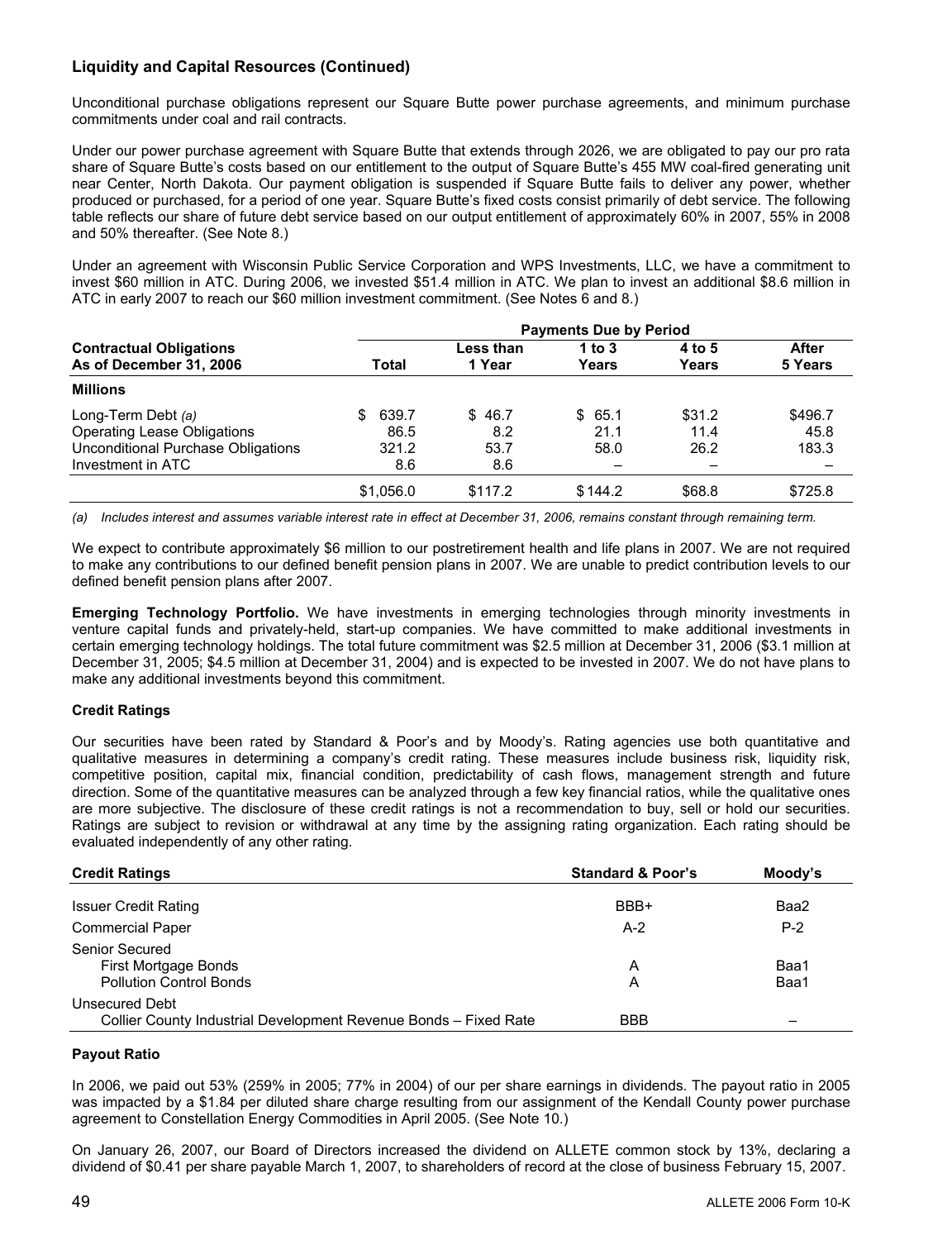# **Capital Requirements**

**Continuing Operations.** Capital additions for 2006 totaled \$109.4 million (\$58.6 million in 2005; \$57.8 million in 2004). Expenditures for 2006 included \$107.5 million for Regulated Utility and \$1.9 million for Nonregulated Energy Operations. Internally-generated funds were the source of funding for these expenditures.

Capital additions are expected to be \$179 million in 2007 and estimated to total about \$700 million for 2008 through 2011. The 2007 amount includes \$88 million for federal or state required environmental compliance projects at generation facilities (primarily for our AREA and Boswell Unit 3 emission reduction plans), \$86 million for other regulated system component replacements and upgrades and \$5 million for upgrades within Nonregulated Energy Operations. Over the next five years, we expect to use internally-generated funds and new issue debt to fund our projected capital additions. Approximately \$145 million of the estimated capital additions for 2008 through 2011 relate to federal or state required environmental upgrades at our generation facilities, \$450 million is for other regulated system replacements and upgrades, while \$95 million is for possible generation resource additions linked to potential load growth identified in our Resource Plan filing.

Real estate development expenditures are and will be funded with a revolving development loan and tax-exempt bonds issued by community development districts. The Palm Coast Park District issued \$31.8 million of tax-exempt bonds in May 2006. Bond proceeds of \$26.3 million will be used for environmental and traffic mitigation, and the construction of infrastructure improvements at Palm Coast Park, with the remaining funds to be used for capitalized interest, a debt service reserve fund and costs of issuance. We anticipate that the Palm Coast Park District will need to issue additional bonds to pay for the development of retail commercial, office and industrial lots at Palm Coast Park. Company expenditures related to our real estate developments in Florida increase the carrying value of our land assets, which are classified as Investments on our consolidated balance sheet.

**Discontinued Operations.** There were no capital additions for discontinued operations in 2006 (\$4.5 million in 2005; \$21.4 million in 2004).

### **Environmental and Other Matters**

As previously mentioned in our Critical Accounting Estimates section, our businesses are subject to regulation of environmental matters by various federal, state and local authorities. Due to future stricter environmental requirements through legislation and/or rulemaking, we anticipate that potential expenditures for environmental matters will be material and will require significant capital investments. We are unable to predict the outcome of the issues discussed in Note 8. (See Item 1 – Environmental Matters.)

### **Market Risk**

#### **Securities Investments**

**Available-for-Sale Securities.** At December 31, 2006, our available-for-sale securities portfolio consisted of securities in a grantor trust established to fund certain employee benefits included in Investments, and various auction rate bonds and variable rate demand notes included as Short-Term Investments. Our available-for-sale securities portfolio had a fair value of \$130.1 million at December 31, 2006 (\$139.5 million at December 31, 2005) and a total unrealized after-tax gain of \$4.0 million at December 31, 2006 (\$2.1 million at December 31, 2005).

We use the specific identification method as the basis for determining the cost of securities sold. Our policy is to review, on a quarterly basis, available-for-sale securities for other than temporary impairment by assessing such factors as the share price trends and the impact of overall market conditions. As a result of our periodic assessments, we did not record any impairments on our available-for-sale securities in 2006 or 2005.

**Emerging Technology Portfolio.** As part of our emerging technology portfolio, we have several minority investments in venture capital funds and direct investments in privately-held, start-up companies. We account for our investment in venture capital funds under the equity method and account for our direct investments in privately-held companies under the cost method because of our ownership percentage. The total carrying value of our emerging technology portfolio was \$9.2 million at December 31, 2006, and December 31, 2005. Our policy is to review these investments quarterly for impairment by assessing such factors as continued commercial viability of products, cash flow and earnings. Any impairment would reduce the carrying value of the investment. Our basis in direct investments in privately-held companies included in the emerging technology portfolio was zero at December 31, 2006, and at December 31, 2005. In 2005, we recorded \$5.1 million (\$3.3 million after tax) of impairments related to our direct investments in certain privately-held, startup companies whose future business prospects had significantly diminished. Developments at these companies indicated that future commercial viability was unlikely, as was new financing necessary to continue development. In 2004, we recorded \$6.5 million (\$4.1 million after tax) of impairments.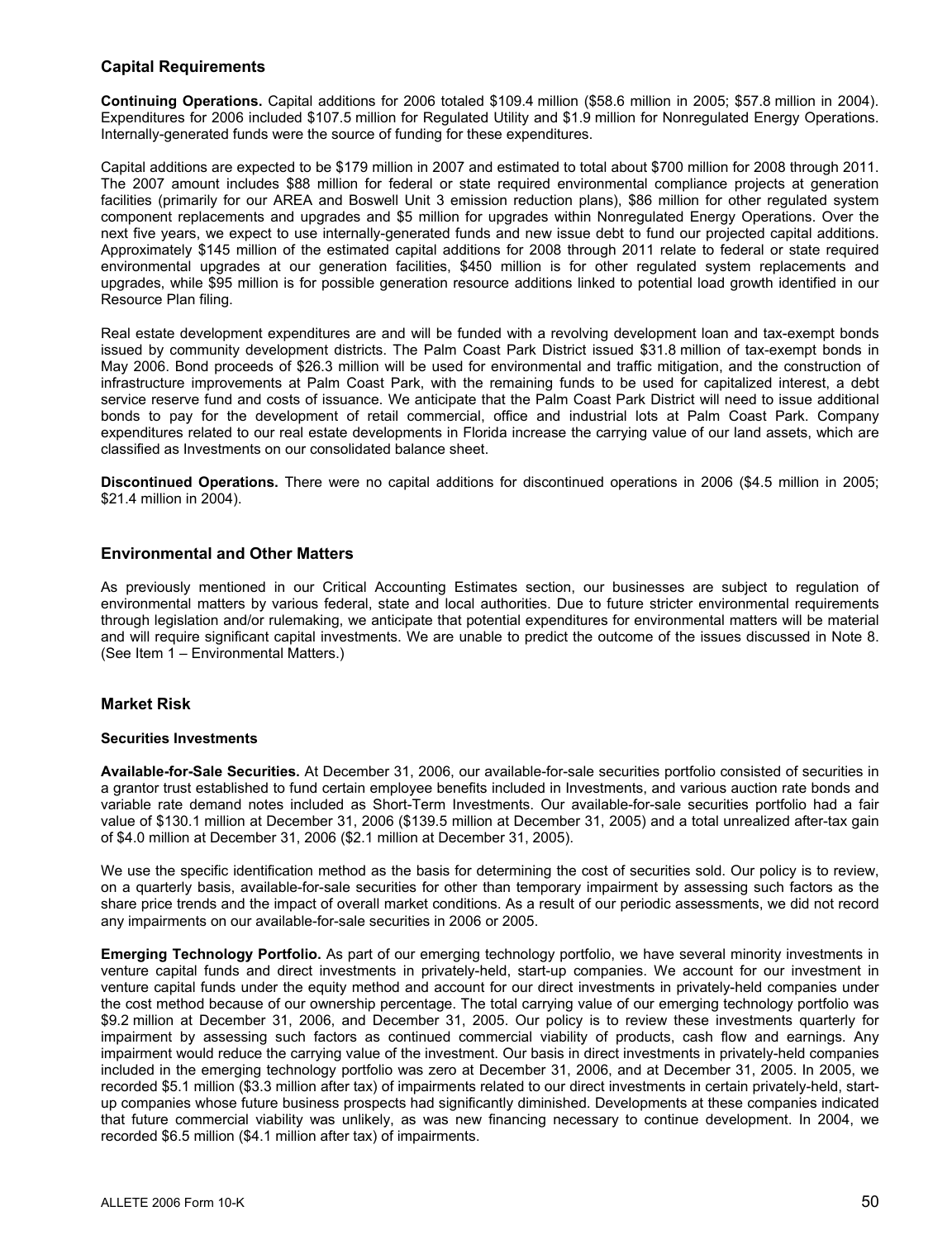# **Market Risk (Continued)**

### **Interest Rate Risk**

We are exposed to risks resulting from changes in interest rates as a result of our issuance of variable rate debt. We manage our interest rate risk by varying the issuance and maturity dates of our fixed rate debt, limiting the amount of variable rate debt, and continually monitoring the effects of market changes in interest rates. The table below presents the long-term debt obligations and the corresponding weighted average interest rate at December 31, 2006.

|                                                                | <b>Principal Cash Flow by Expected Maturity Date</b>               |       |       |       |       |               |         |         |
|----------------------------------------------------------------|--------------------------------------------------------------------|-------|-------|-------|-------|---------------|---------|---------|
| <b>Interest Rate Sensitive</b><br><b>Financial Instruments</b> | 2008<br>2009<br>2010<br>2011<br>2007<br><b>Thereafter</b><br>Total |       |       |       |       | Fair<br>Value |         |         |
| <b>Dollars in Millions</b>                                     |                                                                    |       |       |       |       |               |         |         |
| Long-Term Debt                                                 |                                                                    |       |       |       |       |               |         |         |
| <b>Fixed Rate</b>                                              | \$21.3                                                             | \$7.0 | \$2.0 | \$0.9 | \$0.9 | \$275.6       | \$307.7 | \$305.8 |
| Average Interest Rate - %                                      | 6.7                                                                | 7.1   | 5.4   | 6.5   | 6.5   | 5.7           | 5.8     |         |
| Variable Rate                                                  | \$8.4                                                              | -     | \$8.2 | \$3.6 | -     | \$61.6        | \$81.8  | \$81.8  |
| Average Interest Rate $-$ % (a)                                | 5.9                                                                |       | 3.9   | 3.6   |       | 3.9           | 4.1     |         |

*(a) Assumes rate in effect at December 31, 2006, remains constant through remaining term.* 

The interest rate on variable rate long-term debt is reset on a periodic basis reflecting current market conditions. Based on the variable rate debt outstanding at December 31, 2006, and assuming no other changes to our financial structure, an increase or decrease of 100 basis points would impact the amount of pretax interest expense by \$0.8 million. This amount was determined by considering the impact of a hypothetical 100 basis point change to the average variable interest rate on the variable rate debt held as of December 31, 2006.

### **Commodity Price Risk**

Our regulated utility operations in Minnesota and Wisconsin incur costs for fuel (primarily coal), power and natural gas purchased for resale in our regulated service territories, and related transportation. Our regulated utilities' exposure to price risk for these commodities is significantly mitigated by the current ratemaking process and regulatory environment, which generally allows a fuel clause surcharge if costs are in excess of those in our last rate filing. Conversely, costs below those in our last rate filing result in a rate credit. We seek to prudently manage our customers' exposure to price risk by entering into contracts of various durations and terms for the purchase of coal and power (in Minnesota), power and natural gas (in Wisconsin), and related transportation costs.

### **Power Marketing**

Our power marketing activities consist of (1) purchasing energy in the wholesale market for resale in our regulated service territories when retail energy requirements exceed generation output, and (2) selling excess available generation and purchased power.

From time to time, our utility operations may have excess generation that is temporarily not required by retail and municipal customers in our regulated service territory. We actively sell this generation to the wholesale market to optimize the value of our generating facilities. This generation is generally sold in the MISO market at market prices.

Approximately 200 MW of generation from our Taconite Harbor facility in northern Minnesota has been sold through various long-term capacity and energy contracts. Long-term, we have entered into two capacity and energy sales contracts totaling 175 MW (201 MW including a 15% reserve), which were effective May 1, 2005, and expire on April 30, 2010. Both contracts contain fixed monthly capacity charges and fixed minimum energy charges. One contract provides for an annual escalator to the energy charge based on increases in our cost of coal, subject to a small minimum annual escalation. The other contract provides that the energy charge will be the greater of a fixed minimum charge or an amount based on the variable production cost of a combined-cycle, natural gas unit. Our exposure in the event of a full or partial outage at our Taconite Harbor facility is significantly limited under both contracts. When the buyer is notified at least two months prior to an outage, there is no exposure. Outages with less than two months' notice are subject to an annual duration limitation typical of this type of contract. We also have a 50-MW capacity and energy sales contract that extends through April 2008, with formula pricing based on variable production cost of a combustion-turbine, natural gas unit.

### **New Accounting Standards**

New accounting standards are discussed in Note 2.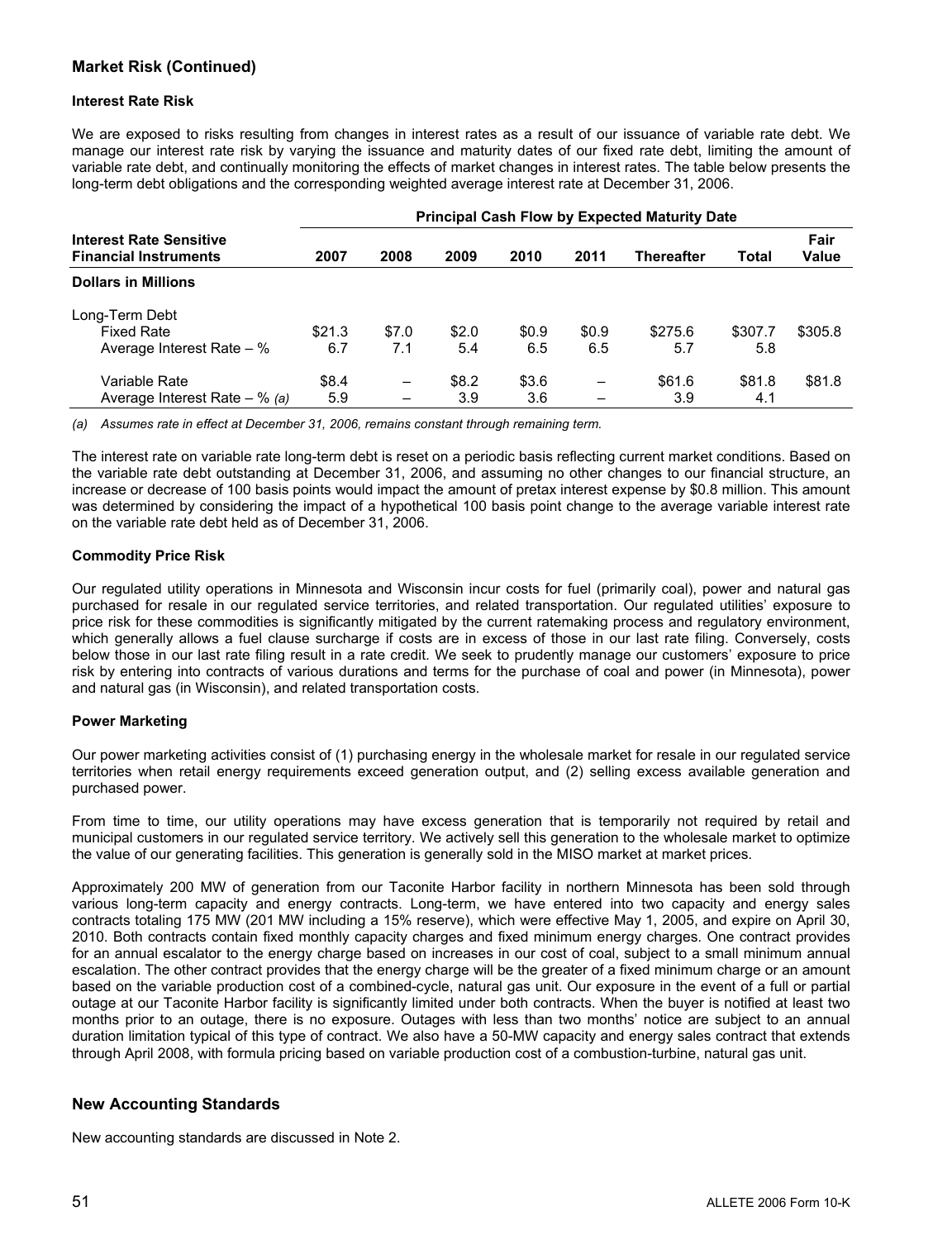# **Item 7A. Quantitative and Qualitative Disclosures about Market Risk**

See Item 7 Management's Discussion and Analysis of Results of Operations and Financial Condition – Market Risk for information related to quantitative and qualitative disclosure about market risk.

# **Item 8. Financial Statements and Supplementary Data**

See our consolidated financial statements as of December 31, 2006 and 2005, and for each of the three years in the period ended December 31, 2006, and supplementary data, also included, which are indexed in Item 15(a).

# **Item 9. Changes in and Disagreements with Accountants on Accounting and Financial Disclosure**

Not applicable.

### **Item 9A. Controls and Procedures**

#### **Conclusion Regarding the Effectiveness of Disclosure Controls and Procedures**

Under the supervision and with the participation of our management, including our principal executive officer and principal financial officer, we conducted an evaluation of our disclosure controls and procedures, as such term is defined under Rule 13a-15(e) promulgated under the Securities Exchange Act of 1934, as amended (Exchange Act). Based on this evaluation, our principal executive officer and our principal financial officer concluded that our disclosure controls and procedures were effective as of the end of the period covered by this annual report.

#### **Management's Report on Internal Control Over Financial Reporting**

Our management is responsible for establishing and maintaining adequate internal control over financial reporting, as such term is defined in Exchange Act Rule 13a-15(f). Under the supervision and with the participation of our management, including our principal executive officer and principal financial officer, we conducted an evaluation of the effectiveness of our internal control over financial reporting based on the framework in Internal Control—Integrated Framework issued by the Committee of Sponsoring Organizations of the Treadway Commission. Based on our evaluation under the framework in Internal Control—Integrated Framework, our management concluded that our internal control over financial reporting was effective as of December 31, 2006.

Our management's assessment of the effectiveness of our internal control over financial reporting as of December 31, 2006, has been audited by PricewaterhouseCoopers LLP, an independent registered public accounting firm, as stated in their report which is included herein.

# **Item 9B. Other Information**

None.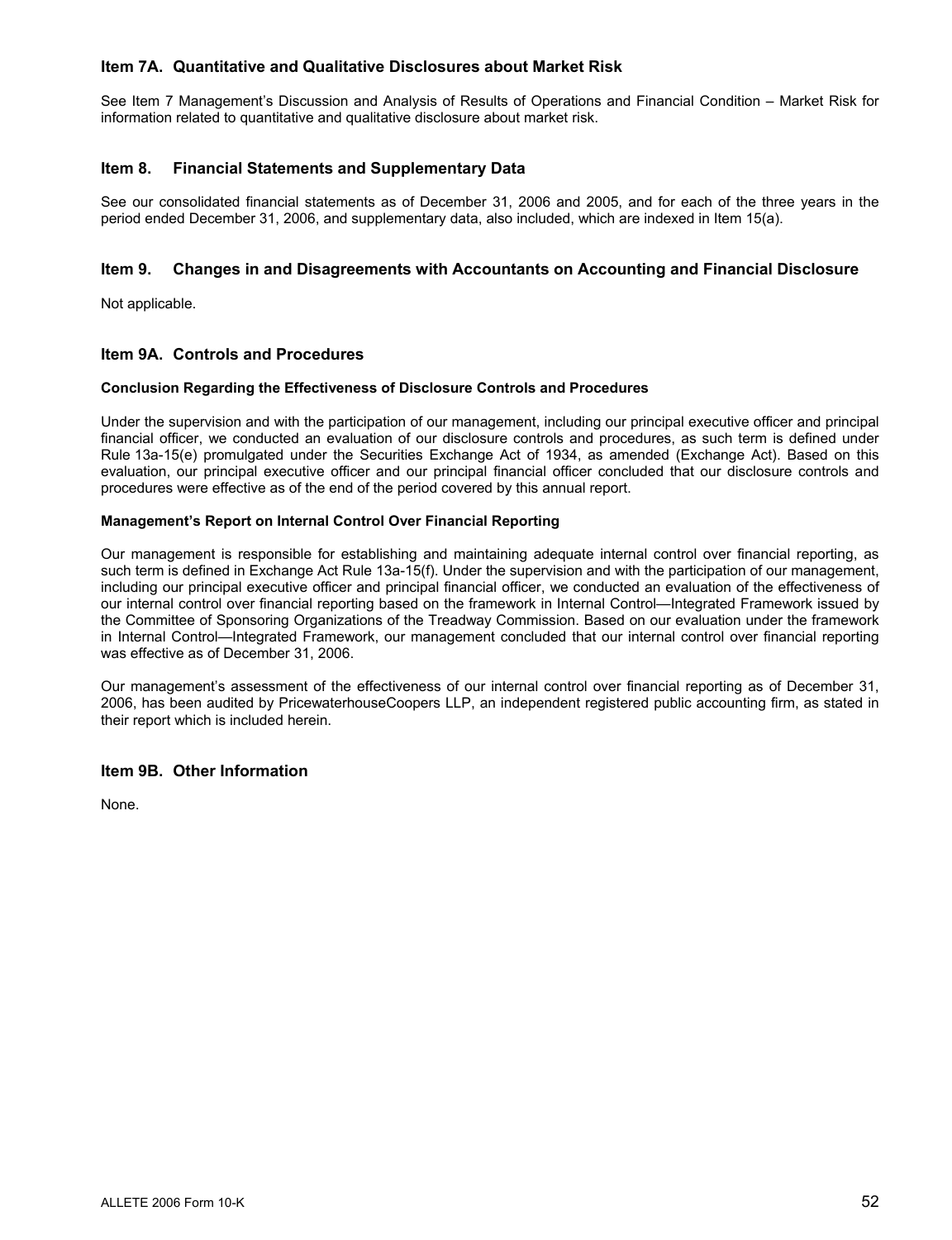# **Item 10. Directors, Executive Officers and Corporate Governance**

Unless otherwise stated, the information required for this Item is incorporated by reference herein from our Proxy Statement for the 2007 Annual Meeting of Shareholders (2007 Proxy Statement) under the following headings:

- **Directors.** The information regarding directors will be included in the "Election of Directors" section;
- **Audit Committee Financial Expert.** The information regarding the Audit Committee financial expert will be included in the "Report of the Audit Committee" section;
- **Audit Committee Members.** The identity of the Audit Committee members is included in the "Report of the Audit Committee" section;
- **Executive Officers.** The information regarding executive officers is included in Part I of this Form 10-K; and
- **Section 16(a) Compliance.** The information regarding Section 16(a) compliance will be included in the "Section 16(a) Beneficial Ownership Reporting Compliance" section.

Our 2007 Proxy Statement will be filed with the SEC within 120 days after the end of our 2006 fiscal year.

**Code of Ethics.** We have adopted a written Code of Ethics that applies to all of our employees, including our chief executive officer, chief financial officer and controller. A copy of our Code of Ethics is available on our Website at www.allete.com and print copies are available upon request without charge. Any amendment to the Code of Ethics or any waiver of the Code of Ethics will be disclosed on our Website at www.allete.com promptly following the date of such amendment or waiver.

**Corporate Governance.** The following documents are available on our Website at www.allete.com and print copies are available upon request:

- Corporate Governance Guidelines;
- Audit Committee Charter;
- Executive Compensation Committee Charter; and
- Corporate Governance and Nominating Committee Charter.

Any amendment to these documents will be disclosed on our Website at www.allete.com promptly following the date of such amendment.

### **Item 11. Executive Compensation**

The information required for this Item is incorporated by reference herein from the "Compensation of Executive Officers," the "Compensation Committee Report" and the "Director Compensation" sections in our 2007 Proxy Statement. The "Compensation of Executive Officers" section will include our Compensation Discussion and Analysis.

### **Item 12. Security Ownership of Certain Beneficial Owners and Management and Related Stockholder Matters**

The information required for this Item is incorporated by reference herein from the "Security Ownership of Certain Beneficial Owners," the "Security Ownership of Management" and the "Equity Compensation Plan Information" sections in our 2007 Proxy Statement.

### **Item 13. Certain Relationships and Related Transactions, and Director Independence**

The information required for this Item is incorporated by reference herein from the "Corporate Governance" section in our 2007 Proxy Statement.

We have adopted a Related Person Transaction Policy which is available on our Website at www.allete.com. Print copies are available, free of charge, upon request. Any amendment to this policy will be disclosed on our Website at www.allete.com promptly following the date of such amendment.

### **Item 14. Principal Accountant Fees and Services**

The information required by this Item is incorporated by reference herein from the "Report of the Audit Committee" section in our 2007 Proxy Statement.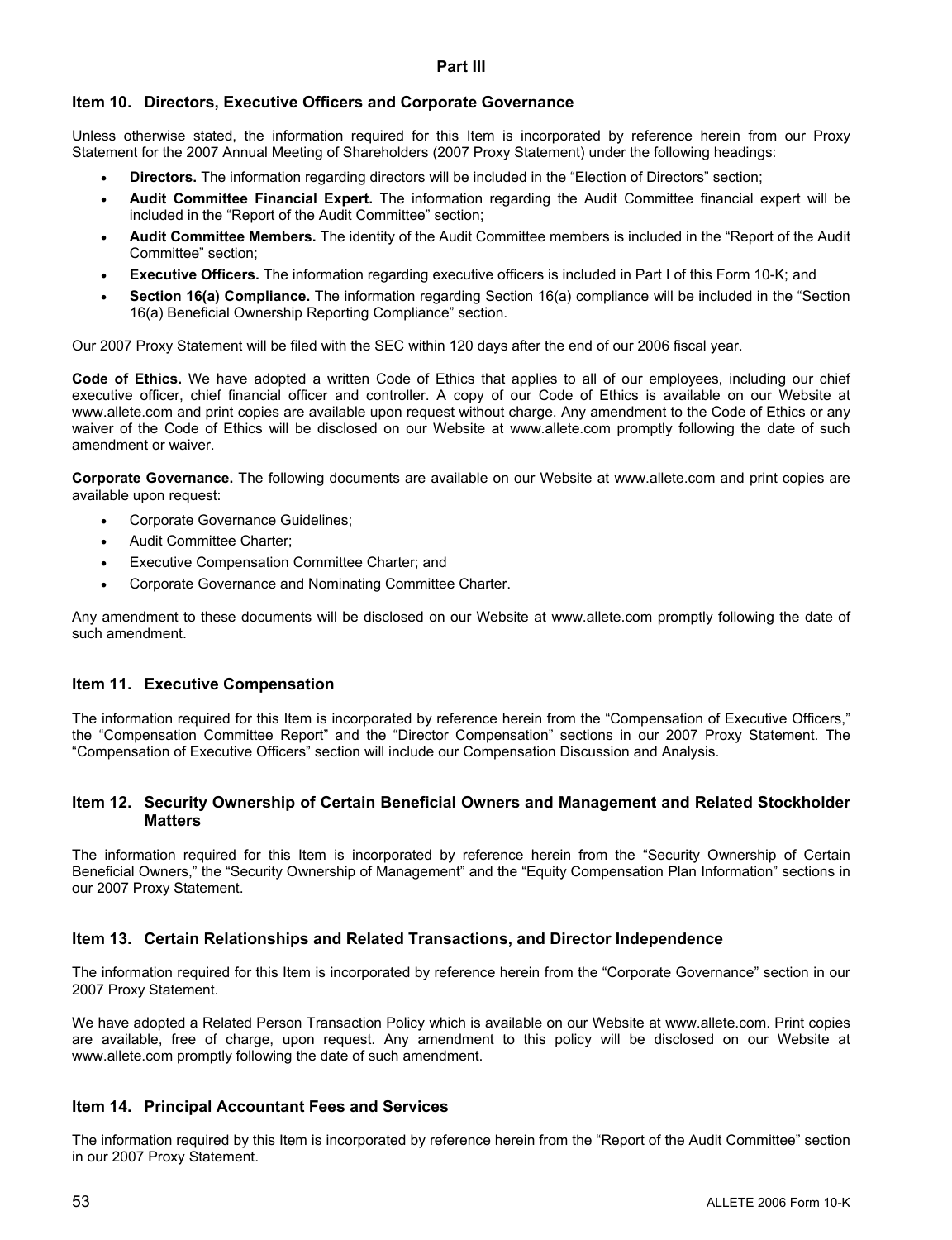# **Item 15. Exhibits and Financial Statement Schedules**

(a) Certain Documents Filed as Part of this Form 10-K.

| (1) | <b>Financial Statements</b>                 | Page |
|-----|---------------------------------------------|------|
|     | ALLETE                                      |      |
|     |                                             | 59   |
|     |                                             | 60   |
|     | For the Three Years Ended December 31, 2006 |      |
|     |                                             | 61   |
|     |                                             | 62   |
|     |                                             | 63   |
|     |                                             |      |
| (2) | <b>Financial Statement Schedules</b>        |      |
|     |                                             | 96   |

All other schedules have been omitted either because the information is not required to be reported by ALLETE or because the information is included in the consolidated financial statements or the notes.

(3) Exhibits including those incorporated by reference.

### **Exhibit Number**

- \*3(a)1 Articles of Incorporation, amended and restated as of May 8, 2001 (filed as Exhibit 3(b) to the March 31, 2001, Form 10-Q, File No. 1-3548).
- \*3(a)2 Amendment to Articles of Incorporation, effective 12:00 p.m. Eastern Time on September 20, 2004 (filed as Exhibit 3 to the September 21, 2004, Form 8-K, File No. 1-3548).
- \*3(a)3 Amendment to Certificate of Assumed Name, filed with the Minnesota Secretary of State on May 8, 2001 (filed as Exhibit 3(a) to the March 31, 2001, Form 10-Q, File No. 1-3548).
- \*3(b) Bylaws, as amended effective August 24, 2004 (filed as Exhibit 3 to the August 25, 2004, Form 8-K, File No. 1-3548).
- \*4(a)1 Mortgage and Deed of Trust, dated as of September 1, 1945, between Minnesota Power & Light Company (now ALLETE) and The Bank of New York (formerly Irving Trust Company) and Douglas J. MacInnes (successor to Richard H. West), Trustees (filed as Exhibit 7(c), File No. 2-5865).
- \*4(a)2 Supplemental Indentures to ALLETE's Mortgage and Deed of Trust:

| <b>Number</b> | Dated as of       | <b>Reference File</b>             | <b>Exhibit</b> |
|---------------|-------------------|-----------------------------------|----------------|
| First         | March 1, 1949     | 2-7826                            | 7(b)           |
| Second        | July 1, 1951      | 2-9036                            | 7(c)           |
| Third         | March 1, 1957     | 2-13075                           | 2(c)           |
| Fourth        | January 1, 1968   | 2-27794                           | 2(c)           |
| Fifth         | April 1, 1971     | 2-39537                           | 2(c)           |
| Sixth         | August 1, 1975    | 2-54116                           | 2(c)           |
| Seventh       | September 1, 1976 | 2-57014                           | 2(c)           |
| Eighth        | September 1, 1977 | 2-59690                           | 2(c)           |
| Ninth         | April 1, 1978     | 2-60866                           | 2(c)           |
| Tenth         | August 1, 1978    | 2-62852                           | 2(d)2          |
| Eleventh      | December 1, 1982  | 2-56649                           | 4(a)3          |
| Twelfth       | April 1, 1987     | 33-30224                          | 4(a)3          |
| Thirteenth    | March 1, 1992     | 33-47438                          | 4(b)           |
| Fourteenth    | June 1, 1992      | 33-55240                          | 4(b)           |
| Fifteenth     | July 1, 1992      | 33-55240                          | 4(c)           |
| Sixteenth     | July 1, 1992      | 33-55240                          | 4(d)           |
| Seventeenth   | February 1, 1993  | 33-50143                          | 4(b)           |
| Eighteenth    | July 1, 1993      | 33-50143                          | 4(c)           |
| Nineteenth    | February 1, 1997  | 1-3548 (1996 Form 10-K)           | 4(a)3          |
| Twentieth     | November 1, 1997  | 1-3548 (1997 Form 10-K)           | 4(a)3          |
| Twenty-first  | October 1, 2000   | 333-54330                         | 4(c)3          |
| Twenty-second | July 1, 2003      | 1-3548 (June 30, 2003 Form 10-Q)  | 4              |
| Twenty-third  | August 1, 2004    | 1-3548 (Sept. 30, 2004 Form 10-Q) | 4(a)           |
| Twenty-fourth | March 1, 2005     | 1-3548 (March 31, 2005 Form 10-Q) | 4              |
| Twenty-fifth  | December 1, 2005  | 1-3548 (March 31, 2006 Form 10-Q) | 4              |

 4(a)3 - Twenty-Sixth Supplemental Indenture, dated as of October 1, 2006, between ALLETE and The Bank of New York and Douglas J. MacInnes, as Trustees.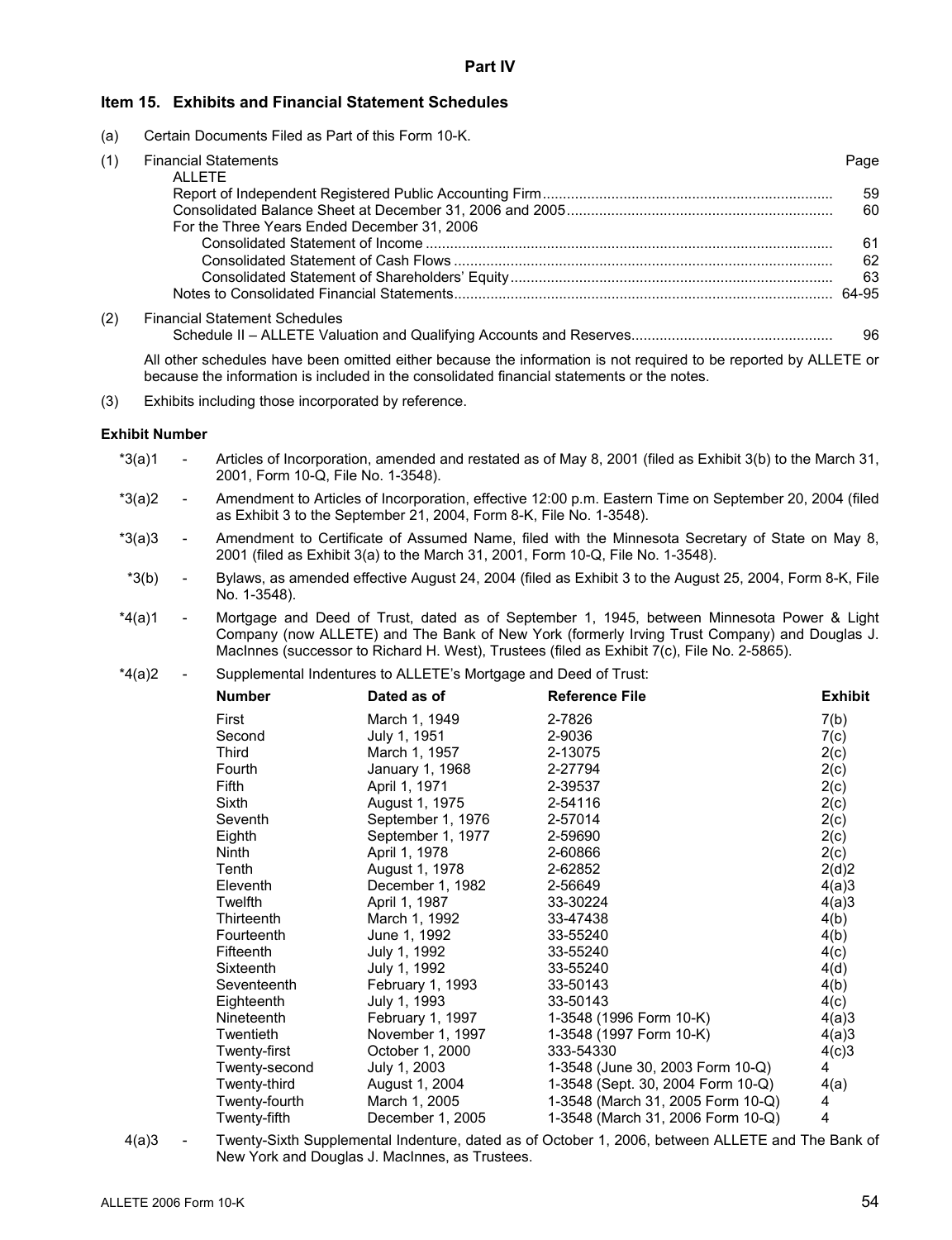- \*4(b)1 Indenture of Trust, dated as of August 1, 2004, between the City of Cohasset, Minnesota and U.S. Bank National Association, as Trustee relating to \$111 Million Collateralized Pollution Control Refunding Revenue Bonds (filed as Exhibit 4(b) to the September 30, 2004, Form 10-Q, File No. 1-3548).
- \*4(b)2 Loan Agreement, dated as of August 1, 2004, between the City of Cohasset, Minnesota and ALLETE relating to \$111 Million Collateralized Pollution Control Refunding Revenue Bonds (filed as Exhibit 4(c) to the September 30, 2004, Form 10-Q, File No. 1-3548).
- \*4(c)1 Mortgage and Deed of Trust, dated as of March 1, 1943, between Superior Water, Light and Power Company and Chemical Bank & Trust Company and Howard B. Smith, as Trustees, both succeeded by U.S. Bank Trust N.A., as Trustee (filed as Exhibit 7(c), File No. 2-8668).
- \*4(c)2 Supplemental Indentures to Superior Water, Light and Power Company's Mortgage and Deed of Trust:

| <b>Number</b> | Dated as of      | <b>Reference File</b>   | <b>Exhibit</b> |
|---------------|------------------|-------------------------|----------------|
| First         | March 1, 1951    | 2-59690                 | 2(d)(1)        |
| Second        | March 1, 1962    | 2-27794                 | 2(d)1          |
| Third         | July 1, 1976     | 2-57478                 | 2(e)1          |
| Fourth        | March 1, 1985    | 2-78641                 | 4(b)           |
| <b>Fifth</b>  | December 1, 1992 | 1-3548 (1992 Form 10-K) | 4(b)1          |
| Sixth         | March 24, 1994   | 1-3548 (1996 Form 10-K) | 4(b)1          |
| Seventh       | November 1, 1994 | 1-3548 (1996 Form 10-K) | 4(b)2          |
| Eighth        | January 1, 1997  | 1-3548 (1996 Form 10-K) | 4(b)3          |

- \*4(d) Amended and Restated Rights Agreement, dated as of July 12, 2006, between ALLETE and the Corporate Secretary of ALLETE, as Rights Agent (filed as Exhibit 4 to the July 14, 2006, Form 8-K, File No. 1-3548).
- \*10(a) Power Purchase and Sale Agreement, dated as of May 29, 1998, between Minnesota Power, Inc. (now ALLETE) and Square Butte Electric Cooperative (filed as Exhibit 10 to the June 30, 1998, Form 10-Q, File No. 1-3548).
- \*10(b) Amended and Restated Withdrawal Agreement (without Exhibits and Schedules), dated January 30, 2004, by and between Great River Energy and Minnesota Power (now ALLETE) (filed as Exhibit 10(p) to the 2003 Form 10-K, File No. 1-3548).
- \*10(c) Master Agreement (without Appendices and Exhibits), dated December 28, 2004, by and between Rainy River Energy Corporation and Constellation Energy Commodities Group, Inc. (filed as Exhibit 10(c) to the 2004 Form 10-K, File No. 1-3548).
- \*10(d)1 Fourth Amended and Restated Committed Facility Letter (without Exhibits), dated January 11, 2006, by and among ALLETE and LaSalle Bank National Association, as Agent (filed as Exhibit 10 to the January 17, 2006, Form 8-K, File No. 1-3548).
- \*10(d)2 First Amendment to Fourth Amended and Restated Committed Facility Letter dated June 19, 2006, by and among ALLETE and LaSalle Bank National Association, as Agent (filed as Exhibit 10(a) to the June 30, 2006, Form 10-Q, File No. 1-3548).
- 10(d)3 Second Amendment to Fourth Amended and Restated Committed Facility Letter dated December 14, 2006, by and among ALLETE and LaSalle Bank National Association, as Agent.
- \*10(e)1 Financing Agreement between Collier County Industrial Development Authority and ALLETE dated as of July 1, 2006 (filed as Exhibit 10(b)1 to the June 30, 2006, Form 10-Q, File No. 1-3548).
- \*10(e)2 Letter of Credit Agreement, dated as of July 5, 2006, among ALLETE, the Participating Banks and Wells Fargo Bank, National Association, as Administrative Agent and Issuing Bank (filed as Exhibit 10(b)2 to the June 30, 2006, Form 10-Q, File No. 1-3548).
- \*10(f) Master Separation Agreement, dated June 4, 2004, between ALLETE, Inc. and ADESA, Inc. (filed as Exhibit 10.1 to ADESA, Inc.'s June 30, 2004, Form 10-Q, File No. 1-32198).
- \*10(g) Agreement (without Exhibit) dated December 16, 2005, among ALLETE, Wisconsin Public Service Corporation and WPS Investments, LLC (filed as Exhibit 10 to the December 21, 2005 Form 8-K, File No. 1-3548).
- +\*10(h)1 Minnesota Power (now ALLETE) Executive Annual Incentive Plan, as amended, effective January 1, 1999 with amendments through January 2003 (filed as Exhibit 10 to the September 30, 2003, Form 10-Q, File No. 1-3548).
- +\*10(h)2 November 2003 Amendment to the ALLETE Executive Annual Incentive Plan (filed as Exhibit 10(t)2 to the 2003 Form 10-K, File No. 1-3548).
- +\*10(h)3 July 2004 Amendment to the ALLETE Executive Annual Incentive Plan (filed as Exhibit 10(a) to the June 30, 2004, Form 10-Q, File No. 1-3548).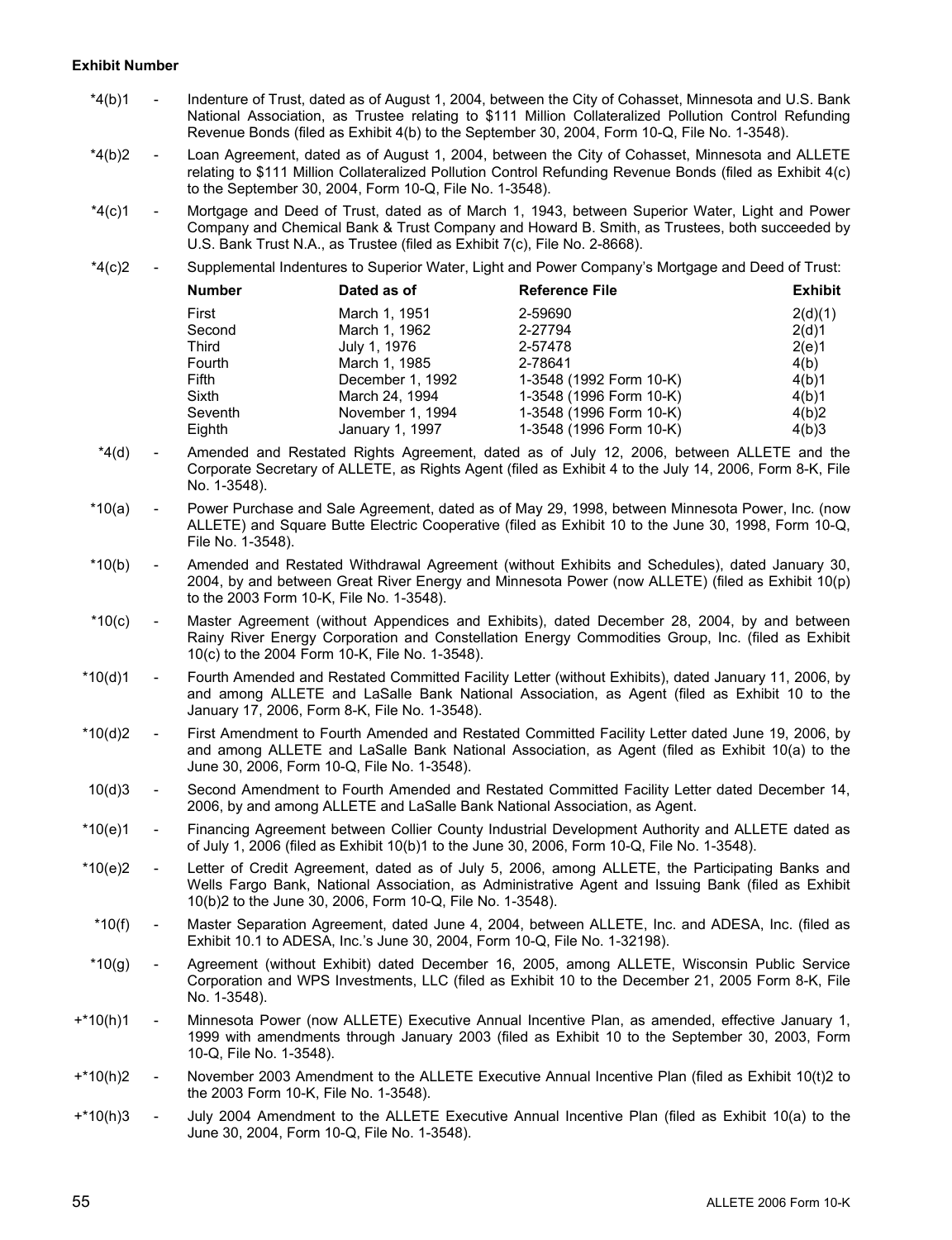### **Exhibit Number**

| $+10(h)4$  | $\frac{1}{2}$                | January 2007 Amendment to the ALLETE Executive Annual Incentive Plan.                                                                                                                                                   |
|------------|------------------------------|-------------------------------------------------------------------------------------------------------------------------------------------------------------------------------------------------------------------------|
| $+*10(h)5$ | $\overline{\phantom{0}}$     | Form of ALLETE Executive Annual Incentive Plan 2006 Award – President of ALLETE Properties (filed<br>as Exhibit 10(b) to the January 30, 2006, Form 8-K, File No. 1-3548).                                              |
| $+*10(h)6$ | $\overline{\phantom{a}}$     | Form of ALLETE Executive Annual Incentive Plan 2006 Award (filed as Exhibit 10 to the February 17,<br>2006, Form 8-K, File No. 1-3548).                                                                                 |
| $+10(h)7$  | $\overline{\phantom{a}}$     | Form of ALLETE Executive Annual Incentive Plan Awards Effective 2007.                                                                                                                                                   |
| $+*10(i)1$ |                              | ALLETE and Affiliated Companies Supplemental Executive Retirement Plan, as amended and restated,<br>effective January 1, 2004 (filed as Exhibit 10(u) to the 2003 Form 10-K, File No. 1-3548).                          |
| $+*10(i)2$ | $\overline{\phantom{a}}$     | January 2005 Amendment to the ALLETE and Affiliated Companies Supplemental Executive<br>Retirement Plan (filed as Exhibit 10(b) to the March 31, 2005, Form 10-Q, File No. 1-3548).                                     |
| $+*10(i)3$ | $\overline{\phantom{a}}$     | August 2006 Amendments to the ALLETE and Affiliated Companies Supplemental Executive<br>Retirement Plan (filed as Exhibit 10(a) to the September 30, 2006, Form 10-Q, File No. 1-3548).                                 |
| $+10(i)4$  | $\qquad \qquad \blacksquare$ | December 2006 Amendments to the ALLETE and Affiliated Companies Supplemental Executive<br>Retirement Plan.                                                                                                              |
| $+*10(j)1$ | $\overline{\phantom{a}}$     | Minnesota Power and Affiliated Companies Executive Investment Plan I, as amended and restated,<br>effective November 1, 1988 (filed as Exhibit 10(c) to the 1988 Form 10-K, File No. 1-3548).                           |
| $+*10(j)2$ | $\blacksquare$               | Amendments through December 2003 to the Minnesota Power and Affiliated Companies Executive<br>Investment Plan I (filed as Exhibit 10(v)2 to the 2003 Form 10-K, File No. 1-3548).                                       |
| $+*10(j)3$ | $\overline{\phantom{a}}$     | July 2004 Amendment to the Minnesota Power and Affiliated Companies Executive Investment Plan I<br>(filed as Exhibit 10(b) to the June 30, 2004, Form 10-Q, File No. 1-3548).                                           |
| $+*10(j)4$ | $\overline{\phantom{a}}$     | August 2006 Amendment to the Minnesota Power and Affiliated Companies Executive Investment<br>Plan I (filed as Exhibit 10(b) to the September 30, 2006, Form 10-Q, File No. 1-3548).                                    |
| $+*10(k)1$ |                              | Minnesota Power and Affiliated Companies Executive Investment Plan II, as amended and restated,<br>effective November 1, 1988 (filed as Exhibit 10(d) to the 1988 Form 10-K, File No. 1-3548).                          |
| $+*10(k)2$ | $\overline{\phantom{a}}$     | Amendments through December 2003 to the Minnesota Power and Affiliated Companies Executive<br>Investment Plan II (filed as Exhibit 10(w)2 to the 2003 Form 10-K, File No. 1-3548).                                      |
| $+*10(k)3$ | $\qquad \qquad -$            | July 2004 Amendment to the Minnesota Power and Affiliated Companies Executive Investment Plan II<br>(filed as Exhibit 10(c) to the June 30, 2004, Form 10-Q, File No. 1-3548).                                          |
| $+*10(k)4$ |                              | August 2006 Amendment to the Minnesota Power and Affiliated Companies Executive Investment<br>Plan II (filed as Exhibit 10(c) to the September 30, 2006, Form 10-Q, File No. 1-3548).                                   |
| $+*10(l)$  | $\overline{\phantom{0}}$     | Deferred Compensation Trust Agreement, as amended and restated, effective January 1, 1989 (filed as<br>Exhibit 10(f) to the 1988 Form 10-K, File No. 1-3548).                                                           |
| $+*10(m)1$ | $\blacksquare$               | ALLETE Executive Long-Term Incentive Compensation Plan as amended and restated effective<br>January 1, 2006 (filed as Exhibit 10 to the May 16, 2005, Form 8-K, File No. 1-3548).                                       |
| $+*10(m)2$ |                              | Form of ALLETE Executive Long-Term Incentive Compensation Plan 2006 Nonqualified Stock Option<br>Grant (filed as Exhibit 10(a)1 to the January 30, 2006, Form 8-K, File No. 1-3548).                                    |
| $+*10(m)3$ | $\overline{\phantom{a}}$     | Form of ALLETE Executive Long-Term Incentive Compensation Plan 2006 Performance Share Grant<br>(filed as Exhibit 10(a)2 to the January 30, 2006, Form 8-K, File No. 1-3548).                                            |
| $+*10(m)4$ | $\overline{\phantom{0}}$     | Form of ALLETE Executive Long-Term Incentive Compensation Plan 2006 Long-Term Cash Incentive<br>Award – President of ALLETE Properties (filed as Exhibit 10(a)3 to the January 30, 2006, Form 8-K,<br>File No. 1-3548). |
| $+*10(m)5$ | $\blacksquare$               | Form of ALLETE Executive Long-Term Incentive Compensation Plan 2006 Stock Grant - President of<br>ALLETE Properties (filed as Exhibit 10(a)4 to the January 30, 2006, Form 8-K, File No. 1-3548).                       |
| $+10(m)6$  | $\overline{\phantom{a}}$     | Form of ALLETE Executive Long-Term Incentive Compensation Plan Nonqualified Stock Option Grant<br>Effective 2007.                                                                                                       |
| $+10(m)7$  | $\blacksquare$               | Form of ALLETE Executive Long-Term Incentive Compensation Plan Performance Share Grant<br>Effective 2007.                                                                                                               |
| $+10(m)8$  | $\blacksquare$               | Form of ALLETE Executive Long-Term Incentive Compensation Plan Long-Term Cash Incentive Award<br>Effective 2007.                                                                                                        |
| $+10(m)9$  | $\overline{\phantom{a}}$     | Form of ALLETE Executive Long-Term Incentive Compensation Plan Stock Grant Effective 2007.                                                                                                                              |
| $+*10(n)1$ | $\overline{\phantom{0}}$     | Minnesota Power (now ALLETE) Director Stock Plan, effective January 1, 1995 (filed as Exhibit 10 to<br>the March 31, 1995 Form 10-Q, File No. 1-3548).                                                                  |
| $+*10(n)2$ | $\overline{\phantom{a}}$     | Amendments through December 2003 to the Minnesota Power (now ALLETE) Director Stock Plan (filed<br>as Exhibit 10(z)2 to the 2003 Form 10-K, File No. 1-3548).                                                           |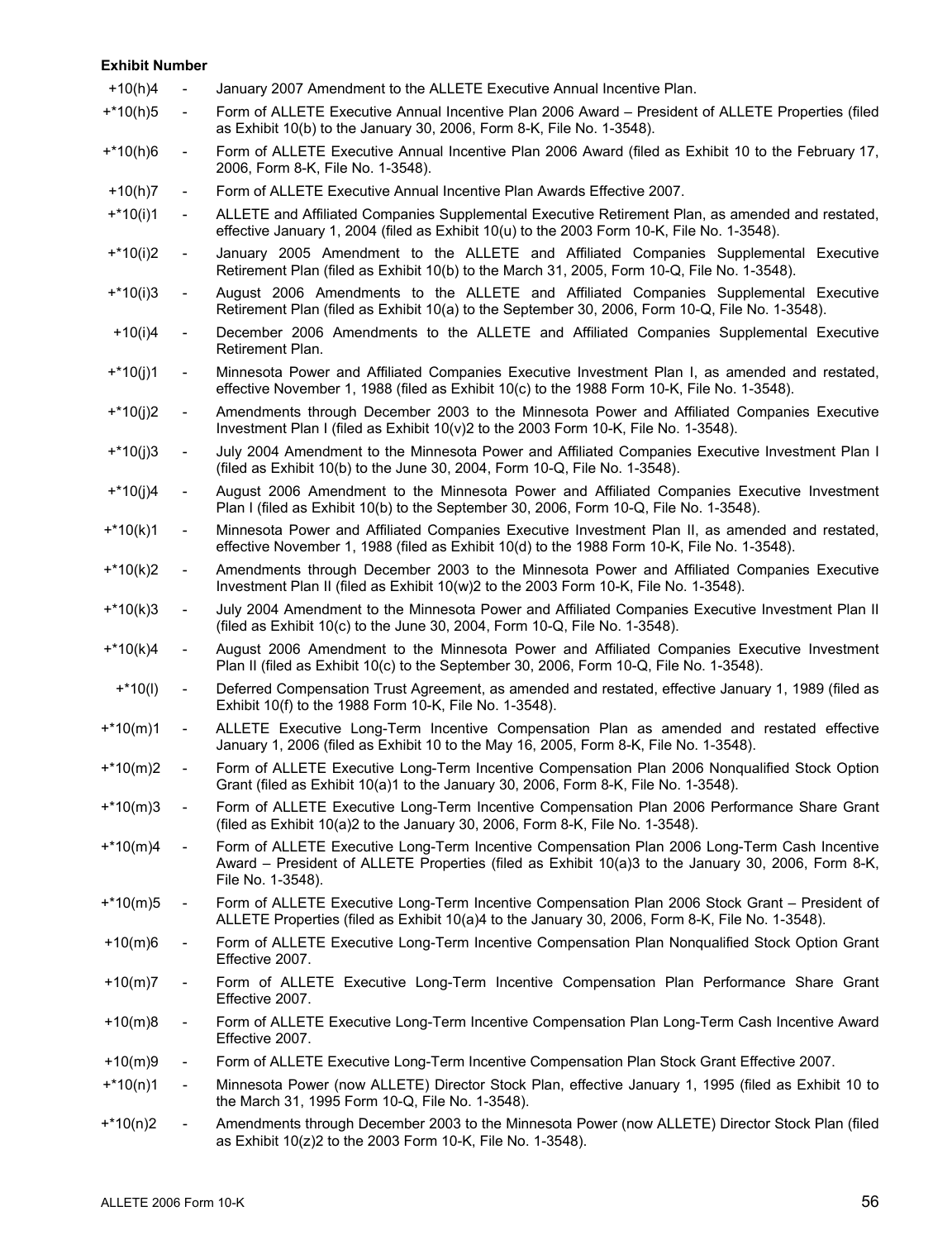### **Exhibit Number**

| $+*10(n)3$ |                          | July 2004 Amendment to the ALLETE Director Stock Plan (filed as Exhibit 10(e) to the June 30, 2004,<br>Form 10-Q, File No. 1-3548).                                                                                                                                                                                                                                                                |
|------------|--------------------------|----------------------------------------------------------------------------------------------------------------------------------------------------------------------------------------------------------------------------------------------------------------------------------------------------------------------------------------------------------------------------------------------------|
| $+10(n)4$  | $\overline{\phantom{a}}$ | January 2007 Amendment to the ALLETE Director Stock Plan.                                                                                                                                                                                                                                                                                                                                          |
| $+*10(n)5$ | $\overline{\phantom{0}}$ | ALLETE Director Compensation Summary Effective May 1, 2005 (filed as Exhibit 10 to the June 30,<br>2005, Form 10-Q, File No. 1-3548).                                                                                                                                                                                                                                                              |
| $+10(n)6$  | $\blacksquare$           | ALLETE Non-Management Director Compensation Summary Effective February 15, 2007.                                                                                                                                                                                                                                                                                                                   |
| $+*10(0)1$ | $\overline{\phantom{a}}$ | Minnesota Power (now ALLETE) Director Compensation Deferral Plan Amended and Restated,<br>effective January 1, 1990 (filed as Exhibit 10(ac) to the 2002 Form 10-K, File No. 1-3548).                                                                                                                                                                                                              |
| $+*10(0)2$ | $\overline{\phantom{a}}$ | October 2003 Amendment to the Minnesota Power (now ALLETE) Director Compensation Deferral Plan<br>(filed as Exhibit 10(aa)2 to the 2003 Form 10-K, File No. 1-3548).                                                                                                                                                                                                                               |
| $+*10(0)3$ |                          | January 2005 Amendment to the ALLETE Director Compensation Deferral Plan (filed as Exhibit 10(c) to<br>the March 31, 2005, Form 10-Q, File No. 1-3548).                                                                                                                                                                                                                                            |
| $+*10(0)4$ |                          | August 2006 Amendment to the ALLETE Director Compensation Deferral Plan (filed as Exhibit 10(d) to<br>the September 30, 2006, Form 10-Q, File No. 1-3548).                                                                                                                                                                                                                                         |
| $+*10(p)$  | $\overline{\phantom{a}}$ | ALLETE Director Compensation Trust Agreement, effective October 11, 2004 (filed as Exhibit 10(a) to<br>the September 30, 2004, Form 10-Q, File No. 1-3548).                                                                                                                                                                                                                                        |
| 12         | $\overline{\phantom{a}}$ | Computation of Ratios of Earnings to Fixed Charges.                                                                                                                                                                                                                                                                                                                                                |
| 21         | $\blacksquare$           | Subsidiaries of the Registrant.                                                                                                                                                                                                                                                                                                                                                                    |
| 23(a)      | $\overline{\phantom{a}}$ | Consent of Independent Registered Public Accounting Firm.                                                                                                                                                                                                                                                                                                                                          |
| 23(b)      | $\overline{\phantom{a}}$ | Consent of General Counsel.                                                                                                                                                                                                                                                                                                                                                                        |
| 31(a)      | $\overline{\phantom{a}}$ | Rule 13a-14(a)/15d-14(a) Certification by the Chief Executive Officer Pursuant to Section 302 of the<br>Sarbanes-Oxley Act of 2002.                                                                                                                                                                                                                                                                |
| 31(b)      | $\overline{\phantom{a}}$ | Rule 13a-14(a)/15d-14(a) Certification by the Chief Financial Officer Pursuant to Section 302 of the<br>Sarbanes-Oxley Act of 2002.                                                                                                                                                                                                                                                                |
| 32         | $\overline{\phantom{a}}$ | Section 1350 Certification of Annual Report by the Chief Executive Officer and Chief Financial Officer<br>Pursuant to Section 906 of the Sarbanes-Oxley Act of 2002.                                                                                                                                                                                                                               |
| 99         | $\overline{\phantom{a}}$ | ALLETE News Release dated February 16, 2007, announcing 2006 earnings. (This exhibit has been<br>furnished and shall not be deemed "filed" for purposes of Section 18 of the Securities Exchange<br>Act of 1934, nor shall it be deemed incorporated by reference in any filing under the Securities<br>Act of 1933, except as shall be expressly set forth by specific reference in such filing.) |

We are a party to another long-term debt instrument, \$38,995,000 of City of Cohasset, Minnesota, Variable Rate Demand Revenue Refunding Bonds (ALLETE, formerly Minnesota Power & Light Company, Project) Series 1997A, Series 1997B, Series 1997C and Series 1997D that, pursuant to Regulation S-K, Item 601(b)(4)(iii), is not filed as an exhibit since the total amount of debt authorized under this omitted instrument does not exceed 10% of our total consolidated assets. We will furnish copies of this instrument to the SEC upon its request.

 $\overline{\phantom{a}}$ *\* Incorporated herein by reference as indicated.* 

*<sup>+</sup> Management contract or compensatory plan or arrangement required to be filed as an exhibit to this report pursuant to Item 15(c) of Form 10-K.*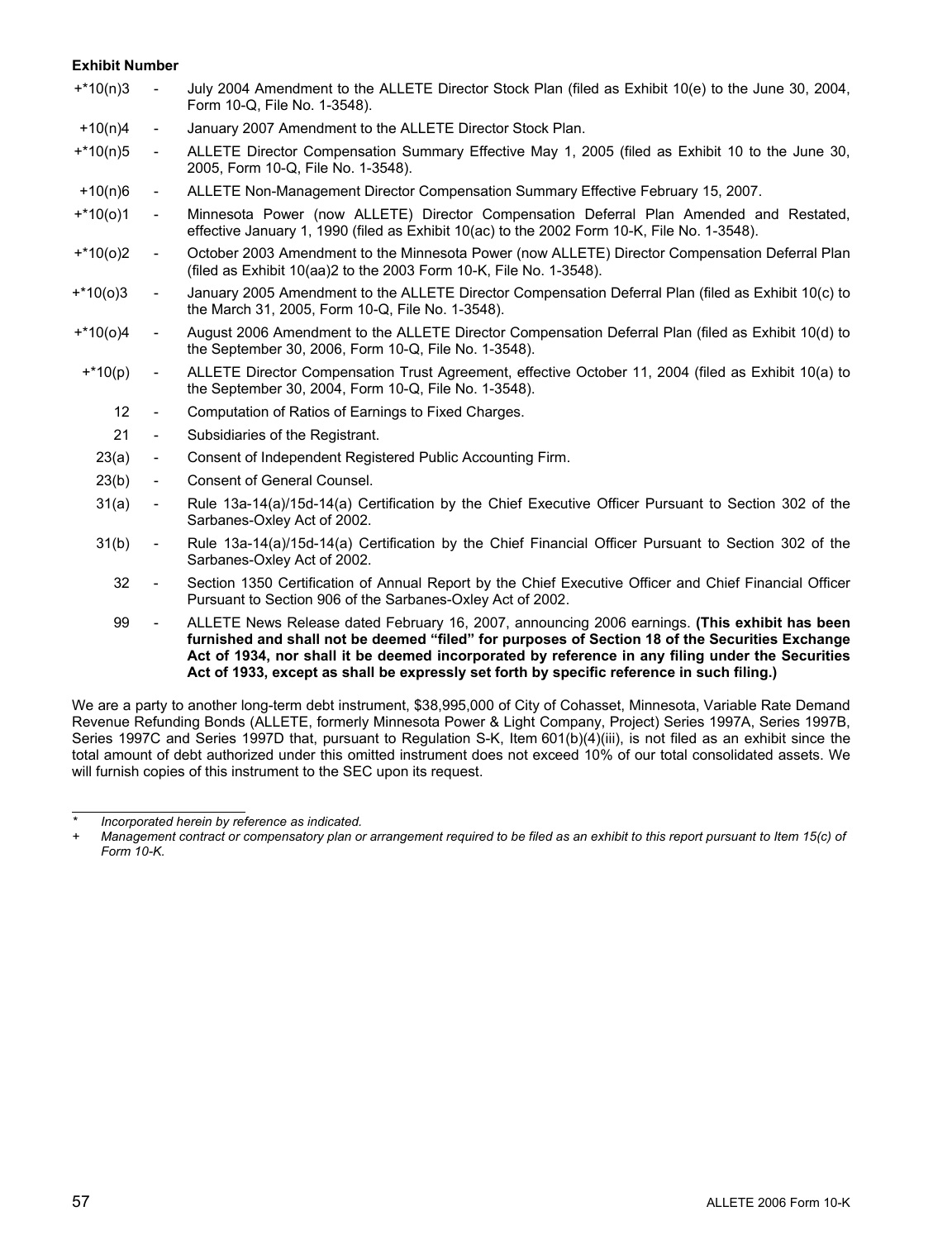### **Signatures**

Pursuant to the requirements of Section 13 or 15(d) of the Securities Exchange Act of 1934, the registrant has duly caused this report to be signed on its behalf by the undersigned, thereunto duly authorized.

# **ALLETE, Inc.**

Dated: February 16, 2007 By By *Isl Donald J. Shippar* Donald J. Shippar

Chairman, President and Chief Executive Officer

Pursuant to the requirements of the Securities Exchange Act of 1934, this report has been signed below by the following persons on behalf of the registrant and in the capacities and on the dates indicated.

| Signature                                      | <b>Title</b>                                      | <b>Date</b>       |
|------------------------------------------------|---------------------------------------------------|-------------------|
| /s/ Donald J. Shippar                          | Chairman, President, Chief Executive Officer      | February 16, 2007 |
| Donald J. Shippar                              | and Director                                      |                   |
| /s/ Mark A. Schober<br>Mark A. Schober         | Senior Vice President and Chief Financial Officer | February 16, 2007 |
| /s/ Steven Q. DeVinck<br>Steven Q. DeVinck     | Controller                                        | February 16, 2007 |
| /s/ Kathleen A. Brekken<br>Kathleen A. Brekken | <b>Director</b>                                   | February 16, 2007 |
| /s/ Heidi J. Eddins<br>Heidi J. Eddins         | Director                                          | February 16, 2007 |
| /s/ James J. Hoolihan<br>James J. Hoolihan     | Director                                          | February 16, 2007 |
| /s/ Peter J. Johnson<br>Peter J. Johnson       | Director                                          | February 16, 2007 |
| /s/ Madeleine W. Ludlow<br>Madeleine W. Ludlow | Director                                          | February 16, 2007 |
| /s/ George L. Mayer<br>George L. Mayer         | Director                                          | February 16, 2007 |
| /s/ Roger D. Peirce<br>Roger D. Peirce         | Director                                          | February 16, 2007 |
| <u>/s/ Jack I. Rajala</u><br>Jack I. Rajala    | Director                                          | February 16, 2007 |
| /s/ Nick Smith<br><b>Nick Smith</b>            | <b>Director</b>                                   | February 16, 2007 |
| /s/ Bruce W. Stender<br>Bruce W. Stender       | <b>Director</b>                                   | February 16, 2007 |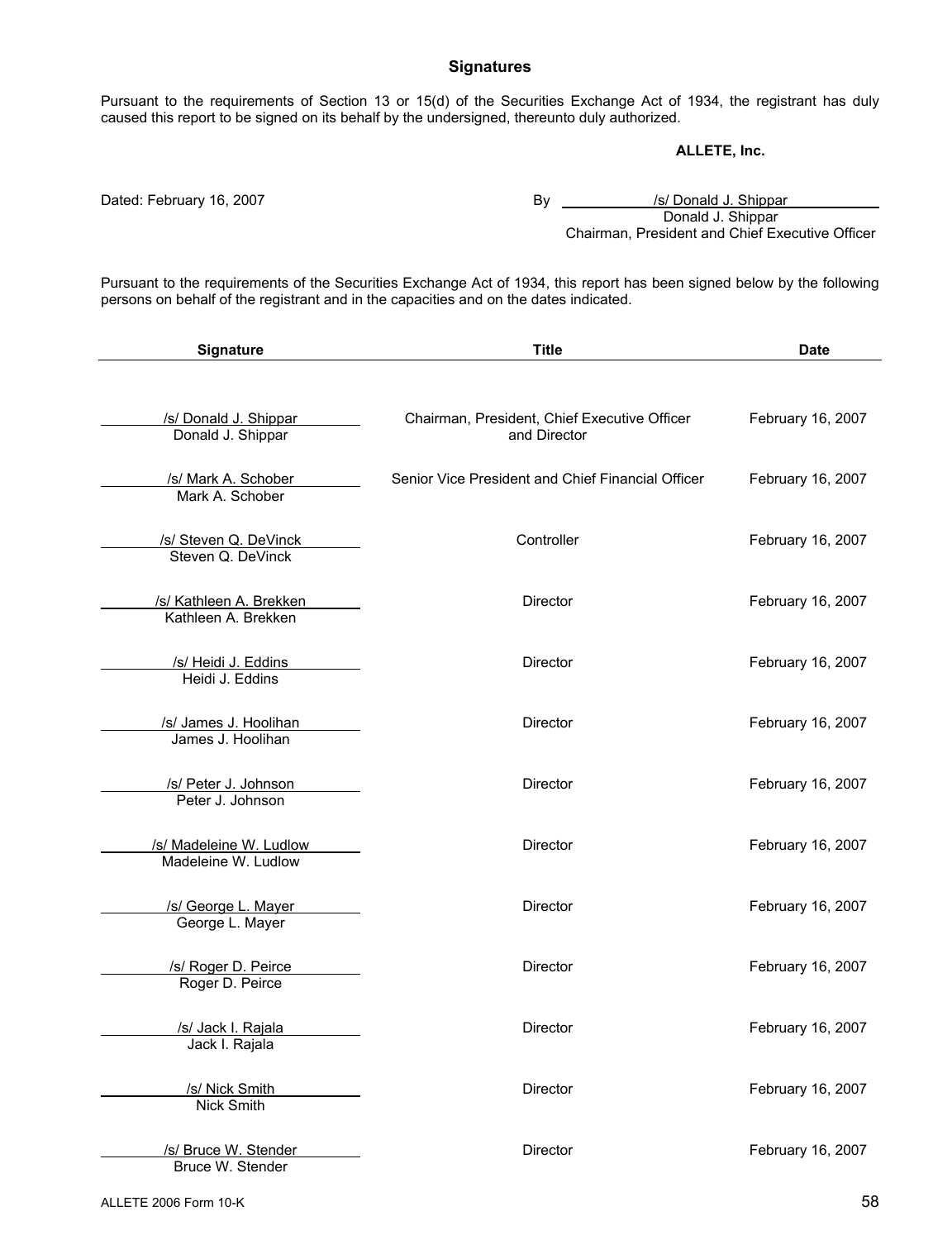# **Report of Independent Registered Public Accounting Firm**

To the Board of Directors and Shareholders of ALLETE, Inc.

We have completed integrated audits of ALLETE, Inc.'s consolidated financial statements and of its internal control over financial reporting as of December 31, 2006, in accordance with the standards of the Public Company Accounting Oversight Board (United States). Our opinions, based on our audits, are presented below.

#### Consolidated financial statements and financial statement schedule

In our opinion, the consolidated financial statements listed in the index appearing under Item 15(a)(1) present fairly, in all material respects, the financial position of ALLETE, Inc. and its subsidiaries (the Company) at December 31, 2006 and 2005, and the results of their operations and their cash flows for each of the three years in the period ended December 31, 2006 in conformity with accounting principles generally accepted in the United States of America. In addition, in our opinion, the financial statement schedule listed in the accompanying index under Item 15(a)(2) presents fairly, in all material respects, the information set forth therein when read in conjunction with the related consolidated financial statements. These financial statements and financial statement schedule are the responsibility of the Company's management. Our responsibility is to express an opinion on these financial statements and financial statement schedule based on our audits. We conducted our audits of these statements in accordance with the standards of the Public Company Accounting Oversight Board (United States). Those standards require that we plan and perform the audit to obtain reasonable assurance about whether the financial statements are free of material misstatement. An audit of financial statements includes examining, on a test basis, evidence supporting the amounts and disclosures in the financial statements, assessing the accounting principles used and significant estimates made by management, and evaluating the overall financial statement presentation. We believe that our audits provide a reasonable basis for our opinion.

As discussed in Note 15 to the consolidated financial statements, in 2004 the Company changed its method of accounting for investments in limited liability companies in accordance with EITF 03-16, "Accounting for Investments in Limited Liability Companies." As discussed in Note 16 to the consolidated financial statements, in 2006 the Company adopted SFAS 158, "Employer's Accounting for Defined Benefit Pension and Other Postretirement Plans." As discussed in Note 17 to the consolidated financial statements, in 2006 the Company changed the manner in which it accounts for share-based compensation.

#### Internal control over financial reporting

Also, in our opinion, management's assessment, included in Management's Report on Internal Control Over Financial Reporting appearing under Item 9A, that the Company maintained effective internal control over financial reporting as of December 31, 2006 based on criteria established in Internal Control—Integrated Framework issued by the Committee of Sponsoring Organizations of the Treadway Commission (COSO), is fairly stated, in all material respects, based on those criteria. Furthermore, in our opinion, the Company maintained, in all material respects, effective internal control over financial reporting as of December 31, 2006, based on criteria established in Internal Control—Integrated Framework issued by the COSO. The Company's management is responsible for maintaining effective internal control over financial reporting and for its assessment of the effectiveness of internal control over financial reporting. Our responsibility is to express opinions on management's assessment and on the effectiveness of the Company's internal control over financial reporting based on our audit. We conducted our audit of internal control over financial reporting in accordance with the standards of the Public Company Accounting Oversight Board (United States). Those standards require that we plan and perform the audit to obtain reasonable assurance about whether effective internal control over financial reporting was maintained in all material respects. An audit of internal control over financial reporting includes obtaining an understanding of internal control over financial reporting, evaluating management's assessment, testing and evaluating the design and operating effectiveness of internal control, and performing such other procedures as we consider necessary in the circumstances. We believe that our audit provides a reasonable basis for our opinions.

A company's internal control over financial reporting is a process designed to provide reasonable assurance regarding the reliability of financial reporting and the preparation of financial statements for external purposes in accordance with generally accepted accounting principles. A company's internal control over financial reporting includes those policies and procedures that (i) pertain to the maintenance of records that, in reasonable detail, accurately and fairly reflect the transactions and dispositions of the assets of the company; (ii) provide reasonable assurance that transactions are recorded as necessary to permit preparation of financial statements in accordance with generally accepted accounting principles, and that receipts and expenditures of the company are being made only in accordance with authorizations of management and directors of the company; and (iii) provide reasonable assurance regarding prevention or timely detection of unauthorized acquisition, use, or disposition of the company's assets that could have a material effect on the financial statements.

Because of its inherent limitations, internal control over financial reporting may not prevent or detect misstatements. Also, projections of any evaluation of effectiveness to future periods are subject to the risk that controls may become inadequate because of changes in conditions, or that the degree of compliance with the policies or procedures may deteriorate.

/s/ PricewaterhouseCoopers LLP

PricewaterhouseCoopers LLP Minneapolis, Minnesota February 12, 2007, except as to Note 7 for which the date is February 15, 2007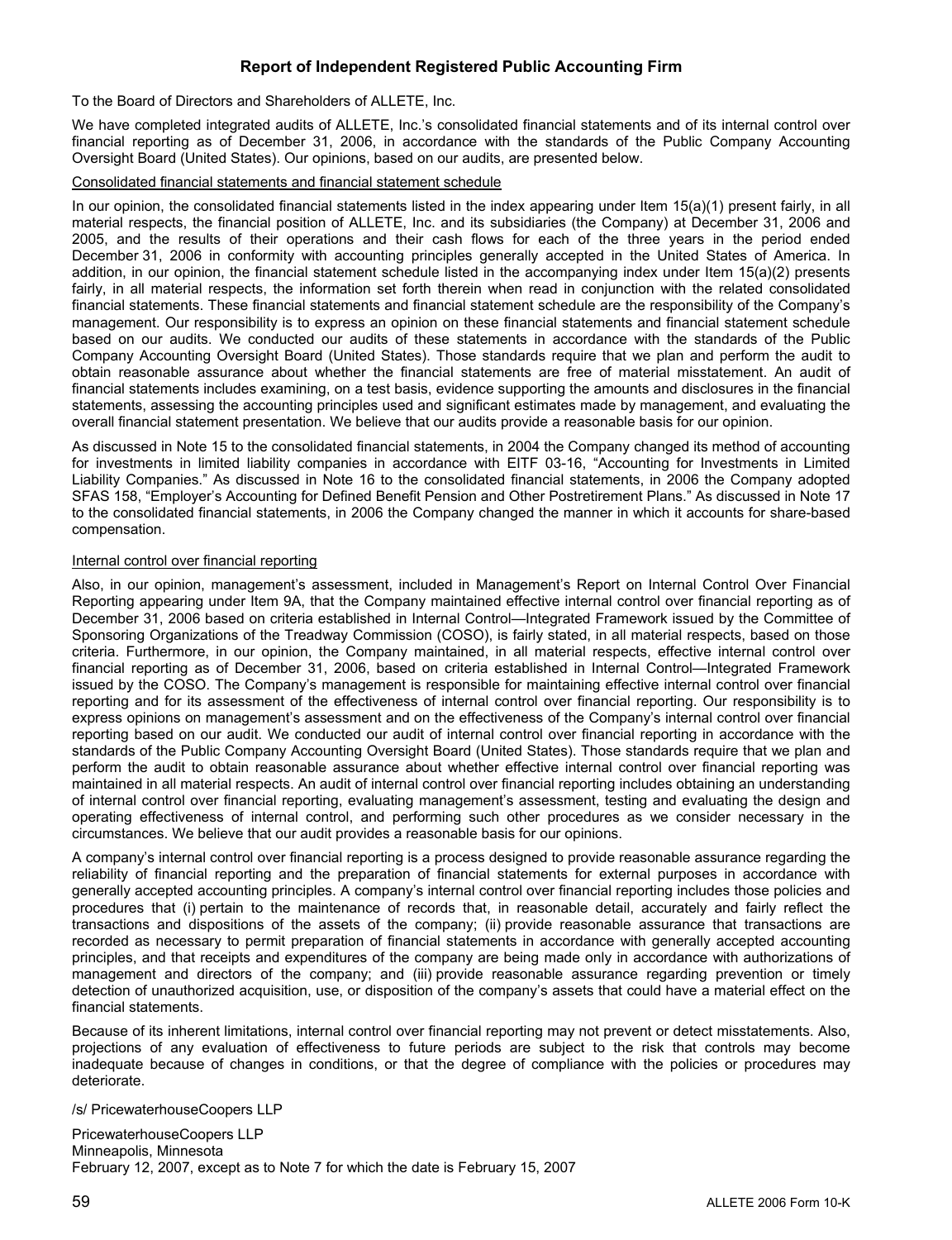# **Consolidated Financial Statements**

# **ALLETE Consolidated Balance Sheet**

| December 31                                                                                                                                                                                                                                                                                                                                                                                                                               | 2006                                                                                        | 2005                                                                                               |
|-------------------------------------------------------------------------------------------------------------------------------------------------------------------------------------------------------------------------------------------------------------------------------------------------------------------------------------------------------------------------------------------------------------------------------------------|---------------------------------------------------------------------------------------------|----------------------------------------------------------------------------------------------------|
| <b>Millions</b>                                                                                                                                                                                                                                                                                                                                                                                                                           |                                                                                             |                                                                                                    |
| <b>Assets</b>                                                                                                                                                                                                                                                                                                                                                                                                                             |                                                                                             |                                                                                                    |
| <b>Current Assets</b><br>Cash and Cash Equivalents<br>Short-Term Investments<br>Accounts Receivable (Less Allowance of \$1.1 and \$1.0)<br>Inventories<br>Prepayments and Other<br>Deferred Income Taxes<br><b>Discontinued Operations</b>                                                                                                                                                                                                | \$<br>44.8<br>104.5<br>70.9<br>43.4<br>23.8<br>0.3                                          | \$<br>89.6<br>116.9<br>79.1<br>33.1<br>23.8<br>31.0<br>0.4                                         |
|                                                                                                                                                                                                                                                                                                                                                                                                                                           |                                                                                             |                                                                                                    |
| <b>Total Current Assets</b><br>Property, Plant and Equipment - Net<br>Investments<br><b>Other Assets</b><br><b>Discontinued Operations</b>                                                                                                                                                                                                                                                                                                | 287.7<br>921.6<br>189.1<br>135.0                                                            | 373.9<br>860.4<br>117.7<br>44.6<br>2.2                                                             |
| <b>Total Assets</b>                                                                                                                                                                                                                                                                                                                                                                                                                       | \$1,533.4                                                                                   | \$1,398.8                                                                                          |
| <b>Liabilities and Shareholders' Equity</b><br><b>Liabilities</b><br><b>Current Liabilities</b><br><b>Accounts Payable</b><br><b>Accrued Taxes</b><br><b>Accrued Interest</b><br>Long-Term Debt Due Within One Year<br>Deferred Profit on Sales of Real Estate<br>Other<br><b>Discontinued Operations</b><br><b>Total Current Liabilities</b><br>Long-Term Debt<br>Deferred Income Taxes<br><b>Other Liabilities</b><br>Minority Interest | \$<br>53.5<br>23.3<br>8.6<br>29.7<br>4.1<br>24.3<br>143.5<br>359.8<br>130.8<br>226.1<br>7.4 | \$<br>44.7<br>19.1<br>7.4<br>2.7<br>8.6<br>24.2<br>13.0<br>119.7<br>387.8<br>138.4<br>144.1<br>6.0 |
| <b>Total Liabilities</b>                                                                                                                                                                                                                                                                                                                                                                                                                  | 867.6                                                                                       | 796.0                                                                                              |
| <b>Commitments and Contingencies</b>                                                                                                                                                                                                                                                                                                                                                                                                      |                                                                                             |                                                                                                    |
| <b>Shareholders' Equity</b><br>Common Stock Without Par Value, 43.3 Shares Authorized<br>30.4 and 30.1 Shares Outstanding<br><b>Unearned ESOP Shares</b><br>Accumulated Other Comprehensive Loss<br><b>Retained Earnings</b>                                                                                                                                                                                                              | 438.7<br>(71.9)<br>(8.8)<br>307.8                                                           | 421.1<br>(77.6)<br>(12.8)<br>272.1                                                                 |
| <b>Total Shareholders' Equity</b>                                                                                                                                                                                                                                                                                                                                                                                                         | 665.8                                                                                       | 602.8                                                                                              |
| <b>Total Liabilities and Shareholders' Equity</b>                                                                                                                                                                                                                                                                                                                                                                                         | \$1,533.4                                                                                   | \$1,398.8                                                                                          |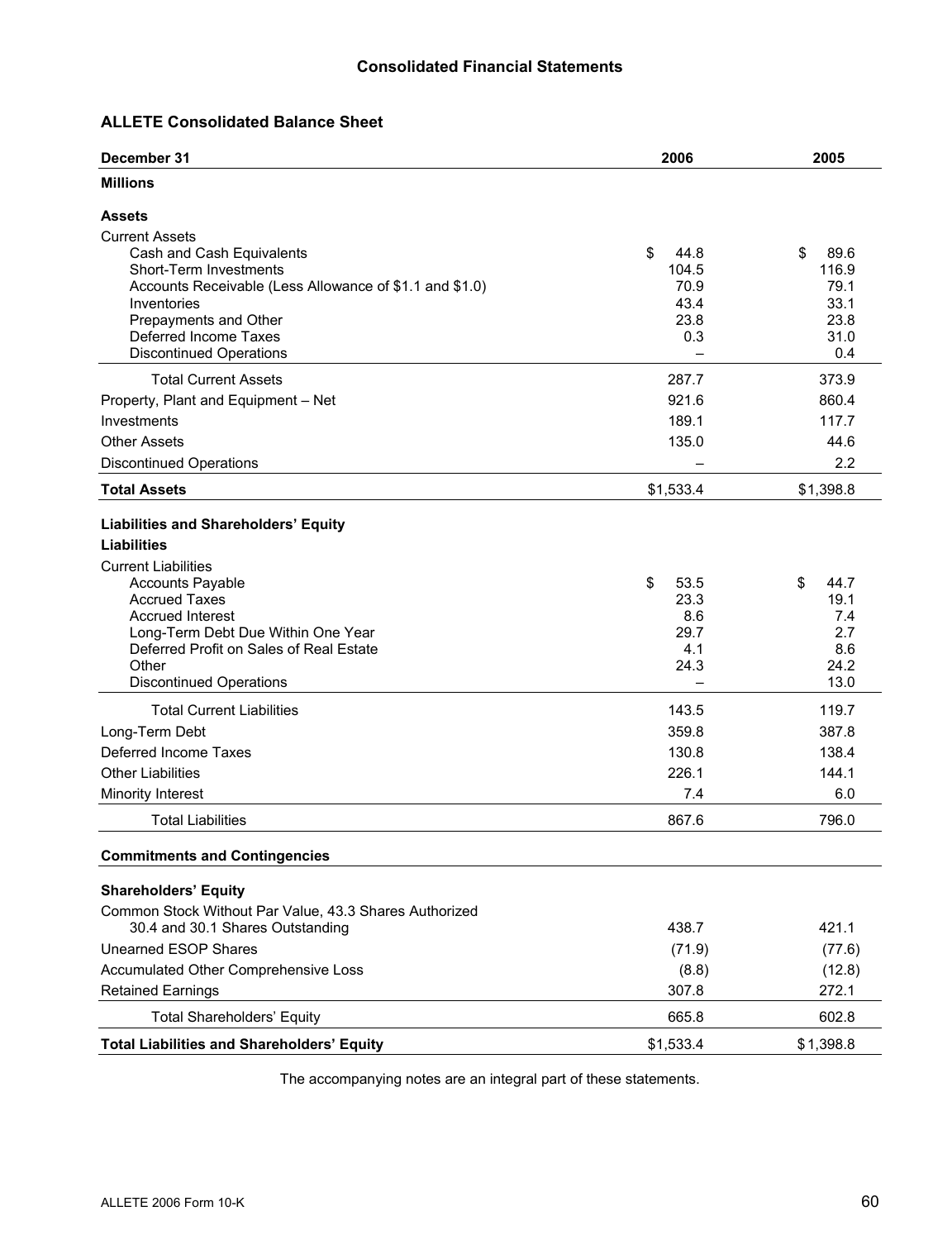# **ALLETE Consolidated Statement of Income**

| For the Year Ended December 31                                   | 2006     | 2005     | 2004           |
|------------------------------------------------------------------|----------|----------|----------------|
| <b>Millions Except Per Share Amounts</b>                         |          |          |                |
| <b>Operating Revenue</b>                                         | \$767.1  | \$737.4  | \$704.1        |
| <b>Operating Expenses</b>                                        |          |          |                |
| <b>Fuel and Purchased Power</b>                                  | 281.7    | 273.1    | 286.2          |
| Operating and Maintenance                                        | 296.0    | 293.5    | 270.1          |
| Kendall County Charge                                            |          | 77.9     |                |
| Depreciation                                                     | 48.7     | 47.8     | 46.9           |
| <b>Total Operating Expenses</b>                                  | 626.4    | 692.3    | 603.2          |
| <b>Operating Income from Continuing Operations</b>               | 140.7    | 45.1     | 100.9          |
| <b>Other Income (Expense)</b>                                    |          |          |                |
| Interest Expense                                                 | (27.4)   | (26.4)   | (31.7)         |
| Other                                                            | 14.9     | 1.1      | (12.2)         |
| <b>Total Other Expense</b>                                       | (12.5)   | (25.3)   | (43.9)         |
| <b>Income from Continuing Operations</b>                         |          |          |                |
| <b>Before Minority Interest and Income Taxes</b>                 | 128.2    | 19.8     | 57.0           |
| <b>Minority Interest</b>                                         | 4.6      | 2.7      | 2.1            |
| <b>Income from Continuing Operations</b>                         |          |          |                |
| <b>Before Income Taxes</b>                                       | 123.6    | 17.1     | 54.9           |
| <b>Income Tax Expense (Benefit)</b>                              | 46.3     | (0.5)    | 16.4           |
| <b>Income from Continuing Operations</b>                         |          |          |                |
| <b>Before Change in Accounting Principle</b>                     | 77.3     | 17.6     | 38.5           |
| Income (Loss) from Discontinued Operations - Net of Tax          | (0.9)    | (4.3)    | 73.7           |
| Change in Accounting Principle - Net of Tax                      |          |          | (7.8)          |
| <b>Net Income</b>                                                | \$76.4   | \$13.3   | \$104.4        |
|                                                                  |          |          |                |
| <b>Average Shares of Common Stock</b><br><b>Basic</b>            | 27.8     | 27.3     | 28.3           |
| <b>Diluted</b>                                                   | 27.9     | 27.4     | 28.4           |
|                                                                  |          |          |                |
| <b>Basic Earnings (Loss) Per Share of Common Stock</b>           |          |          |                |
| <b>Continuing Operations</b>                                     | \$2.78   | \$0.65   | \$1.37         |
| <b>Discontinued Operations</b><br>Change in Accounting Principle | (0.03)   | (0.16)   | 2.60<br>(0.28) |
|                                                                  |          |          |                |
|                                                                  | \$2.75   | \$0.49   | \$3.69         |
| Diluted Earnings (Loss) Per Share of Common Stock                |          |          |                |
| <b>Continuing Operations</b>                                     | \$2.77   | \$0.64   | \$1.35         |
| <b>Discontinued Operations</b>                                   | (0.03)   | (0.16)   | 2.59           |
| Change in Accounting Principle                                   |          |          | (0.27)         |
|                                                                  | \$2.74   | \$0.48   | \$3.67         |
| <b>Dividends Per Share of Common Stock</b>                       | \$1.4500 | \$1.2450 | \$2.8425       |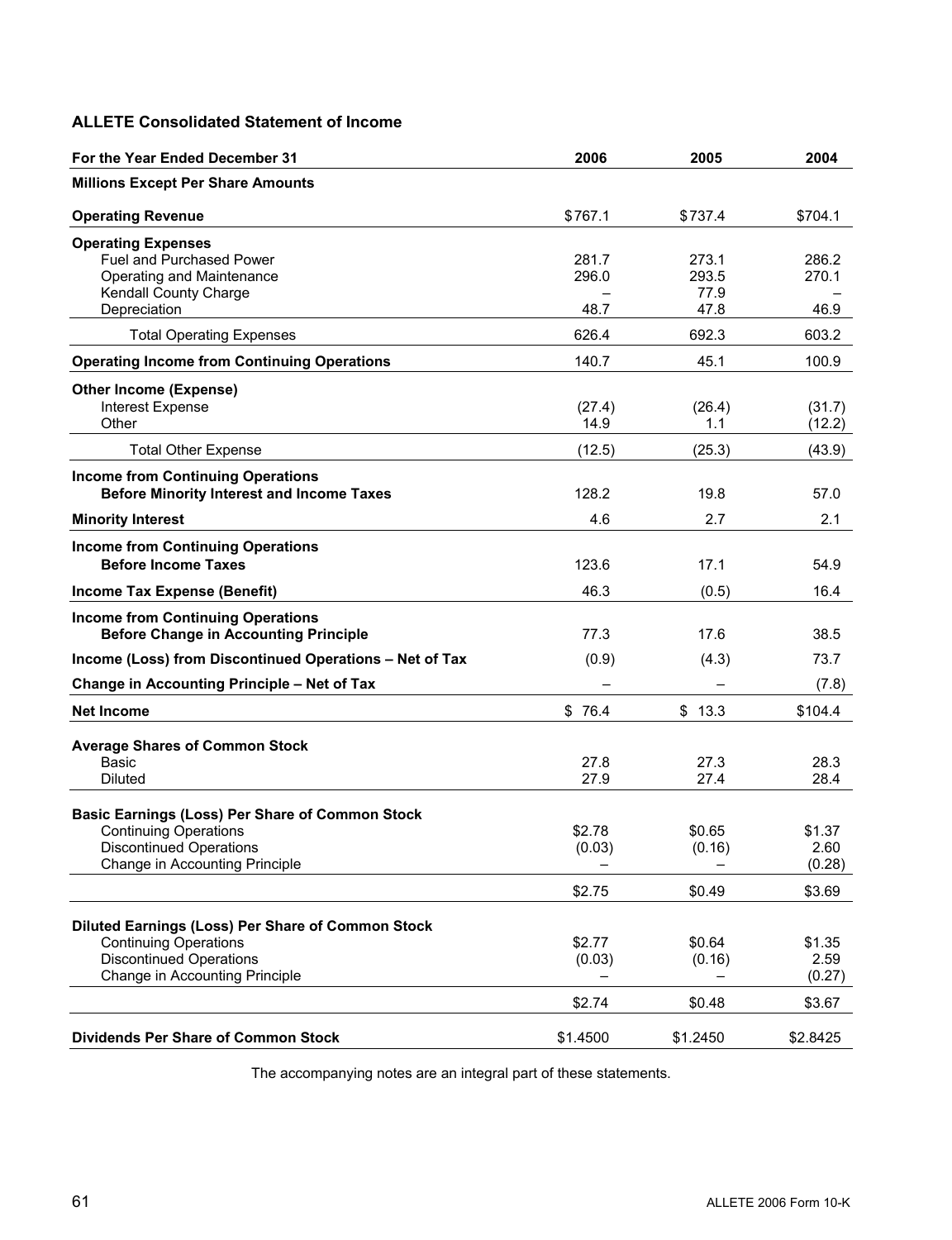# **ALLETE Consolidated Statement of Cash Flows**

| For the Year Ended December 31                                                   | 2006              | 2005        | 2004             |
|----------------------------------------------------------------------------------|-------------------|-------------|------------------|
| <b>Millions</b>                                                                  |                   |             |                  |
| <b>Operating Activities</b>                                                      |                   |             |                  |
| Net Income                                                                       | \$76.4            | \$13.3      | \$104.4          |
| (Income) Loss from Discontinued Operations                                       | 0.9               | 4.3         | (73.7)           |
| Income from Equity Investments                                                   | (1.8)             | -           |                  |
| Change in Accounting Principle                                                   | $\qquad \qquad$   |             | 7.8              |
| Loss on Impairment of Investments                                                |                   | 5.1         | 6.5              |
| Depreciation                                                                     | 48.7              | 47.8        | 46.9             |
| Deferred Income Taxes                                                            | 27.8              | (34.2)      | (1.1)            |
| Minority Interest                                                                | 4.6               | 2.7         | 2.1              |
| <b>Stock Compensation Expense</b>                                                | 1.8               | 1.5         | 1.0              |
| <b>Bad Debt Expense</b>                                                          | 0.7               | 1.1         | 0.9              |
| Changes in Operating Assets and Liabilities                                      |                   |             |                  |
| <b>Accounts Receivable</b>                                                       | 7.5               | (1.4)       | (22.9)           |
| Inventories                                                                      | (10.3)            | (1.3)       | (0.3)            |
| Prepayments and Other                                                            | (2.3)             | (2.5)       | (3.6)            |
| <b>Accounts Payable</b>                                                          | 5.1               | 4.9         | 0.2 <sub>0</sub> |
| <b>Other Current Liabilities</b>                                                 | 0.2               | 5.8         | (4.8)            |
| <b>Other Assets</b>                                                              | (4.3)             | 8.2         | 6.2              |
| <b>Other Liabilities</b>                                                         | 1.0               | (4.1)       | (3.4)            |
| Net Operating Activities from Discontinued Operations                            | (13.5)            | 2.3         | 108.8            |
| Cash from Operating Activities                                                   | 142.5             | 53.5        | 175.0            |
| <b>Investing Activities</b>                                                      |                   |             |                  |
| Proceeds from Sale of Available-For-Sale Securities                              | 608.8             | 376.0       | 1.9              |
|                                                                                  |                   |             |                  |
| Payments for Purchase of Available-For-Sale Securities<br>Changes to Investments | (596.4)           | (343.7)     | (149.5)<br>12.4  |
| Expenditures for Property, Plant and Equipment                                   | (52.0)<br>(102.3) | (1.1)       |                  |
| Other                                                                            |                   | (58.6)      | (57.8)           |
| Net Investing Activities from Discontinued Operations                            | (15.0)<br>2.2     | 0.6<br>30.7 | 2.0<br>64.5      |
|                                                                                  |                   |             |                  |
| Cash from (for) Investing Activities                                             | (154.7)           | 3.9         | (126.5)          |
| <b>Financing Activities</b>                                                      |                   |             |                  |
| <b>Issuance of Common Stock</b>                                                  | 15.8              | 21.0        | 49.0             |
| Issuance of Long-Term Debt                                                       | 77.8              | 35.0        | 120.8            |
| Reacquired Common Stock                                                          |                   |             | (5.8)            |
| Changes in Notes Payable - Net                                                   |                   |             | (53.0)           |
| Reductions of Long-Term Debt                                                     | (78.9)            | (35.7)      | (241.1)          |
| Dividends on Common Stock and Distributions to Minority Shareholders             | (43.9)            | (36.7)      | (79.7)           |
| Net Increase (Decrease) in Book Overdrafts                                       | (3.4)             | 3.4         |                  |
| Net Financing Activities for Discontinued Operations                             |                   | (0.9)       | (18.9)           |
| Cash for Financing Activities                                                    | (32.6)            | (13.9)      | (228.7)          |
| <b>Change in Cash and Cash Equivalents</b>                                       | (44.8)            | 43.5        | (180.2)          |
| Cash and Cash Equivalents at Beginning of Period                                 | 89.6              | 46.1        | 226.3            |
| Cash and Cash Equivalents at End of Period (a)                                   | \$44.8            | \$89.6      | \$46.1           |

*(a) Included \$2.4 million of cash from Discontinued Operations at December 31, 2004.*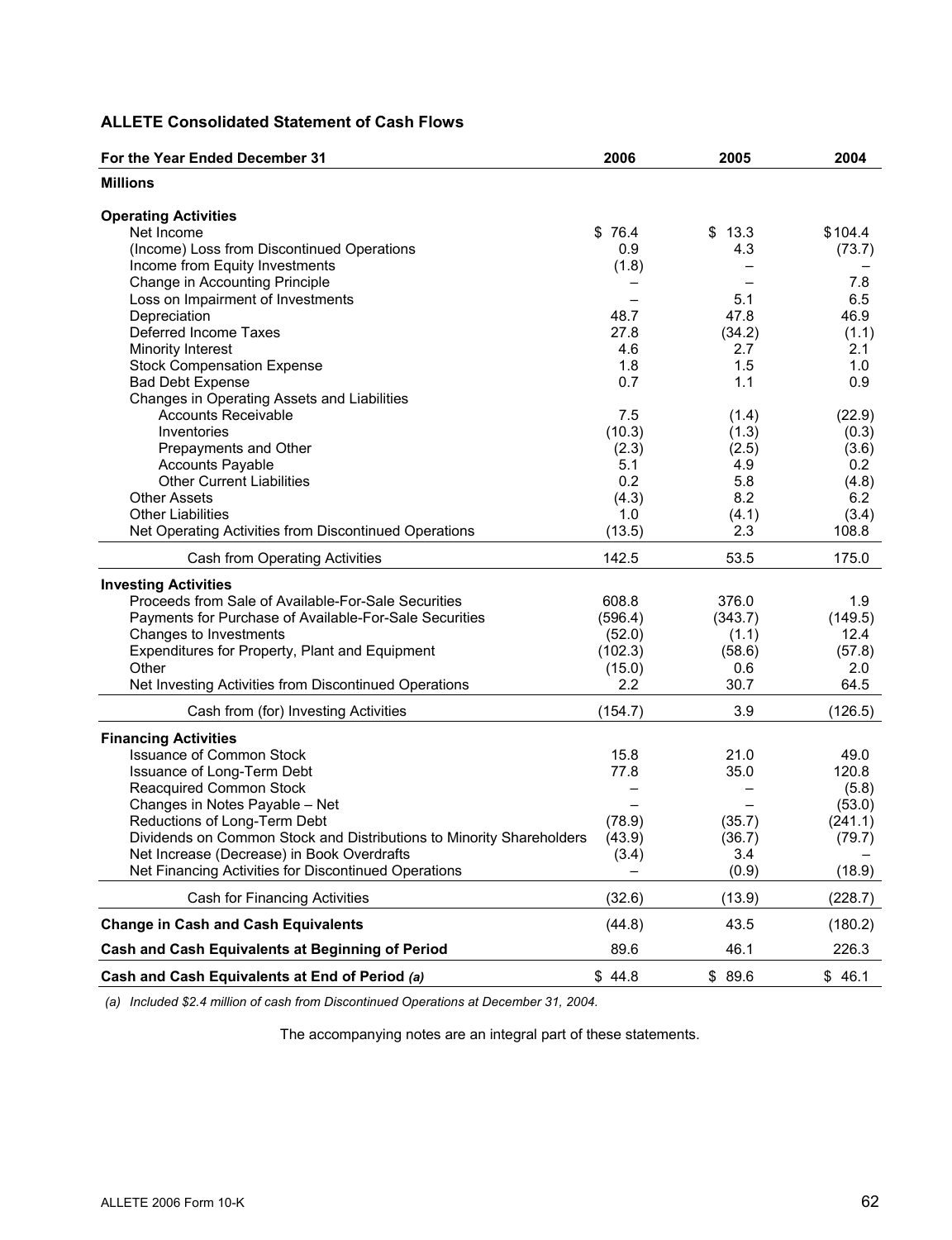# **ALLETE Consolidated Statement of Shareholders' Equity**

|                                                                                                                                                              | Total<br>Shareholders'<br><b>Equity</b> | <b>Retained</b><br><b>Earnings</b> | <b>Accumulated</b><br>Other<br>Comprehensive<br>Income (Loss) | <b>Unearned</b><br><b>ESOP</b><br><b>Shares</b> | Common<br><b>Stock</b> |
|--------------------------------------------------------------------------------------------------------------------------------------------------------------|-----------------------------------------|------------------------------------|---------------------------------------------------------------|-------------------------------------------------|------------------------|
| <b>Millions</b>                                                                                                                                              |                                         |                                    |                                                               |                                                 |                        |
| Balance at December 31, 2003                                                                                                                                 | \$1,460.2                               | \$631.9                            | \$14.5                                                        | \$(45.4)                                        | \$859.2                |
| Comprehensive Income<br>Net Income<br>Other Comprehensive Income - Net of Tax                                                                                | 104.4                                   | 104.4                              |                                                               |                                                 |                        |
| Unrealized Gains on Securities - Net<br>Foreign Currency Translation Adjustments<br><b>Additional Pension Liability</b><br><b>Total Comprehensive Income</b> | 0.7<br>(23.5)<br>(3.1)<br>78.5          |                                    | 0.7<br>(23.5)<br>(3.1)                                        |                                                 |                        |
| Common Stock Issued - Net                                                                                                                                    | 43.2                                    |                                    |                                                               |                                                 | 43.2                   |
| <b>ADESA IPO</b>                                                                                                                                             | 70.1                                    |                                    |                                                               |                                                 | 70.1                   |
| Spin-Off of ADESA                                                                                                                                            | (963.6)                                 | (363.4)                            |                                                               |                                                 | (600.2)                |
| Receipt of ADESA Stock by ESOP                                                                                                                               | 54.3                                    |                                    |                                                               | 26.5                                            | 27.8                   |
| Purchase of ALLETE Shares by ESOP                                                                                                                            | (35.6)                                  |                                    |                                                               | (35.6)                                          |                        |
| <b>Dividends Declared</b>                                                                                                                                    | (79.7)                                  | (79.7)                             |                                                               |                                                 |                        |
| <b>ESOP Shares Earned</b>                                                                                                                                    | 3.1                                     |                                    |                                                               | 3.1                                             |                        |
| Balance at December 31, 2004                                                                                                                                 | 630.5                                   | 293.2                              | (11.4)                                                        | (51.4)                                          | 400.1                  |
| Comprehensive Income<br>Net Income<br>Other Comprehensive Income - Net of Tax                                                                                | 13.3                                    | 13.3                               |                                                               |                                                 |                        |
| Unrealized Gains on Securities - Net<br><b>Additional Pension Liability</b><br><b>Total Comprehensive Income</b>                                             | 0.6<br>(2.0)<br>11.9                    |                                    | 0.6<br>(2.0)                                                  |                                                 |                        |
| Common Stock Issued - Net                                                                                                                                    | 21.0                                    |                                    |                                                               |                                                 | 21.0                   |
| Dividends Declared                                                                                                                                           | (34.4)                                  | (34.4)                             |                                                               |                                                 |                        |
| Purchase of ALLETE Shares by ESOP                                                                                                                            | (30.3)                                  |                                    |                                                               | (30.3)                                          |                        |
| <b>ESOP Shares Earned</b>                                                                                                                                    | 4.1                                     |                                    |                                                               | 4.1                                             |                        |
| Balance at December 31, 2005                                                                                                                                 | 602.8                                   | 272.1                              | (12.8)                                                        | (77.6)                                          | 421.1                  |
| Comprehensive Income<br>Net Income<br>Other Comprehensive Income – Net of Tax                                                                                | 76.4                                    | 76.4                               |                                                               |                                                 |                        |
| Unrealized Gains on Securities - Net<br><b>Additional Pension Liability</b><br><b>Total Comprehensive Income</b>                                             | 1.9<br>6.4<br>84.7                      |                                    | 1.9<br>6.4                                                    |                                                 |                        |
| Adjustment to initially apply SFAS 158 - Net of Tax                                                                                                          | (4.3)                                   |                                    | (4.3)                                                         |                                                 |                        |
| Common Stock Issued - Net                                                                                                                                    | 17.6                                    |                                    |                                                               |                                                 | 17.6                   |
| Dividends Declared                                                                                                                                           | (40.7)                                  | (40.7)                             |                                                               |                                                 |                        |
| <b>ESOP Shares Earned</b>                                                                                                                                    | 5.7                                     |                                    |                                                               | 5.7                                             |                        |
| Balance at December 31, 2006                                                                                                                                 | \$<br>665.8                             | \$307.8                            | \$ (8.8)                                                      | \$(71.9)                                        | \$438.7                |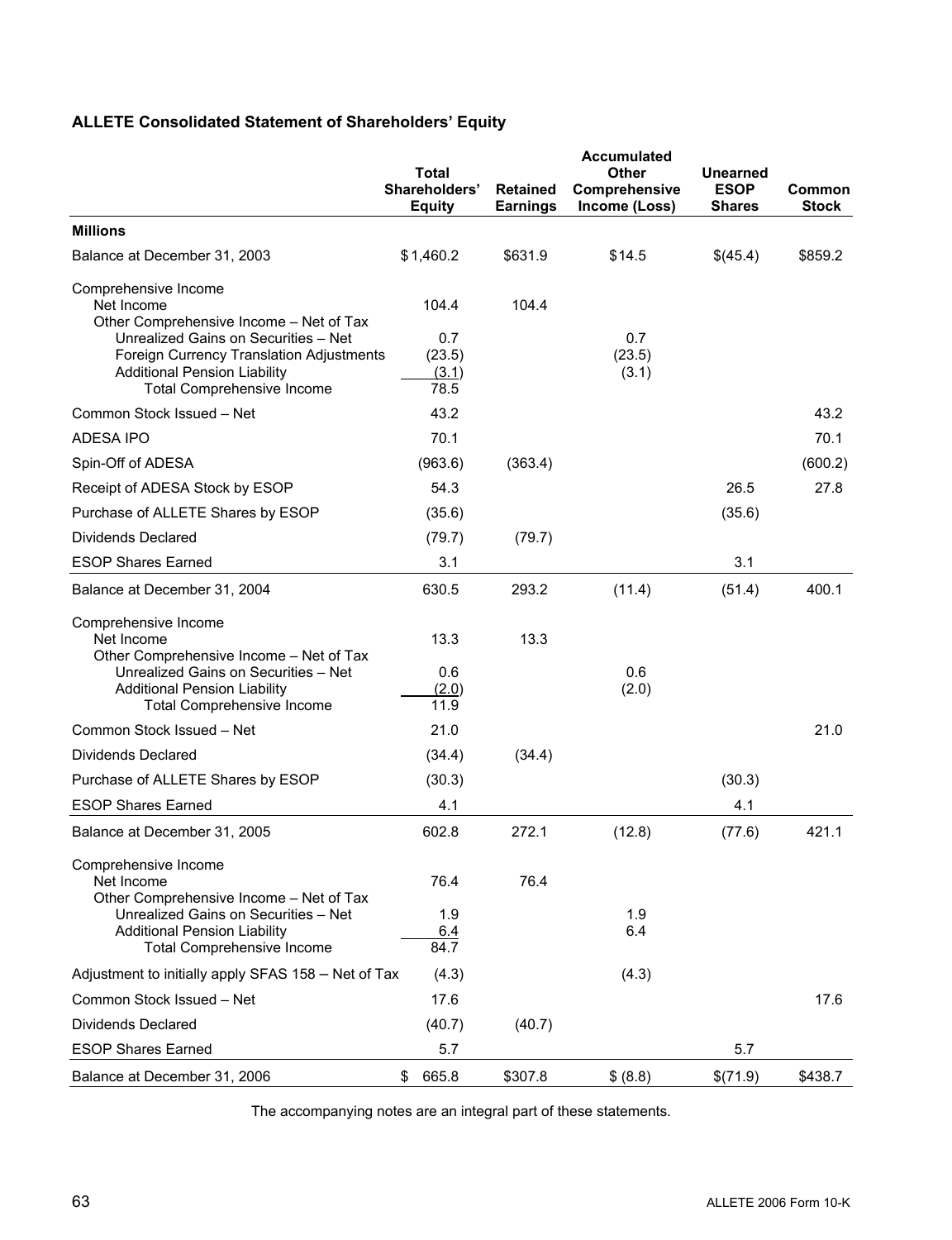# **Note 1. Business Segments**

Presented below are the operating results and other financial information related to our reporting segments. For a description of our reporting segments, see Note 2.

Financial results by segment for the periods presented were impacted by the integration of our Taconite Harbor facility into the Regulated Utility segment, effective January 1, 2006. The redirection of Taconite Harbor from our Nonregulated Energy Operations segment to our Regulated Utility segment was in accordance with the Company's Resource Plan, as approved by the MPUC. Under the terms of our Resource Plan, we have operated the Taconite Harbor facility as a ratebased asset within the Minnesota retail jurisdiction since January 1, 2006. Prior to January 1, 2006, we operated our Taconite Harbor facility as nonregulated generation (non-rate base generation sold at market-based rates primarily to the wholesale market). Historical financial results of Taconite Harbor for periods prior to the 2006 redirection are included in our Nonregulated Energy Operations segment.

Effective the third quarter of 2006, financial results for our equity investment in ATC have been reported as a separate segment. ATC is a Wisconsin-based public utility that owns and maintains electric transmission assets in parts of Wisconsin, Michigan, Minnesota and Illinois. ATC provides transmission service under rates regulated by the FERC that are set in accordance with the FERC's policy of establishing the independent operation and ownership of, and investment in, transmission facilities. (See Note 6.)

|                                                     |                     | Energy                      |                                             |                      |                       |         |
|-----------------------------------------------------|---------------------|-----------------------------|---------------------------------------------|----------------------|-----------------------|---------|
|                                                     | <b>Consolidated</b> | Regulated<br><b>Utility</b> | Nonregulated<br>Energy<br><b>Operations</b> | Investment<br>in ATC | Real<br><b>Estate</b> | Other   |
| <b>Millions</b>                                     |                     |                             |                                             |                      |                       |         |
| 2006                                                |                     |                             |                                             |                      |                       |         |
| <b>Operating Revenue</b>                            | \$767.1             | \$639.2                     | \$65.0                                      |                      | \$62.6                | \$0.3   |
| <b>Fuel and Purchased Power</b>                     | 281.7               | 281.7                       |                                             |                      |                       |         |
| Operating and Maintenance                           | 296.0               | 217.9                       | 57.1                                        |                      | 18.2                  | 2.8     |
| <b>Depreciation Expense</b>                         | 48.7                | 44.2                        | 4.3                                         |                      | 0.1                   | 0.1     |
| Operating Income (Loss) from                        |                     |                             |                                             |                      |                       |         |
| <b>Continuing Operations</b>                        | 140.7               | 95.4                        | 3.6                                         |                      | 44.3                  | (2.6)   |
| <b>Interest Expense</b>                             | (27.4)              | (20.2)                      | (3.3)                                       |                      |                       | (3.9)   |
| Other Income                                        | 14.9                | 0.9                         | 2.2                                         | \$3.0                |                       | 8.8     |
| Income from Continuing Operations                   |                     |                             |                                             |                      |                       |         |
| <b>Before Minority Interest</b><br>and Income Taxes | 128.2               | 76.1                        | 2.5                                         | 3.0                  | 44.3                  | 2.3     |
| Minority Interest                                   | 4.6                 |                             |                                             |                      | 4.6                   |         |
|                                                     |                     |                             |                                             |                      |                       |         |
| Income from Continuing Operations                   |                     |                             |                                             |                      |                       |         |
| Before Income Taxes                                 | 123.6               | 76.1                        | 2.5                                         | 3.0                  | 39.7                  | 2.3     |
| Income Tax Expense (Benefit)                        | 46.3                | 29.3                        | (1.2)                                       | 1.1                  | 16.9                  | 0.2     |
| Income from Continuing Operations                   | 77.3                | \$46.8                      | \$3.7                                       | \$1.9                | \$22.8                | \$2.1   |
| Loss from                                           |                     |                             |                                             |                      |                       |         |
| Discontinued Operations - Net of Tax                | (0.9)               |                             |                                             |                      |                       |         |
| Net Income                                          | \$76.4              |                             |                                             |                      |                       |         |
| <b>Total Assets</b>                                 | \$1,533.4           | \$1,143.3                   | \$81.3                                      | \$53.7               | \$89.8                | \$165.3 |
| <b>Capital Additions</b>                            | \$109.4             | \$107.5                     | \$1.9                                       |                      |                       |         |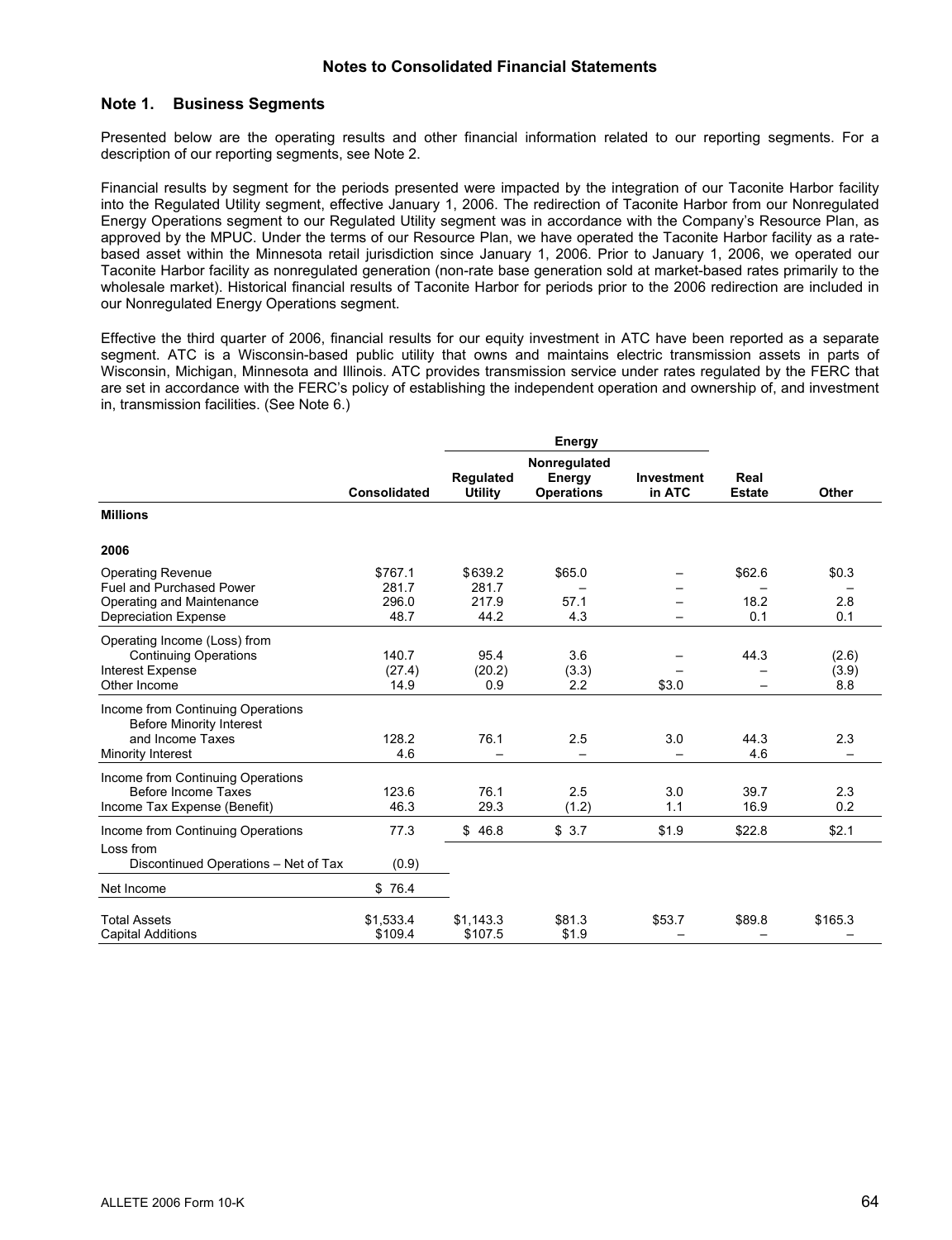# **Note 1. Business Segments (Continued)**

|                                                                                                                           |                             | Energy                            |                             |                      |                |                  |
|---------------------------------------------------------------------------------------------------------------------------|-----------------------------|-----------------------------------|-----------------------------|----------------------|----------------|------------------|
|                                                                                                                           |                             |                                   | Nonregulated                |                      |                |                  |
|                                                                                                                           | <b>Consolidated</b>         | Regulated<br><b>Utility</b>       | Energy<br><b>Operations</b> | Investment<br>in ATC | Real<br>Estate | Other            |
| <b>Millions</b>                                                                                                           |                             |                                   |                             |                      |                |                  |
| 2005                                                                                                                      |                             |                                   |                             |                      |                |                  |
| <b>Operating Revenue</b>                                                                                                  | \$737.4                     | \$575.6                           | \$113.9                     |                      | \$47.5         | \$0.4            |
| <b>Fuel and Purchased Power</b>                                                                                           | 273.1                       | 243.7                             | 29.4                        |                      |                |                  |
| Operating and Maintenance<br>Kendall County Charge                                                                        | 293.5<br>77.9               | 202.9<br>$\overline{\phantom{0}}$ | 71.2<br>77.9                |                      | 15.5           | 3.9              |
| <b>Depreciation Expense</b>                                                                                               | 47.8                        | 39.4                              | 8.1                         |                      | 0.1            | 0.2              |
| Operating Income (Loss) from                                                                                              |                             |                                   |                             |                      |                |                  |
| <b>Continuing Operations</b>                                                                                              | 45.1                        | 89.6                              | (72.7)                      |                      | 31.9           | (3.7)            |
| <b>Interest Expense</b>                                                                                                   | (26.4)                      | (17.4)                            | (6.6)                       |                      | (0.1)          | (2.3)            |
| Other Income (Expense)                                                                                                    | 1.1                         | 0.7                               | 1.7                         |                      |                | (1.3)            |
| Income (Loss) from                                                                                                        |                             |                                   |                             |                      |                |                  |
| <b>Continuing Operations Before</b>                                                                                       |                             |                                   |                             |                      |                |                  |
| Minority Interest and Income Taxes                                                                                        | 19.8                        | 72.9                              | (77.6)                      |                      | 31.8           | (7.3)            |
| Minority Interest                                                                                                         | 2.7                         |                                   |                             |                      | 2.7            |                  |
| Income (Loss) from                                                                                                        |                             |                                   |                             |                      |                |                  |
| <b>Continuing Operations</b><br>Before Income Taxes                                                                       | 17.1                        | 72.9                              | (77.6)                      |                      | 29.1           | (7.3)            |
| Income Tax Expense (Benefit)                                                                                              | (0.5)                       | 27.2                              | (29.1)                      |                      | 11.6           | (10.2)           |
|                                                                                                                           |                             |                                   |                             |                      |                |                  |
| Income (Loss) from Continuing Operations                                                                                  | 17.6                        | \$45.7                            | \$ (48.5)                   |                      | \$17.5         | \$2.9            |
| Loss from<br>Discontinued Operations - Net of Tax                                                                         | (4.3)                       |                                   |                             |                      |                |                  |
| Net Income                                                                                                                | \$13.3                      |                                   |                             |                      |                |                  |
|                                                                                                                           |                             |                                   |                             |                      |                |                  |
| <b>Total Assets</b><br><b>Capital Additions</b>                                                                           | $$1,398.8$ (a)<br>\$63.1(a) | \$909.5<br>\$46.5                 | \$185.2<br>\$12.1           |                      | \$73.7         | \$227.8          |
| 2004<br><b>Operating Revenue</b>                                                                                          | \$704.1                     | \$555.0                           | \$106.8                     |                      | \$41.9         | \$<br>0.4        |
| <b>Fuel and Purchased Power</b>                                                                                           | 286.2                       | 245.1                             | 41.1                        |                      |                |                  |
| Operating and Maintenance                                                                                                 | 270.1                       | 191.7                             | 60.3                        |                      | 15.0           | 3.1              |
| Depreciation Expense                                                                                                      | 46.9                        | 39.5                              | 7.2                         |                      | 0.1            | 0.1              |
| Operating Income (Loss)                                                                                                   |                             |                                   |                             |                      |                |                  |
| from Continuing Operations                                                                                                | 100.9                       | 78.7                              | (1.8)                       |                      | 26.8           | (2.8)            |
| <b>Interest Expense</b>                                                                                                   | (31.7)                      | (18.5)                            | (4.9)                       |                      | (0.3)          | (8.0)            |
| Other Income (Expense)<br>Income (Loss) from<br><b>Continuing Operations Before</b><br>Minority Interest and Income Taxes | (12.2)<br>57.0              | 0.1<br>60.3                       | 0.6<br>(6.1)                |                      | 26.5           | (12.9)<br>(23.7) |
| Minority Interest                                                                                                         | 2.1                         |                                   | $\overline{\phantom{0}}$    |                      | 2.1            |                  |
| Income (Loss) from Continuing Operations                                                                                  |                             |                                   |                             |                      |                |                  |
| <b>Before Income Taxes</b>                                                                                                | 54.9                        | 60.3                              | (6.1)                       |                      | 24.4           | (23.7)           |
| Income Tax Expense (Benefit)                                                                                              | 16.4                        | 22.6                              | (3.2)                       |                      | 10.1           | (13.1)           |
| Income (Loss) from Continuing Operations                                                                                  | 38.5                        | \$37.7                            | (2.9)<br>\$                 |                      | \$14.3         | \$(10.6)         |
| Income from                                                                                                               |                             |                                   |                             |                      |                |                  |
| Discontinued Operations - Net of Tax                                                                                      | 73.7                        |                                   |                             |                      |                |                  |
| Change in Accounting Principle - Net of Tax                                                                               | (7.8)                       |                                   |                             |                      |                |                  |
| Net Income                                                                                                                | \$104.4                     |                                   |                             |                      |                |                  |
| <b>Total Assets</b><br><b>Capital Additions</b>                                                                           | \$1,431.4(a)<br>\$79.2(a)   | \$902.8<br>\$41.7                 | \$161.4<br>\$15.7           |                      | \$75.1         | \$242.6<br>\$0.4 |

*(a) Discontinued Operations represented \$2.6 million of total assets in 2005 (\$49.5 million in 2004) and \$4.5 million of capital additions in 2005 (\$21.4 million in 2004).*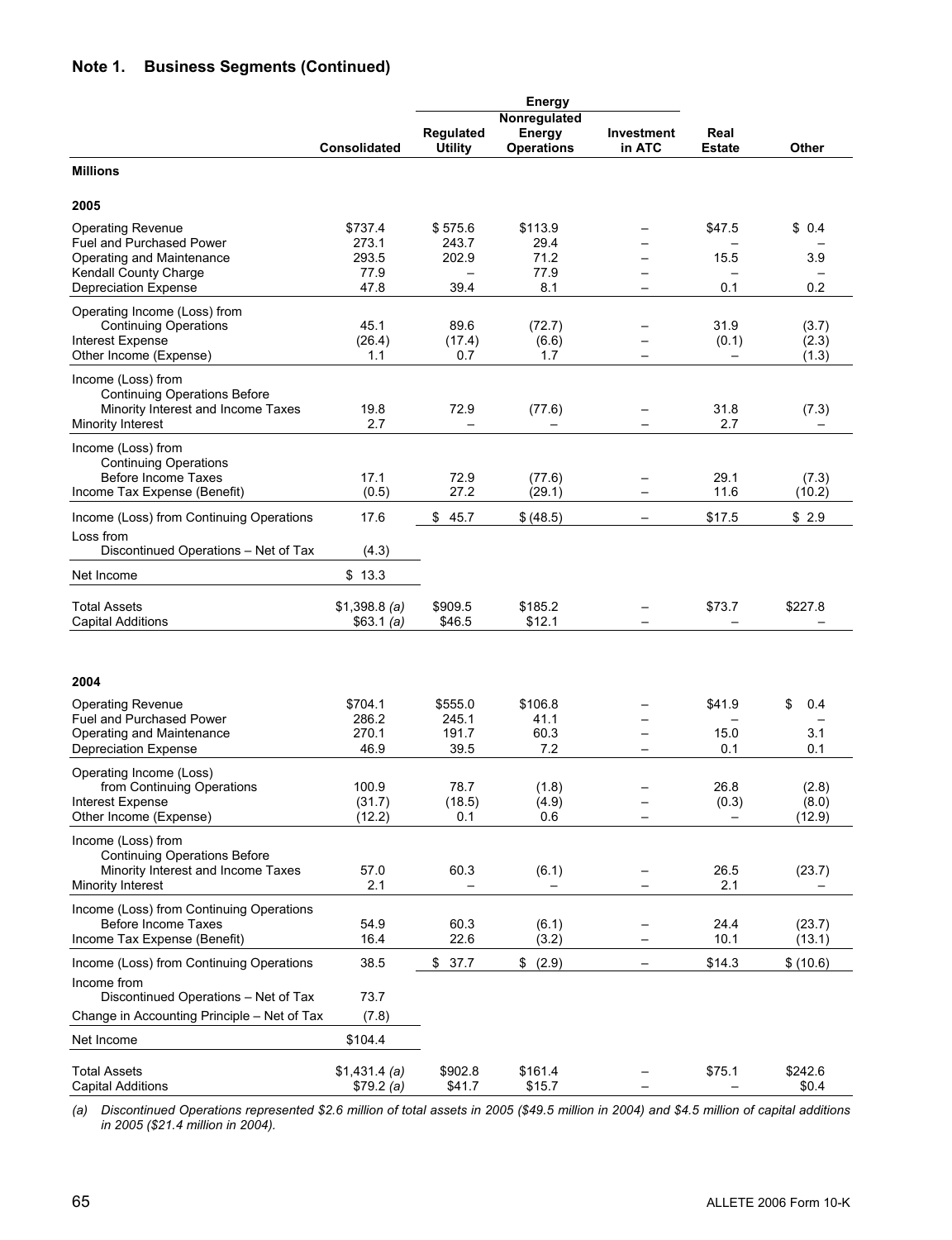# **Note 2. Operations and Significant Accounting Policies**

**Financial Statement Preparation.** References in this report to "we," "us" and "our" are to ALLETE and its subsidiaries, collectively. We prepare our financial statements in conformity with accounting principles generally accepted in the United States of America. These principles require management to make informed judgments, best estimates and assumptions that affect the reported amounts of assets, liabilities, revenue and expenses. Actual results could differ from those estimates.

**Principles of Consolidation.** Our consolidated financial statements include the accounts of ALLETE and all of our majority-owned subsidiary companies. All material intercompany balances and transactions have been eliminated in consolidation.

**Business Segments.** Our Regulated Utility, Nonregulated Energy Operations, Real Estate, Investment in ATC and Other segments were determined in accordance with SFAS 131, "Disclosures about Segments of an Enterprise and Related Information." Segmentation is based on the manner in which we operate, assess, and allocate resources to the business. We measure performance of our operations through budgeting and monitoring of contributions to consolidated net income by each business segment. Discontinued Operations includes our telecommunications business, which we sold on December 30, 2005, our Automotive Services business that was spun off in September 2004, costs associated with the spin-off of ADESA incurred by ALLETE, and our Water Services businesses, the majority of which were sold in 2003.

**Regulated Utility** includes retail and wholesale rate-regulated electric, natural gas and water services in northeastern Minnesota and northwestern Wisconsin. Minnesota Power, an operating division of ALLETE, and SWL&P, a whollyowned subsidiary, provide regulated utility electric service to 154,000 retail customers in northeastern Minnesota and northwestern Wisconsin. Approximately 39% of regulated utility electric revenue is from Large Power Customers (33% of consolidated revenue). Large Power Customers consist of five taconite producers, four paper and pulp mills, two pipeline companies and one manufacturer under all-requirements contracts with expiration dates extending from February 2008 through October 2013. Revenue of \$89.0 million (11.6% of consolidated revenue) was received from one taconite producer in 2006 (11.3% in 2005; 12.6% in 2004). Regulated utility rates are under the jurisdiction of Minnesota and Wisconsin, and federal regulatory authorities. Billings are rendered on a cycle basis. Revenue is accrued for service provided but not billed. Regulated utility electric rates include adjustment clauses that: (1) bill or credit customers for fuel and purchased energy costs above or below the base levels in rate schedules; (2) bill retail customers for the recovery of conservation improvement program expenditures not collected in base rates; and (3) bill customers for the recovery of certain environmental expenditures. Fuel and purchased power expense is deferred to match the period in which the revenue for fuel and purchased power expense is collected from customers pursuant to the fuel adjustment clause.

Minnesota Power withdrew from Split Rock Energy, a joint venture with Great River Energy, in 2004. Upon withdrawal, we received a \$12.0 million distribution in 2004. We accounted for our 50% ownership interest in Split Rock Energy under the equity method of accounting. For the year ended December 31, 2004, our pre-tax equity income from Split Rock Energy was less than \$0.1 million. In 2004, prior to our withdrawal, we made power purchases from Split Rock Energy of \$6.2 million and power sales to Split Rock Energy of \$1.9 million.

**Nonregulated Energy Operations** includes our coal mining activities in North Dakota, approximately 50 MW of nonregulated generation and Minnesota land sales. BNI Coal, a wholly-owned subsidiary, mines and sells lignite coal to two North Dakota mine-mouth generating units, one of which is Square Butte. Square Butte supplies approximately 60% (323 MW) of its output to Minnesota Power under a long-term contract. (See Note 8.) Coal sales are recognized when delivered at the cost of production plus a specified profit per ton of coal delivered.

In 2004 and 2005, Nonregulated Energy Operations included nonregulated generation (non-rate base generation sold at market-based rates to the wholesale market) from our Taconite Harbor facility in northern Minnesota and generation secured through the Kendall County power purchase agreement. To help meet forecasted base load energy requirements effective January 1, 2006, Taconite Harbor was integrated into our Regulated Utility business in accordance with the terms of our Resource Plan, as approved by the MPUC. The Kendall County power purchase agreement was assigned to Constellation Energy Commodities in April 2005. (See Note 10.)

**Investment in ATC** includes our approximate 7% equity ownership interest in ATC, a Wisconsin-based public utility that owns and maintains electric transmission assets in parts of Wisconsin, Michigan, Minnesota and Illinois. ATC provides transmission service under rates regulated by the FERC that are set in accordance with the FERC's policy of establishing the independent operation and ownership of, and investment in, transmission facilities. (See Note 6 and 8.)

**Real Estate** includes our Florida real estate operations. Our real estate operations include several wholly-owned subsidiaries and an 80% ownership in Lehigh Acquisition Corporation, which are consolidated in ALLETE's financial statements. All of our Florida real estate companies are principally engaged in real estate acquisitions, development and sales.

Full profit recognition is recorded on sales upon closing, provided cash collections are at least 20% of the contract price and the other requirements of SFAS 66, "Accounting for Sales of Real Estate," are met. In certain cases, where there are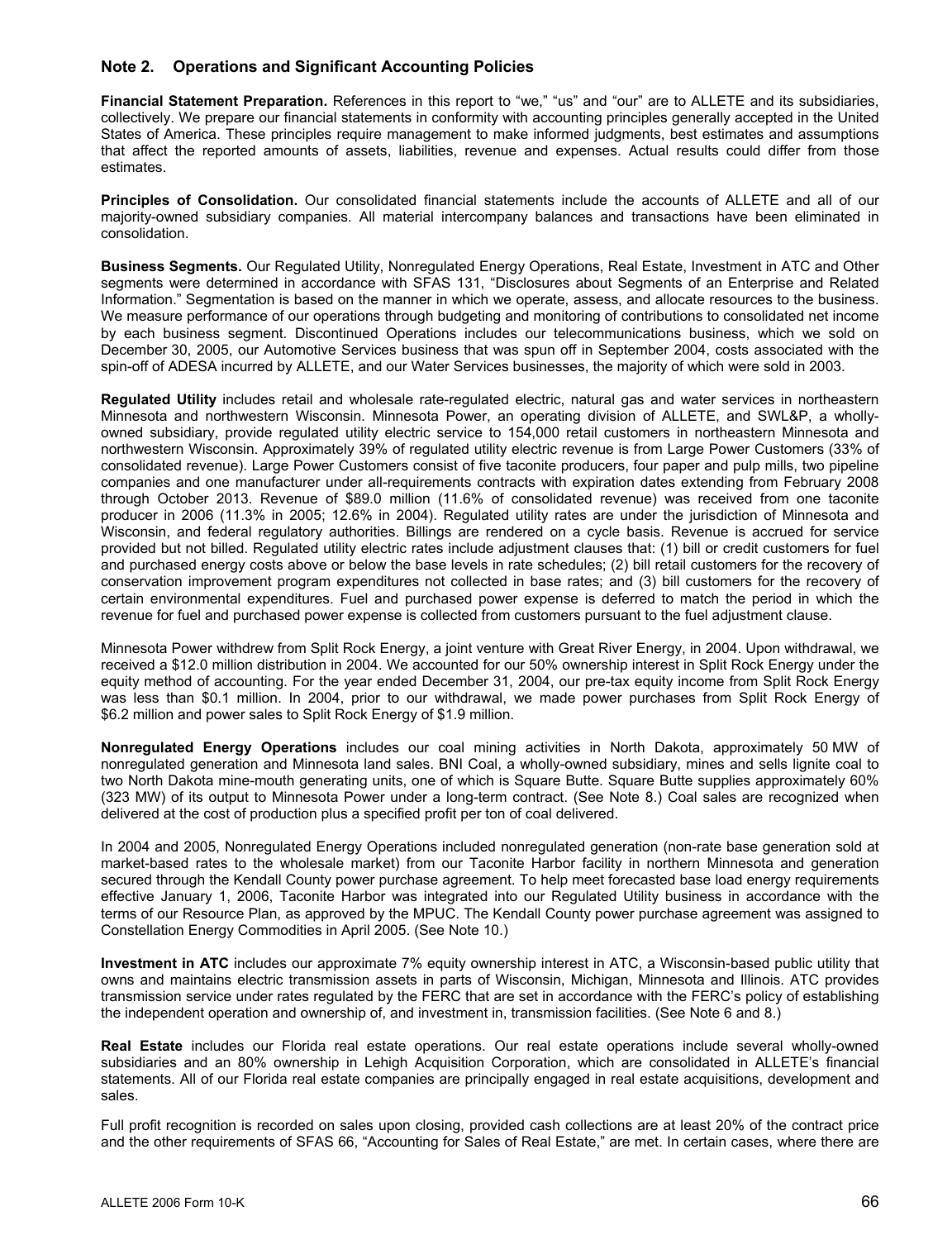# **Note 2. Operations and Significant Accounting Policies (Continued)**

obligations to perform significant development activities after the date of sale, we recognize profit on a percentage-ofcompletion basis in accordance with SFAS 66. Pursuant to this method of accounting, gross profit is recognized based upon the relationship of development costs incurred as of that date to the total estimated costs to develop the parcels, including all related amenities or common costs of the entire project. Revenue and cost of real estate sold in excess of the amount recognized based on the percentage-of-completion method is deferred and recognized as revenue and cost of real estate sold during the period in which the related development costs are incurred. Revenue and cost of real estate sold are recorded net as Deferred Profit on Sales of Real Estate on our consolidated balance sheet. In addition to minimum base price contracts, certain contracts allow us to receive participation revenue from land sales to third parties if various formula-based criteria are achieved.

In certain cases, we pay fees or construct improvements to mitigate offsite traffic impacts. In return, we receive traffic impact fee credits. We recognize revenue from the sale of traffic impact fee credits when payment is received.

Land held for sale is recorded at the lower of cost or fair value determined by the evaluation of individual land parcels and is included in Investments on our consolidated balance sheet. Real estate costs include the cost of land acquired, subsequent development costs and costs of improvements, capitalized development period interest, real estate taxes and payroll costs of certain employees devoted directly to the development effort. These real estate costs incurred are capitalized to the cost of real estate parcels based upon the relative sales value of parcels within each development project in accordance with SFAS 67, "Accounting for Costs and Initial Rental Operations of Real Estate Projects." When real estate is sold, the cost of real estate sold includes the actual costs incurred and the estimate of future completion costs allocated to the real estate sold based upon the relative sales value method.

Whenever events or circumstances indicate that the carrying value of the real estate may not be recoverable, impairments would be recorded and the related assets would be adjusted to their estimated fair value, less costs to sell.

**Other** includes investments in emerging technologies, and earnings on cash and short-term investments. As part of our emerging technology portfolio, we have several minority investments in venture capital funds and direct investments in privately-held, start-up companies. We account for our investment in venture capital funds under the equity method and account for our direct investments in privately-held companies under the cost method because of our ownership percentage. Short-term investments consist of auction rate bonds and variable rate demand notes, and are classified as available-for-sale securities. All income generated from these short-term investments is recorded as interest income.

**Property, Plant and Equipment.** Property, plant and equipment are recorded at original cost and are reported on the balance sheet net of accumulated depreciation. Expenditures for additions and significant replacements and improvements are capitalized; maintenance and repair costs are expensed as incurred. Expenditures for major plant overhauls are also accounted for using this same policy. Gains or losses on nonregulated property, plant and equipment are recognized when they are retired or otherwise disposed. When regulated utility property, plant and equipment are retired or otherwise disposed, no gain or loss is recognized, pursuant to SFAS 71, "Accounting for the Effects of Certain Types of Regulations." Our Regulated Utility operations capitalize an allowance for funds used during construction, which includes both an interest and equity component.

**Long-Lived Asset Impairments.** We account for our long-lived assets at depreciated historical cost. A long-lived asset is tested for recoverability whenever events or changes in circumstances indicate that its carrying amount may not be recoverable. We conduct this assessment using SFAS 144, "Accounting for the Impairment and Disposal of Long-Lived Assets." Judgments and uncertainties affecting the application of accounting for asset impairment include economic conditions affecting market valuations, changes in our business strategy, and changes in our forecast of future operating cash flows and earnings. We would recognize an impairment loss only if the carrying amount of a long-lived asset is not recoverable from its undiscounted future cash flows. Management judgment is involved in both deciding if testing for recoverability is necessary and in estimating undiscounted future cash flows.

**Accounts Receivable.** Accounts receivable are reported on the balance sheet net of an allowance for doubtful accounts. The allowance is based on our evaluation of the receivable portfolio under current conditions overall portfolio quality, review of specific problems and such other factors that, in our judgment, deserve recognition in estimating losses.

| ACCOUNTS Receivable<br>December 31    | 2006   | 2005   |
|---------------------------------------|--------|--------|
| <b>Millions</b>                       |        |        |
| Trade Accounts Receivable             |        |        |
| <b>Billed</b>                         | \$58.5 | \$65.5 |
| Unbilled                              | 13.5   | 14.6   |
| Less: Allowance for Doubtful Accounts | 1.1    | 1.0    |
| Total Accounts Receivable - Net       | \$70.9 | \$79.1 |

**Accounts Receivable**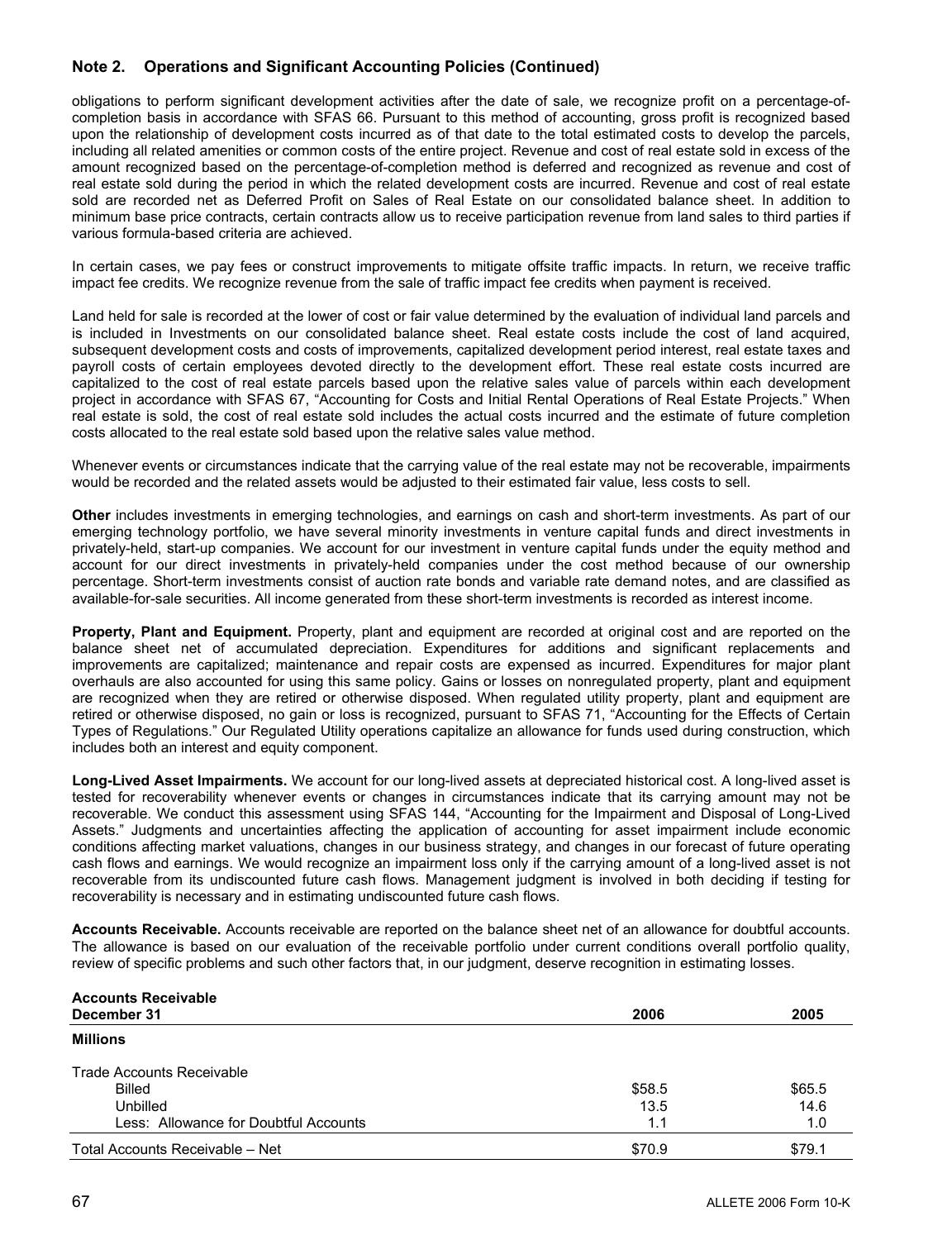# **Note 2. Operations and Significant Accounting Policies (Continued)**

**Inventories.** Inventories are stated at the lower of cost or market.

| Inventories<br>December 31            | 2006           | 2005           |
|---------------------------------------|----------------|----------------|
| <b>Millions</b>                       |                |                |
| Fuel<br><b>Materials and Supplies</b> | \$18.9<br>24.5 | \$11.0<br>22.1 |
| Total Inventories                     | \$43.4         | \$33.1         |

**Unamortized Discount and Premium on Debt.** Discount and premium on debt are deferred and amortized over the terms of the related debt instruments using the effective interest method.

**Cash and Cash Equivalents.** We consider all investments purchased with original maturities of three months or less to be cash equivalents.

**Supplemental Statement of Cash Flow Information.** Amounts presented for 2005 and 2004 have been revised to eliminate intercompany interest payments from cash paid during the period for Interest – Net of Amounts Capitalized.

| <b>Consolidated Statement of Cash Flows</b>                      |           |        |        |
|------------------------------------------------------------------|-----------|--------|--------|
| <b>Supplemental Disclosure</b><br>For the Year Ended December 31 | 2006      | 2005   | 2004   |
| <b>Millions</b>                                                  |           |        |        |
| Cash Paid During the Period for                                  |           |        |        |
| Interest - Net of Amounts Capitalized                            | \$25.3    | \$24.6 | \$41.2 |
| Income Taxes                                                     | \$34.5(a) | \$27.1 | \$75.7 |
| Noncash Investing Activities                                     |           |        |        |
| Accounts Payable for Capital Additions to                        |           |        |        |
| <b>Property Plant and Equipment</b>                              | \$7.1     |        |        |

*(a) Net of a \$24.3 million cash refund.* 

**Available-for-Sale Securities.** Available-for-sale securities are recorded at fair value with unrealized gains and losses included in accumulated other comprehensive income (loss), net of tax. Unrealized losses that are other than temporary are recognized in earnings. Our auction rate securities and variable rate demand notes classified as available-for-sale securities, however, are recorded at cost. Their cost approximates fair market value as they typically reset every 7 to 35 days. Despite the long-term nature of their stated contractual maturities, we have the ability to quickly liquidate these securities. We use the specific identification method as the basis for determining the cost of securities sold. Our policy is to review on a quarterly basis available-for-sale securities for other than temporary impairment by assessing such factors as the share price trends and the impact of overall market conditions.

**Accounting for Stock-Based Compensation.** Effective January 1, 2006, we adopted the fair value recognition provisions of SFAS 123R, "Share-Based Payment," using the modified prospective transition method. Under this method, we recognize compensation expense for all share-based payments granted after January 1, 2006, and those granted prior to but not yet vested as of January 1, 2006. Under the fair value recognition provisions of SFAS 123R, we recognize stock-based compensation net of an estimated forfeiture rate and only recognize compensation expense for those shares expected to vest over the required service period of the award. Prior to our adoption of SFAS 123R, we accounted for share-based payments under Accounting Principles Board Opinion No. 25, "Accounting for Stock Issued to Employees" and related interpretations. (See Note 17.)

**Foreign Currency Translation.** Results of operations for our Canadian and Mexican automotive subsidiaries prior to the spin-off of ADESA in 2004 were translated into United States dollars using the average exchange rates during the applicable periods. Assets and liabilities were translated into United States dollars using the exchange rate on the balance sheet date. Resulting translation adjustments were recorded in Accumulated Other Comprehensive Income (Loss) in Shareholders' Equity.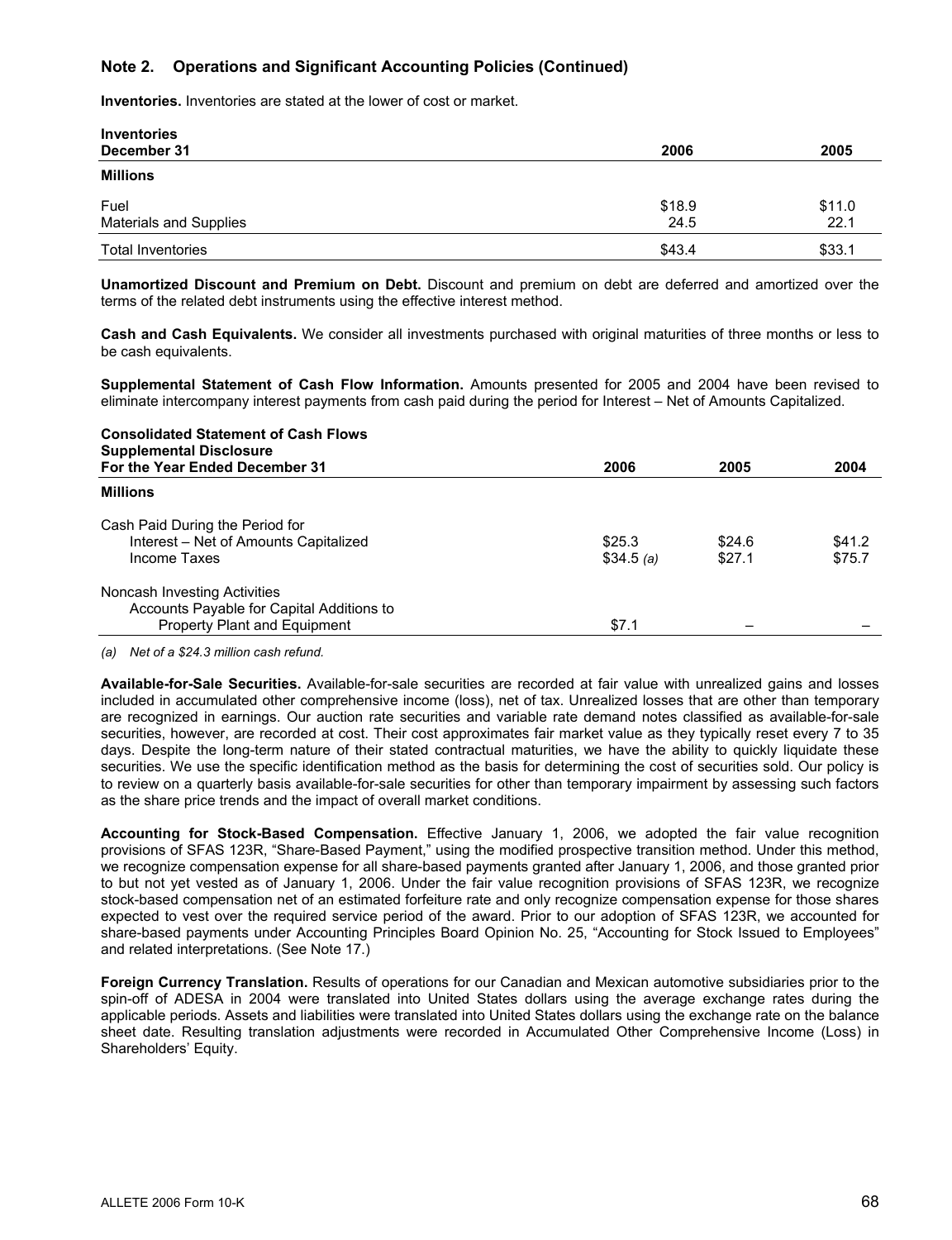# **Note 2. Operations and Significant Accounting Policies (Continued)**

| <b>Prepayments and Other Current Assets</b><br>December 31                                                   | 2006                  | 2005                 |
|--------------------------------------------------------------------------------------------------------------|-----------------------|----------------------|
| <b>Millions</b>                                                                                              |                       |                      |
| Deferred Fuel Adjustment Clause<br>Other                                                                     | \$15.1<br>8.7         | \$13.5<br>10.3       |
| <b>Total Prepayments and Other Current Assets</b>                                                            | \$23.8                | \$23.8               |
| <b>Other Assets</b><br>December 31                                                                           | 2006                  | 2005                 |
| <b>Millions</b>                                                                                              |                       |                      |
| <b>Future Benefit Obligations Under</b><br>Defined Benefit Pension and Other Postretirement Plans<br>Other   | \$86.1<br>48.9        | \$44.6               |
| <b>Total Other Assets</b>                                                                                    | \$135.0               | \$44.6               |
| <b>Other Liabilities</b><br>December 31                                                                      | 2006                  | 2005                 |
| <b>Millions</b>                                                                                              |                       |                      |
| Deferred Regulatory Credits (See Note 5)<br>Deferred Compensation<br>Future Benefit Obligation Under         | \$33.8<br>34.2        | \$31.8<br>34.8       |
| Defined Benefit Pension and Other Postretirement Plans<br>Asset Retirement Obligations (See Note 3)<br>Other | 107.6<br>27.2<br>23.3 | 27.2<br>25.3<br>25.0 |
| <b>Total Other Liabilities</b>                                                                               | \$226.1               | \$144.1              |

**Environmental Liabilities.** We review environmental matters on a quarterly basis. Accruals for environmental matters are recorded when it is probable that a liability has been incurred and the amount of the liability can be reasonably estimated, based on current law and existing technologies. These accruals are adjusted periodically as assessment and remediation efforts progress or as additional technical or legal information becomes available. Accruals for environmental liabilities are included in the balance sheet at undiscounted amounts and exclude claims for recoveries from insurance or other third parties. Costs related to environmental contamination treatment and cleanup are charged to operating expense unless recoverable in rates from customers.

**Income Taxes.** We file a consolidated federal income tax return. We account for income taxes using the liability method as prescribed by SFAS 109, "Accounting for Income Taxes." Under the liability method, deferred income tax assets and liabilities are established for all temporary differences in the book and tax basis of assets and liabilities, based upon enacted tax laws and rates applicable to the periods in which the taxes become payable. Due to the effects of regulation on Minnesota Power, certain adjustments made to deferred income taxes are, in turn, recorded as regulatory assets or liabilities. Investment tax credits have been recorded as deferred credits and are being amortized to income tax expense over the service lives of the related property.

**Excise Taxes.** We collect excise taxes from our customers levied by government entities. These taxes are stated separately on the billing to the customer and recorded as a liability to be remitted to the government entity. We account for the collection and payment of these taxes on the net basis and neither the amounts collected or paid are reflected on our consolidated statement of income.

**New Accounting Standards.** *Interpretation No. 48.* In June 2006, the FASB issued Interpretation No. 48, "Accounting for Uncertainty in Income Taxes – an Interpretation of FASB Statement No. 109" (Interpretation No. 48). Interpretation No. 48 clarifies the accounting for uncertain tax positions in accordance with SFAS 109, "Accounting for Income Taxes." Pursuant to Interpretation No. 48, we will be required to recognize in our financial statements the largest tax benefit of a tax position that is "more-likely-than-not" to be sustained, on audit, based solely on the technical merits of the position as of the reporting date. Only tax positions that meet the "more-likely-than-not" threshold at that date may be recognized. The term "more-likely-than-not" means a likelihood of more than 50%. Interpretation No. 48 also provides guidance on new disclosure requirements, reporting and accrual of interest and penalties, accounting in interim periods and transition. The cumulative effect of initially applying Interpretation No. 48 will be recognized as a change in accounting principle as of the date of adoption. We are currently evaluating the impact of applying this interpretation as of January 1, 2007, the effective date of the interpretation. We do not expect Interpretation No. 48 to have a material impact on our financial position, results of operations or cash flows.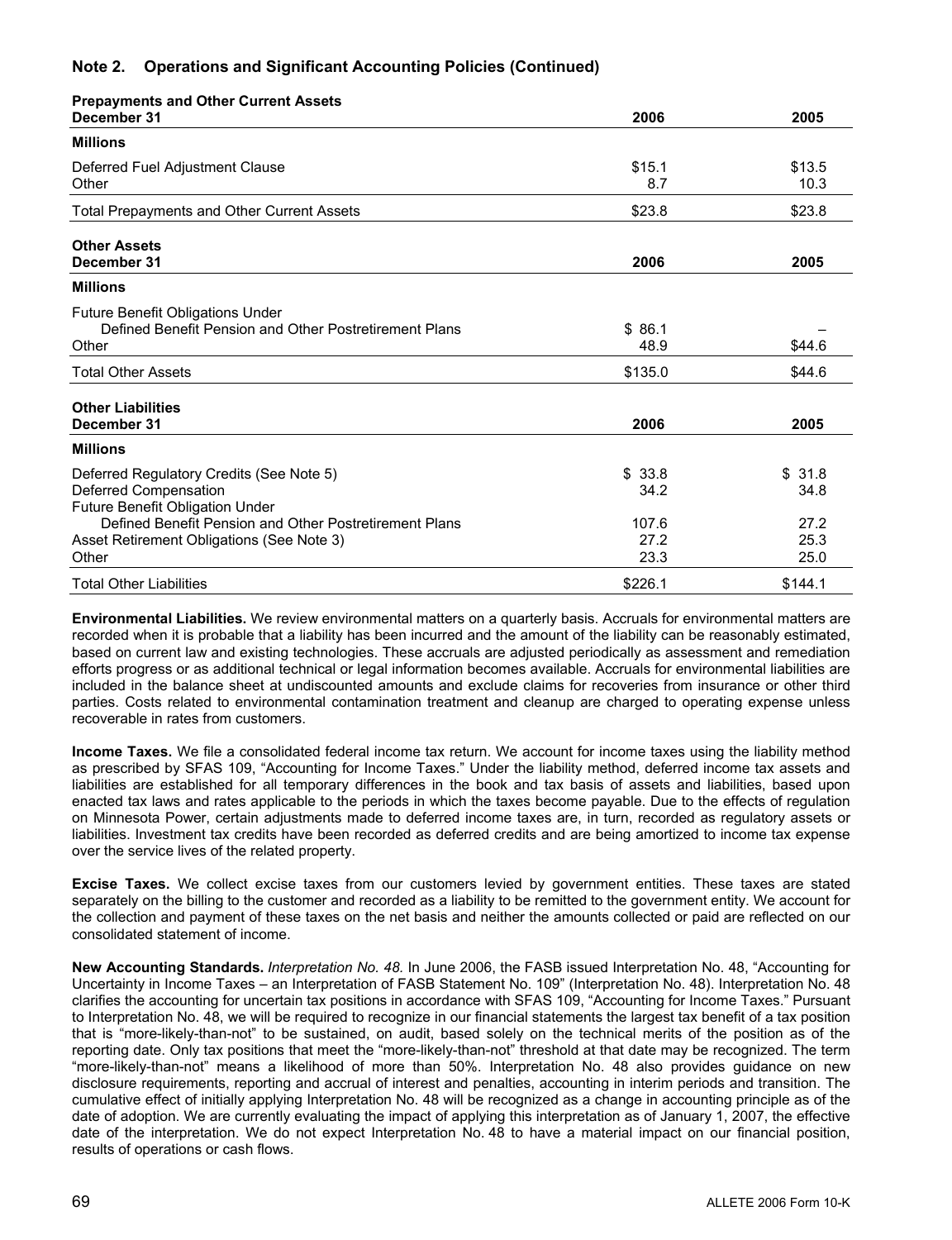## **Note 2. Operations and Significant Accounting Policies (Continued)**

*SFAS 157*. In September 2006, the FASB issued SFAS 157, "Fair Value Measurements" (SFAS 157), to increase consistency and comparability in fair value measurements by defining fair value, establishing a framework for measuring fair value in generally accepted accounting principles, and expanding disclosures about fair value measurements. SFAS 157 emphasizes that fair value is a market-based measurement, not an entity-specific measurement. It clarifies the extent to which fair value is used to measure recognized assets and liabilities, the inputs used to develop the measurements, and the effect of certain measurements on earnings for the period. SFAS 157 is effective for financial statements issued for fiscal years beginning after November 15, 2007, and will be applied on a prospective basis. We are currently evaluating the impact that the adoption of SFAS 157 will have on our financial position, results of operations and cash flows.

### **Note 3. Property, Plant and Equipment**

| <b>Property, Plant and Equipment</b>       |             |             |
|--------------------------------------------|-------------|-------------|
| December 31                                | 2006(a)     | 2005        |
| <b>Millions</b>                            |             |             |
| <b>Regulated Utility</b>                   | \$1,575.8   | \$1,457.4   |
| <b>Construction Work in Progress</b>       | 71.4        | 21.2        |
| <b>Accumulated Depreciation</b>            | (781.3)     | (743.5)     |
| Regulated Utility Plant - Net              | 865.9       | 735.1       |
| Nonregulated Energy Operations             | 88.5        | 160.6       |
| <b>Construction Work in Progress</b>       | 2.6         | 3.7         |
| <b>Accumulated Depreciation</b>            | (40.1)      | (43.9)      |
| Nonregulated Energy Operations Plant - Net | 51.0        | 120.4       |
| Other Plant - Net                          | 4.7         | 4.9         |
| Property, Plant and Equipment - Net        | 921.6<br>\$ | 860.4<br>\$ |
|                                            |             |             |

*(a) Effective January 1, 2006, our Taconite Harbor generating facility was redirected from Nonregulated Energy Operations to Regulated Utility.* 

Depreciation is computed using the straight-line method over the estimated useful lives of the various classes of plant. The MPUC and the PSCW have approved depreciation rates for our Regulated Utility plant.

### **Estimated Useful Lives of Property, Plant and Equipment**

| Regulated Utility – Generation | 3 to 30 years  | Nonregulated Energy Operations | 5 to 35 years |
|--------------------------------|----------------|--------------------------------|---------------|
| Transmission                   | 40 to 60 years | Other Plant                    | 5 to 30 years |
| Distribution                   | 30 to 70 years |                                |               |

**Asset Retirement Obligations.** Pursuant to SFAS 143, "Accounting for Asset Retirement Obligations," we recognize, at fair value, obligations associated with the retirement of tangible, long-lived assets that result from the acquisition, construction or development and/or normal operation of the asset. The associated retirement costs are capitalized as part of the related long-lived asset and depreciated over the useful life of the asset. Asset retirement obligations relate primarily to the decommissioning of our utility steam generating facilities and reclamation at BNI Coal, and are included in Other Liabilities on our consolidated balance sheet. Removal costs associated with certain distribution and transmission assets have not been recognized as these facilities have been determined to have indeterminate useful lives. Prior to the adoption of SFAS 143, utility decommissioning obligations were accrued through depreciation expense at depreciation rates approved by the MPUC. Conditional asset retirement obligations have been identified for treated wood poles and remaining polychlorinated biphenyl and asbestos-containing assets; however, removal costs have not been recognized due to indeterminate retirement settlement dates.

### **Asset Retirement Obligation**

| <b>Millions</b>                         |        |
|-----------------------------------------|--------|
| Obligation at December 31, 2004         | \$22.4 |
| <b>Accretion Expense</b>                | 1.6    |
| Additional Liabilities Incurred in 2005 | 1.3    |
| Obligation at December 31, 2005         | 25.3   |
| <b>Accretion Expense</b>                | 1.8    |
| Additional Liabilities Incurred in 2006 | 0.1    |
| Obligation at December 31, 2006         | \$27.2 |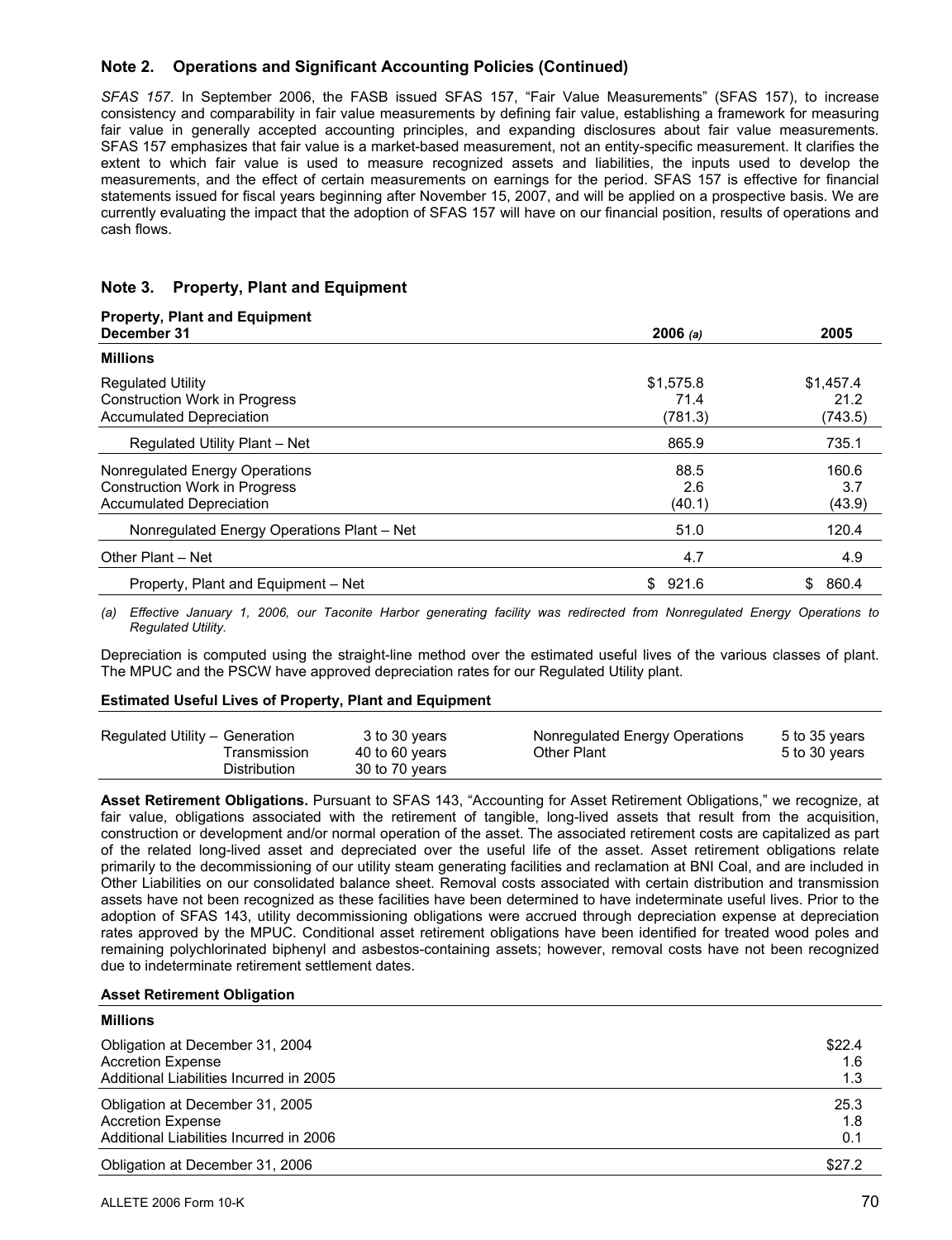## **Note 4. Jointly-Owned Electric Facility**

We own 80% of the 536-MW Boswell Energy Center Unit 4 (Boswell Unit 4). While we operate the plant, certain decisions about the operations of Boswell Unit 4 are subject to the oversight of a committee on which we and Wisconsin Public Power, Inc., the owner of the other 20% of Boswell Unit 4, have equal representation and voting rights. Each of us must provide our own financing and is obligated to pay our ownership share of operating costs. Our share of direct operating expenses of Boswell Unit 4 is included in operating expense on our consolidated statement of income. Our 80% share of the original cost of Boswell Unit 4, which is included in property, plant and equipment at December 31, 2006, was \$314 million (\$310 million at December 31, 2005). The corresponding accumulated depreciation balance was \$168 million at December 31, 2006 (\$162 million at December 31, 2005).

### **Note 5. Regulatory Matters**

**Electric Rates.** Entities within our Regulated Utility segment file for periodic rate revisions with the MPUC, the FERC or the PSCW. Minnesota Power's last retail rate filing with the MPUC was in 1994. SWL&P's current retail rates are based on a 2006 PSCW retail rate order, effective January 1, 2007. In 2006, 72% of our consolidated operating revenue was under regulatory authority (72% in 2005; 75% in 2004). The MPUC had regulatory authority over approximately 56% of our consolidated operating revenue in 2006 (56% in 2005; 60% in 2004).

**Deferred Regulatory Charges and Credits.** Our regulated utility operations are subject to the provisions of SFAS 71, "Accounting for the Effects of Certain Types of Regulation." We capitalize as deferred regulatory charges incurred costs which are probable of recovery in future utility rates. Deferred regulatory credits represent amounts expected to be credited to customers in rates. Deferred regulatory charges and credits are included in Other Assets and Other Liabilities on our consolidated balance sheet.

# **Deferred Regulatory Charges and Credits**

| December 31                                                          | 2006   | 2005     |
|----------------------------------------------------------------------|--------|----------|
| <b>Millions</b>                                                      |        |          |
| Deferred Charges                                                     |        |          |
| Income Taxes                                                         | \$11.6 | \$12.0   |
| Premium on Reacquired Debt                                           | 2.8    | 3.5      |
| <b>Future Benefit Obligations Under</b>                              |        |          |
| Defined Benefit Pension and Other Postretirement Plans (See Note 16) | 86.1   |          |
| Other                                                                | 3.1    | 1.7      |
|                                                                      | 103.6  | 17.2     |
| Deferred Credits - Income Taxes                                      | 33.8   | 31.8     |
| Net Deferred Regulatory Assets (Liabilities)                         | \$69.8 | \$(14.6) |

### **Note 6. Investments**

**Available-for-Sale Investments.** We account for our available-for-sale portfolio in accordance with SFAS 115, "Accounting for Certain Investments in Debt and Equity Securities." Our available-for-sale securities portfolio consisted of securities in a grantor trust established to fund certain employee benefits included in Investments and various auction rate municipal bonds and variable rate municipal demand notes included as Short-Term Investments (see below). Availablefor-sale securities are recorded at fair value with unrealized gains and losses included in accumulated other comprehensive income (loss), net of tax. Unrealized losses that are other than temporary are recognized in earnings. Our short-term investments classified as available-for-sale securities, however, are recorded at cost. Their cost approximates fair market value as they typically reset every 7 to 35 days. Despite the long-term nature of their stated contractual maturities, we have the ability to quickly liquidate these securities. As a result, we had no cumulative gross unrealized holding gains (losses) or gross realized gains (losses) from our short-term investments. All income generated from these short-term investments was recorded as interest income. We use the specific identification method as the basis for determining the cost of securities sold. Our policy is to review, on a quarterly basis, available-for-sale securities for other than temporary impairment by assessing such factors as the share price trends and the impact of overall market conditions. As a result of our periodic assessments, we did not record any impairment of available-for-sale securities in 2006, 2005 or 2004.

During the fourth quarter of 2004, we sold 3.3 million shares of ADESA stock received by our ESOP plan (see Note 17) as a result of the September 2004 spin-off of ADESA. In total, the ESOP received total proceeds of \$65.9 million, resulting in a gain of \$11.5 million, which we recognized during the fourth quarter of 2004. We accounted for the ADESA stock as available-for-sale.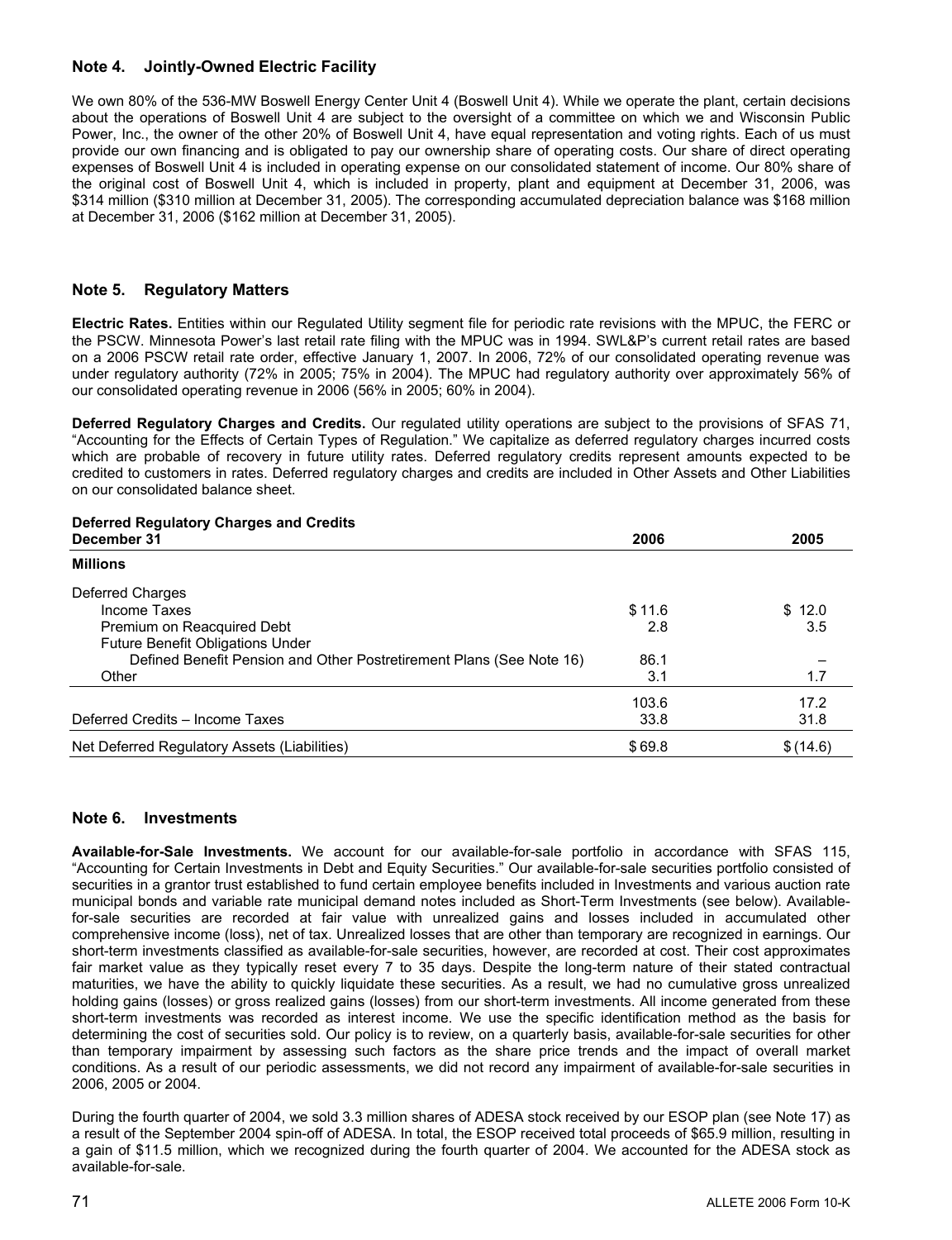## **Note 6. Investments (Continued)**

**Investments** 

| <b>Millions</b>   |                 |                         |         |                                                            |
|-------------------|-----------------|-------------------------|---------|------------------------------------------------------------|
|                   |                 | <b>Gross Unrealized</b> |         |                                                            |
| At December 31    | Cost            | Gain                    | (Loss)  | <b>Fair Value</b>                                          |
| 2006              | \$123.2         | \$7.0                   | \$(0.1) | \$130.1                                                    |
| 2005              | \$135.2         | \$4.4                   | \$(0.1) | \$139.5                                                    |
| 2004              | \$176.4         | \$3.1                   | \$(0.1) | \$179.4                                                    |
|                   |                 |                         |         | <b>Net</b><br><b>Unrealized</b><br>Gain (Loss)<br>in Other |
| <b>Year Ended</b> | <b>Sales</b>    | <b>Gross Realized</b>   |         | Comprehensive                                              |
| December 31       | <b>Proceeds</b> | Gain                    | (Loss)  | <b>Income</b>                                              |
| 2006              | \$12.4          |                         |         | \$2.7                                                      |
| 2005              | \$32.3          |                         |         | \$1.3                                                      |
| 2004              | \$65.9          | \$11.5                  |         | \$1.6                                                      |

**Short-Term Investments.** At December 31, 2006, we held \$104.5 million of short-term investments (\$116.9 million at December 31, 2005) consisting of various auction rate municipal bonds and variable rate municipal demand notes.

**Investments.** At December 31, 2006, our long-term investment portfolio included the real estate assets of ALLETE Properties, our investment in ATC, debt and equity securities consisting primarily of securities held to fund employee benefits, and our emerging technology portfolio.

| MVESUNENIS<br>December 31                                                                                                                                    | 2006                            | 2005                   |
|--------------------------------------------------------------------------------------------------------------------------------------------------------------|---------------------------------|------------------------|
| <b>Millions</b>                                                                                                                                              |                                 |                        |
| <b>Real Estate Assets</b><br>Debt and Equity Securities                                                                                                      | \$89.8<br>36.4                  | \$73.7<br>34.8         |
| Investment in ATC                                                                                                                                            | 53.7                            |                        |
| Emerging Technology Portfolio                                                                                                                                | 9.2                             | 9.2                    |
| <b>Total Investments</b>                                                                                                                                     | \$189.1                         | \$117.7                |
| <b>Real Estate Assets</b>                                                                                                                                    | 2006                            | 2005                   |
| <b>Millions</b>                                                                                                                                              |                                 |                        |
| Land Held for Sale Beginning Balance<br>Additions during period: Capitalized Improvements<br>Purchases<br>Deductions during period: Cost of Real Estate Sold | \$48.0<br>18.8<br>1.4<br>(10.2) | \$47.2<br>9.4<br>(8.6) |
| Land Held for Sale Ending Balance<br>Long-Term Finance Receivables                                                                                           | 58.0<br>18.3                    | 48.0<br>7.4            |
| Other $(a)$                                                                                                                                                  | 13.5                            | 18.3                   |
| <b>Total Real Estate Assets</b>                                                                                                                              | \$89.8                          | \$73.7                 |

*(a) Consisted primarily of a shopping center.* 

Finance receivables, which are collateralized by land, have maturities ranging up to ten years, accrue interest at marketbased rates and are net of an allowance for doubtful accounts of \$0.2 million at December 31, 2006 (\$0.6 million at December 31, 2005). Minority interest associated with real estate operations was \$7.4 million at December 31, 2006 (\$6.0 million at December 31, 2005).

*Investment in ATC.* We have an equity ownership interest in ATC, a Wisconsin-based public utility that owns and maintains electric transmission assets in parts of Wisconsin, Michigan, Minnesota and Illinois. ATC provides transmission service under rates regulated by the FERC that are set in accordance with the FERC's policy of establishing the independent operation and ownership of, and investment in, transmission facilities. We account for our investment in ATC under the equity method of accounting, pursuant to EITF 03-16, "Accounting for Investments in Limited Liability Companies."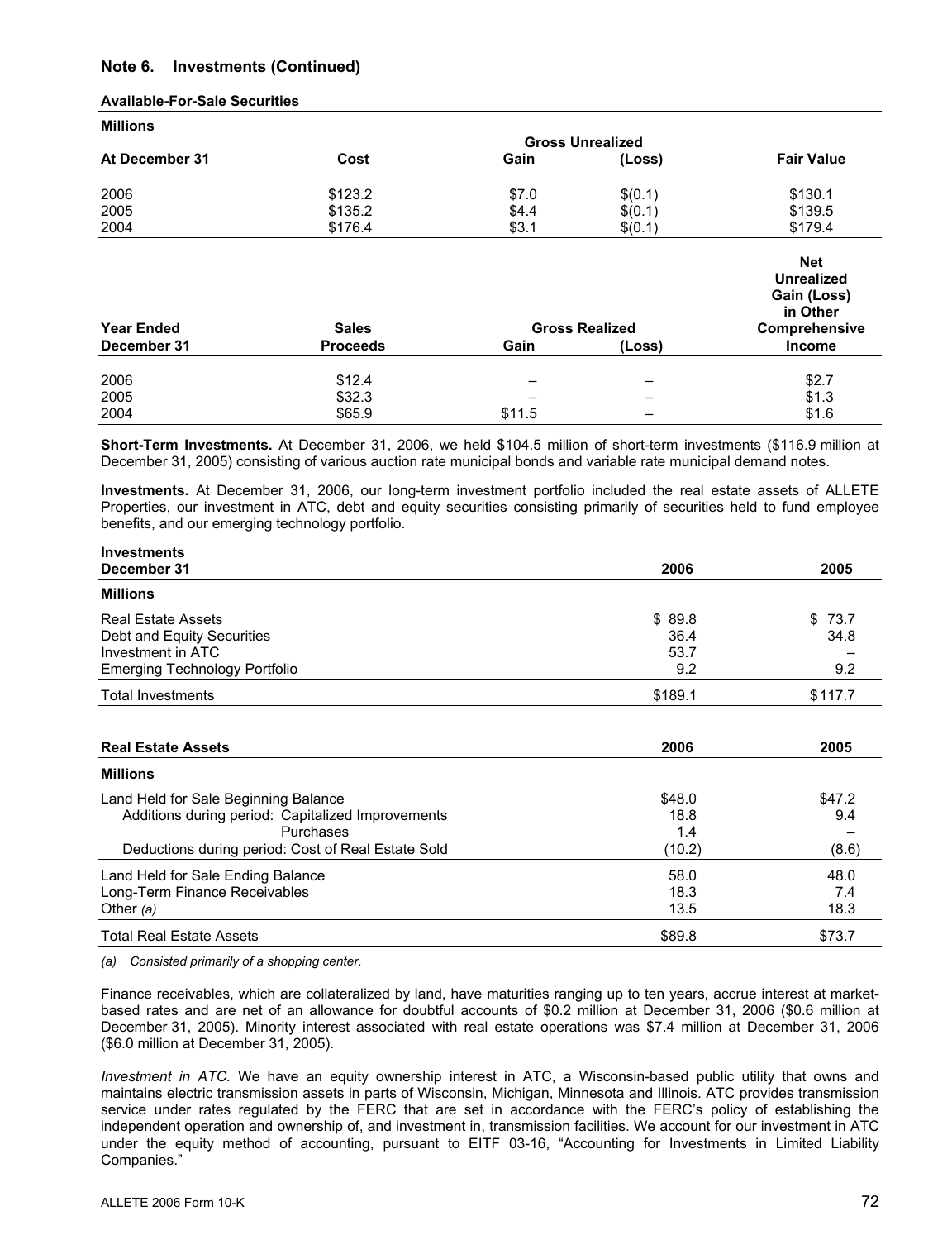# **Note 6. Investments (Continued)**

### **ALLETE's Interest in ATC For the Year Ended December 31, 2006**

**Millions** 

| Equity in Earnings                           | \$3.0  |
|----------------------------------------------|--------|
| Accumulated Equity in Undistributed Earnings | \$2.3  |
| Equity Investment Balance                    | \$53.7 |
| Equity Ownership                             | 7%     |

*Emerging Technology Portfolio.* As part of our emerging technology portfolio, we have several minority investments in venture capital funds and direct investments in privately-held, start-up companies. We account for our investment in venture capital funds under the equity method and account for our direct investments in privately-held companies under the cost method because of our ownership percentage. The total carrying value of our emerging technology portfolio was \$9.2 million at December 31, 2006, and December 31, 2005. Our policy is to review these investments quarterly for impairment by assessing such factors as continued commercial viability of products, cash flow and earnings. Any impairment would reduce the carrying value of the investment. Our basis in direct investments in privately-held companies included in the emerging technology portfolio was zero at both December 31, 2006, and December 31, 2005. We did not record any impairments in 2006. In 2005, we recorded \$5.1 million (\$3.3 million after tax) of impairments related to our direct investments in certain privately-held, start-up companies whose future business prospects had significantly diminished. Developments at these companies indicated that future commercial viability was unlikely, as was new financing necessary to continue development. In 2004, we recorded \$6.5 million (\$4.1 million after tax) of impairments.

**Fair Value of Financial Instruments.** With the exception of the items listed below, the estimated fair value of all financial instruments approximates the carrying amount. The fair value for the items below were based on quoted market prices for the same or similar instruments.

| <b>Financial Instruments</b><br>December 31 | <b>Carrying Amount</b> | <b>Fair Value</b> |
|---------------------------------------------|------------------------|-------------------|
| <b>Millions</b>                             |                        |                   |
| Long-Term Debt                              |                        |                   |
| 2006                                        | \$389.5                | \$387.6           |
| 2005                                        | \$390.5                | \$392.5           |

**Concentration of Credit Risk.** Financial instruments that subject us to concentrations of credit risk consist primarily of accounts receivable. Minnesota Power sells electricity to 12 Large Power Customers. Receivables from these customers totaled approximately \$9 million at December 31, 2006 (\$10 million at December 31, 2005). Minnesota Power does not obtain collateral to support utility receivables, but monitors the credit standing of major customers. In addition, our taconite-producing Large Power Customers are on a weekly billing cycle, which allows us to closely manage collection of amounts due.

### **Note 7. Short-Term and Long-Term Debt**

**Short-Term Debt.** Total short-term debt outstanding at December 31, 2006, was \$29.7 million (\$2.7 million at December 31, 2005) and consisted of Long-Term Debt Due Within One Year.

As of December 31, 2006, we had bank lines of credit aggregating \$170.0 million (\$120.0 million at December 31, 2005), the majority of which expire in January 2012. These bank lines of credit made financing available through short-term bank loans and provided credit support for commercial paper. At December 31, 2006, \$2.9 million (\$1.1 million at December 31, 2005) was drawn on our lines of credit leaving a \$167.1 million balance available for use (\$118.9 million at December 31, 2005). The drawn amounts at December 31, 2006 and 2005, related to an \$8.5 million revolving development loan with CypressCoquina Bank that we entered into in March 2005. The revolving development loan has an interest rate equal to the prime rate, with an initial term of 36 months. The term of the loan may be extended 24 months if certain conditions are met. The loan is guaranteed by Lehigh Acquisition Corporation. There was no commercial paper issued as of December 31, 2006, or December 31, 2005.

In January 2006, we renewed, increased and extended a committed, syndicated, unsecured revolving credit facility (Line) with LaSalle Bank National Association, as Agent, for \$150 million (\$100 million at December 31, 2005). The Line was subsequently extended for an additional year in December 2006 and currently matures in January 2012. At our request and subject to certain conditions, the Line may be increased to \$200 million and extended for two additional 12-month periods. The Line may be used for general corporate purposes and working capital, and to provide liquidity in support of our commercial paper program. We may prepay amounts outstanding under the Line in whole or in part at our discretion without premium or penalty. Additionally, we may irrevocably terminate or reduce the size of the Line prior to maturity without premium or penalty. No funds were drawn under this Line at December 31, 2006.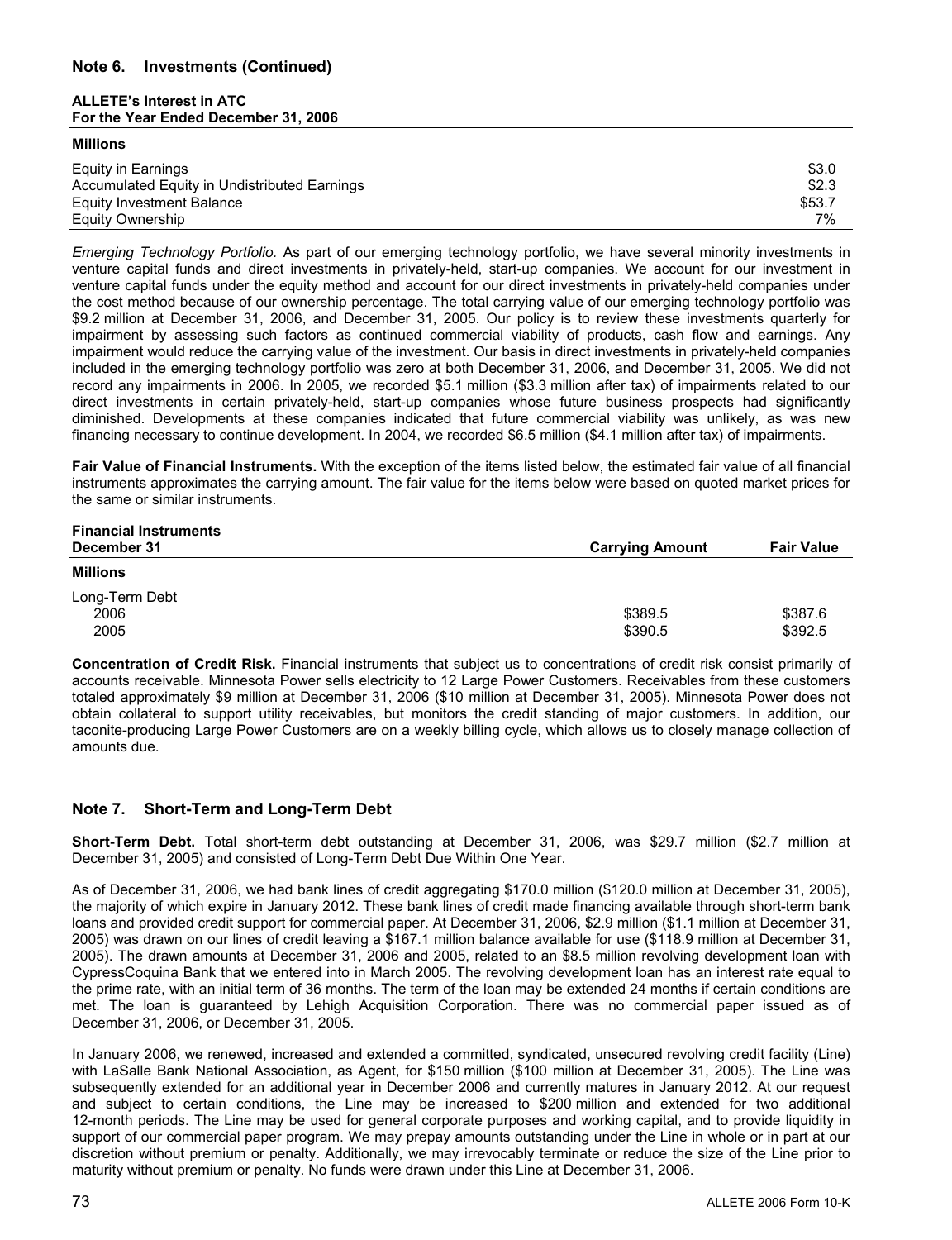# **Note 7. Short-Term and Long-Term Debt (Continued)**

**Long-Term Debt.** The aggregate amount of long-term debt maturing during 2007 is \$29.7 million (\$7.0 million in 2008; \$10.2 million in 2009; \$4.5 million in 2010; \$0.9 million in 2011; and \$337.2 million thereafter). Substantially all of our electric plant is subject to the lien of the mortgages collateralizing various first mortgage bonds.

In March 2006, we issued \$50 million in principal amount of First Mortgage Bonds, 5.69% Series due March 1, 2036, in the private placement market. Proceeds were used to redeem \$50 million in principal amount of First Mortgage Bonds, 7% Series due March 1, 2008.

In July 2006, the Collier County Industrial Development Authority (Authority or Issuer) issued \$27.8 million of Industrial Development Variable Rate Demand Refunding Revenue Bonds Series 2006 due 2025 (Refunding Bonds) on behalf of ALLETE. The interest rate on these bonds was 3.94% at December 31, 2006. Pursuant to a financing agreement between the Authority and ALLETE dated as of July 1, 2006, ALLETE is obligated to make payments to the Issuer sufficient to pay all principal and interest on the Refunding Bonds. ALLETE's obligations under the financing agreement are supported by a direct pay letter of credit. Proceeds from the Refunding Bonds and internally generated funds were used to redeem \$29.1 million of outstanding Collier County Industrial Development Refunding Revenue Bonds 6.5% Series 1996 due 2025 on August 9, 2006. As a result of an early redemption premium, we recognized a \$0.6 million pre-tax charge to other expense in the third quarter of 2006.

On February 1, 2007, we issued \$60 million in principal amount of First Mortgage Bonds, 5.99% Series due February 1, 2027, in the private placement market. Proceeds were used to retire \$60 million in principal amount of First Mortgage Bonds, 7% Series on February 15, 2007.

| <b>Long-Term Debt</b>                                 |         |         |
|-------------------------------------------------------|---------|---------|
| December 31                                           | 2006    | 2005    |
| <b>Millions</b>                                       |         |         |
| First Mortgage Bonds                                  |         |         |
| 6.68% Series Due 2007                                 | \$20.0  | \$20.0  |
| 7% Series Due 2007 (a)                                | 60.0    | 60.0    |
| 7% Series Due 2008                                    |         | 50.0    |
| 5.28% Series Due 2020                                 | 35.0    | 35.0    |
| 4.95% Pollution Control Series F Due 2022             | 111.0   | 111.0   |
| 5.69% Series Due 2036                                 | 50.0    |         |
| Variable Demand Revenue Refunding Bonds               |         |         |
| Series 1997 A, B, C and D Due 2007 - 2020             | 39.0    | 39.0    |
| Industrial Development Revenue Bonds 6.5% Due 2025    | 6.0     | 35.1    |
| Industrial Development Variable Rate Demand Refunding |         |         |
| Revenue Bonds Series 2006 Due 2025                    | 27.8    |         |
| Other Long-Term Debt, 2.0% - 8.5% Due 2007 - 2025     | 40.7    | 40.4    |
| Total Long-Term Debt                                  | 389.5   | 390.5   |
| Less Due Within One Year                              | 29.7    | 2.7     |
| Net Long-Term Debt                                    | \$359.8 | \$387.8 |

*(a) Retired on February 15, 2007.* 

The 6.68% Series Due 2007 cannot be redeemed prior to November 15, 2007. The remaining debt may be redeemed in whole or in part at our option, according to the terms of the obligations.

**Financial Covenants.** Our lines of credit and letters of credit supporting certain long-term debt arrangements contain financial covenants. The most restrictive covenant requires ALLETE to maintain a quarterly ratio of its funded debt to total capital of less than or equal to .65 to 1.00. Failure to meet this covenant could give rise to an event of default, if not corrected after notice from the lender, in which event ALLETE may need to pursue alternative sources of funding. Some of ALLETE's debt arrangements contain "cross-default" provisions that would result in an event of default if there is a failure under other financing arrangements to meet payment terms or to observe other covenants that would result in an acceleration of payments due.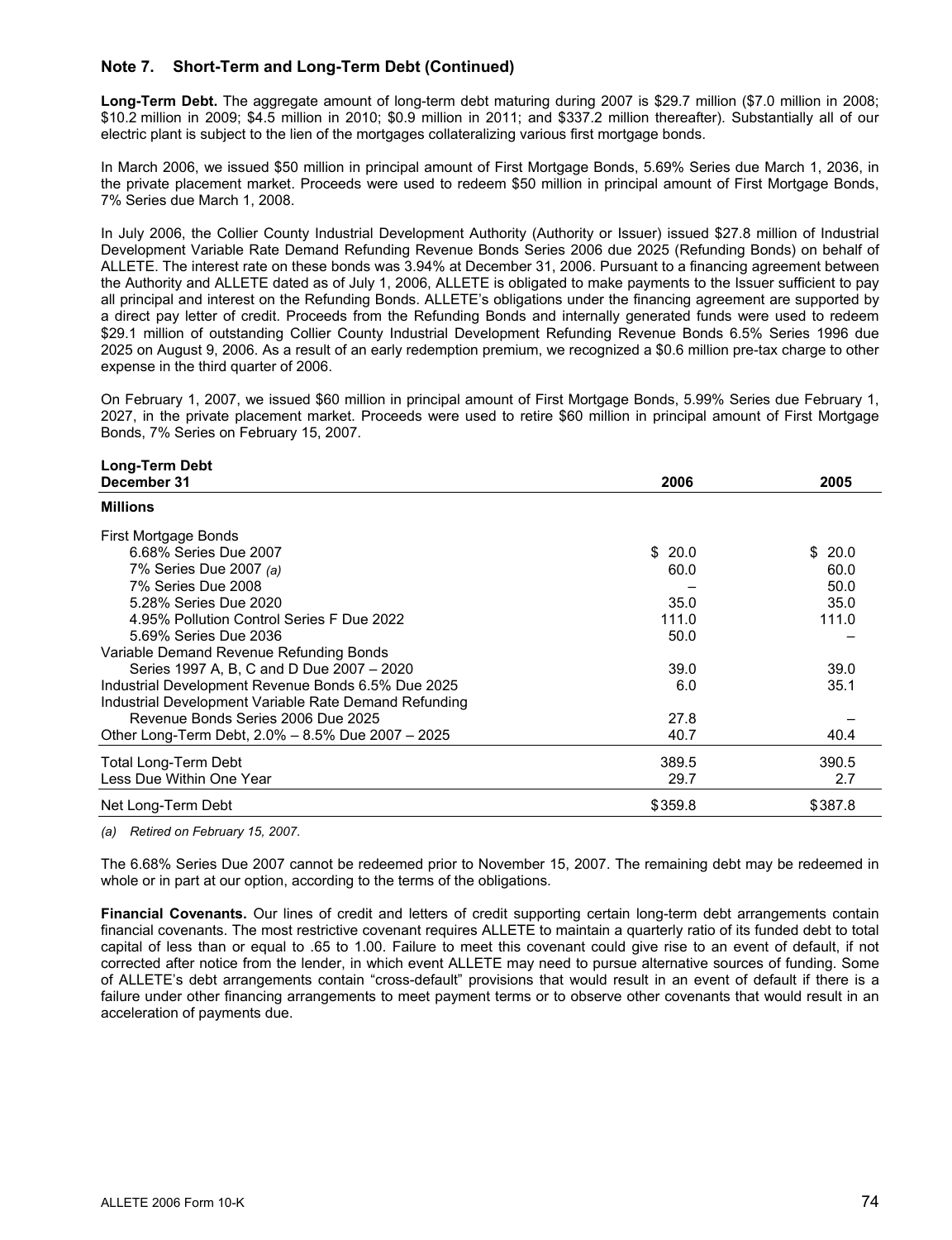## **Note 8. Commitments, Guarantees and Contingencies**

**Off-Balance Sheet Arrangements.** *Square Butte Power Purchase Agreement.* Minnesota Power has a power purchase agreement with Square Butte that extends through 2026 (Agreement). It provides a long-term supply of low-cost energy to customers in our electric service territory and enables Minnesota Power to meet power pool reserve requirements. Square Butte, a North Dakota cooperative corporation, owns a 455-MW coal-fired generating unit (Unit) near Center, North Dakota. The Unit is adjacent to a generating unit owned by Minnkota Power, a North Dakota cooperative corporation whose Class A members are also members of Square Butte. Minnkota Power serves as the operator of the Unit and also purchases power from Square Butte.

Minnesota Power was entitled to approximately 71% of the Unit's output under the Agreement prior to 2006. Beginning in 2006, Minnkota Power exercised its option to reduce Minnesota Power's entitlement by approximately 5% annually, to 66%. We received notices from Minnkota Power that they further reduced our output entitlement by approximately 5% annually to 60% on January 1, 2007, 55% on January 1, 2008, and 50% on January 1, 2009, and thereafter. Minnkota Power has no further option to reduce Minnesota Power's entitlement below 50%.

Minnesota Power is obligated to pay its pro rata share of Square Butte's costs based on Minnesota Power's entitlement to Unit output. Minnesota Power's payment obligation will be suspended if Square Butte fails to deliver any power, whether produced or purchased, for a period of one year. Square Butte's fixed costs consist primarily of debt service. At December 31, 2006, Square Butte had total debt outstanding of \$303.7 million. Total annual debt service for Square Butte is expected to be approximately \$26 million in each of the years 2007 through 2011. Variable operating costs include the price of coal purchased from BNI Coal, our subsidiary, under a long-term contract.

Minnesota Power's cost of power purchased from Square Butte during 2006 was \$57.9 million (\$56.4 million in 2005; \$56.1 million in 2004). This reflects Minnesota Power's pro rata share of total Square Butte costs, based on the 66% output entitlement in 2006 and the 71% output entitlement in 2005 and 2004. Included in this amount was Minnesota Power's pro rata share of interest expense of \$12.6 million in 2006 (\$13.6 million in 2005; \$12.6 million in 2004). Minnesota Power's payments to Square Butte are approved as a purchased power expense for ratemaking purposes by both the MPUC and the FERC.

*Leasing Agreements.* BNI Coal is obligated to make lease payments for a dragline totaling \$2.8 million annually for the lease term which expires in 2027. BNI Coal has the option at the end of the lease term to renew the lease at a fair market rental, to purchase the dragline at fair market value, or to surrender the dragline and pay a \$3.0 million termination fee. We lease other properties and equipment under operating lease agreements with terms expiring through 2013. The aggregate amount of minimum lease payments for all operating leases is \$8.2 million in 2007, \$7.6 million in 2008, \$7.0 million in 2009, \$6.5 million in 2010, \$6.0 million in 2011 and \$51.2 million thereafter. Total rent expense was \$6.8 million in 2006 (\$6.2 million in 2005; \$3.8 million in 2004).

*Coal, Rail and Shipping Contracts.* We have three coal supply agreements with various expiration dates ranging from December 2008 to December 2009. We also have rail and shipping agreements for the transportation of all of our coal, with various expiration dates ranging from December 2007 to December 2011. Our minimum annual payment obligations under these coal, rail and shipping agreements are currently \$37.8 million in 2007, \$11.2 million in 2008, \$5.8 million in 2009 and no specific commitments beyond 2009. Our minimum annual payment obligations will increase when annual nominations are made for coal deliveries in future years.

**Fuel Clause Recovery of MISO Day 2 Costs.** Minnesota Power filed a petition with the MPUC in February 2005 to amend its fuel clause to accommodate costs and revenue related to the MISO Day 2 energy market, the market through which Minnesota Power engages in wholesale energy transactions in MISO's day-ahead and real-time markets (MISO Day 2). In April 2005, the MPUC approved interim accounting treatment of MISO Day 2 costs to be accounted for on a net basis and recovered through the fuel clause, subject to refund with interest. This interim treatment has continued while the MPUC has addressed the cost recovery petitions from Xcel Energy Inc., Otter Tail Power Company, Alliant Energy Corporation and Minnesota Power.

In December 2005, the MPUC issued an order which denied recovery through the fuel clause of uplift charges, congestion revenue and expenses, and administrative costs related to Minnesota Power's MISO Day 2 market activities. This denial created a refund obligation. Minnesota Power requested rehearing of the order in a filing made with the MPUC in January 2006. The other three utilities affected by the order also filed for rehearing, as did the DOC and MISO. In February 2006, the MPUC granted rehearing of the MISO Day 2 docket and suspended the refund obligation for charges recovered through the fuel clause denied in the December 2005 order. The MPUC also ordered review of MISO Day 2 costs to determine which costs should be recovered on a current basis through the fuel clause and which costs are more appropriately deferred for potential recovery through base rates. The Company worked with other Minnesota utilities, the DOC and other stakeholders to review MISO Day 2 costs and to prepare a joint report and recommendations. The joint report and recommendations were filed with the MPUC in June 2006. A technical conference on the report was held with the MPUC on October 31, 2006. At a hearing November 9, 2006, the MPUC approved current recovery of nearly all MISO Day 2 charges.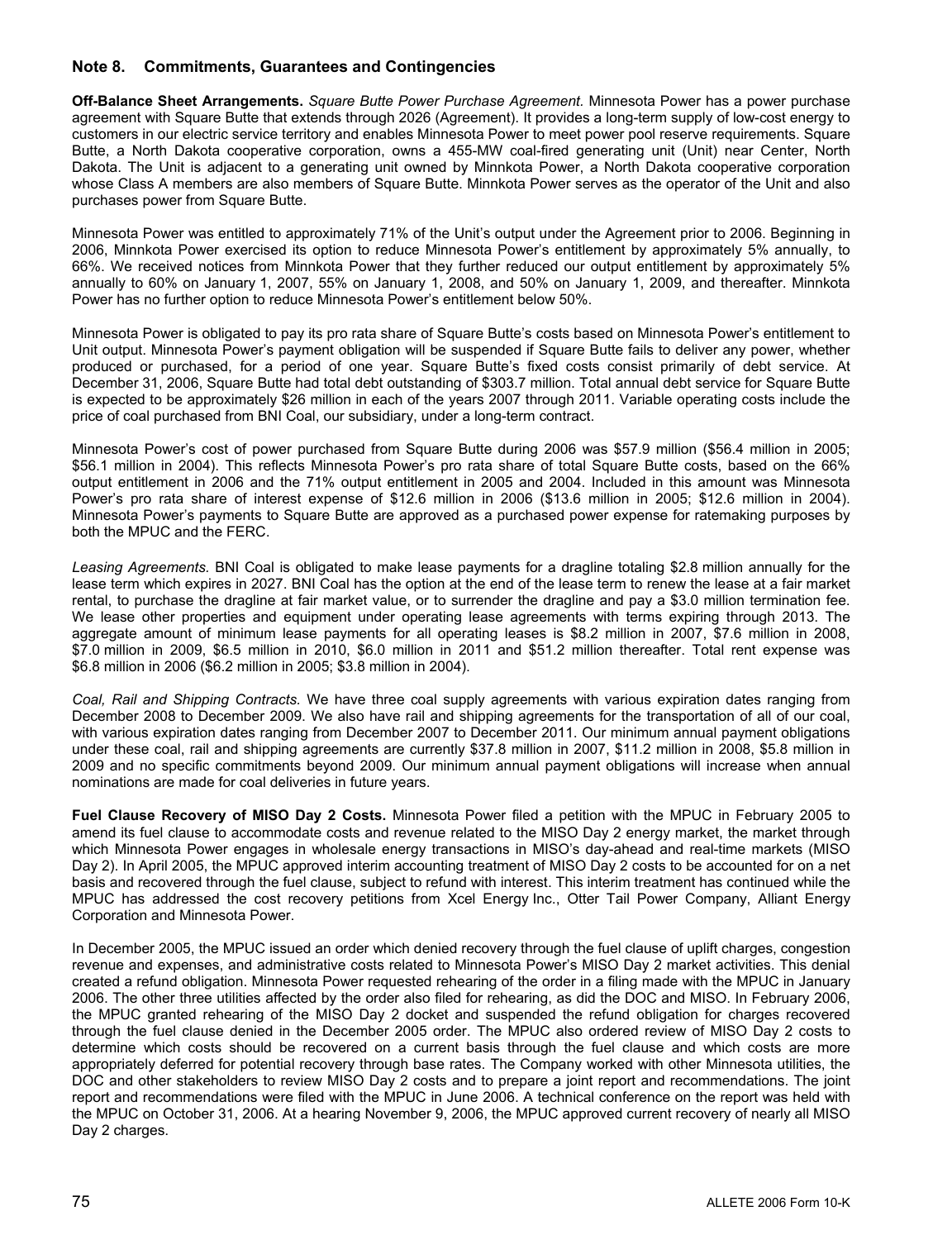### **Note 8. Commitments, Guarantees and Contingencies (Continued)**

On December 20, 2006, the MPUC issued an order allowing Minnesota Power and the other utilities involved in the MISO Day 2 proceeding to continue recovering MISO Day 2 charges through the Minnesota retail fuel clause except for MISO Day 2 administrative charges. On January 8, 2007, this order was challenged by the Minnesota OAG, which has sought reconsideration. The rehearing has been opposed by Minnesota Power and the other utilities, as well as MISO. The reconsideration request is currently pending before the MPUC. The MPUC has until March 9, 2007, to act on the Minnesota OAG's request. The order, if upheld, grants deferred accounting treatment for three MISO Day 2 charge types that were determined to be administrative charges. Under the order, Minnesota Power would refund through customer bills approximately \$2 million of administrative charges previously collected through the fuel clause between April 1, 2005, and December 31, 2006, and record these administrative charges as a regulatory asset. Minnesota Power would be permitted to continue accumulating MISO Day 2 administrative charges after December 31, 2006, as a regulatory asset until it files its next rate case, at which time recovery for such charges will be determined. This order would remove the subject to refund requirement of the two interim orders, and include extensive fuel clause reporting requirements that would be reviewed in Minnesota Power's monthly and annual fuel clause filings with the MPUC. There would be no impact on earnings as a result of this ruling. The Company is unable to predict the outcome of this matter.

**Emerging Technology Portfolio.** We have investments in emerging technologies through minority investments in venture capital funds structured as limited liability companies, and direct investments in privately-held, start-up companies. We have committed to make additional investments in certain emerging technology venture capital funds. The total future commitment was \$2.5 million at December 31, 2006 (\$3.1 million at December 31, 2005), and will be invested in 2007. We do not have plans to make any additional investments beyond this commitment.

**Investment in ATC.** In December 2005, we entered into an agreement with Wisconsin Public Service Corporation and WPS Investments, LLC that provides for our Wisconsin subsidiary, Rainy River Energy Corporation - Wisconsin, to invest \$60 million in ATC. In May 2006, the PSCW reviewed and approved the request that allows us to invest in ATC. During 2006, we invested \$51.4 million in ATC. We plan to invest an additional \$8.6 million in ATC in early 2007 to reach our \$60 million investment commitment and estimated 8% ownership interest. As of December 31, 2006, our equity investment balance in ATC was \$53.7 million, representing approximately a 7% ownership interest. (See Note 6.)

**Environmental Matters.** Our businesses are subject to regulation of environmental matters by various federal, state and local authorities. Due to future stricter environmental requirements through legislation and/or rulemaking, we anticipate that potential expenditures for environmental matters will be material and will require significant capital investments. We review environmental matters on a quarterly basis. Accruals for environmental matters are recorded when it is probable that a liability has been incurred and the amount of the liability can be reasonably estimated, based on current law and existing technologies. These accruals are adjusted periodically as assessment and remediation efforts progress or as additional technical or legal information becomes available. Accruals for environmental liabilities are included in the balance sheet at undiscounted amounts and exclude claims for recoveries from insurance or other third parties. Costs related to environmental contamination treatment and cleanup are charged to expense unless recoverable in rates from customers.

*SWL&P Manufactured Gas Plant*. In May 2001, SWL&P received notice from the WDNR that the city of Superior had found soil contamination on property adjoining a former Manufactured Gas Plant (MGP) site owned and operated by SWL&P from 1889 to 1904. The WDNR requested SWL&P to initiate an environmental investigation. The WDNR also issued SWL&P a Responsible Party letter in February 2002. In February 2003, SWL&P submitted a Phase II environmental site investigation report to the WDNR. This report identified some MGP-like chemicals that were found in the soil near the former plant site. The investigation continued through the fall of 2006. It is anticipated that the final report for this portion of the investigation will be completed during the first quarter of 2007. Although it is not possible to quantify the total potential clean-up costs until the investigation is completed, a \$0.5 million liability was recorded in December 2003 based on initial studies to address the known areas of contamination. The Company has recorded a corresponding amount as a regulatory asset. The PSCW has approved SWL&P's deferral of these MGP environmental investigation and potential clean-up costs for future recovery in rates, subject to a regulatory prudency review. In May 2005, the PSCW approved the collection through rates of \$150,000 of site investigation costs that had been incurred at the time SWL&P filed its 2006 rate request. In December 2006, the PSCW approved the recovery of an additional \$186,000 of site investigation costs that were incurred through 2005. ALLETE maintains pollution liability insurance coverage that includes coverage for SWL&P. A claim has been filed with respect to this matter. The insurance carrier has issued a reservation of rights letter and the Company continues to work with the insurer to determine the availability of insurance coverage.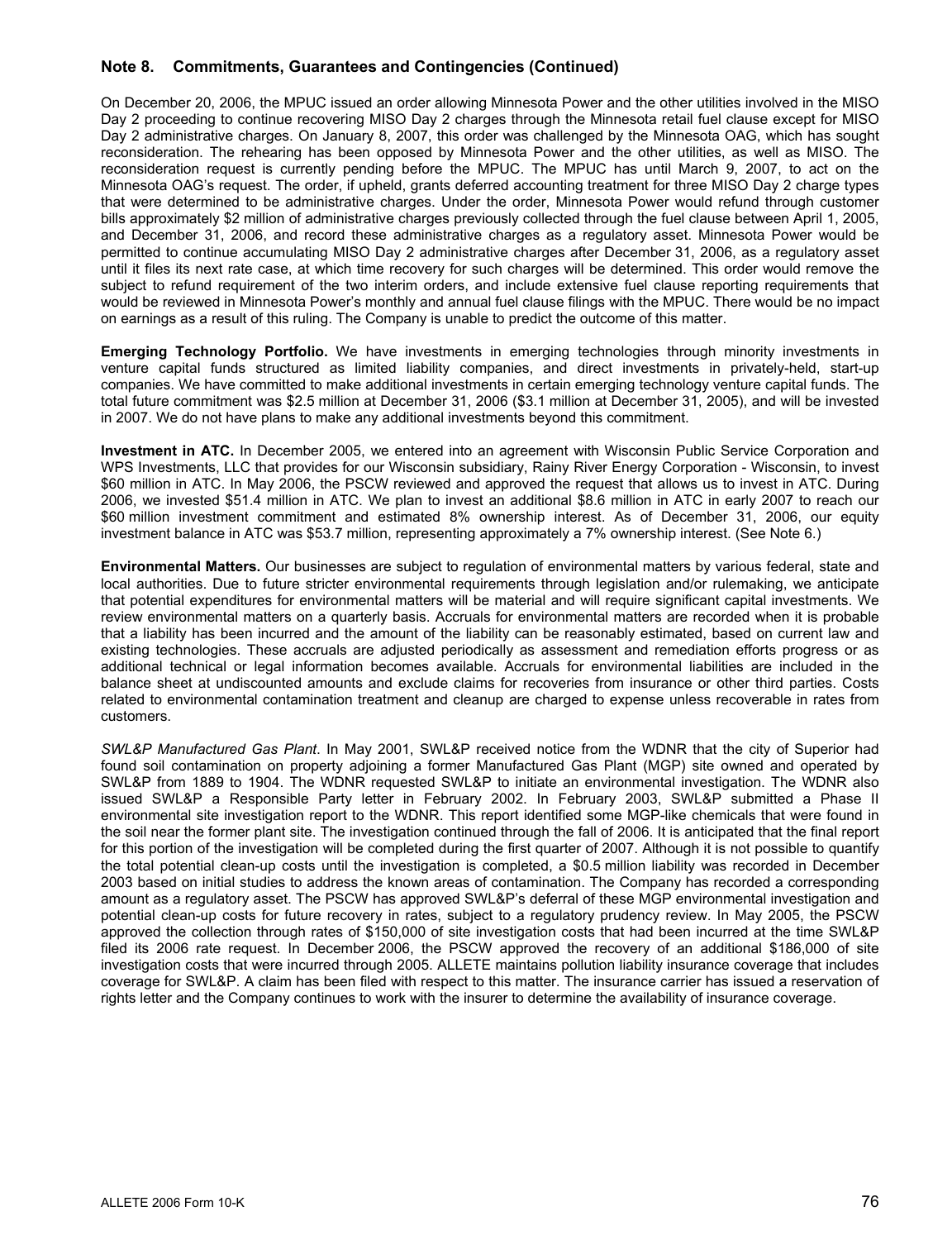### **Note 8. Commitments, Guarantees and Contingencies (Continued)**

*EPA Clean Air Interstate Rule and Clean Air Mercury Rule.* In March 2005, the EPA announced the final Clean Air Interstate Rule (CAIR) that reduces and permanently caps emissions of  $SO<sub>2</sub>$  and  $NO<sub>X</sub>$  in the eastern United States. The CAIR includes Minnesota as one of the 28 states it considers an "eastern" state. The EPA also announced the final Clean Air Mercury Rule (CAMR) that reduces and permanently caps electric utility mercury emissions nationwide. The CAIR and the CAMR regulations have been challenged in the federal court system, which may delay implementation or modify provisions. Minnesota Power is participating in a legal challenge to the CAIR, but is not participating in a challenge to the CAMR. However, if the CAMR and the CAIR do go into effect, Minnesota Power expects to be required to: (1) make emissions reductions; (2) purchase mercury,  $SO_2$  and  $NO<sub>X</sub>$  allowances through the EPA's cap-and-trade system; or (3) use a combination of both.

Minnesota Power petitioned the EPA to review their CAIR determinations affecting Minnesota. In July 2005, Minnesota Power also filed a Petition for Review with the U.S. Court of Appeals for the District of Columbia Circuit (Court of Appeals). In November 2005, the EPA agreed to reconsider certain aspects of the CAIR, including the Minnesota Power petition addressing modeling used to determine Minnesota's inclusion in the CAIR region and our claims about inequities in the SO<sub>2</sub> allowance methodology. In March 2006, the EPA announced that it would not make any changes to the CAIR as a result of the petitions for reconsideration. Petitions for Review, including Minnesota Power's, remain pending at the Court of Appeals. If the Petitions for Review filed with the Court of Appeals are successful, we expect to incur lower compliance costs, consistent with the rules applicable to those states considered "western" states under the CAIR. Resolution of the CAIR Petition for Review with the Court of Appeals is anticipated in 2008.

**Community Development District Obligations.** *Town Center.* In March 2005, the Town Center District issued \$26.4 million of tax-exempt, 6% Capital Improvement Revenue Bonds, Series 2005, which are payable over 31 years (by May 1, 2036). The bond proceeds (less capitalized interest, a debt service reserve fund and cost of issuance) were used to pay for the construction of a portion of the major infrastructure improvements at Town Center. The bonds are payable from and secured by the revenue derived from assessments imposed, levied and collected by the Town Center District. The assessments represent an allocation of the costs of the improvements, including bond financing costs, to the lands within the Town Center District benefiting from the improvements. The assessments were billed to Town Center landowners beginning in November 2006. To the extent that we still own land at the time of the assessment, in accordance with EITF 91-10, we recognize the cost of our portion of these assessments, based upon our ownership of benefited property. At December 31, 2006, we owned approximately 73% of the assessable land in the Town Center District.

*Palm Coast Park.* In May 2006, the Palm Coast Park District issued \$31.8 million of tax-exempt, 5.7% Special Assessment Bonds, Series 2006, which are payable over 31 years (by May 1, 2037). The bond proceeds (less capitalized interest, a debt service reserve fund and cost of issuance) are being used to pay for the construction of the major infrastructure improvements at Palm Coast Park and to mitigate traffic and environmental impacts. The bonds are payable from and secured by the revenue derived from assessments imposed, levied and collected by the Palm Coast Park District. The assessments represent an allocation of the costs of the improvements, including bond financing costs, to the lands within the Palm Coast Park District benefiting from the improvements. The assessments will be billed to Palm Coast Park landowners beginning in November 2007. To the extent that we still own land at the time of the assessment, in accordance with EITF 91-10, we will recognize the cost of our portion of these assessments, based upon our ownership of benefited property. At December 31, 2006, we owned 97% of the assessable land in the Palm Coast Park District.

**Other.** We are involved in litigation arising in the normal course of business. Also in the normal course of business, we are involved in tax, regulatory and other governmental audits, inspections, investigations and other proceedings that involve state and federal taxes, safety, compliance with regulations, rate base and cost of service issues, among other things. While the resolution of such matters could have a material effect on earnings and cash flows in the year of resolution, none of these matters are expected to materially change our present liquidity position, or have a material adverse effect on our financial condition.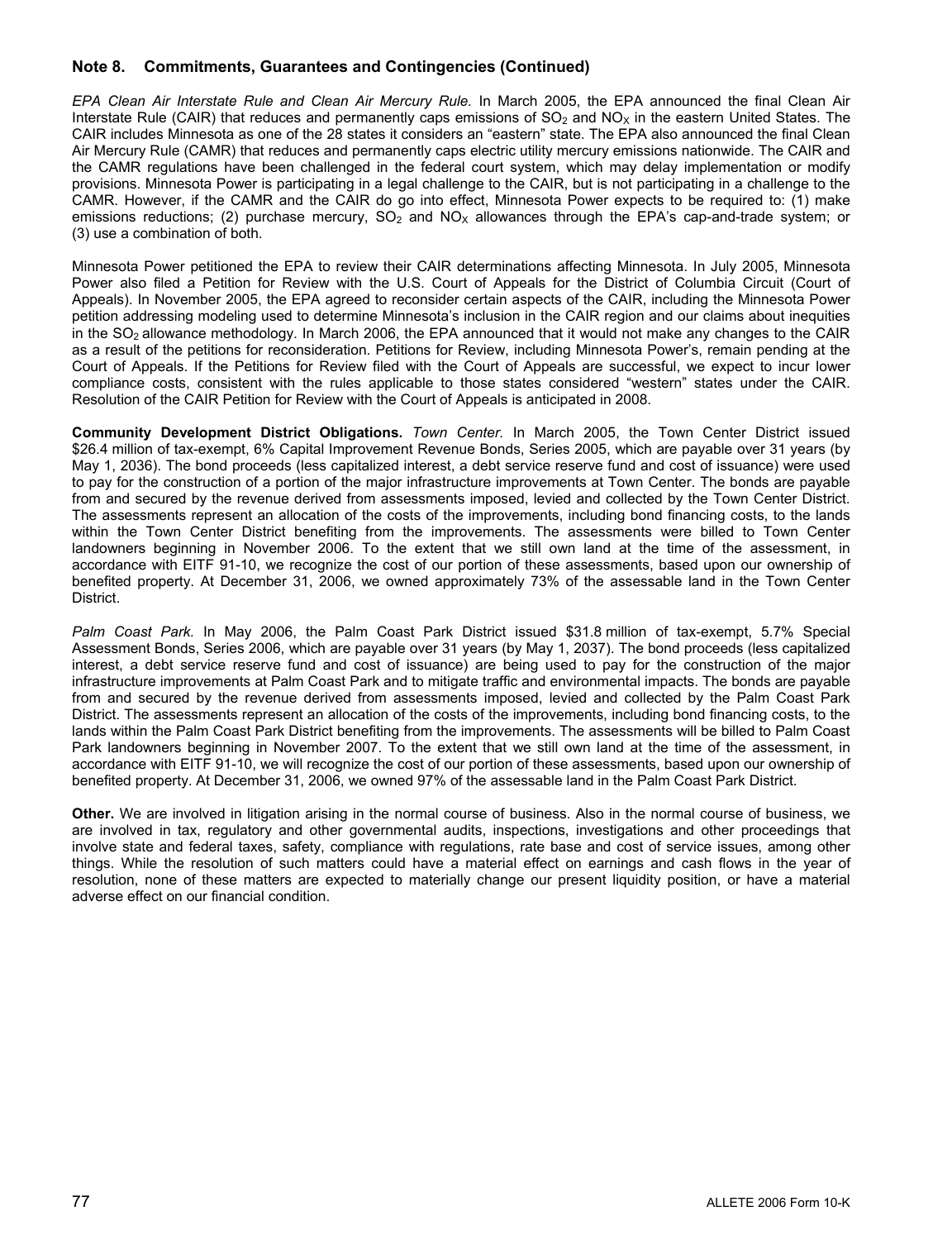### **Note 9. Common Stock and Earnings Per Share**

Our Articles of Incorporation and mortgages contain provisions that, under certain circumstances, would restrict the payment of common stock dividends. As of December 31, 2006, no retained earnings were restricted as a result of these provisions.

**Reverse Common Stock Split.** On September 20, 2004, our one-for-three reverse common stock split became effective. All common share and per share amounts have been adjusted for all periods to reflect the one-for-three reverse stock split.

|      | <b>Summary of Common Stock</b>  | <b>Shares</b> | <b>Equity</b>   |
|------|---------------------------------|---------------|-----------------|
|      |                                 | Thousands     | <b>Millions</b> |
|      | Balance at December 31, 2003    | 29,099        | \$859.2         |
| 2004 | Employee Stock Purchase Plan    | 14            | 1.0             |
|      | Invest Direct (a)               | 247           | 18.1            |
|      | ADESA IPO (See Note 13)         |               | 70.1            |
|      | Spin-Off of ADESA (See Note 13) |               | (600.2)         |
|      | Receipt of ADESA Stock by ESOP  |               | 27.8            |
|      | Reacquired                      | (70)          | (5.8)           |
|      | <b>Options and Stock Awards</b> | 361           | 29.9            |
|      | Balance at December 31, 2004    | 29,651        | 400.1           |
| 2005 | Employee Stock Purchase Plan    | 13            | 0.5             |
|      | Invest Direct (a)               | 238           | 10.5            |
|      | <b>Options and Stock Awards</b> | 241           | 10.0            |
|      | Balance at December 31, 2005    | 30,143        | 421.1           |
| 2006 | Employee Stock Purchase Plan    | 12            | 0.5             |
|      | Invest Direct (a)               | 218           | 10.0            |
|      | <b>Options and Stock Awards</b> | 63            | 7.1             |
|      | Balance at December 31, 2006    | 30,436        | \$438.7         |

*(a) Invest Direct is ALLETE's direct stock purchase and dividend reinvestment plan.* 

**Shareholder Rights Plan.** In 1996, we adopted a rights plan that provides for a dividend distribution of one preferred share purchase right (Right) to be attached to each share of common stock. In July 2006, we amended the rights plan to extend the expiration of the Rights to July 11, 2009. The amendment also provides that the Company may not consolidate, merge, or sell a majority of its assets or earning power if doing so would be counter to the intended benefits of the Rights or would result in the distribution of Rights to the shareholders of the other parties to the transaction. Finally, the amendment provides for the creation of a committee of independent directors to annually review the terms and conditions of the amended rights plan (Rights Plan), as well as to consider whether termination or modification of the Rights Plan would be in the best interests of the shareholders and to make a recommendation based on such review to the Board of Directors.

The Rights, which are currently not exercisable or transferable apart from our common stock, entitle the holder to purchase one-and-a-half one-hundredths (three two-hundredths) of a share of ALLETE's Junior Serial Preferred Stock A, without par value. The purchase price, as defined in the Rights Plan, remains at \$90. These Rights would become exercisable if a person or group acquires beneficial ownership of 15% or more of our common stock or announces a tender offer which would increase the person's or group's beneficial ownership interest to 15% or more of our common stock, subject to certain exceptions. If the 15% threshold is met, each Right entitles the holder (other than the acquiring person or group) to receive, upon payment of the purchase price, the number of shares of common stock (or, in certain circumstances, cash, property or other securities of ours) having a market value equal to twice the exercise price of the Right. If we are acquired in a merger or business combination, or more than 50% of our assets or earning power are sold, each exercisable Right entitles the holder to receive, upon payment of the purchase price, the number of shares of common stock of the acquiring or surviving company having a value equal to twice the exercise price of the Right. Certain stock acquisitions will also trigger a provision permitting the Board of Directors to exchange each Right for one share of our common stock.

The Rights are nonvoting and may be redeemed by us at a price of \$0.005 per Right at any time they are not exercisable. One million shares of Junior Serial Preferred Stock A have been authorized and are reserved for issuance under the Rights Plan.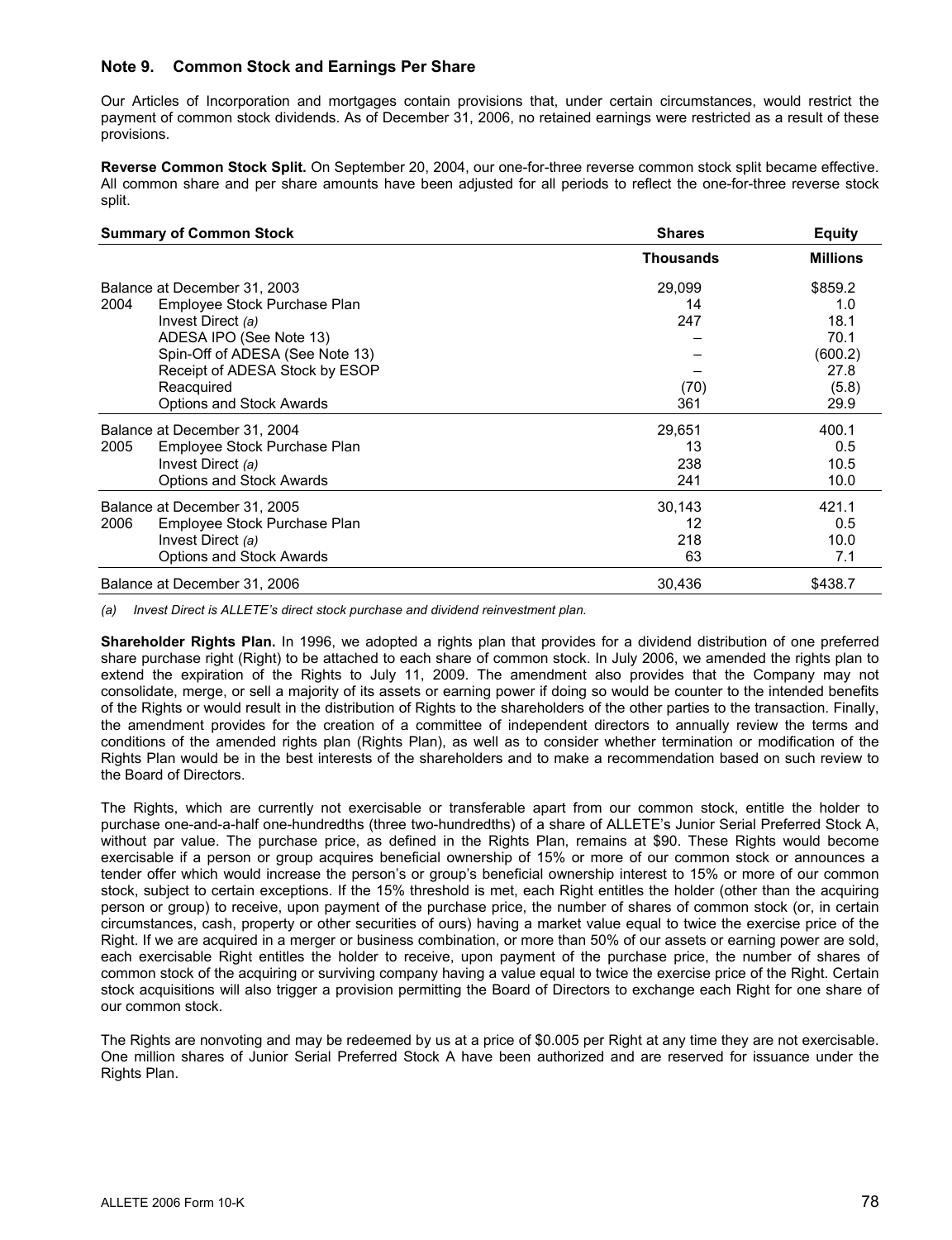# **Note 9. Common Stock and Earnings Per Share (Continued)**

**Earnings Per Share.** The difference between basic and diluted earnings per share arises from outstanding stock options and performance share awards granted under our Executive and Director Long-Term Incentive Compensation Plans. For 2006 and 2005, no options to purchase shares of common stock were excluded from the computation of diluted earnings per share because they were anti-dilutive due to the option exercise prices being greater than the average market price of the common shares during the period (0.1 shares were excluded for 2004).

| <b>Reconciliation of Basic and Diluted</b> |              |                   |                |
|--------------------------------------------|--------------|-------------------|----------------|
| <b>Earnings Per Share</b>                  |              | <b>Dilutive</b>   |                |
| For the Year Ended December 31             | <b>Basic</b> | <b>Securities</b> | <b>Diluted</b> |
| <b>Millions Except Per Share Amounts</b>   |              |                   |                |
| 2006                                       |              |                   |                |
| Income from Continuing Operations          | \$77.3       |                   | \$77.3         |
| <b>Common Shares</b>                       | 27.8         | 0.1               | 27.9           |
| Per Share from Continuing Operations       | \$2.78       |                   | \$2.77         |
| 2005                                       |              |                   |                |
| Income from Continuing Operations          | \$17.6       |                   | \$17.6         |
| <b>Common Shares</b>                       | 27.3         | 0.1               | 27.4           |
| Per Share from Continuing Operations       | \$0.65       |                   | \$0.64         |
| 2004                                       |              |                   |                |
| Income from Continuing Operations          |              |                   |                |
| Before Change in Accounting Principle      | \$38.5       |                   | \$38.5         |
| <b>Common Shares</b>                       | 28.3         | 0.1               | 28.4           |
| Per Share from Continuing Operations       | \$1.37       |                   | \$1.35         |

### **Note 10. Kendall County Charge**

On April 1, 2005, Rainy River Energy, a wholly-owned subsidiary of ALLETE, completed the assignment of its power purchase agreement with LSP-Kendall Energy, LLC, the owner of an energy generation facility located in Kendall County, Illinois, to Constellation Energy Commodities. Rainy River Energy paid Constellation Energy Commodities \$73 million in cash to assume the power purchase agreement that remains in effect through mid-September 2017. The federal tax benefits of the payment were realized through a \$24.3 million capital loss carryback refund in the third quarter of 2006. In addition, consent, advisory and closing costs of \$4.9 million were incurred to complete the transaction. As a result of this transaction, ALLETE incurred a charge to operating expenses totaling \$77.9 million (\$50.4 million after tax, or \$1.84 per diluted share) in the second quarter of 2005.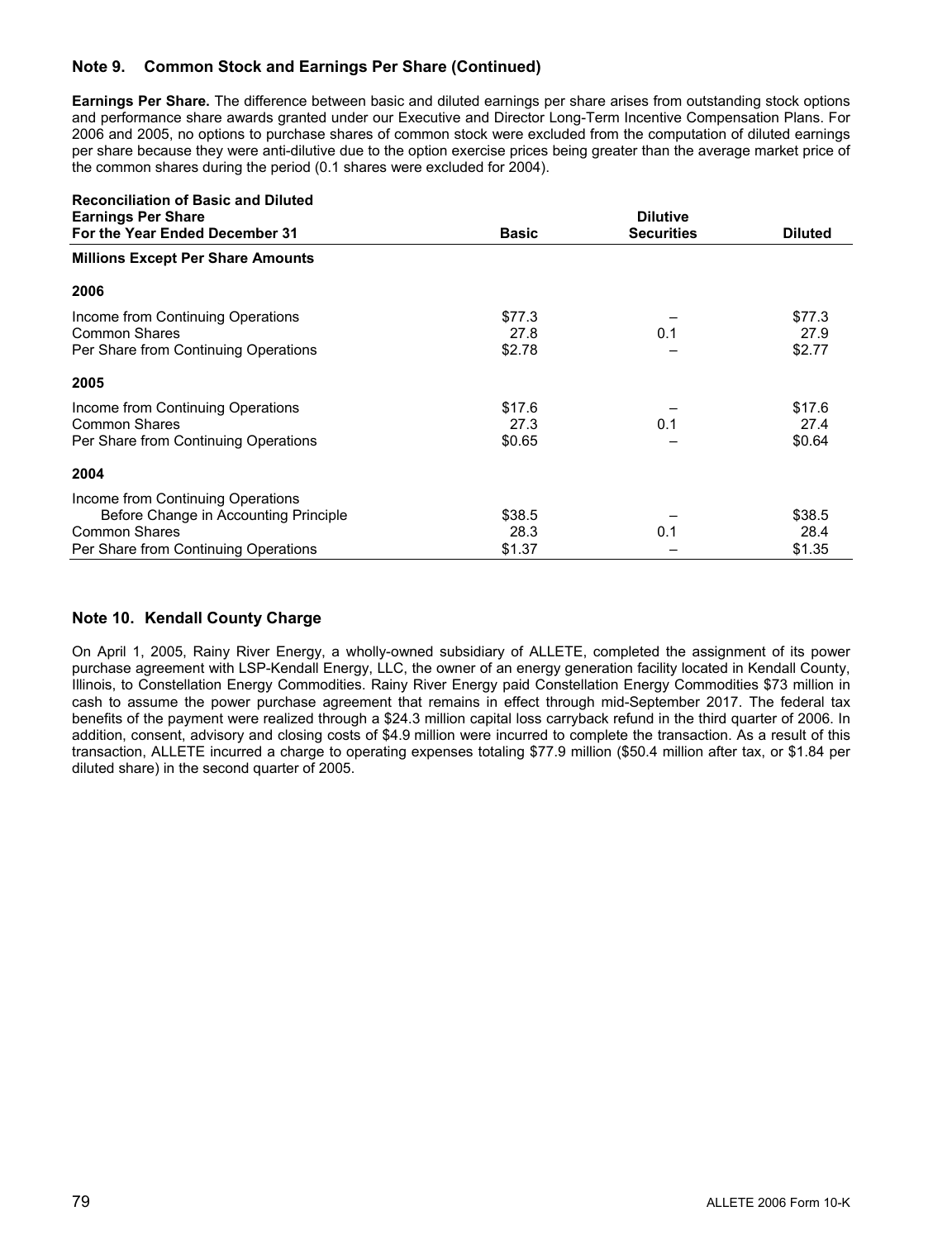# **Note 11. Other Income (Expense)**

| For the Year Ended December 31                              | 2006     | 2005    | 2004        |
|-------------------------------------------------------------|----------|---------|-------------|
| <b>Millions</b>                                             |          |         |             |
| Loss on Emerging Technology Investments                     | \$ (0.9) | \$(6.1) | (8.6)<br>\$ |
| Income from Investment in ATC (See Note 6)                  | 3.0      |         |             |
| Debt Prepayment Premium and Unamortized Debt Issuance Costs | (0.6)    |         | (18.5)      |
| Gain on ESOP's Sale of ADESA Stock (See Note 17)            |          |         | 11.5        |
| Investments and Other Income                                | 13.4     | 7.2     | 3.4         |
| Total Other Income (Expense)                                | \$14.9   | \$1.1   | \$(12.2)    |

In August 2006, we redeemed \$29.1 million of outstanding Collier County Industrial Development Refunding Revenue Bonds 6.5% Series 1996 due 2025 with proceeds from the issuance of \$27.8 million of Collier County Industrial Development Variable Rate Demand Refunding Revenue Bonds Series 2006 due 2025 and internally generated funds. As a result of an early redemption premium, we recognized an expense of \$0.6 million in the third quarter of 2006.

In July 2004, we repaid \$125 million in principal amount of 7.80% Senior Notes due 2008. Proceeds from the sale of our water assets and proceeds received from ADESA were used to repay this debt. As a result of the redemption, we recognized an expense of \$18.5 million in the third quarter of 2004 comprised of an early redemption premium and the write-off of unamortized debt issuance costs.

### **Note 12. Income Tax Expense**

| <b>Income Tax Expense</b>                                |          |              |        |
|----------------------------------------------------------|----------|--------------|--------|
| <b>Year Ended December 31</b>                            | 2006     | 2005         | 2004   |
| <b>Millions</b>                                          |          |              |        |
| <b>Current Tax Expense</b>                               |          |              |        |
| Federal                                                  | \$8.9(a) | \$27.2(h)    | \$11.2 |
| State                                                    | 9.6      | 6.5 $(b)$    | 6.3    |
| <b>Total Current Tax Expense</b>                         | 18.5     | 33.7         | 17.5   |
| Deferred Tax Expense (Benefit)                           |          |              |        |
| Federal                                                  | 28.0(a)  | $(26.4)$ (b) | 1.6    |
| State                                                    | 2.0      | (9.5)        | (2.3)  |
| Total Deferred Tax Expense (Benefit)                     | 30.0     | (35.9)       | (0.7)  |
| Change in Valuation Allowance                            | (1.1)    | 3.0          | 0.9    |
| Deferred Tax Credits                                     | (1.1)    | (1.3)        | (1.3)  |
| Income Tax Expense (Benefit) for Continuing Operations   | 46.3     | (0.5)        | 16.4   |
| Income Tax Expense (Benefit) for Discontinued Operations | (0.6)    | 3.4          | 57.6   |
| Change in Accounting Principle                           | -        |              | (5.5)  |
| <b>Total Income Tax Expense</b>                          | \$45.7   | \$2.9        | \$68.5 |

*(a) Included a current federal tax benefit of \$24.3 million and a deferred federal tax expense of \$24.3 million related to the refund from the Kendall County capital loss carryback. (See Note 10.)* 

*(b) Included a current federal tax benefit of \$1.3 million, current state tax benefit of \$0.4 million and deferred federal tax benefit of \$25.8 million related to the Kendall County charge. (See Note 10.)*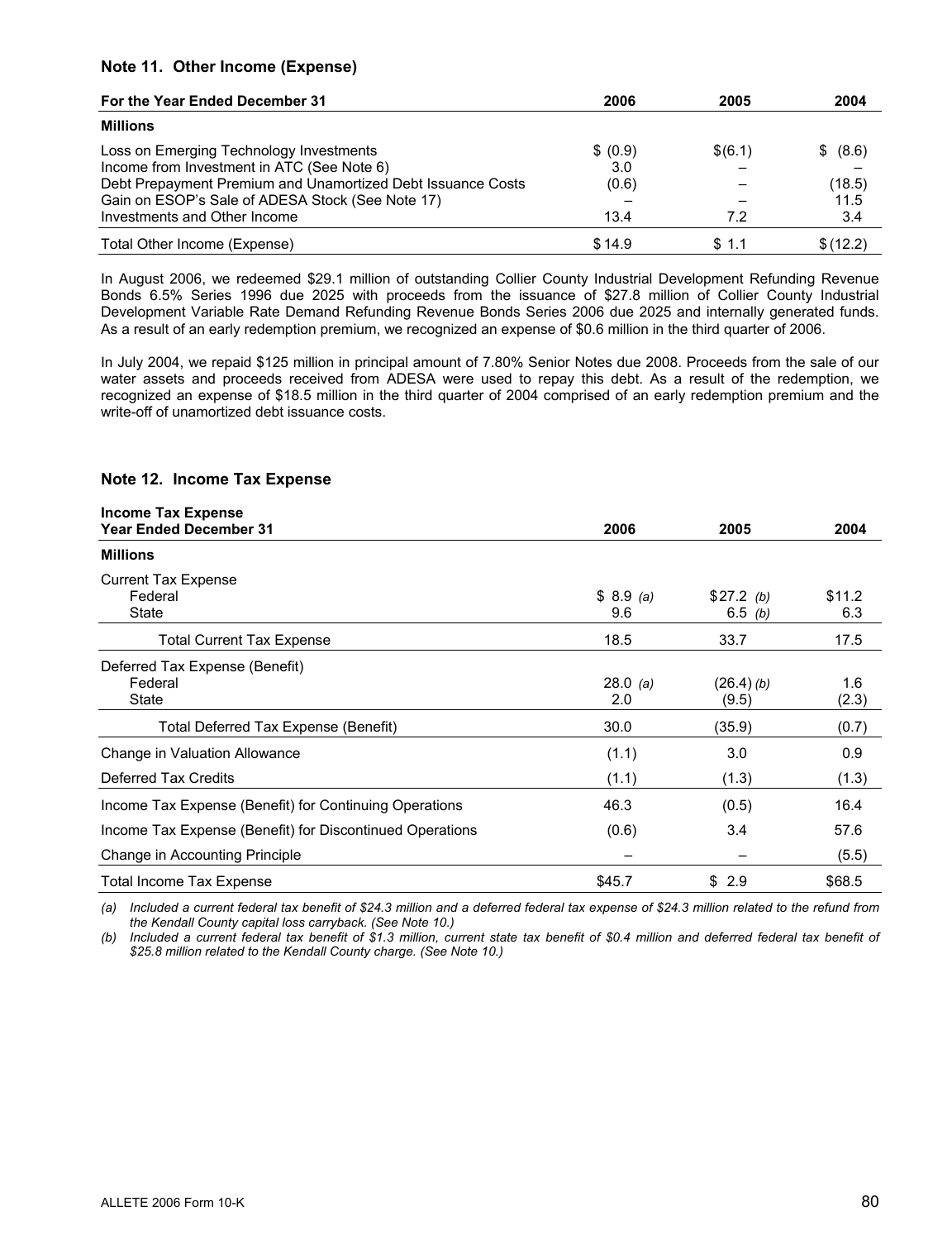# **Note 12. Income Tax Expense (Continued)**

# **Reconciliation of Taxes from Federal Statutory Rate to Total Income Tax Expense for Continuing Operations**

| <b>Year Ended December 31</b>                                                                                                                                                                                                                                                                                                                           | 2006                                                    | 2005                                                               | 2004                                                      |
|---------------------------------------------------------------------------------------------------------------------------------------------------------------------------------------------------------------------------------------------------------------------------------------------------------------------------------------------------------|---------------------------------------------------------|--------------------------------------------------------------------|-----------------------------------------------------------|
| <b>Millions</b>                                                                                                                                                                                                                                                                                                                                         |                                                         |                                                                    |                                                           |
| Income from Continuing Operations<br>Before Minority Interest and Income Taxes                                                                                                                                                                                                                                                                          | \$128.2                                                 | \$19.8                                                             | \$57.0                                                    |
| <b>Statutory Federal Income Tax Rate</b>                                                                                                                                                                                                                                                                                                                | 35%                                                     | 35%                                                                | 35%                                                       |
| Income Taxes Computed at 35% Statutory Federal Rate                                                                                                                                                                                                                                                                                                     | 44.9                                                    | 6.9                                                                | 20.0                                                      |
| Increase (Decrease) in Tax Due to:<br>Amortization of Deferred Investment Tax Credits<br>State Income Taxes – Net of Federal Income Tax Benefit<br>Depletion<br><b>Employee Benefits</b><br>Domestic Manufacturing Deduction<br>Regulatory Differences for Utility Plant<br>Positive Resolution of Audit Issues<br>Sale of ADESA Stock by ESOP<br>Other | (1.1)<br>6.5<br>(1.1)<br>0.1<br>(0.6)<br>(0.7)<br>(1.7) | (1.3)<br>1.1<br>(1.0)<br>(0.5)<br>(0.4)<br>(0.6)<br>(3.7)<br>(1.0) | (1.3)<br>3.6<br>(0.6)<br>(0.4)<br>(0.6)<br>(4.1)<br>(0.2) |
| Total Income Tax Expense (Benefit) for Continuing Operations                                                                                                                                                                                                                                                                                            | \$46.3                                                  | \$ (0.5)                                                           | \$16.4                                                    |

The effective tax rate on income from continuing operations before minority interest was a 36.1% expense for 2006; (2.5% benefit for 2005; 28.8% expense for 2004). The 2006 effective rate was impacted by investment tax credits, deductions for Medicare health subsidies, depletion and the expected use of state capital loss carryforwards, of which a \$1.1 million benefit was included in the state tax provision. The 2005 effective rate was impacted by three major items––a \$2.5 million deferred tax adjustment to reflect comprehensive state tax planning initiatives, a \$3.7 million current tax adjustment to reflect the receipt of a positive audit report and an increase in taxes due to the inability to recognize certain state benefits for capital loss carryforwards.

# **Deferred Tax Assets and Liabilities**

| December 31                               | 2006      | 2005       |
|-------------------------------------------|-----------|------------|
| <b>Millions</b>                           |           |            |
| Deferred Tax Assets                       |           |            |
| Employee Benefits and Compensation (a)    | \$95.5    | \$<br>58.0 |
| <b>Property Related</b>                   | 32.8      | 31.0       |
| Kendall County Capital Loss               | 4.3       | 30.5       |
| <b>Investment Tax Credits</b>             | 12.1      | 12.9       |
| Excess of Tax Value Over Book Value (b)   | 4.7       | 5.6        |
| Other                                     | 8.9       | 9.0        |
| <b>Gross Deferred Tax Assets</b>          | 158.3     | 147.0      |
| Deferred Tax Asset Valuation Allowance    | (3.6)     | (4.1)      |
| <b>Total Deferred Tax Assets</b>          | 154.7     | 142.9      |
| Deferred Tax Liabilities                  |           |            |
| <b>Property Related</b>                   | 204.7     | 210.8      |
| Regulatory Asset for Benefit Obligations  | 34.8      |            |
| <b>Investment Tax Credits</b>             | 17.2      | 18.3       |
| <b>Employee Benefits and Compensation</b> | 13.2      | 12.6       |
| Fuel Clause Adjustment                    | 6.0       | 5.4        |
| Other                                     | 9.3       | 3.2        |
| <b>Total Deferred Tax Liabilities</b>     | 285.2     | 250.3      |
| <b>Accumulated Deferred Income Taxes</b>  | \$130.5   | \$107.4    |
|                                           |           |            |
| Recorded as:                              |           |            |
| <b>Current Deferred Tax Assets</b>        | \$<br>0.3 | \$31.0     |
| Long-Term Deferred Tax Liabilities        | 130.8     | 138.4      |
| Net Deferred Tax Liabilities              | \$130.5   | \$107.4    |

*(a) Included Unfunded Employee Benefits* 

*(b) Included impairments related to the emerging technology portfolio.*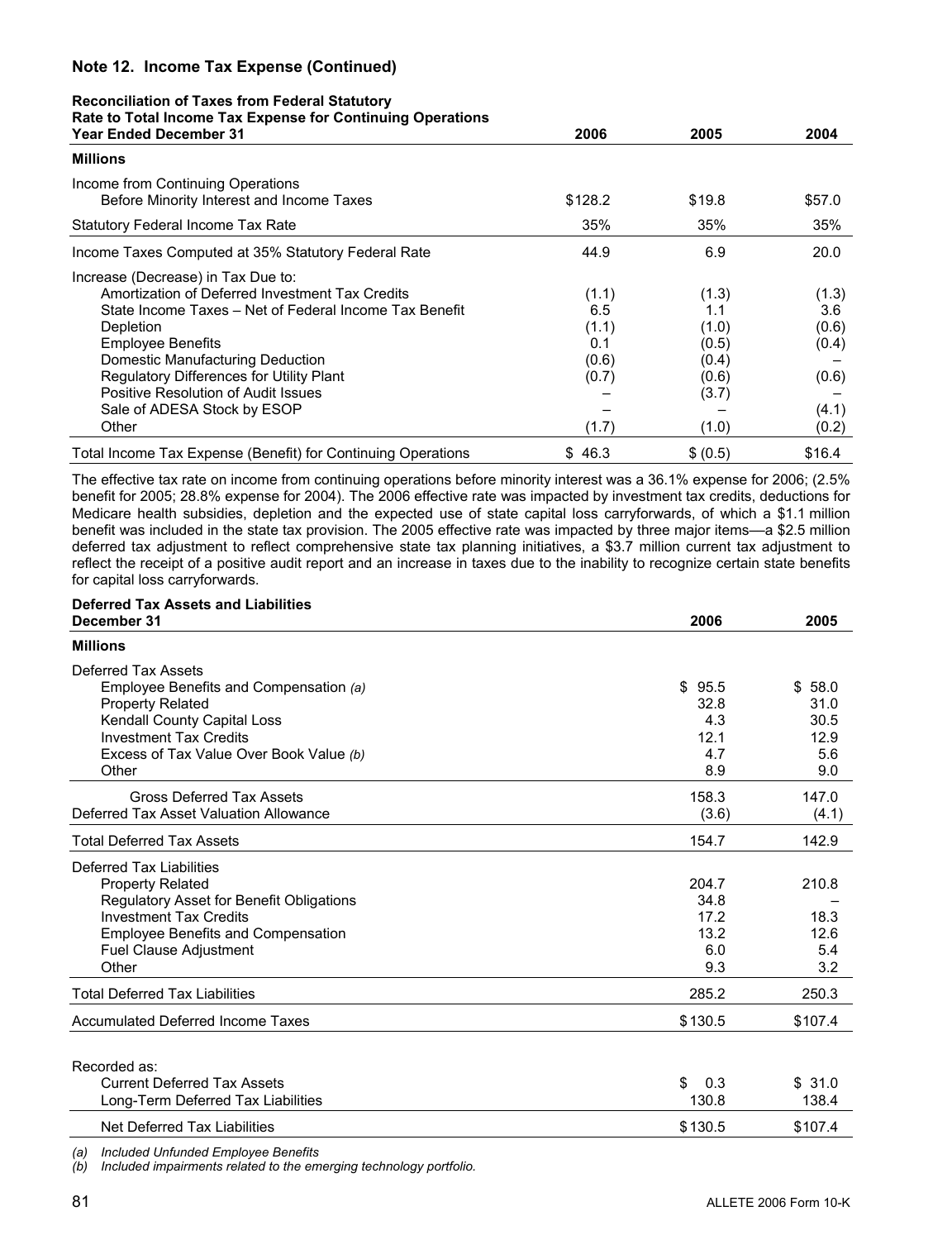### **Note 13. Discontinued Operations**

**Enventis Telecom.** On December 30, 2005, we sold all the stock of our telecommunications subsidiary, Enventis Telecom, to Hickory Tech Corporation of Mankato, Minnesota, for \$35.5 million. The transaction resulted in an after-tax loss of \$3.6 million, which was included in our 2005 loss from discontinued operations. Net cash proceeds realized from the sale were approximately \$29 million after transaction costs, repayment of debt and payment of income taxes. In accordance with SFAS 144, "Accounting for the Impairment or Disposal of Long-Lived Assets," we have reported our telecommunications business in discontinued operations for all periods presented.

**Automotive Services.** On September 20, 2004, the spin-off of Automotive Services was completed by distributing to ALLETE shareholders all of ALLETE's shares of ADESA common stock. One share of ADESA common stock was distributed for each outstanding share of ALLETE common stock held at the close of business on September 13, 2004, the record date. The distribution was made from ALLETE's retained earnings to the extent of ADESA's undistributed earnings (\$363.4 million), with the remainder made from common stock (\$600.2 million).

In June 2004, ADESA issued 6.3 million shares of common stock through an IPO priced at \$24.00 per share, which netted proceeds of \$136.0 million after transaction costs, issued \$125 million of senior notes and borrowed \$275 million under a new \$525 million credit facility. With these funds, ADESA repaid previously existing debt and all intercompany debt outstanding to ALLETE. The IPO represented 6.6% of ADESA's 94.9 million shares then outstanding. As a result of the IPO, ALLETE recorded a \$70.1 million increase to Common Stock with no gain recognized pursuant to SEC Staff Accounting Bulletin Topic 5H, "Accounting for Sales of Stock by a Subsidiary." We accounted for the 6.6% public ownership of ADESA as a minority interest and continued to own and consolidate the remaining portion of ADESA until the spin-off was completed on September 20, 2004.

In accordance with SFAS 144, "Accounting for the Impairment or Disposal of Long-Lived Assets," we have reported our Automotive Services business in Discontinued Operations.

**Water Services.** During 2003, we sold, under condemnation or imminent threat of condemnation, substantially all of our water assets in Florida for a total sales price of approximately \$445 million. Income from discontinued operations for 2003 included a \$71.6 million after-tax gain on the sale of substantially all our Water Services businesses. The gain was net of all selling, transaction and employee termination benefit expenses, as well as impairments on certain remaining assets.

In June 2004, we essentially concluded our strategy to exit our Water Services businesses when we completed the sale of our North Carolina water assets and the sale of the remaining 72 water and wastewater systems in Florida. Aqua Utilities Florida, Inc. (Aqua Utilities) purchased our North Carolina water assets for \$48 million and assumed approximately \$28 million in debt. Aqua Utilities also purchased 63 of our water and wastewater systems in Florida for \$14 million. Seminole County purchased the remaining 9 Florida systems for a total of \$4 million. The FPSC approved the Seminole County transaction in September 2004. On December 20, 2005, the FPSC ordered a \$1.7 million reduction to plant investment, which the Company reserved for in 2005, and approved the transfer of the remaining 63 water and wastewater systems from Florida Water to Aqua Utilities. On March 15, 2006, the Company paid Aqua Utilities the adjustment refund amount of \$1.7 million. Gains in 2004 from the sale of our North Carolina assets and the remaining systems in Florida were offset by an adjustment to gains reported in 2003, resulting in an overall net loss of \$0.5 million in 2004. The adjustment to gains reported in 2003 resulted primarily from an arbitration award in December 2004 relating to a gain-sharing provision on a system sold in 2003; \$5.1 million was recorded in 2004.

In February 2005, we completed the exit from our Water Services businesses with the sale of our wastewater assets in Georgia for an immaterial gain. In 2005, we also incurred administrative and other expenses to support Florida Water transfer proceedings and recorded the \$1.7 million rate-base settlement charge related to the sale of 63 of Florida Water systems to Aqua Utilities mentioned above.

The net cash proceeds from the sale of all water assets in 2003 and 2004, after transaction costs, retirement of most Florida Water debt and payment of income taxes, were approximately \$300 million. These net proceeds were used to retire debt at ALLETE.

In accordance with SFAS 144, "Accounting for the Impairment or Disposal of Long-Lived Assets," we suspended depreciating our Water Services assets when they were classified as held-for-sale in 2001. If we had not suspended depreciation, depreciation expense at our Water Services businesses would have been \$2.6 million in 2004.

Financial results for 2006 reflected additional legal and administrative expenses incurred by the Company to exit the Water Services businesses.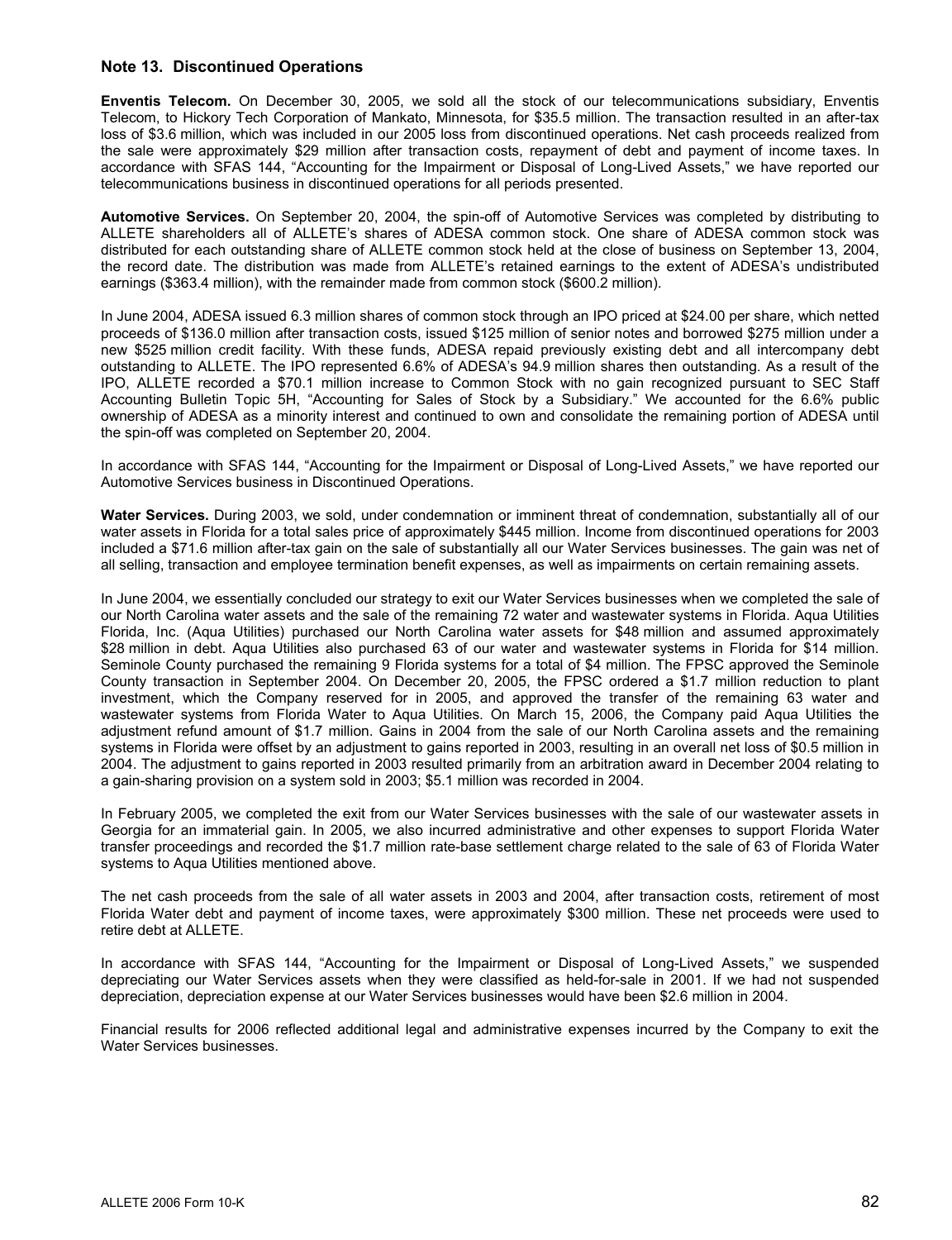# **Note 13. Discontinued Operations (Continued)**

| <b>Discontinued Operations</b><br><b>Summary Income Statement</b> |         |              |         |
|-------------------------------------------------------------------|---------|--------------|---------|
| For the Year Ended December 31                                    | 2006    | 2005         | 2004    |
| <b>Millions</b>                                                   |         |              |         |
| <b>Operating Revenue</b>                                          |         |              |         |
| <b>Automotive Services</b>                                        |         |              | \$681.7 |
| <b>Water Services</b>                                             |         |              | 18.5    |
| <b>Enventis Telecom</b>                                           |         | \$50.7       | 47.3    |
| <b>Total Operating Revenue</b>                                    | —       | \$50.7       | \$747.5 |
| Pre-Tax Income (Loss) from Operations                             |         |              |         |
| <b>Automotive Services</b>                                        |         |              | \$132.5 |
| <b>Water Services</b>                                             |         |              | (1.7)   |
| <b>Enventis Telecom</b>                                           |         | \$3.0        | 1.0     |
|                                                                   |         | 3.0          | 131.8   |
| Income Tax Expense (Benefit)                                      |         |              |         |
| <b>Automotive Services</b>                                        |         |              | 54.0    |
| <b>Water Services</b>                                             |         |              | (0.9)   |
| <b>Enventis Telecom</b>                                           |         | 1.2          | 0.4     |
|                                                                   |         | 1.2          | 53.5    |
| Total Income from Operations                                      |         | 1.8          | 78.3    |
| Loss on Disposal                                                  |         |              |         |
| <b>Automotive Services</b>                                        |         |              | (6.7)   |
| <b>Water Services</b>                                             | \$(1.5) | (4.5)        | 6.2     |
| <b>Enventis Telecom</b>                                           |         | 0.6          |         |
|                                                                   | (1.5)   | (3.9)        | (0.5)   |
| Income Tax Expense (Benefit)                                      |         |              |         |
| <b>Automotive Services</b>                                        |         |              | (2.6)   |
| <b>Water Services</b>                                             | (0.6)   | (2.0)<br>4.2 | 6.7     |
| <b>Enventis Telecom</b>                                           |         |              |         |
|                                                                   | (0.6)   | 2.2          | 4.1     |
| Net Loss on Disposal                                              | (0.9)   | (6.1)        | (4.6)   |
| Income (Loss) from Discontinued Operations                        | \$(0.9) | \$(4.3)      | \$73.7  |
| <b>Discontinued Operations</b>                                    |         |              |         |
| <b>Summary Balance Sheet Information</b><br>December 31           |         | 2005         |         |
| <b>Millions</b>                                                   |         |              |         |
|                                                                   |         |              |         |
| Assets of Discontinued Operations                                 |         |              |         |
| <b>Other Current Assets</b>                                       |         | \$0.4        |         |
| Property, Plant and Equipment                                     |         | \$2.2        |         |
| Liabilities of Discontinued Operations                            |         |              |         |
| <b>Current Liabilities</b>                                        |         | \$13.0       |         |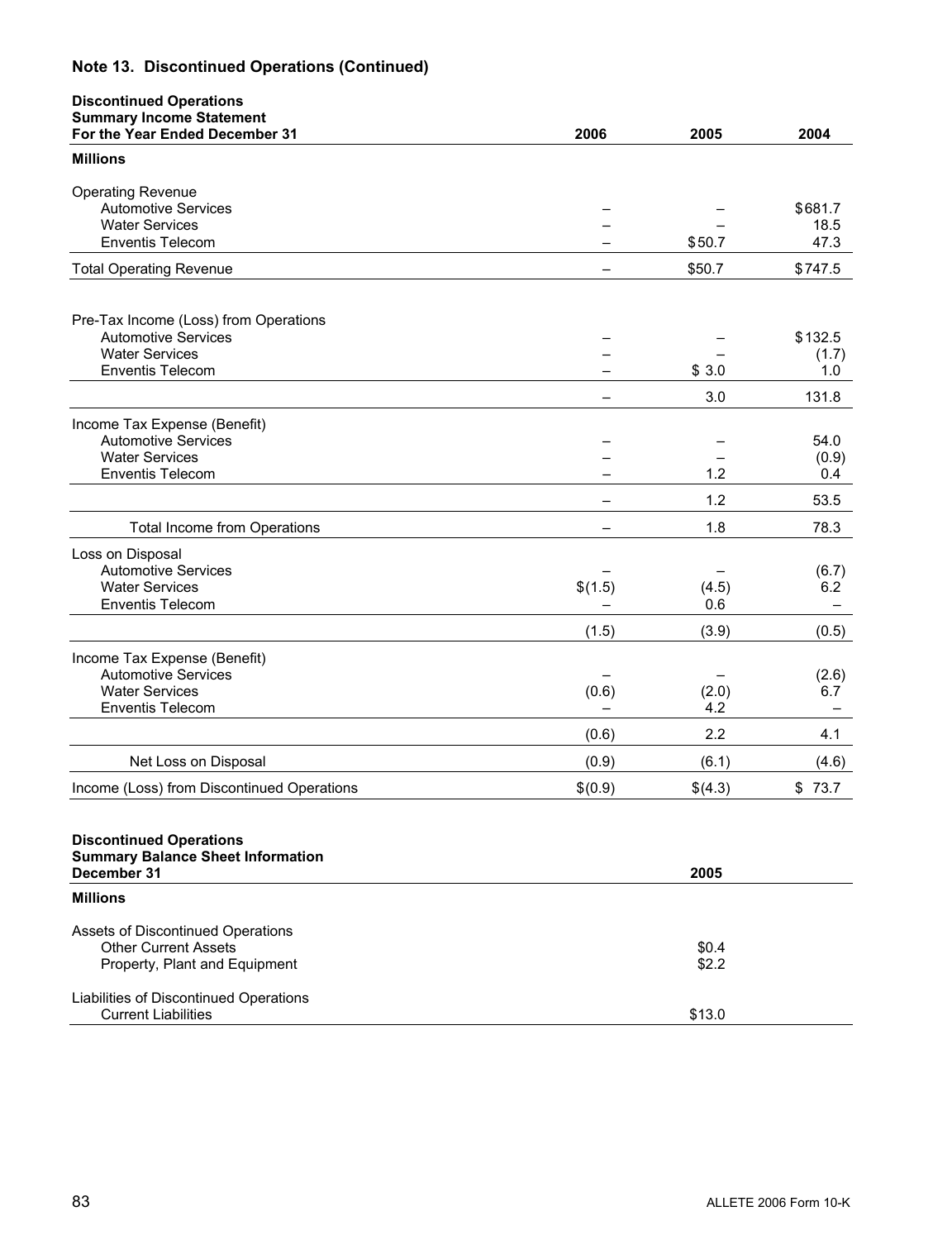# **Note 14. Other Comprehensive Income (Loss)**

| <b>Other Comprehensive Income (Loss)</b><br><b>Year Ended December 31</b>                                                      | Pre-Tax<br><b>Amount</b> |                     | <b>Tax Expense</b><br>(Benefit) | Net-of-Tax<br><b>Amount</b> |
|--------------------------------------------------------------------------------------------------------------------------------|--------------------------|---------------------|---------------------------------|-----------------------------|
| <b>Millions</b>                                                                                                                |                          |                     |                                 |                             |
| 2006                                                                                                                           |                          |                     |                                 |                             |
| Unrealized Gain on Securities During the Year<br><b>Additional Pension Liability</b>                                           | \$2.5<br>11.0            |                     | \$0.6<br>4.6                    | \$1.9<br>6.4                |
| Other Comprehensive Income                                                                                                     | \$13.5                   |                     | \$5.2                           | \$8.3                       |
| 2005                                                                                                                           |                          |                     |                                 |                             |
| Unrealized Gain on Securities During the Year<br><b>Additional Pension Liability</b>                                           | \$1.3<br>(3.4)           |                     | \$0.7<br>(1.4)                  | \$0.6<br>(2.0)              |
| Other Comprehensive Loss                                                                                                       | \$(2.1)                  |                     | \$(0.7)                         | \$(1.4)                     |
| 2004                                                                                                                           |                          |                     |                                 |                             |
| Unrealized Gain on Securities<br>Gain During the Year<br>Less: Gain Included in Net Income                                     | \$13.1<br>11.5           |                     | \$0.9                           | \$12.2<br>11.5              |
| Net Unrealized Gain on Securities<br>Foreign Currency Translation Adjustments<br><b>Additional Pension Liability</b>           | 1.6<br>(23.5)<br>(5.7)   | 0.9<br>(2.6)        |                                 | 0.7<br>(23.5)<br>(3.1)      |
| Other Comprehensive Loss                                                                                                       | \$(27.6)                 |                     | \$(1.7)                         | \$(25.9)                    |
| <b>Accumulated Other Comprehensive Income (Loss)</b><br>December 31                                                            |                          | 2006                | 2005                            |                             |
| <b>Millions</b>                                                                                                                |                          |                     |                                 |                             |
| Unrealized Gain on Securities<br>Defined Benefit Pension and Other Postretirement Plans<br><b>Additional Pension Liability</b> |                          | \$<br>4.0<br>(12.8) | \$<br>2.1<br>(14.9)             |                             |
| <b>Total Accumulated Other Comprehensive Loss</b>                                                                              |                          | \$<br>(8.8)         | \$(12.8)                        |                             |

# **Note 15. Change in Accounting Principle**

In the third quarter of 2004 we adopted EITF 03-16, "Accounting for Investments in Limited Liability Companies," which requires the use of the equity method of accounting for investments in all limited liability companies, including investments we have in venture capital funds within our emerging technology portfolio. We had previously accounted for these investments under the cost method of accounting. EITF 03-16 is effective for reporting periods beginning after June 15, 2004. Pursuant to EITF 03-16, the effect of adoption is reported as the cumulative effect of a change in accounting principle. The cumulative effect of this change on prior years was a loss of \$13.3 million (\$7.8 million after-tax), which was recorded as a change in accounting principle and reflected in income for the year ended December 31, 2004. During 2006, \$0.2 million of current losses after-tax under the equity method were recognized (\$0 in 2005; \$1.6 million loss in 2004).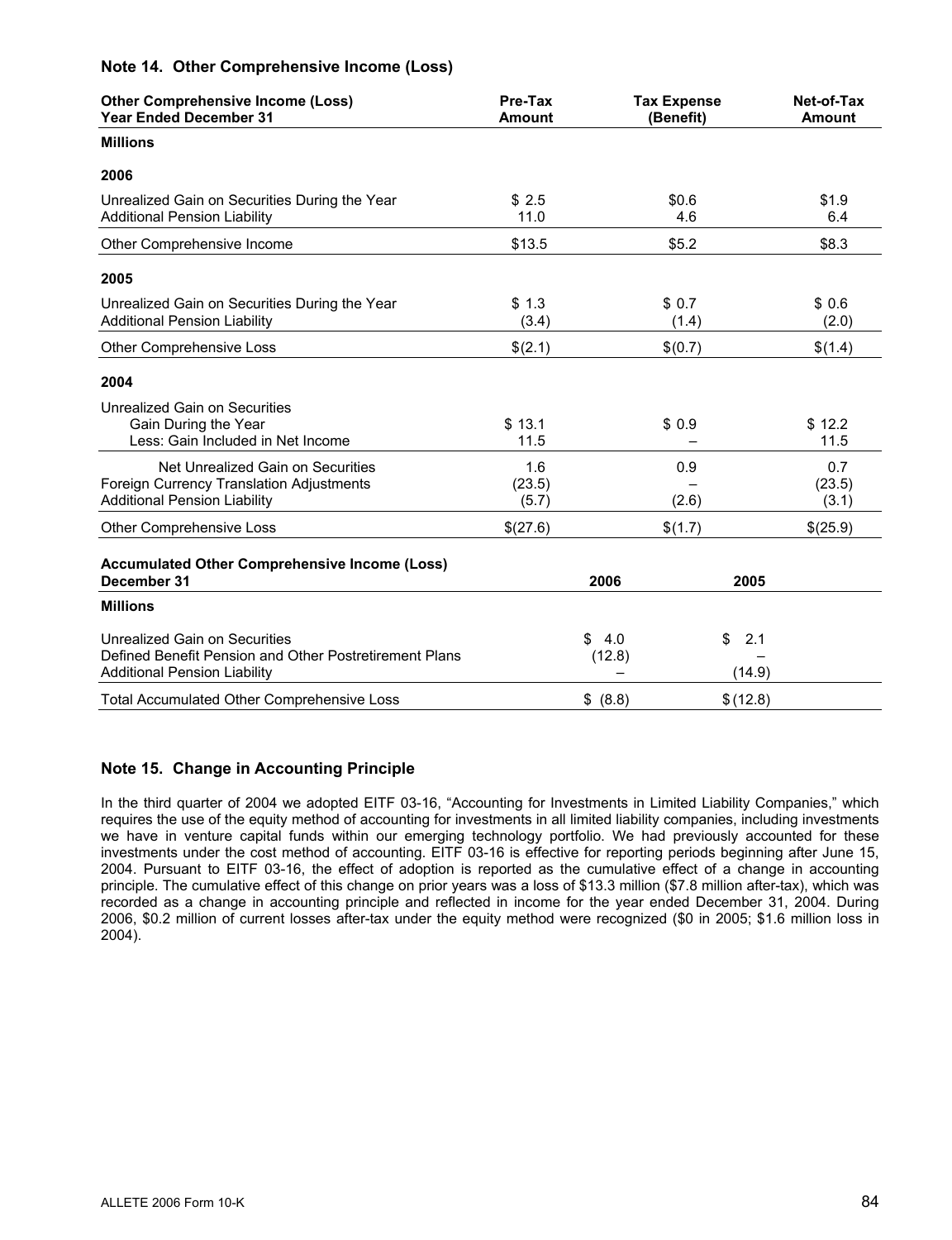We have noncontributory defined benefit pension plans covering eligible employees. The plans provide defined benefits based on years of service and final average pay. We also have defined contribution pension plans covering substantially all employees; employer contributions are made through our employee stock ownership plan (see Note 17), except for BNI Coal, which made cash contributions of \$0.7 million in 2006 (\$0.7 million in 2005; \$0.6 million in 2004). In July 2006, we made an \$8.3 million contribution to ALLETE's defined benefit plan.

On August 9, 2006, ALLETE's Board of Directors approved amendments to the Minnesota Power and Affiliated Companies Retirement Plan A (Retirement Plan A) and the Minnesota Power and Affiliated Companies Retirement Savings and Stock Ownership Plan (RSOP). Retirement Plan A was amended to suspend further crediting service pursuant to the plan, effective as of September 30, 2006, and to close Retirement Plan A to new participants. Participants will continue to accrue benefits under the plan for future pay increases. In conjunction with this change, the Board of Directors took action to increase benefits employees will receive under the RSOP. The modification of Retirement Plan A required us to re-measure our pension expense as of August 9, 2006. As a result of the re-measurement, Retirement Plan A pension expense for 2006 was reduced by \$0.2 million.

We have postretirement health care and life insurance plans covering eligible employees. The postretirement health plans are contributory with participant contributions adjusted annually. Postretirement health and life benefits are funded through a combination of Voluntary Employee Benefit Association trusts (VEBAs), established under section 501(c)(9) of the Internal Revenue Code, and an irrevocable grantor trust. Contributions deductible for income tax purposes are made directly to the VEBAs; nondeductible contributions are made to the irrevocable grantor trust. Amounts are transferred from the irrevocable grantor trust to the VEBAs when they become deductible for income tax purposes. In December 2006, after the measurement date, \$3.6 million was transferred from the grantor trust to the VEBAs (\$11.4 million in 2005).

In September 2006, the FASB issued SFAS 158, "Employers' Accounting for Defined Benefit Pension and Other Postretirement Plans" (SFAS 158). SFAS 158 requires that employers recognize on a prospective basis the funded status of their defined benefit pension and other postretirement plans on their consolidated balance sheet and recognize as a component of other comprehensive income, net of tax, the gains or losses and prior service costs or credits that arise during the period but that are not recognized as components of net periodic benefit cost. SFAS 158 also requires additional disclosures in the notes to financial statements. SFAS 158 is effective for fiscal years ending after December 15, 2006.

| Incremental Effect of Applying SFAS 158<br>on Individual Line Items in the Balance Sheet<br>Year Ended December 31, 2006 | Pre-<br><b>SFAS 158</b> | <b>SFAS 158</b><br><b>Adoption</b><br><b>Adjustments</b> | Post-<br><b>SFAS 158</b> |
|--------------------------------------------------------------------------------------------------------------------------|-------------------------|----------------------------------------------------------|--------------------------|
| <b>Millions</b>                                                                                                          |                         |                                                          |                          |
| Prepayments and Other Current Assets                                                                                     | \$25.9                  | \$(2.1)                                                  | \$23.8                   |
| <b>Other Assets</b>                                                                                                      | \$48.9                  | \$86.1                                                   | \$135.0                  |
| <b>Total Assets</b>                                                                                                      | \$1.449.4               | \$84.0                                                   | \$1,533.4                |
| <b>Other Current Liabilities</b>                                                                                         | \$24.3                  |                                                          | \$24.3                   |
| Deferred Income Tax Liabilities                                                                                          | \$133.5                 | \$(2.7)                                                  | \$130.8                  |
| <b>Other Liabilities</b>                                                                                                 | \$135.4                 | \$90.7                                                   | \$226.1                  |
| <b>Total Liabilities</b>                                                                                                 | \$779.6                 | \$88.0                                                   | \$867.6                  |
| Accumulated Other Comprehensive Loss - Net of Tax                                                                        | \$(4.5)                 | \$(4.3)                                                  | \$(8.8)                  |
| Total Shareholders' Equity                                                                                               | \$670.1                 | \$(4.3)                                                  | \$665.8                  |

Approximately 84% of the defined benefit pension and 71% of the postretirement health and life benefit costs recognized annually by our regulated companies are recovered through rates filed with our regulatory jurisdictions. It is expected that these costs will continue to be recovered in future rates in accordance with the requirements of SFAS 71. As a result, these amounts that are required to otherwise be recognized in accumulated other comprehensive income under the provisions of SFAS 158 have been recognized as a long-term regulatory asset on our consolidated balance sheet. The remaining 16% of the defined benefit pension and 29% of the postretirement health and life benefit costs relate to costs associated with our nonregulated operations and, accordingly, have been recognized as a charge to accumulated other comprehensive income at December 31, 2006.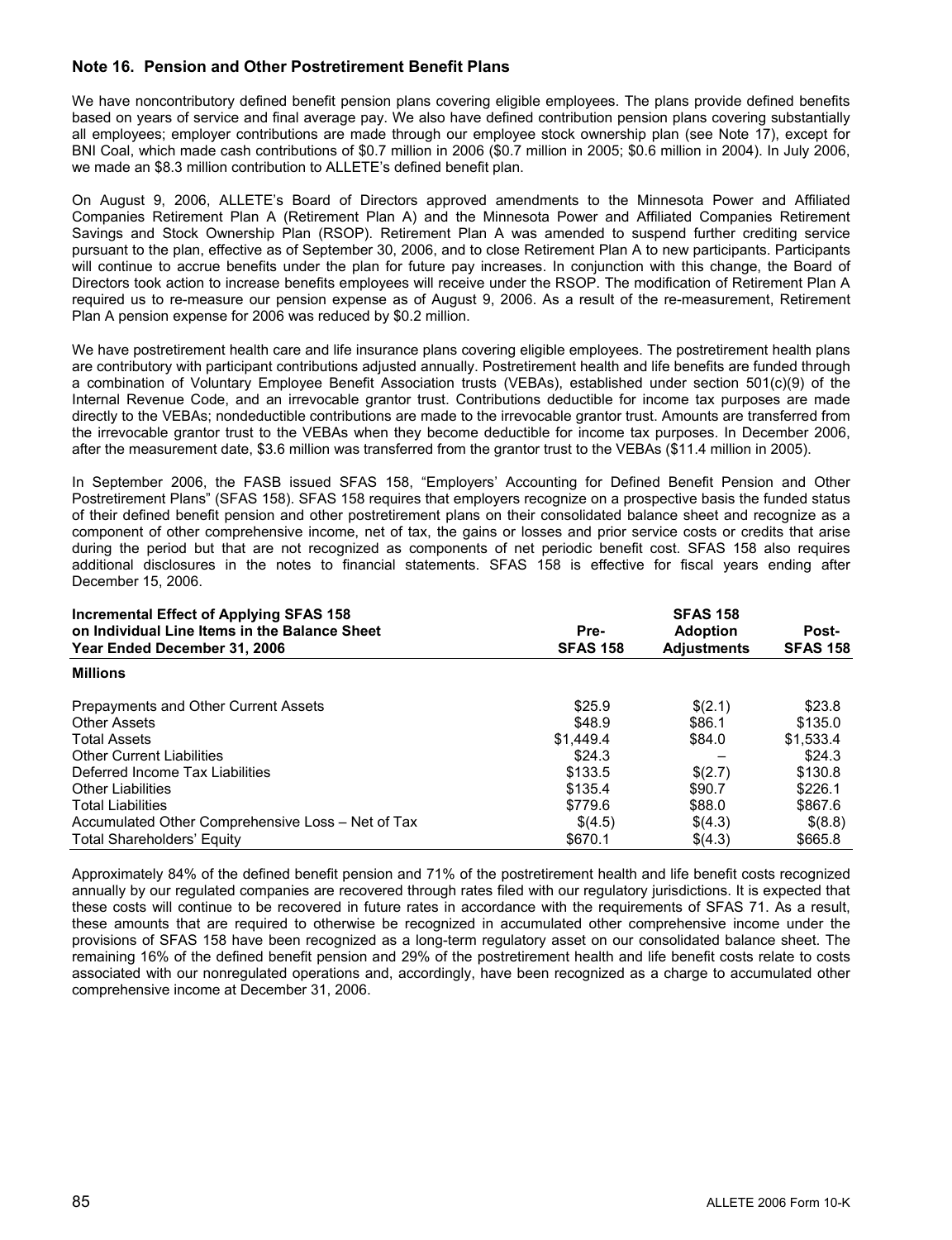We use a September 30 measurement date for the pension and postretirement health and life plans. Pursuant to SFAS 158, we are required to change our measurement date to December 31 during the year ending December 31, 2008.

| <b>Pension Obligation and Funded Status</b>                  |           |            |
|--------------------------------------------------------------|-----------|------------|
| At September 30                                              | 2006      | 2005       |
| <b>Millions</b>                                              |           |            |
| Change in Benefit Obligation                                 |           |            |
| Obligation, Beginning of Year                                | \$412.4   | \$380.0    |
| Service Cost                                                 | 9.1       | 8.7        |
| <b>Interest Cost</b>                                         | 22.2      | 21.3       |
| Actuarial Loss (Gain)                                        | (12.2)    | 16.6       |
| <b>Benefits Paid</b>                                         | (19.8)    | (18.9)     |
| Other                                                        | 6.0       | 4.7        |
| Obligation, End of Year                                      | 417.7     | 412.4      |
| Change in Plan Assets                                        |           |            |
| Fair Value, Beginning of Year                                | 337.1     | 310.1      |
| <b>Actual Return on Assets</b>                               | 32.5      | 40.6       |
| <b>Employer Contribution</b>                                 | 8.9       | 0.6        |
| <b>Benefits Paid</b>                                         | (19.8)    | (18.9)     |
| Other                                                        | 6.0       | 4.7        |
| Fair Value, End of Year                                      | 364.7     | 337.1      |
| <b>Funded Status</b>                                         | \$ (53.0) | (75.3)     |
| Amounts                                                      |           |            |
| Net Loss                                                     |           | 90.6       |
| <b>Prior Service Cost</b>                                    |           | 4.5        |
| <b>Transition Obligation</b>                                 |           | (0.1)      |
| Net Assets Recognized                                        |           | \$<br>19.7 |
| Amounts Recognized in Consolidated Balance Sheet Consist of: |           |            |
| <b>Prepaid Pension Cost</b>                                  |           | \$33.8     |
| <b>Accrued Benefit Liability</b>                             |           | (42.3)     |
| Intangible Assets                                            |           | 2.3        |
| Accumulated Other Comprehensive Income                       |           | 25.9       |
| Net Assets Recognized                                        |           | \$19.7     |

The pension costs reported on our consolidated balance sheet as regulatory long-term assets and accumulated other comprehensive income consist of the following:

| <b>Pension Costs</b><br><b>Year Ended December 31</b> | 2006   |
|-------------------------------------------------------|--------|
| <b>Millions</b>                                       |        |
| Net Loss                                              | \$69.9 |
| <b>Prior Service Cost</b>                             | 3.9    |
| <b>Transition Obligation</b>                          | (0.1)  |
|                                                       | \$73.7 |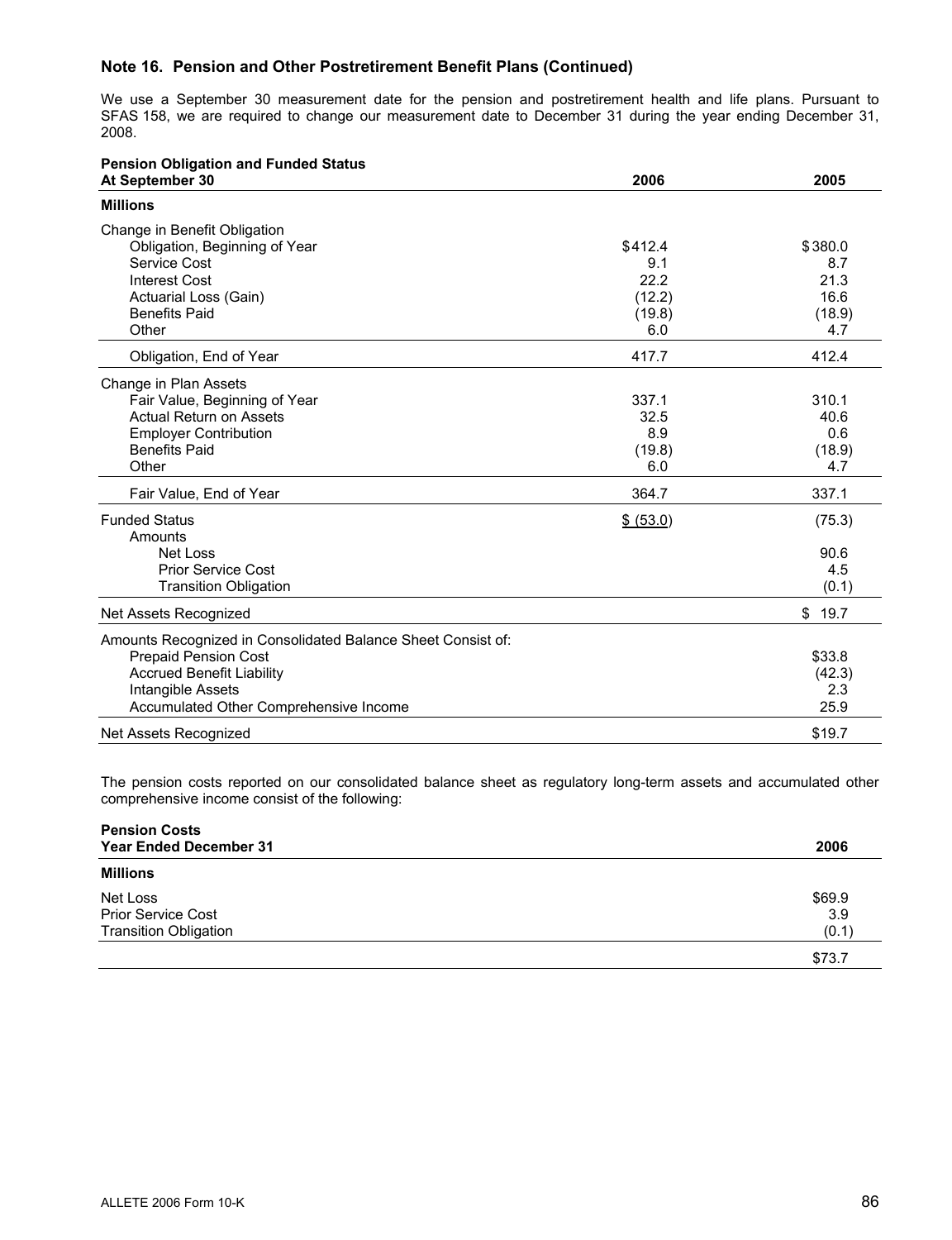# **Components of Net Periodic Pension Expense (Income)**

| <b>Year Ended December 31</b>                       | 2006    | 2005    | 2004    |
|-----------------------------------------------------|---------|---------|---------|
| <b>Millions</b>                                     |         |         |         |
| Service Cost                                        | \$9.1   | \$8.7   | \$8.4   |
| Interest Cost                                       | 22.2    | 21.3    | 20.7    |
| <b>Expected Return on Assets</b>                    | (28.6)  | (28.2)  | (27.4)  |
| <b>Amortized Amounts</b>                            |         |         |         |
| Loss                                                | 4.6     | 3.1     | 1.4     |
| <b>Prior Service Cost</b>                           | 0.6     | 0.6     | 0.8     |
| <b>Transition Obligation</b>                        |         | 0.2     | 0.3     |
| <b>Net Pension Expense</b>                          | \$7.9   | \$5.7   | \$4.2   |
| At September 30<br><b>Millions</b>                  | 2006    |         | 2005    |
| Projected Benefit Obligation                        | \$180.4 |         | \$177.5 |
| <b>Accumulated Benefit Obligation</b>               | \$160.6 |         | \$157.7 |
| Fair Value of Plan Assets                           | \$130.9 |         | \$116.3 |
| <b>Additional Pension Information</b>               |         |         |         |
| <b>Year Ended December 31</b>                       | 2006    | 2005    | 2004    |
| <b>Millions</b>                                     |         |         |         |
| Increase (Decrease) in Additional Pension Liability |         |         |         |
| Included in Other Comprehensive Income              | \$11.0  | \$(3.4) | \$(5.7) |

The accumulated benefit obligation for all defined benefit pension plans was \$376.1 million and \$369.5 million at September 30, 2006 and 2005, respectively.

| Postretirement Health and Life Obligation and Funded Status |           |           |
|-------------------------------------------------------------|-----------|-----------|
| At September 30                                             | 2006      | 2005      |
| <b>Millions</b>                                             |           |           |
| Change in Benefit Obligation                                |           |           |
| Obligation, Beginning of Year                               | \$136.9   | \$117.2   |
| Service Cost                                                | 4.4       | 4.0       |
| <b>Interest Cost</b>                                        | 7.4       | 6.6       |
| Actuarial Loss (Gain)                                       | (4.7)     | 13.1      |
| <b>Participation Contributions</b>                          | 1.4       | 1.3       |
| <b>Benefits Paid</b>                                        | (6.4)     | (5.3)     |
| Amendments                                                  | (0.1)     |           |
| Obligation, End of Year                                     | 138.9     | 136.9     |
| Change in Plan Assets                                       |           |           |
| Fair Value, Beginning of Year                               | 60.9      | 54.1      |
| <b>Actual Return on Assets</b>                              | 5.8       | 7.1       |
| <b>Employer Contribution</b>                                | 17.2      | 3.6       |
| <b>Participation Contributions</b>                          | 1.4       | 1.4       |
| <b>Benefits Paid</b>                                        | (6.4)     | (5.3)     |
| Fair Value, End of Year                                     | 78.9      | 60.9      |
| <b>Funded Status</b>                                        | \$ (60.0) | (76.0)    |
| Amounts                                                     |           |           |
| Net Loss                                                    |           | 25.8      |
| <b>Transition Obligation</b>                                |           | 17.4      |
| Net Liabilities Recognized                                  |           | \$ (32.8) |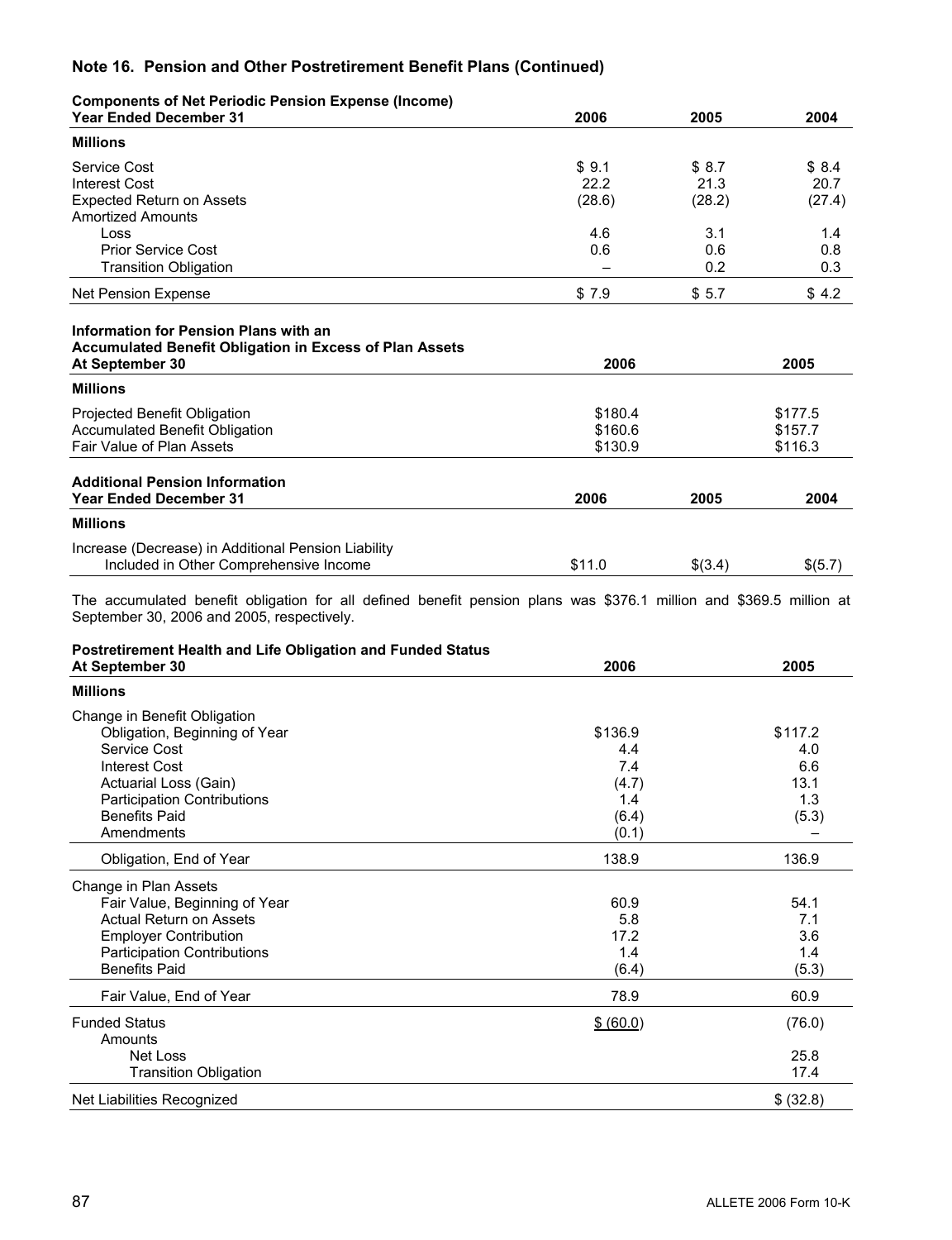Under SFAS 106, "Employers' Accounting for Postretirement Benefits Other Than Pensions," only assets in the VEBAs are treated as plan assets in the previous table for the purpose of determining funded status. In addition to the postretirement health and life assets reported in the previous table, we had \$25.6 million in an irrevocable grantor trust at December 31, 2006 (\$22.6 million at December 31, 2005). We consolidate the irrevocable grantor trust and it is included in Investments on our consolidated balance sheet.

The postretirement health and life costs reported on our consolidated balance sheet as regulatory long-term assets and accumulated other comprehensive income consist of the following:

| <b>Postretirement Health and Life Costs</b><br><b>Year Ended December 31</b>                                                                 |                                      |                                     | 2006                                            |
|----------------------------------------------------------------------------------------------------------------------------------------------|--------------------------------------|-------------------------------------|-------------------------------------------------|
| <b>Millions</b>                                                                                                                              |                                      |                                     |                                                 |
| Net Loss<br><b>Prior Service Cost</b><br><b>Transition Obligation</b>                                                                        |                                      |                                     | \$19.2<br>(0.1)<br>15.0                         |
|                                                                                                                                              |                                      |                                     | \$34.1                                          |
| <b>Components of Net Periodic Postretirement Health and Life Expense</b><br><b>Year Ended December 31</b>                                    | 2006                                 | 2005                                | 2004                                            |
| <b>Millions</b>                                                                                                                              |                                      |                                     |                                                 |
| Service Cost<br><b>Interest Cost</b><br><b>Expected Return on Assets</b><br><b>Amortized Amounts</b><br>Loss<br><b>Transition Obligation</b> | \$4.4<br>7.4<br>(5.6)<br>1.7<br>2.4  | \$4.0<br>6.7<br>(4.8)<br>0.7<br>2.4 | \$3.9<br>6.6<br>(4.6)<br>0.4<br>2.4             |
| Net Expense                                                                                                                                  | \$10.3                               | \$9.0                               | \$8.7                                           |
| <b>Estimated Future Benefit Payments</b>                                                                                                     | <b>Pension</b>                       |                                     | <b>Postretirement</b><br><b>Health and Life</b> |
| <b>Millions</b>                                                                                                                              |                                      |                                     |                                                 |
| 2007<br>2008<br>2009<br>2010<br>2011                                                                                                         | \$20<br>\$21<br>\$22<br>\$22<br>\$23 |                                     | \$5<br>\$5<br>\$6<br>\$7<br>\$7                 |
| Years 2012 - 2016                                                                                                                            | \$138                                |                                     | \$45                                            |

The pension and postretirement health and life costs recorded in other long-term assets and accumulated other comprehensive income expected to be recognized as a component of net pension and postretirement benefit costs for the year ending December 31, 2007, are as follows:

|                               | <b>Pension</b> | <b>Postretirement</b><br><b>Health and Life</b> |
|-------------------------------|----------------|-------------------------------------------------|
| <b>Millions</b>               |                |                                                 |
| Net Loss (Gain)               | \$3.4          | \$0.9                                           |
| <b>Prior Service Costs</b>    | \$0.7          |                                                 |
| <b>Transition Obligations</b> | \$(0.1)        | \$2.5                                           |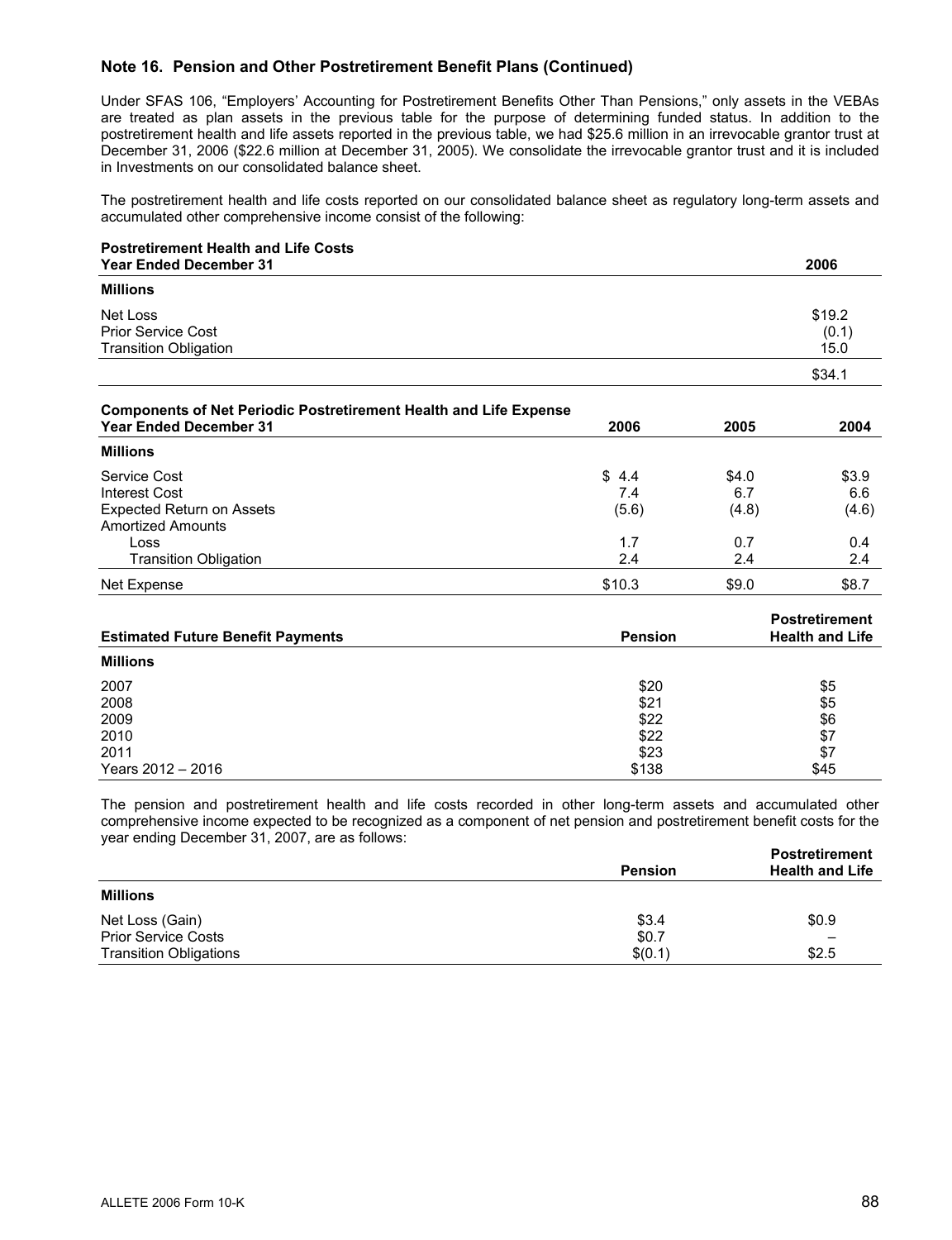# **Weighted-Average Assumptions Used to Determine Benefit Obligation**

| At September 30                    | 2006          | 2005          |
|------------------------------------|---------------|---------------|
| Discount Rate                      | 5.75%         | 5.50%         |
| Rate of Compensation Increase      | $3.5 - 4.5\%$ | $3.5 - 4.5\%$ |
| <b>Health Care Trend Rates</b>     |               |               |
| <b>Trend Rate</b>                  | 10%           | 10%           |
| Ultimate Trend Rate                | 5%            | 5%            |
| Year Ultimate Trend Rate Effective | 2011          | 2010          |

### **Weighted-Average Assumptions Used to Determine Net Periodic Benefit Costs**

| <b>Year Ended December 31</b>            | 2006          | 2005          | 2004          |
|------------------------------------------|---------------|---------------|---------------|
| Discount Rate                            | 5.50%         | 5.75%         | $6.00\%$      |
| Expected Long-Term Return on Plan Assets |               |               |               |
| Pension                                  | $9.0\%$       | $9.0\%$       | $9.0\%$       |
| Postretirement Health and Life           | $5.0 - 9.0\%$ | $5.0 - 9.0\%$ | $7.2 - 9.0\%$ |
| Rate of Compensation Increase            | $3.5 - 4.5\%$ | $3.5 - 4.5\%$ | $3.5 - 4.5\%$ |

In establishing the expected long-term return on plan assets, we consider the diversification and allocation of plan assets, the actual long-term historical performance for the type of securities invested in, the actual long-term historical performance of plan assets and the impact of current economic conditions, if any, on long-term historical returns.

Currently for plan valuation purposes, the discount rate is determined considering high-quality long-term corporate bond rates at the valuation date. The discount rate is compared to the Citigroup Pension Discount Curve adjusted for ALLETE's specific cash flows.

| <b>Sensitivity of a One-Percentage-Point</b><br><b>Change in Health Care Trend Rates</b> | <b>One Percent</b><br><b>Increase</b> | <b>One Percent</b><br><b>Decrease</b> |
|------------------------------------------------------------------------------------------|---------------------------------------|---------------------------------------|
| Millions                                                                                 |                                       |                                       |
| Effect on Total of Postretirement Health and Life Service and Interest Cost              | \$1.9                                 | \$(1.5)                               |
| Effect on Postretirement Health and Life Obligation                                      | \$17.5                                | \$(14.3)                              |

|                               | <b>Pension</b> |        |                          | <b>Postretirement</b><br>Health and Life (a) |
|-------------------------------|----------------|--------|--------------------------|----------------------------------------------|
| <b>Plan Asset Allocations</b> | 2006           | 2005   | 2006                     | 2005                                         |
| <b>Equity Securities</b>      | 65.1%          | 64.9%  | 68.9%                    | 68.6%                                        |
| <b>Debt Securities</b>        | 29.6           | 29.6   | 30.6                     | 30.5                                         |
| <b>Real Estate</b>            | 0.8            | 1.3    | $\overline{\phantom{0}}$ |                                              |
| Venture Capital               | 4.2            | 2.9    |                          |                                              |
| Cash                          | 0.3            | 1.3    | 0.5                      | 0.9                                          |
|                               | 100.0%         | 100.0% | 100.0%                   | 100.0%                                       |

*(a) Included VEBAs and irrevocable grantor trust.* 

Pension plan equity securities did not include ALLETE common stock at September 30, 2006, or September 30, 2005.

To achieve strong returns within managed risk, we diversify our asset portfolio to approximate the target allocations in the table below. Equity securities are diversified among domestic companies with large, mid and small market capitalizations, as well as investments in international companies. In addition, all debt securities must have a Standard & Poor's credit rating of A or higher.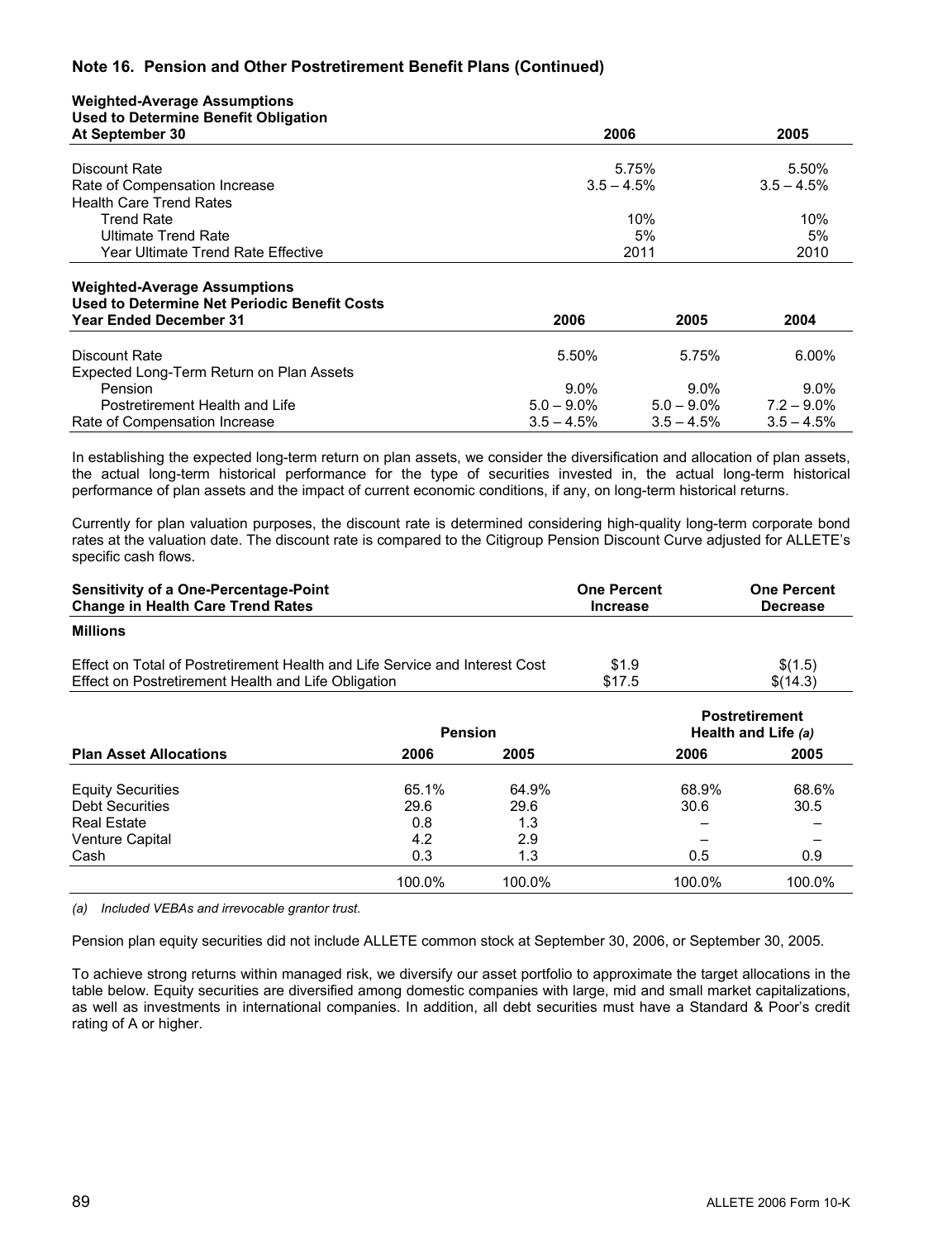| <b>Plan Asset Target Allocations</b> | <b>Pension</b> | <b>Postretirement</b><br>Health and Life (a) |
|--------------------------------------|----------------|----------------------------------------------|
| <b>Equity Securities</b>             | 60%            | 69%                                          |
| <b>Debt Securities</b>               | 24             | 30                                           |
| <b>Real Estate</b>                   | 9              |                                              |
| Venture Capital                      | 6              |                                              |
| Cash                                 |                |                                              |
|                                      | $100\%$        | 100%                                         |

*(a) Included VEBAs and irrevocable grantor trust.* 

We expect to contribute approximately \$6 million to our postretirement health and life plans in 2007. We are not required to make any contributions to our defined benefit pension plans in 2007.

In May 2004, the FASB issued FSP 106-2, "Accounting and Disclosure Requirements Related to the Medicare Prescription Drug, Improvement and Modernization Act of 2003 (Act)," which provides accounting and disclosure guidance for employers that sponsor postretirement health care plans that provide prescription drug benefits. FSP 106-2 requires that the accumulated postretirement benefit obligation and postretirement benefit cost reflect the impact of the Act upon adoption. We provide postretirement health benefits that include prescription drug benefits and have concluded that our prescription drug benefits will qualify us for the federal subsidy to be provided for under the Act. We adopted FSP 106-2 in the third quarter of 2004. The deduction for Medicare health subsidies reduced our after-tax postretirement medical expense by \$2.4 million for 2006 (\$3.5 million in 2005; \$1.6 million for 2004).

In 2005, we determined that our postretirement health care plans meet the requirements of the Centers for Medicare and Medicaid Services' (CMS) regulations, and enrolled with the CMS to begin recovering the subsidy. We expect to receive the first subsidy payment in mid-2007 for 2006 credits.

### **Note 17. Employee Stock and Incentive Plans**

**Employee Stock Ownership Plan.** We sponsor a leveraged employee stock ownership plan (ESOP) within the Retirement Savings and Stock Ownership Plan (RSOP) that covers certain eligible employees. In 1989, the ESOP used the proceeds from a \$16.5 million third-party loan, guaranteed by us, to purchase 0.6 million shares (0.4 million shares adjusted for stock splits) of our common stock on the open market. This loan was fully repaid in 2004, and all shares originally purchased with loan proceeds have been allocated to participants. In 1990, the ESOP issued a \$75 million note (term not to exceed 25 years at 10.25%) to us as consideration for 2.8 million shares (1.9 million shares adjusted for stock splits) of our newly issued common stock. The note was refinanced in 2006 at 6%. The Company makes annual contributions to the ESOP equal to the ESOP's debt service less available dividends received by the ESOP. The majority of dividends received by the ESOP are used to pay debt service, with the balance distributed to participants. The ESOP shares were initially pledged as collateral for its debt. As the debt is repaid, shares are released from collateral and allocated to participants based on the proportion of debt service paid in the year. As shares are released from collateral, the Company reports compensation expense equal to the current market price of the shares less dividends on allocated shares. Dividends on allocated ESOP shares are recorded as a reduction of retained earnings; available dividends on unallocated ESOP shares are recorded as a reduction of debt and accrued interest. ESOP compensation expense was \$4.6 million in 2006 (\$5.5 million in 2005; \$5.0 million in 2004).

As a result of the September 2004 spin-off of ADESA, the ESOP received 3.3 million shares of ADESA common stock related to unearned ESOP shares that had not been allocated to participants. The ESOP was required to sell the ADESA common stock and use the proceeds to purchase ALLETE common stock on the open market. At December 31, 2004, the ESOP had sold all of these ADESA shares. The 3.3 million ADESA shares sold by the ESOP in 2004 resulted in total proceeds of \$65.9 million and an after-tax gain of \$11.5 million, which we recognized in the fourth quarter of 2004. (See Note 11.) Under the direction of an independent trustee, the ESOP used the proceeds to purchase shares of ALLETE common stock in late 2004 and early 2005, which were recorded using the treasury method as Unearned ESOP Shares within Shareholders' Equity as presented on our consolidated balance sheet.

|      | <b>Summary of ALLETE Common Stock Purchases</b> | <b>Shares</b> | <b>Amount</b> |
|------|-------------------------------------------------|---------------|---------------|
|      | <b>Millions Except Shares</b>                   |               |               |
| 2004 | October                                         | 80.600        | \$2.7         |
|      | November                                        | 669.578       | 23.5          |
|      | December                                        | 262,600       | 9.4           |
| 2005 | January                                         | 544.797       | 21.4          |
|      | February                                        | 214.928       | 8.9           |
|      |                                                 | 1,772,503     | \$65.9        |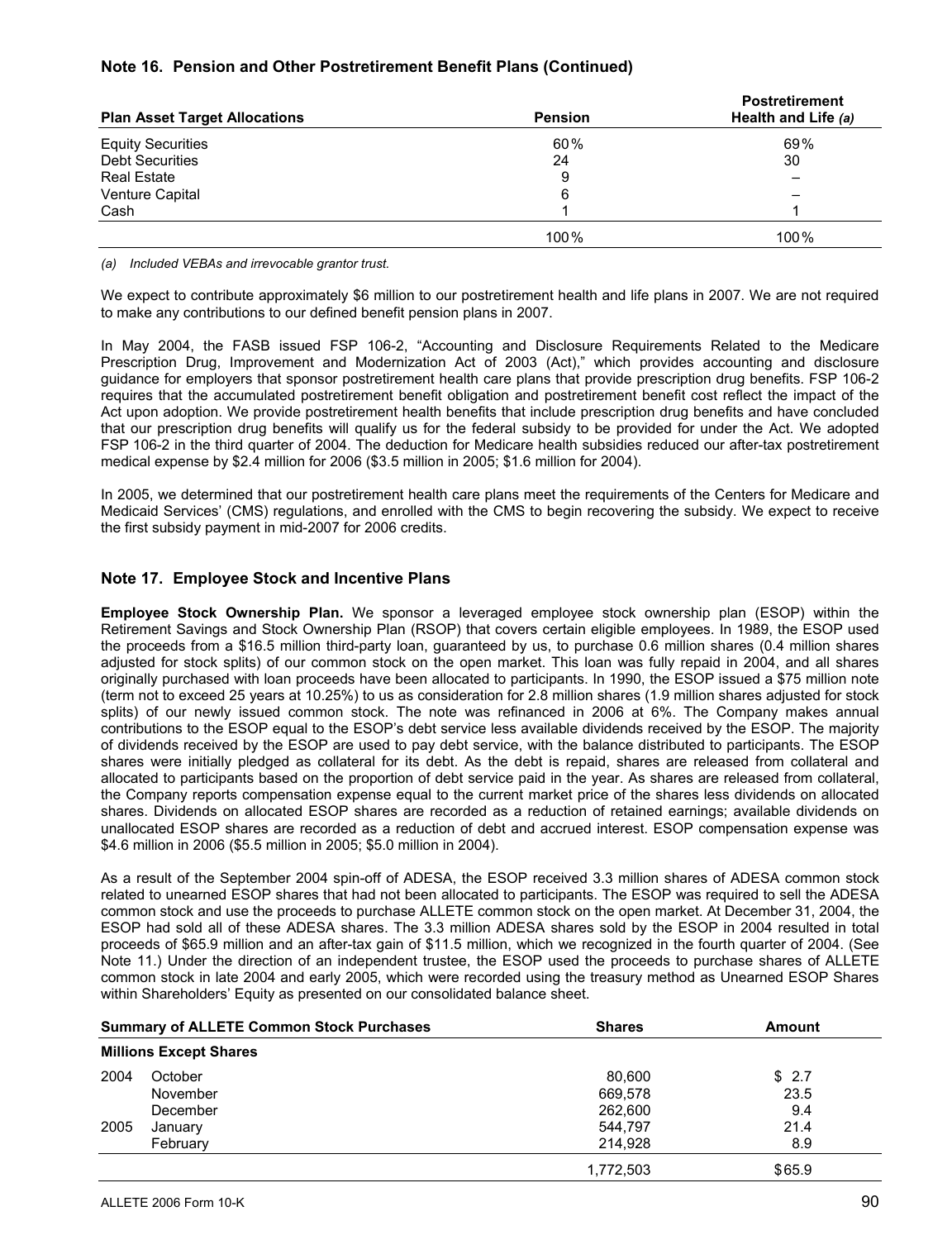In September 2005, the ESOP's independent trustee directed the sale of approximately 1.4 million shares of ADESA common stock that remained invested in the RSOP participants' ADESA common stock funds at September 1, 2005. Proceeds from the sale of the ADESA common stock were \$30.4 million, of which the majority was used to purchase ALLETE common stock as required by the terms of the RSOP. The process was completed on October 26, 2005. Proceeds totaling \$28.5 million were used to purchase a total of 644,450 shares of ALLETE common stock (289,900 shares in September 2005; 354,550 shares in October 2005).

Pursuant to AICPA Statement of Position 93-6, "Employers' Accounting for Employee Stock Ownership Plans," unallocated ALLETE common stock currently held and purchased by the ESOP will be treated as unearned ESOP shares and not considered as outstanding for earnings per share computations. ESOP shares are included in earnings per share computations after they are allocated to participants.

| <b>Year Ended December 31</b>    | 2006    | 2005    | 2004   |
|----------------------------------|---------|---------|--------|
| <b>Millions</b>                  |         |         |        |
| <b>ESOP Shares</b>               |         |         |        |
| Allocated                        | 1.7     | 1.9     | 1.4    |
| Unallocated                      | 2.5     | 2.6     | 2.0    |
| Total                            | 4.2     | 4.5     | 3.4    |
| Fair Value of Unallocated Shares | \$115.2 | \$115.0 | \$72.7 |

**Stock-Based Compensation.** Effective January 1, 2006, we adopted the fair value recognition provisions of SFAS 123R, "Share-Based Payment," using the modified prospective transition method. Under this method, we recognize compensation expense for all share-based payments granted after January 1, 2006, and those granted prior to but not yet vested as of January 1, 2006. Under the fair value recognition provisions of SFAS 123R, we recognize stock-based compensation net of an estimated forfeiture rate and only recognize compensation expense for those shares expected to vest over the required service period of the award. Prior to our adoption of SFAS 123R, we accounted for share-based payments under Accounting Principles Board Opinion No. 25, "Accounting for Stock Issued to Employees" and related interpretations.

*Stock Incentive Plan.* Under our Executive Long-Term Incentive Compensation Plan (Executive Plan), share-based awards may be issued to key employees via a broad range of methods, including non-qualified and incentive stock options, performance shares, performance units, restricted stock, stock appreciation rights and other awards. There are 3.2 million shares of common stock reserved for issuance under the Executive Plan, with 1.5 million of these shares available for issuance as of December 31, 2006.

We had a Director Long-Term Stock Incentive Plan (Director Plan) which expired on January 1, 2006. No grants have been made since 2003 under the Director Plan. Approximately 9,000 options were outstanding under the Director Plan at December 31, 2006.

We currently have the following types of share-based awards outstanding:

*Non-Qualified Stock Options*. The options allow for the purchase of shares of common stock at a price equal to the market value of our common stock at the date of grant. Options become exercisable beginning one year after the grant date, with one-third vesting each year over three years. Options may be exercised up to ten years following the date of grant. In the case of qualified retirement, death or disability, options vest immediately and the period over which the options can be exercised is three years. Employees have up to three months to exercise vested options upon voluntary termination or involuntary termination without cause. All options are cancelled upon termination for cause. All options vest immediately upon retirement, death, disability or a change of control, as defined in the award agreement. We determine the fair value of options using the Black-Scholes option-pricing model. The estimated fair value of options, including the effect of estimated forfeitures, is recognized as expense on the straight-line basis over the options' vesting periods, or the accelerated vesting period if the employee is retirement eligible.

The following assumptions were used in determining the fair value of stock options granted during 2006, under the Black-Scholes option-pricing model:

|                                             | 2006           |
|---------------------------------------------|----------------|
| <b>Risk-Free Interest Rate</b>              | 4.5%           |
| Expected Life<br><b>Expected Volatility</b> | 5 Years<br>20% |
| Dividend Growth Rate                        | 5%             |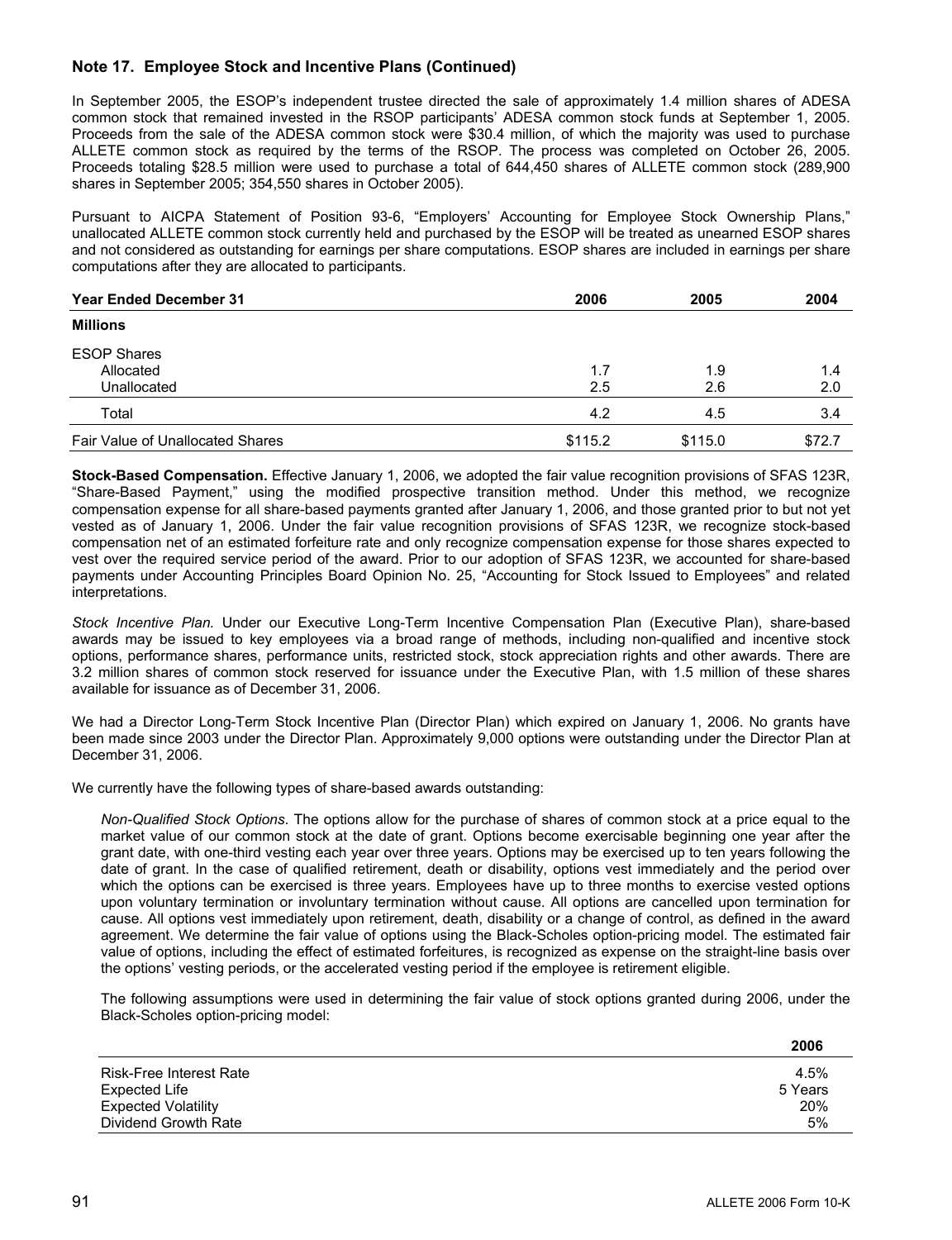The risk-free interest rate for periods within the contractual life of the option is based on the U.S. Treasury yield curve in effect at the grant date. Expected volatility is estimated based on the historic volatility of our stock and the stock of our peer group companies. We utilize historical option exercise and employee pre-vesting termination data to estimate the option life. The dividend growth rate is based upon historic growth rates in our dividends.

*Performance Shares.* Under these awards, the number of shares earned is contingent upon attaining specific performance targets over a three-year performance period. In the case of qualified retirement, death or disability during a performance period, a pro-rata portion of the award will be earned at the conclusion of the performance period based on the performance goals achieved. In the case of termination of employment for any reason other than qualified retirement, death or disability, no award will be earned. If there is a change in control, a pro-rata portion of the award will be paid based on the greater of actual performance up to the date of the change in control or target performance. The fair value of these awards is equal to the grant date fair value which is estimated based upon the assumed share-based payment three years from the date of grant. Compensation cost is recognized over the threeyear performance period based on our estimate of the number of shares which will be earned by the award recipients.

*Employee Stock Purchase Plan (ESPP).* Under our ESPP, eligible employees may purchase ALLETE common stock at a 5% discount from the market price. Because the discount is not greater than 5%, we are not required by SFAS 123R to apply fair value accounting to these awards.

*RSOP*. Shares held in our RSOP are excluded from SFAS 123R and are accounted for in accordance with the American Institute of Certified Public Accountants' Statement of Position No. 93-6, "Employers' Accounting for Employee Stock Ownership Plans."

The following share-based compensation expense amounts were recognized in our consolidated statement of income for the periods presented since our adoption of SFAS 123R.

| <b>Share-Based Compensation Expense</b><br>For the Year Ended December 31 | 2006         |
|---------------------------------------------------------------------------|--------------|
| <b>Millions</b>                                                           |              |
| <b>Stock Options</b><br><b>Performance Shares</b>                         | \$0.8<br>1.0 |
| <b>Total Share-Based Compensation Expense</b>                             | \$1.8        |
| Income Tax Benefit                                                        | \$0.7        |

There were no capitalized stock-based compensation costs at December 31, 2006.

As of December 31, 2006, the total unrecognized compensation cost for performance share awards not yet recognized in our statements of income was \$1.3 million. This amount is expected to be recognized over a weighted-average period of 1.31 years.

The following table presents the pro forma effect of stock-based compensation had we applied the provisions of SFAS 123 for the years ended December 31, 2005 and 2004.

| <b>Pro Forma Effect of SFAS 123</b><br><b>Accounting for Stock-Based Compensation</b> | 2005   | 2004    |
|---------------------------------------------------------------------------------------|--------|---------|
| <b>Millions Except Per Share Amounts</b>                                              |        |         |
|                                                                                       |        |         |
| Net Income                                                                            |        |         |
| As Reported                                                                           | \$13.3 | \$104.4 |
| Less: Employee Stock Compensation Expense                                             |        |         |
| Determined Under SFAS 123 - Net of Tax                                                | 1.5    | 1.3     |
| Plus: Employee Stock Compensation Expense                                             |        |         |
| Included in Net Income - Net of Tax                                                   | 1.5    | 1.0     |
| Pro Forma Net Income                                                                  | \$13.3 | \$104.1 |
| Basic Earnings Per Share                                                              |        |         |
| As Reported                                                                           | \$0.49 | \$3.69  |
| Pro Forma                                                                             | \$0.49 | \$3.68  |
| <b>Diluted Earnings Per Share</b>                                                     |        |         |
| As Reported                                                                           | \$0.48 | \$3.67  |
| Pro Forma                                                                             | \$0.48 | \$3.66  |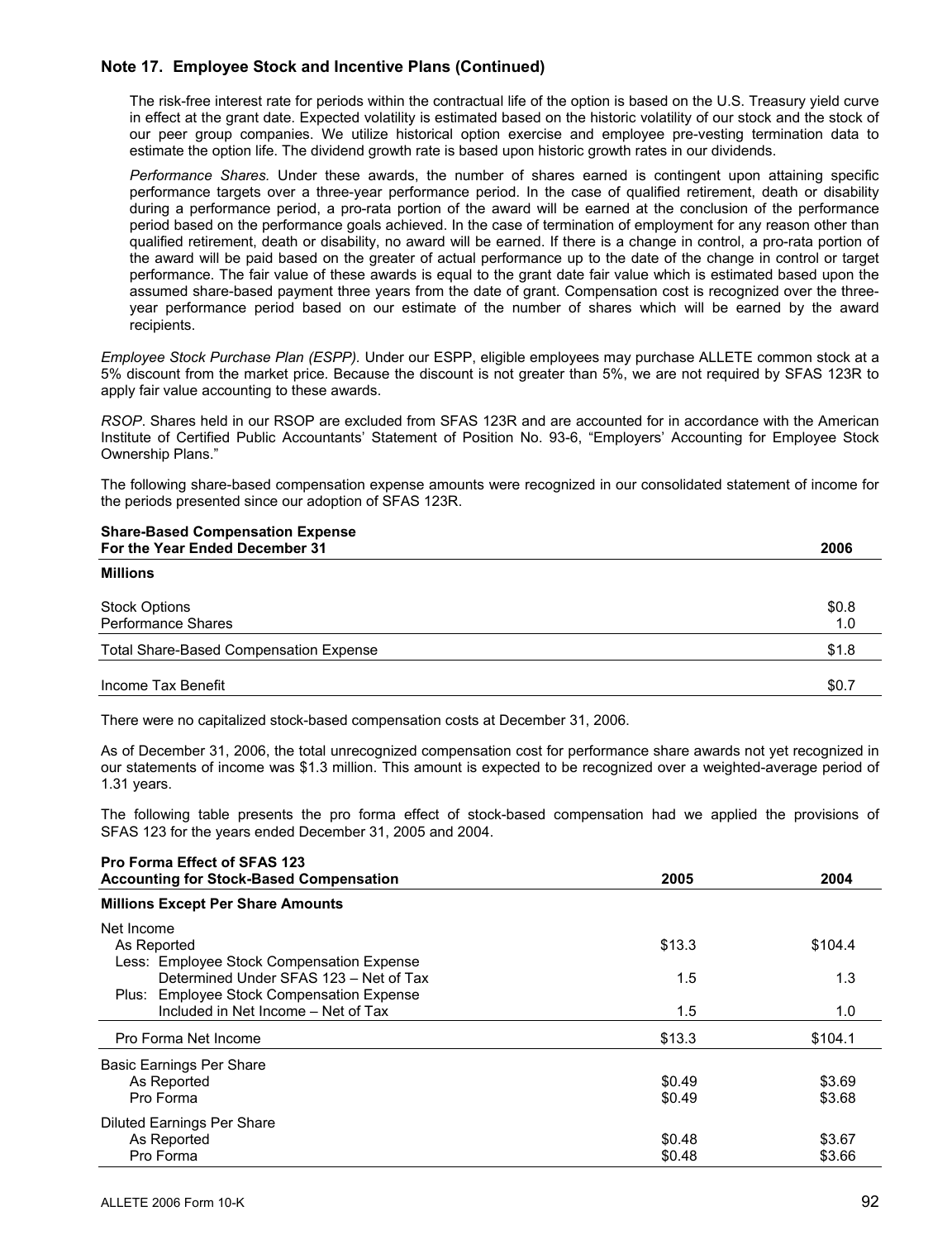In the previous table, the pro forma expense determined under SFAS 123 for employee stock options granted was calculated using the Black-Scholes option-pricing model with the following assumptions:

|                                | 2005    | 2004    |
|--------------------------------|---------|---------|
| <b>Risk-Free Interest Rate</b> | $3.7\%$ | 3.3%    |
| Expected Life                  | 5 Years | 5 Years |
| <b>Expected Volatility</b>     | 20.0%   | 28.1%   |
| Dividend Growth Rate           | 5%      | 2%      |

The following table presents information regarding our outstanding stock options for the year ended December 31, 2006.

|                                  | Number of<br><b>Options</b> | <b>Weighted-Average</b><br><b>Exercise</b><br><b>Price</b> | Aggregate<br><b>Intrinsic</b><br>Value | <b>Weighted-Average</b><br>Remaining<br>Contractual<br>Term |
|----------------------------------|-----------------------------|------------------------------------------------------------|----------------------------------------|-------------------------------------------------------------|
|                                  |                             |                                                            | <b>Millions</b>                        |                                                             |
| Outstanding at December 31, 2005 | 357.827                     | \$34.29                                                    | \$3.5                                  | 7.4 years                                                   |
| Granted                          | 115.653                     | \$44.15                                                    |                                        |                                                             |
| Exercised                        | (28,896)                    | \$26.47                                                    |                                        |                                                             |
| Forfeited                        | (6,233)                     | \$38.25                                                    |                                        |                                                             |
| Outstanding at December 31, 2006 | 438.351                     | \$37.35                                                    | \$4.0                                  | 7.2 years                                                   |
| Exercisable at December 31, 2006 | 238.640                     | \$33.18                                                    | \$3.2\$                                | 6.2 years                                                   |
| Fair Value of Options            |                             |                                                            |                                        |                                                             |
| Granted During the Year          | \$7.28                      |                                                            |                                        |                                                             |

The weighted-average grant-date fair value of options was \$6.48 for 2006. The intrinsic value of a stock award is the amount by which the fair value of the underlying stock exceeds the exercise price of the award. The total intrinsic value of options exercised was \$0.6 million during 2006.

At December 31, 2006, options outstanding consisted of less than 0.1 million with exercise prices ranging from \$15.88 to \$19.21, 0.1 million with exercise prices ranging from \$23.79 to \$27.40 and 0.3 million with exercise prices ranging from \$35.78 to \$41.35. The options with exercise prices ranging from \$23.79 to \$27.40 have an average remaining contractual life of 4.8 years, with 0.1 million exercisable on December 31, 2006, at a weighted average price of \$25.32. The options with exercise prices ranging from \$35.78 to \$41.35 have an average remaining contractual life of 7.7 years, with 0.2 million exercisable on December 31, 2006, at a weighted average price of \$39.29.

|                                                                     |                                  | 2005                                                   |
|---------------------------------------------------------------------|----------------------------------|--------------------------------------------------------|
| <b>Stock Option Activity</b>                                        | <b>Options</b>                   | Weighted<br>Average<br><b>Exercise</b><br><b>Price</b> |
| Outstanding, Beginning of Year<br>Granted<br>Exercised<br>Forfeited | 437.965<br>119.077<br>(199, 215) | \$28.94<br>\$41.35<br>\$26.74                          |
| Outstanding, End of Year                                            | 357,827                          | \$34.29                                                |
| Exercisable, End of Year                                            | 178,332                          | \$28.35                                                |
| Fair Value of Options Granted During the Year                       | \$6.51                           |                                                        |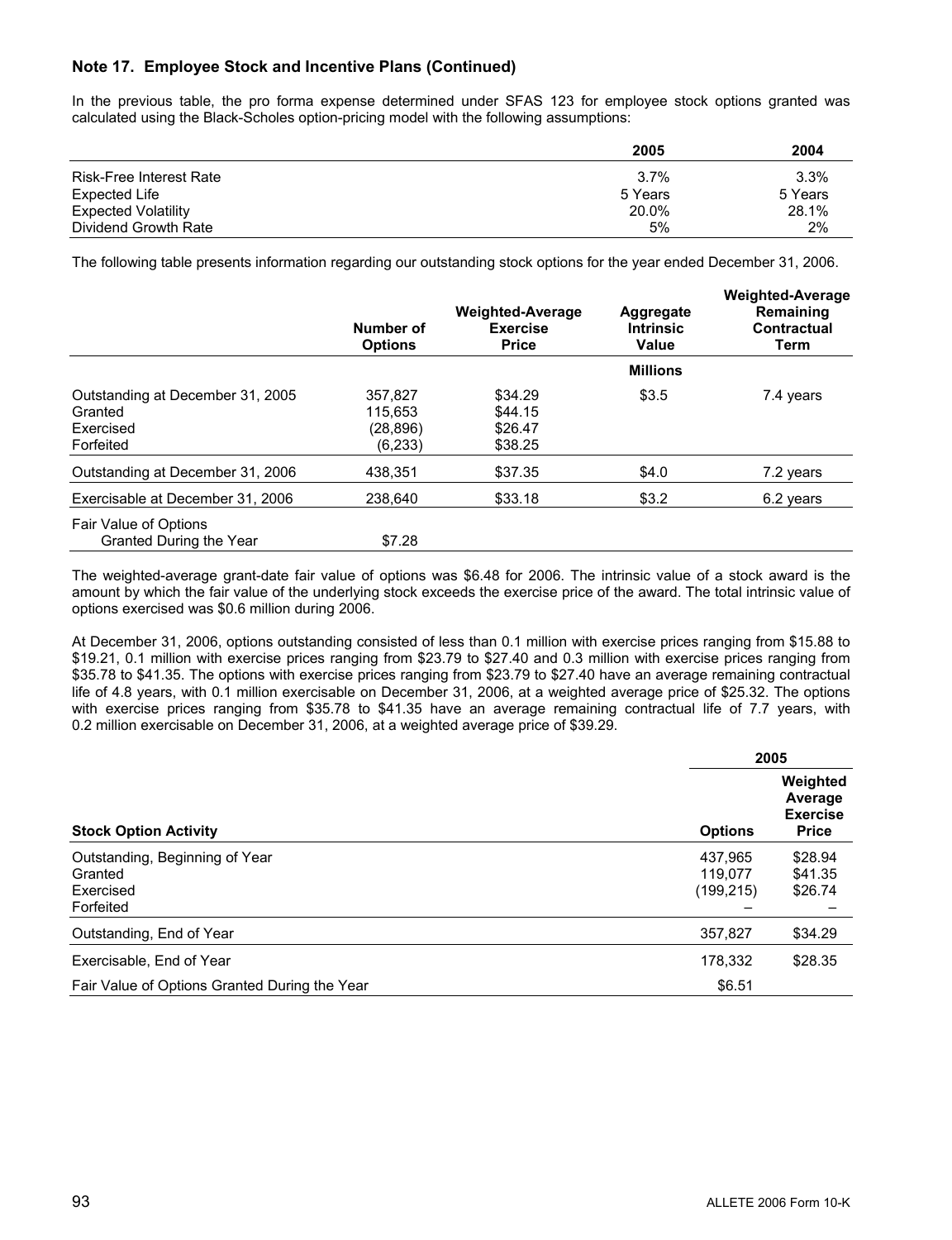|                                                 | 2004           |                                                        |
|-------------------------------------------------|----------------|--------------------------------------------------------|
| Stock Option Activity (a)                       | <b>Options</b> | Weighted<br>Average<br><b>Exercise</b><br><b>Price</b> |
| Outstanding, Beginning of Period                | 760.026        | \$64.47                                                |
| Granted                                         | 39.759         | \$97.65                                                |
| Exercised                                       | (295, 359)     | \$67.14                                                |
| Forfeited                                       | (7,396)        | \$63.06                                                |
| Outstanding, End of Period                      | 497.030        | \$69.85                                                |
| Exercisable, End of Period                      |                |                                                        |
| Fair Value of Options Granted During the Period | \$20.01        |                                                        |

*(a) All amounts above are prior to the ADESA spin-off and the historical option and weighted average exercise prices have been adjusted for the one-for-three reverse stock split on September 20, 2004. The 2004 amounts are up to the September 20, 2004, spin-off of ADESA.* 

|                                                      | 2004           |                                                        |
|------------------------------------------------------|----------------|--------------------------------------------------------|
| Stock Option Activity (a)                            | <b>Options</b> | Weighted<br>Average<br><b>Exercise</b><br><b>Price</b> |
| Outstanding as of September 20, 2004, after spin-off | 478,054        | \$28.56                                                |
| Granted<br>Exercised<br>Forfeited                    | (40,089)       | \$24.40                                                |
| Outstanding, End of Year                             | 437,965        | \$28.94                                                |
| Exercisable, End of Year                             | 287,711        | \$26.57                                                |

*(a) Amounts subsequent to the ADESA spin-off.* 

The employee stock options outstanding at the date of the ADESA spin-off were converted to reflect the spin-off and onefor-three reverse stock split. This conversion was done to preserve the noncompensatory nature of the options under FASB Interpretation No. 44, "Accounting for Certain Transactions Involving Stock Compensation."

In February 2007, we granted stock options to purchase 0.1 million shares of common stock (exercise price of \$48.65 per share).

*Performance Shares.* The following table presents information regarding our nonvested performance shares for the year ended December 31, 2006.

|                                | Number of<br><b>Shares</b> | <b>Weighted-Average</b><br><b>Grant Date</b><br><b>Fair Value</b> |
|--------------------------------|----------------------------|-------------------------------------------------------------------|
| Nonvested at December 31, 2005 | 97.884                     | \$38.63                                                           |
| Granted                        | 26.967                     | \$43.87                                                           |
| Awarded                        | (49,076)                   | \$37.76                                                           |
| Forfeited                      | (4,771)                    | \$41.53                                                           |
| Nonvested at December 31, 2006 | 71.004                     | \$41.03                                                           |

Less than 0.1 million performance share grants were awarded in February 2006 for performance periods ending in 2008. The ultimate issuance is contingent upon the attainment of certain future performance goals of ALLETE during the performance periods. The grant date fair value of the performance share awards was \$1.0 million.

Less than 0.1 million performance share grants were awarded in February 2005 for the performance periods ending in 2007. The grant date fair value of the share awards was \$1.0 million. Performance share grants related to the 2006 period will be issued in early 2007.

**Employee Stock Purchase Plan.** We have an Employee Stock Purchase Plan that permits eligible employees to buy up to \$23,750 per year of our common stock at 95% of the market price. At December 31, 2006, 0.5 million shares had been issued under the plan and 0.1 million shares were held in reserve for future issuance.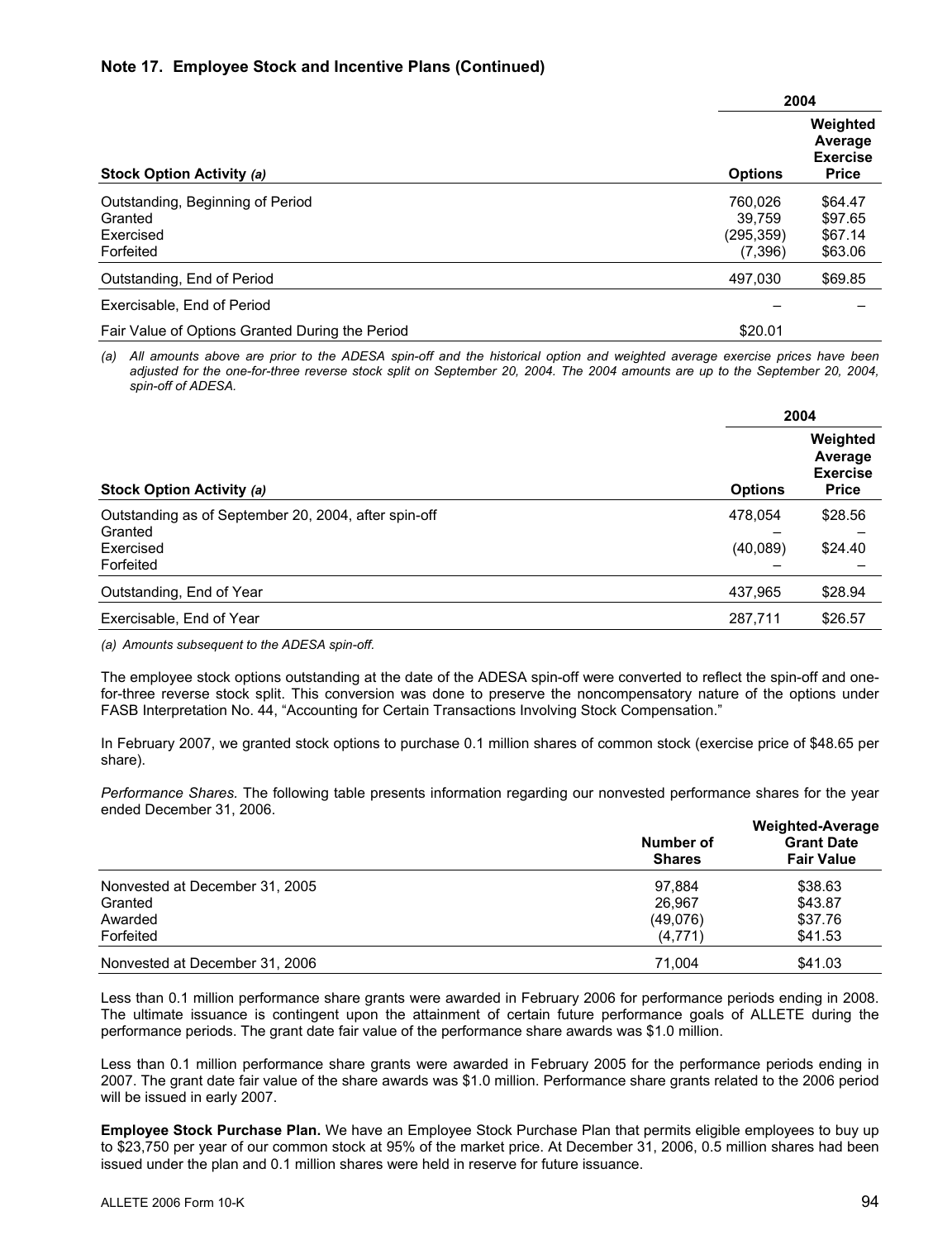## **Note 18. Quarterly Financial Data (Unaudited)**

Information for any one quarterly period is not necessarily indicative of the results which may be expected for the year. Financial results for the second quarter of 2005 included a \$50.4 million, or \$1.84 per share, charge related to the assignment of the Kendall County purchase power agreement. (See Note 10.) Financial results for the fourth quarter of 2005 included a \$2.5 million, or \$0.09 per share, deferred tax benefit due to comprehensive state tax planning initiatives and a \$3.7 million, or \$0.13 per share, current tax benefit due to a positive resolution of income tax audit issues.

| <b>Quarter Ended</b>     |                                                                                                             |                  | <b>Jun. 30</b>                 | <b>Sept. 30</b>            | Dec. 31                    |  |
|--------------------------|-------------------------------------------------------------------------------------------------------------|------------------|--------------------------------|----------------------------|----------------------------|--|
|                          | <b>Millions Except Earnings Per Share</b>                                                                   |                  |                                |                            |                            |  |
| 2006                     |                                                                                                             |                  |                                |                            |                            |  |
| <b>Operating Revenue</b> |                                                                                                             | \$192.5          | \$178.3                        | \$199.1                    | \$197.2                    |  |
|                          | Operating Income from Continuing Operations                                                                 | \$36.4           | \$26.3                         | \$38.7                     | \$39.3                     |  |
| Income (Loss)            | <b>Continuing Operations</b><br><b>Discontinued Operations</b>                                              | \$18.8           | \$13.6<br>(0.4)                | \$21.9<br>(0.1)            | \$23.0<br>(0.4)            |  |
| Net Income               |                                                                                                             | \$18.8           | \$13.2                         | \$21.8                     | \$22.6                     |  |
| Basic                    | Earnings (Loss) Per Share of Common Stock<br><b>Continuing Operations</b><br><b>Discontinued Operations</b> | \$0.68           | \$0.50<br>(0.02)               | \$0.78                     | \$0.82<br>(0.01)           |  |
|                          |                                                                                                             | \$0.68           | \$0.48                         | \$0.78                     | \$0.81                     |  |
| <b>Diluted</b>           | <b>Continuing Operations</b><br><b>Discontinued Operations</b>                                              | \$0.68           | \$0.49<br>(0.02)               | \$0.78                     | \$0.82<br>(0.01)           |  |
|                          |                                                                                                             | \$0.68           | \$0.47                         | \$0.78                     | \$0.81                     |  |
| 2005                     |                                                                                                             |                  |                                |                            |                            |  |
| <b>Operating Revenue</b> |                                                                                                             | \$193.3          | \$174.4                        | \$177.4                    | \$192.3                    |  |
|                          | Operating Income (Loss) from Continuing Operations                                                          | \$41.1           | \$(56.0)                       | \$32.7                     | \$27.3                     |  |
| Income (Loss)            | <b>Continuing Operations</b><br><b>Discontinued Operations</b>                                              | \$17.4           | \$(39.8)<br>(0.5)              | \$15.8<br>(0.6)            | \$24.2<br>(3.2)            |  |
| Net Income (Loss)        |                                                                                                             | \$17.4           | \$(40.3)                       | \$15.2                     | \$21.0                     |  |
| Basic                    | Earnings (Loss) Per Share of Common Stock<br><b>Continuing Operations</b><br><b>Discontinued Operations</b> | \$0.64<br>\$0.64 | \$(1.46)<br>(0.02)<br>\$(1.48) | \$0.58<br>(0.02)<br>\$0.56 | \$0.89<br>(0.12)<br>\$0.77 |  |
| <b>Diluted</b>           | <b>Continuing Operations</b><br><b>Discontinued Operations</b>                                              | \$0.64           | \$(1.46)<br>(0.02)             | \$0.58<br>(0.02)           | \$0.88<br>(0.12)           |  |
|                          |                                                                                                             | \$0.64           | \$(1.48)                       | \$0.56                     | \$0.76                     |  |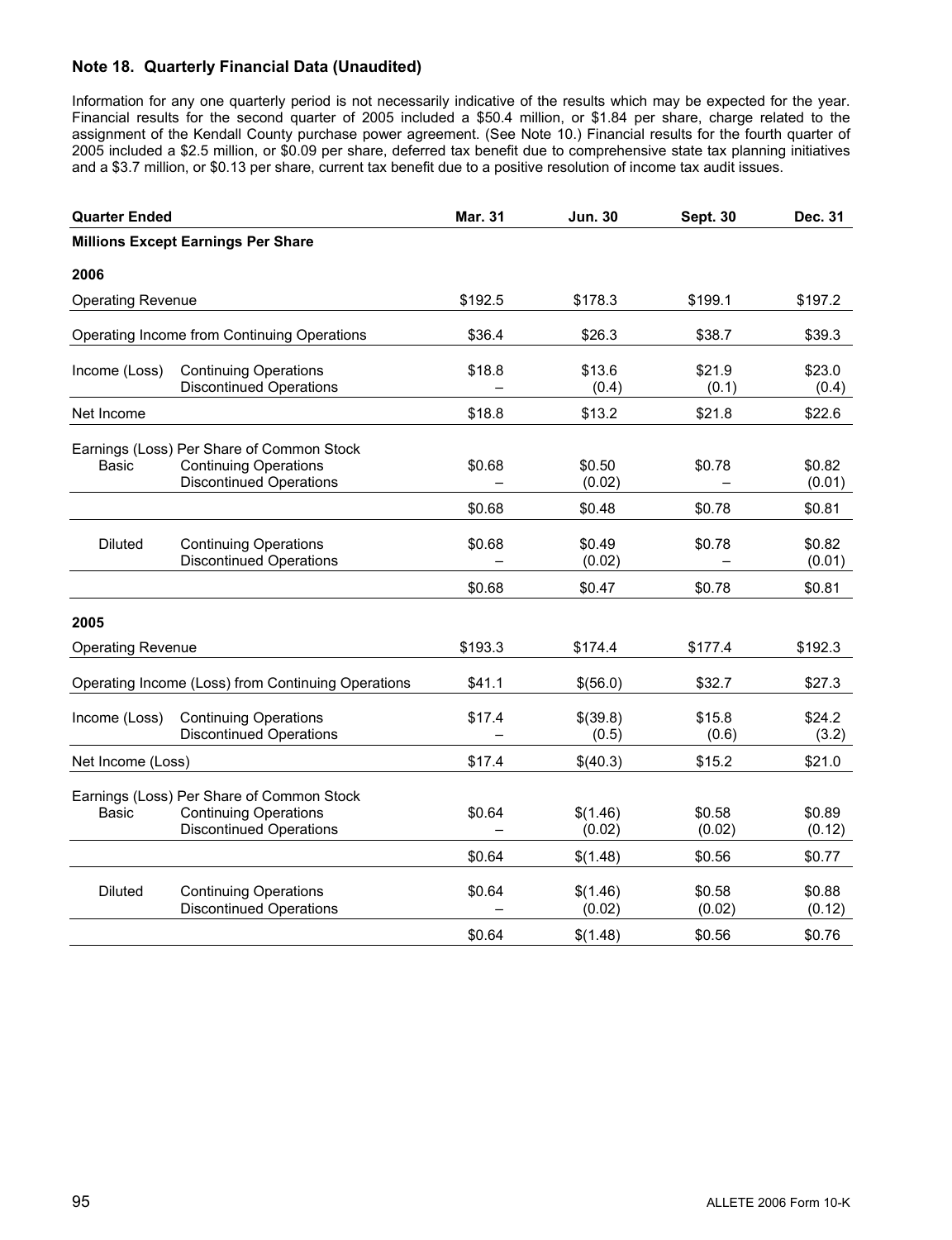# **ALLETE Valuation and Qualifying Accounts and Reserves**

|                 |                                                              | <b>Balance at</b><br><b>Beginning</b> | <b>Additions</b><br>Charged | <b>Other</b>   | <b>Deductions</b><br>from | <b>Balance at</b><br>End of |
|-----------------|--------------------------------------------------------------|---------------------------------------|-----------------------------|----------------|---------------------------|-----------------------------|
|                 | For the Year Ended December 31                               | of Year                               | to Income                   | <b>Changes</b> | Reserves (a)              | <b>Period</b>               |
| <b>Millions</b> |                                                              |                                       |                             |                |                           |                             |
|                 | Reserve Deducted from Related Assets                         |                                       |                             |                |                           |                             |
|                 | Reserve For Uncollectible Accounts                           |                                       |                             |                |                           |                             |
| 2006            | Trade Accounts Receivable<br>Finance Receivables - Long-Term | \$1.0<br>0.6                          | \$0.7                       |                | \$0.6<br>0.4              | \$1.1<br>0.2                |
| 2005            | Trade Accounts Receivable<br>Finance Receivables - Long-Term | 1.0<br>0.7                            | 1.1                         |                | 1.1<br>0.1                | 1.0<br>0.6                  |
| 2004            | Trade Accounts Receivable<br>Finance Receivables - Long-Term | 1.1<br>1.2                            | 0.9                         |                | 1.0<br>0.5                | 1.0<br>0.7                  |
|                 | Deferred Asset Valuation Allowance                           |                                       |                             |                |                           |                             |
| 2006            | Deferred Tax Assets                                          | 4.1                                   | (1.1)                       | \$0.6          |                           | 3.6                         |
| 2005            | Deferred Tax Assets                                          | 1.1                                   | 3.8                         |                | 0.8                       | 4.1                         |
| 2004            | Deferred Tax Assets                                          | 0.2                                   | 0.9                         |                |                           | 1.1                         |

*(a) Included uncollectible accounts written off.*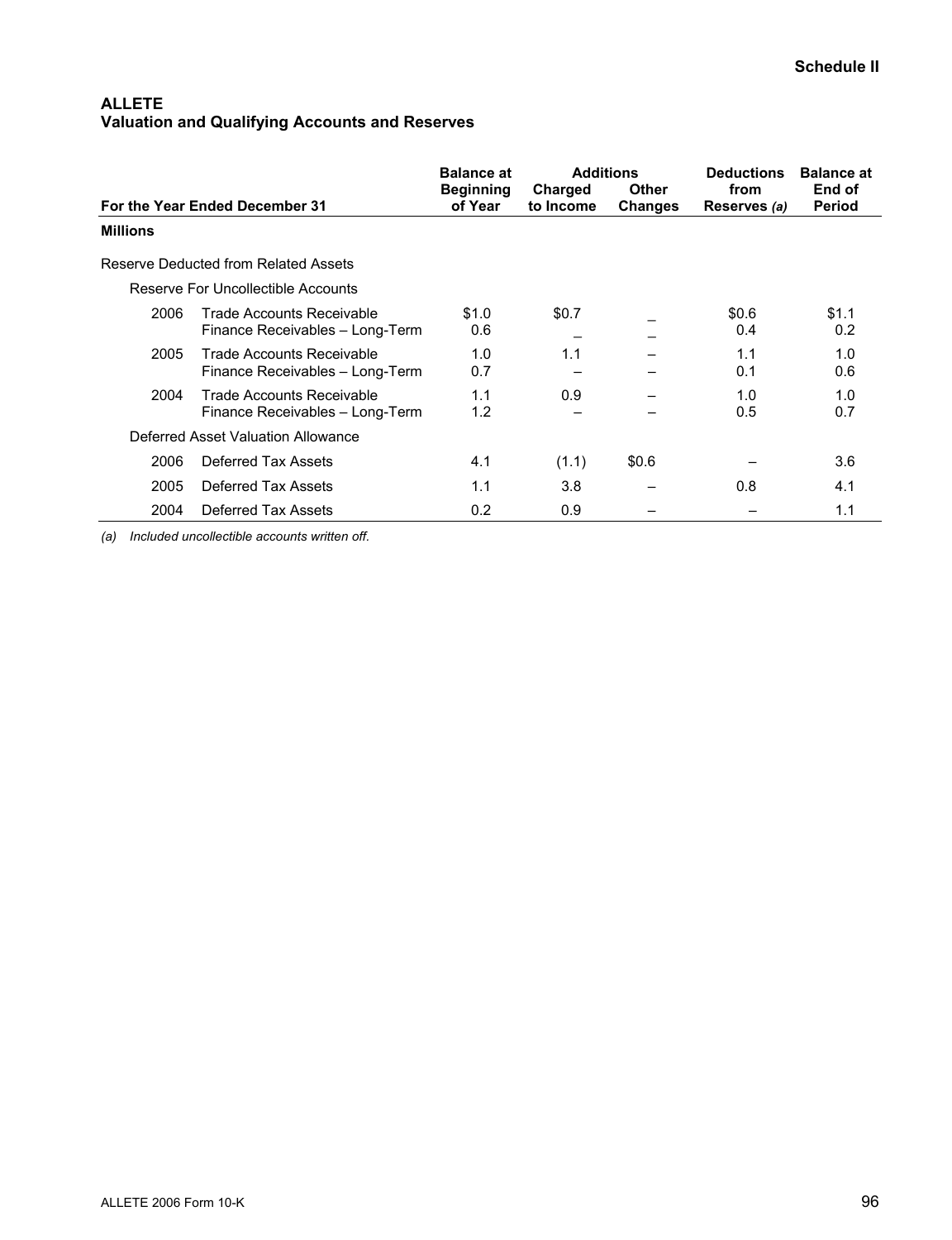# **ALLETE Computation of Ratios of Earnings to Fixed Charges (Unaudited)**

| For the Year Ended December 31                                                     | 2006    | 2005   | 2004    | 2003    | 2002    |
|------------------------------------------------------------------------------------|---------|--------|---------|---------|---------|
| <b>Millions Except Ratios</b>                                                      |         |        |         |         |         |
| Income from Continuing Operations                                                  |         |        |         |         |         |
| Before Minority Interest and Income Taxes                                          | \$128.2 | \$19.8 | \$57.0  | \$49.5  | \$37.9  |
| Minority Interest (a)<br>Less:                                                     |         |        | 2.1     | 2.6     | 1.0     |
| Undistributed Income from Less than 50%                                            |         |        |         |         |         |
| <b>Owned Equity Investment</b>                                                     | 2.3     |        |         | 2.9     | 4.7     |
|                                                                                    | 125.9   | 19.8   | 54.9    | 44.0    | 32.2    |
| <b>Fixed Charges</b>                                                               |         |        |         |         |         |
| Interest on Long-Term Debt                                                         | 22.2    | 23.1   | 60.3    | 70.0    | 73.9    |
| Capitalized Interest                                                               | 0.6     | 0.3    | 0.7     | 1.2     | 0.8     |
| <b>Other Interest Charges</b>                                                      | 5.3     | 3.5    | 8.7     | 4.3     | 5.3     |
| Interest Component of All Rentals                                                  | 2.0     | 2.8    | 3.5     | 8.0     | 9.9     |
| <b>Total Fixed Charges</b>                                                         | 30.1    | 29.7   | 73.2    | 83.5    | 89.9    |
| Earnings Before Income Taxes and Fixed Charges<br>(Excluding Capitalized Interest) | \$155.4 | \$49.2 | \$127.4 | \$126.3 | \$121.3 |
| Ratio of Earnings to Fixed Charges                                                 | 5.16    | 1.66   | 1.74    | 1.51    | 1.35    |

*(a) Pre-tax income of subsidiaries that have not incurred fixed charges.*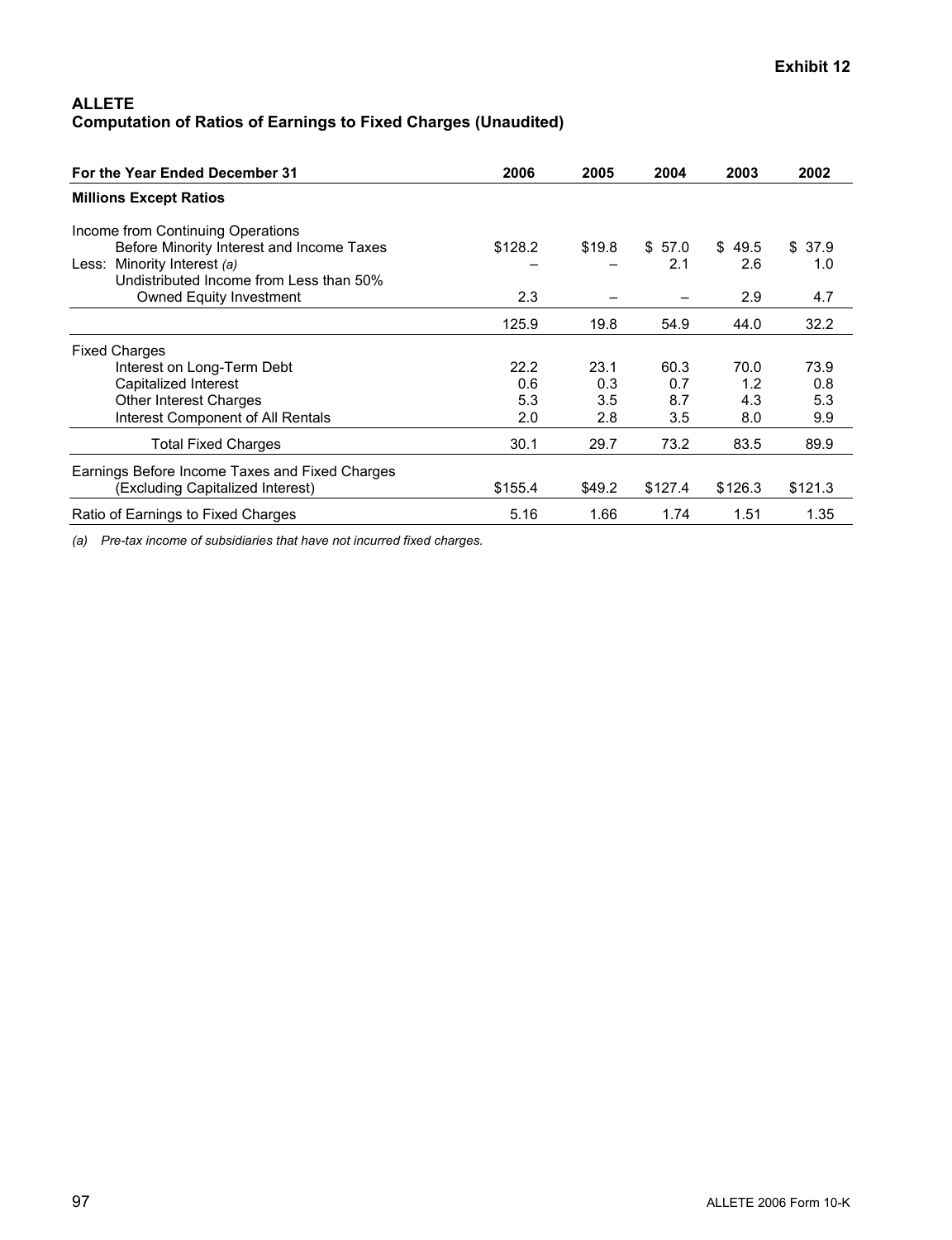### **ALLETE Common Stock Performance**

The following graph compares ALLETE's cumulative Total Shareholder Return on its common stock with the cumulative return of the S&P 500 Index and the Philadelphia Stock Exchange Utility Index (Philadelphia Utility Index). The S&P 500 Index is a capitalization-weighted index of 500 stocks designed to measure performance of the broad domestic economy through changes in the aggregate market value of 500 stocks representing all major industries. Because this composite index has a broad industry base, its performance may not closely track that of a composite index comprised solely of electric utilities. The Philadelphia Utility Index is a capitalization-weighted index of 20 utility companies involved in the production of electrical energy.

The calculations assume a \$100 investment on December 31, 2001, and reinvestment of dividends. The calculations further assume that the shares of ADESA common stock received by ALLETE shareholders in connection with the September 20, 2004, spin-off of ADESA were immediately sold and the proceeds invested in additional ALLETE common stock.



# **Total Shareholder Return for the Five Years Ending December 31, 2006**

|                            | 2001  | 2002 | 2003  | 2004  | 2005  | 2006  |
|----------------------------|-------|------|-------|-------|-------|-------|
| <b>ALLETE</b>              | \$100 | \$94 | \$132 | \$142 | \$175 | \$191 |
| <b>S&amp;P 500 Index</b>   | \$100 | \$78 | \$100 | \$111 | \$117 | \$135 |
| Philadelphia Utility Index | \$100 | \$82 | \$102 | \$128 | \$152 | \$182 |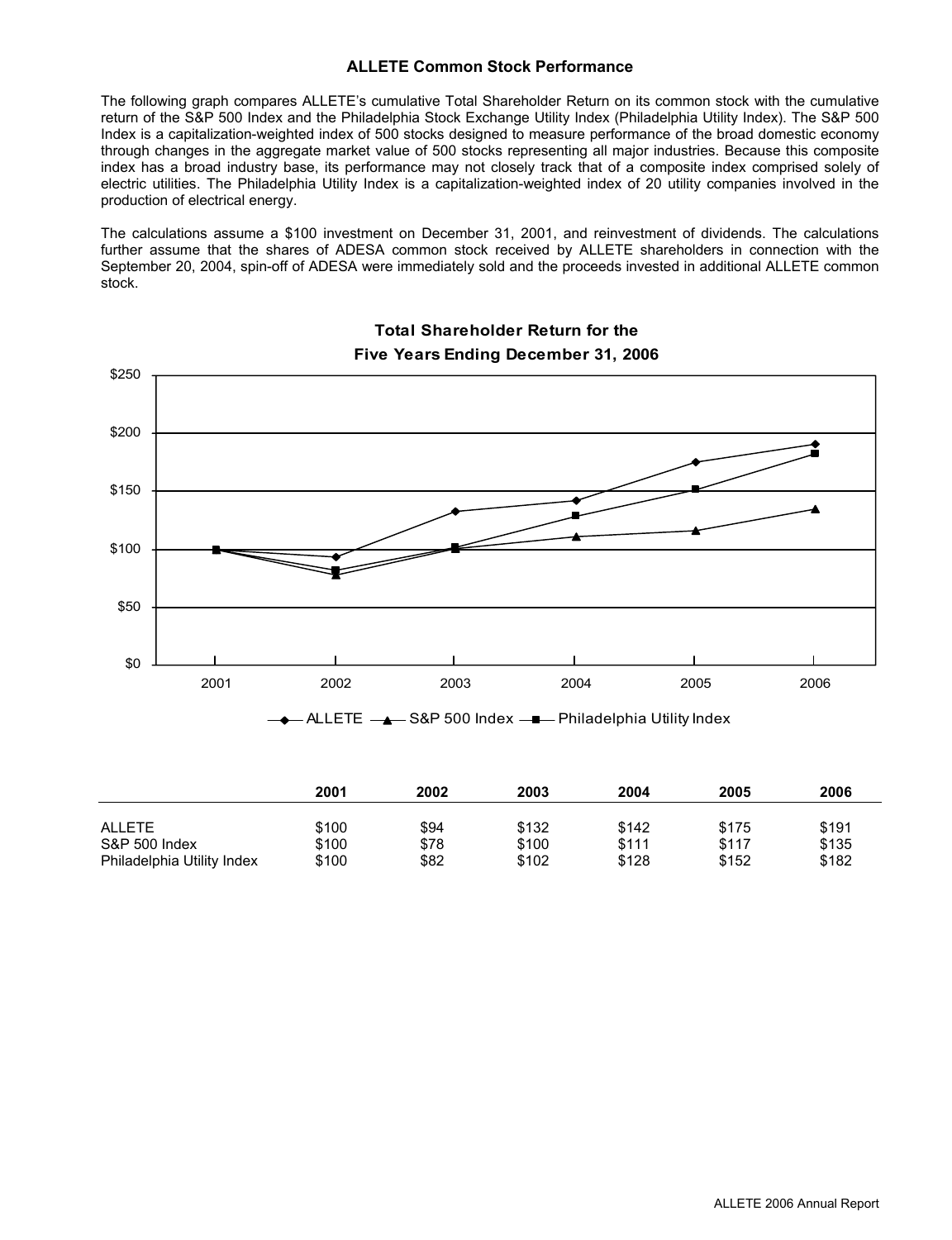### **ALLETE Executive Officers**

**Donald J. Shippar** Chairman, President and Chief Executive Officer **Deborah A. Amberg** Senior Vice President, General Counsel and Secretary Laura A. Holquist **Laura A. Holquist** President – ALLETE Properties **Mark A. Schober** Senior Vice President and Chief Financial Officer **Timothy J. Thorp** Vice President – Investor Relations **Claudia Scott Welty** Senior Vice President and Chief Administrative Officer

### **Investor Information**

### **Shareholder Information and Assistance**

For shareholder information and assistance, write or call Shareholder Services at our corporate headquarters.

> ALLETE Shareholder Services 30 West Superior Street Duluth, MN 55802-2093 Toll-free phone: 800-535-3056 Duluth area number: 218-723-3974 Fax: 218-720-2502 E-mail: shareholder@allete.com

### **Invest Direct**

ALLETE offers Invest Direct—a multi-featured direct stock purchase and dividend reinvestment plan. For information, contact ALLETE Shareholder Services.

### **Analyst Inquiries**

Security analysts seeking information about us may contact one of the following:

> Timothy J. Thorp Vice President – Investor Relations Phone: 218-723-3953 Fax: 218-720-2507 E-mail: tthorp@allete.com

Vincent J. Meyer Senior Investor Relations Analyst Phone: 218-723-3952 Fax: 218-720-2507 E-mail: vmeyer@allete.com

### **Annual Meeting**

Our Annual Meeting of Shareholders is held the second Tuesday in May. Shareholders are invited to attend the 2007 Annual Meeting, beginning at 10:30 a.m., May 8, at the Duluth Entertainment and Convention Center, 350 Harbor Drive, Duluth, MN.

### **Corporate Website**

www.allete.com

### **Stock Exchange Listings**

ALLETE common stock is listed on the New York Stock Exchange under the symbol ALE and our CUSIP number is 018522300. Price quotes on our common stock may be found in many newspapers under the New York Stock Exchange composite transaction listing or at various Internet sites.

### **Transfer Agents and Registrars for Common Stock**

ALLETE, Duluth, MN Wells Fargo Bank, N.A., South St. Paul, MN

### **Common Stock Dividend Payment Dates**

March 1, June 1, September 1 and December 1

### **Annual Report**

This Annual Report and Form 10-K, and the financial statements contained herein, are submitted for the general information of our shareholders and not in connection with the sale or offer for sale of, or solicitation of an offer to buy, any securities. A copy of this Annual Report and Form 10-K will be furnished without charge to any shareholder upon written request to the address listed above.

We have included as Exhibit 31(a) and 31(b) to our 2006 Form 10-K, filed with the Securities and Exchange Commission, certificates of the Chief Executive Officer and Chief Financial Officer of ALLETE certifying the quality of ALLETE's public disclosure. We have also submitted to the New York Stock Exchange a certificate of the Chief Executive Officer of ALLETE certifying that he is not aware of any violation by ALLETE of New York Stock Exchange corporate governance listing standards.

Productolith Gloss paper manufactured by Stora Enso was used for the cover of the 2006 ALLETE Annual Report and Form 10-K. ALLETE is proud to use the high quality product of a valued customer in this report.

**Steven Q. DeVinck** Controller **Donald W. Stellmaker** Treasurer